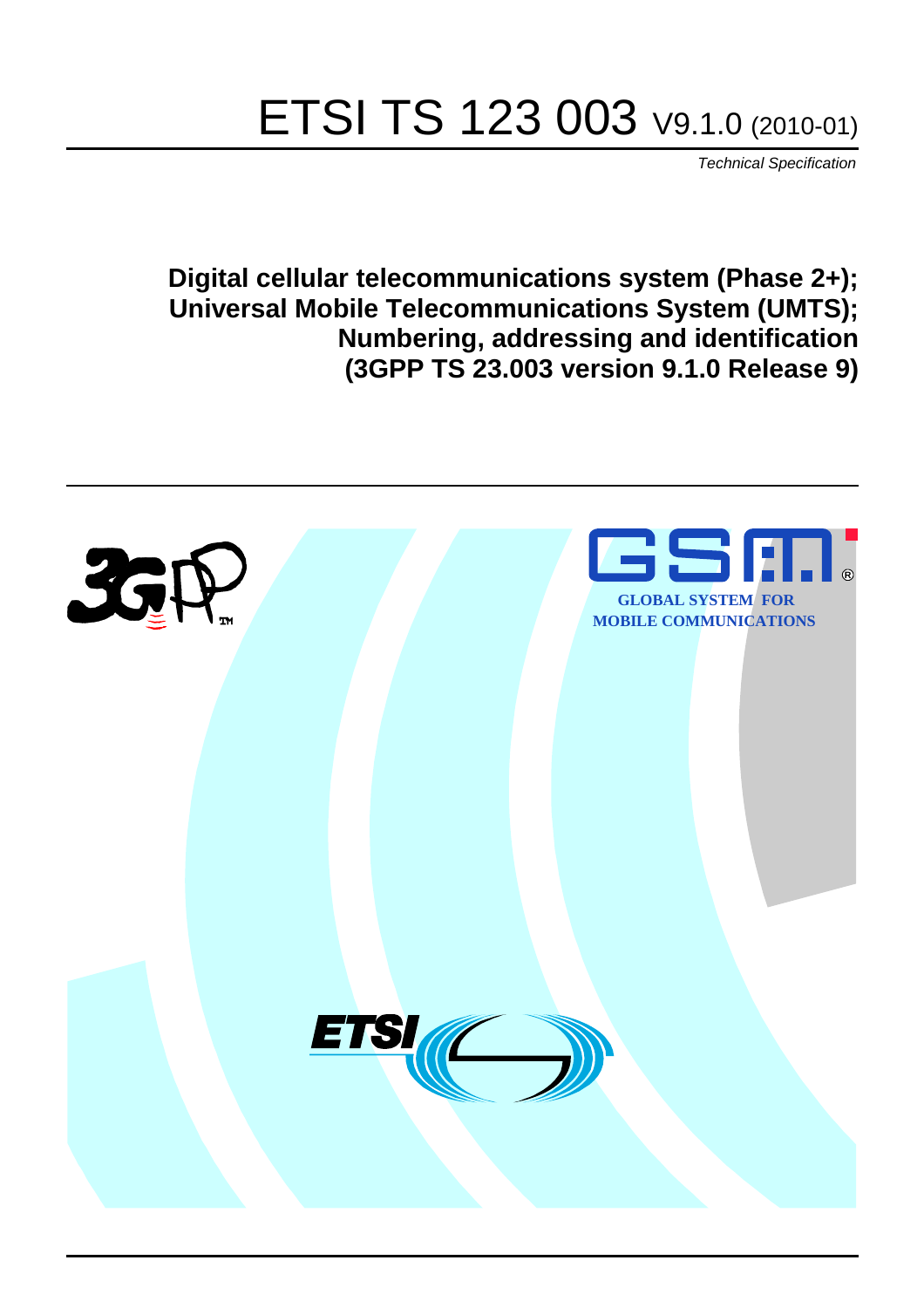Reference RTS/TSGC-0423003v910

> Keywords GSM, UMTS

#### *ETSI*

#### 650 Route des Lucioles F-06921 Sophia Antipolis Cedex - FRANCE

Tel.: +33 4 92 94 42 00 Fax: +33 4 93 65 47 16

Siret N° 348 623 562 00017 - NAF 742 C Association à but non lucratif enregistrée à la Sous-Préfecture de Grasse (06) N° 7803/88

#### *Important notice*

Individual copies of the present document can be downloaded from: [http://www.etsi.org](http://www.etsi.org/)

The present document may be made available in more than one electronic version or in print. In any case of existing or perceived difference in contents between such versions, the reference version is the Portable Document Format (PDF). In case of dispute, the reference shall be the printing on ETSI printers of the PDF version kept on a specific network drive within ETSI Secretariat.

Users of the present document should be aware that the document may be subject to revision or change of status. Information on the current status of this and other ETSI documents is available at <http://portal.etsi.org/tb/status/status.asp>

If you find errors in the present document, please send your comment to one of the following services: [http://portal.etsi.org/chaircor/ETSI\\_support.asp](http://portal.etsi.org/chaircor/ETSI_support.asp)

#### *Copyright Notification*

No part may be reproduced except as authorized by written permission. The copyright and the foregoing restriction extend to reproduction in all media.

> © European Telecommunications Standards Institute 2010. All rights reserved.

**DECT**TM, **PLUGTESTS**TM, **UMTS**TM, **TIPHON**TM, the TIPHON logo and the ETSI logo are Trade Marks of ETSI registered for the benefit of its Members.

**3GPP**TM is a Trade Mark of ETSI registered for the benefit of its Members and of the 3GPP Organizational Partners. **LTE**™ is a Trade Mark of ETSI currently being registered

for the benefit of its Members and of the 3GPP Organizational Partners.

**GSM**® and the GSM logo are Trade Marks registered and owned by the GSM Association.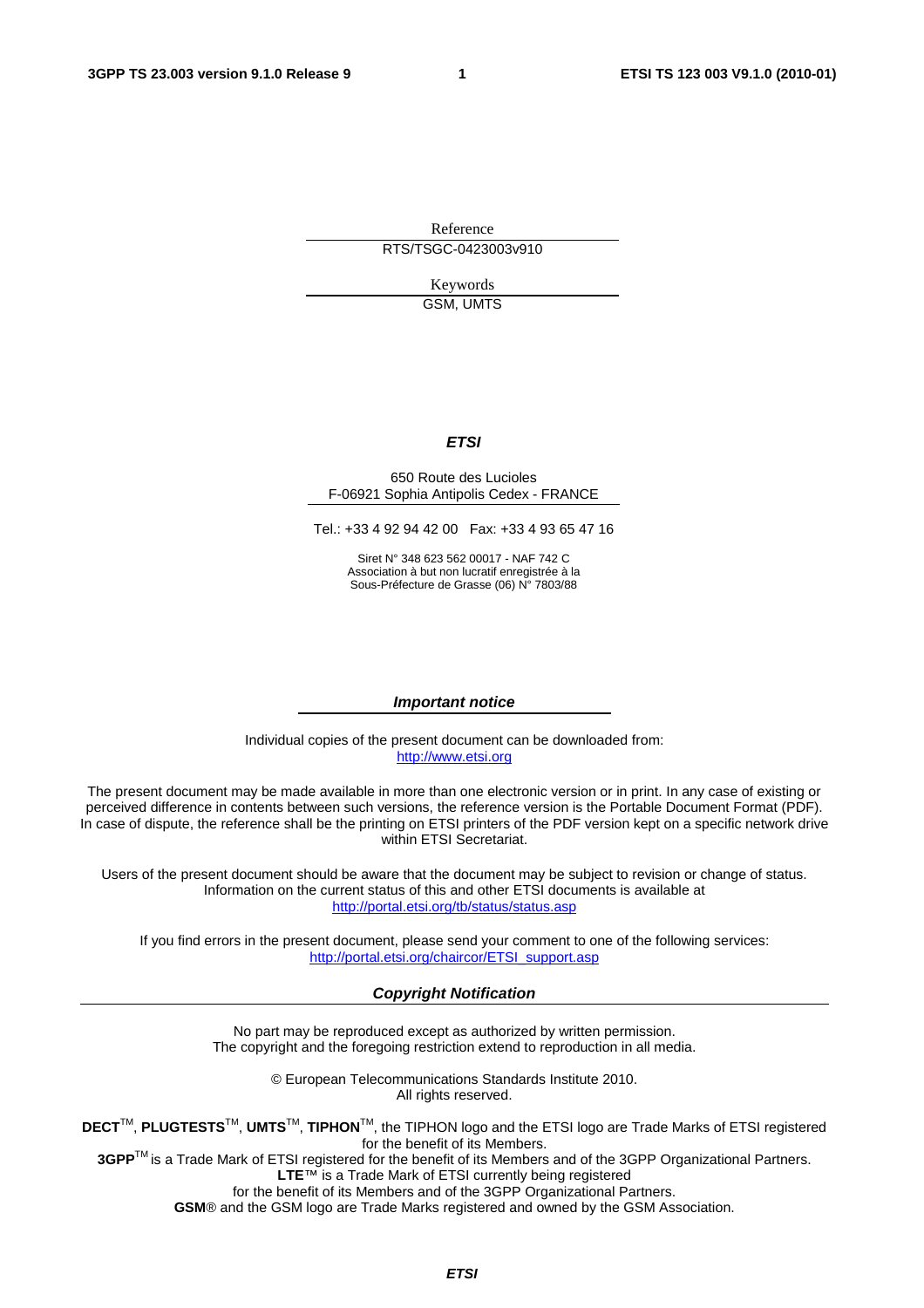# Intellectual Property Rights

IPRs essential or potentially essential to the present document may have been declared to ETSI. The information pertaining to these essential IPRs, if any, is publicly available for **ETSI members and non-members**, and can be found in ETSI SR 000 314: *"Intellectual Property Rights (IPRs); Essential, or potentially Essential, IPRs notified to ETSI in respect of ETSI standards"*, which is available from the ETSI Secretariat. Latest updates are available on the ETSI Web server [\(http://webapp.etsi.org/IPR/home.asp](http://webapp.etsi.org/IPR/home.asp)).

Pursuant to the ETSI IPR Policy, no investigation, including IPR searches, has been carried out by ETSI. No guarantee can be given as to the existence of other IPRs not referenced in ETSI SR 000 314 (or the updates on the ETSI Web server) which are, or may be, or may become, essential to the present document.

# Foreword

This Technical Specification (TS) has been produced by ETSI 3rd Generation Partnership Project (3GPP).

The present document may refer to technical specifications or reports using their 3GPP identities, UMTS identities or GSM identities. These should be interpreted as being references to the corresponding ETSI deliverables.

The cross reference between GSM, UMTS, 3GPP and ETSI identities can be found under <http://webapp.etsi.org/key/queryform.asp>.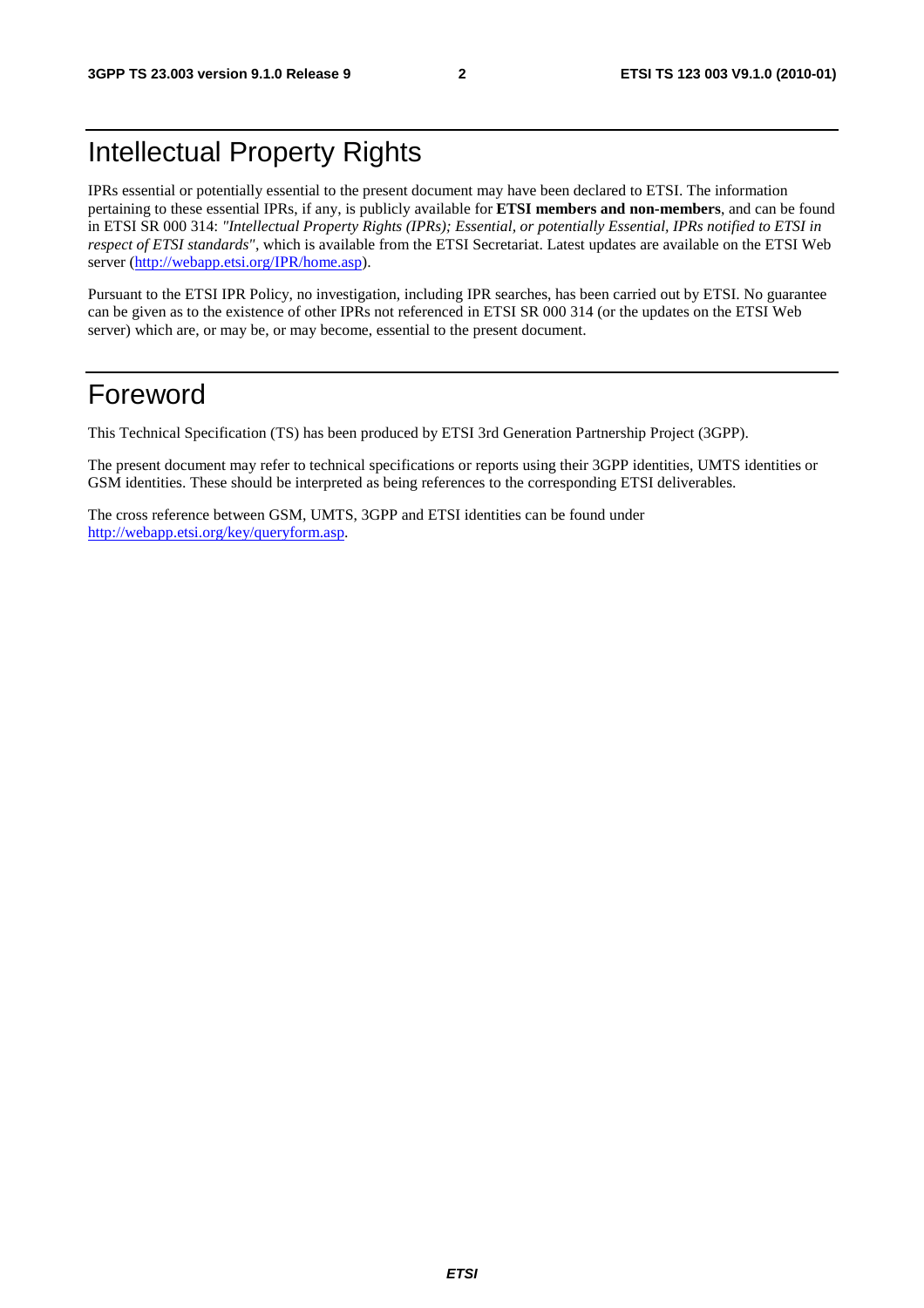$\mathbf{3}$ 

# Contents

| T              |                                                                                        |  |
|----------------|----------------------------------------------------------------------------------------|--|
| 1.1            |                                                                                        |  |
| 1.1.1          |                                                                                        |  |
| 1.1.2          |                                                                                        |  |
| 1.2            |                                                                                        |  |
| 1.3            |                                                                                        |  |
| 1.4            |                                                                                        |  |
| 2              |                                                                                        |  |
| 2.1            |                                                                                        |  |
| 2.2            |                                                                                        |  |
| 2.3            |                                                                                        |  |
| 2.4            |                                                                                        |  |
| 2.5            |                                                                                        |  |
| 2.6            |                                                                                        |  |
| 2.7            |                                                                                        |  |
| 2.8            |                                                                                        |  |
| 2.8.1<br>2.8.2 | Mapping between Temporary and Area Identities for the EUTRAN and the UTRAN/GERAN based |  |
|                |                                                                                        |  |
| 2.8.2.1        |                                                                                        |  |
| 2.8.2.2        |                                                                                        |  |
| 2.9            |                                                                                        |  |
| 3              |                                                                                        |  |
| 3.1            |                                                                                        |  |
| 3.2            |                                                                                        |  |
| 3.3            |                                                                                        |  |
| 3.4            |                                                                                        |  |
| 3.5            |                                                                                        |  |
| 3.6            |                                                                                        |  |
| 3.7            |                                                                                        |  |
| 3.8            |                                                                                        |  |
| 4              |                                                                                        |  |
| 4.1            |                                                                                        |  |
| 4.2            |                                                                                        |  |
| 4.3            |                                                                                        |  |
| 4.3.1          |                                                                                        |  |
| 4.3.2          |                                                                                        |  |
| 4.4            |                                                                                        |  |
| 4.5            |                                                                                        |  |
| 4.6            |                                                                                        |  |
| 4.7            |                                                                                        |  |
| 4.8<br>4.9     |                                                                                        |  |
|                |                                                                                        |  |
| 5              |                                                                                        |  |
| 5.1            |                                                                                        |  |
| 5.2            |                                                                                        |  |
| 6              | International Mobile Station Equipment Identity and Software Version Number 24         |  |
| 6.1            |                                                                                        |  |
| 6.2            |                                                                                        |  |
| 6.2.1          |                                                                                        |  |
| 6.2.2          |                                                                                        |  |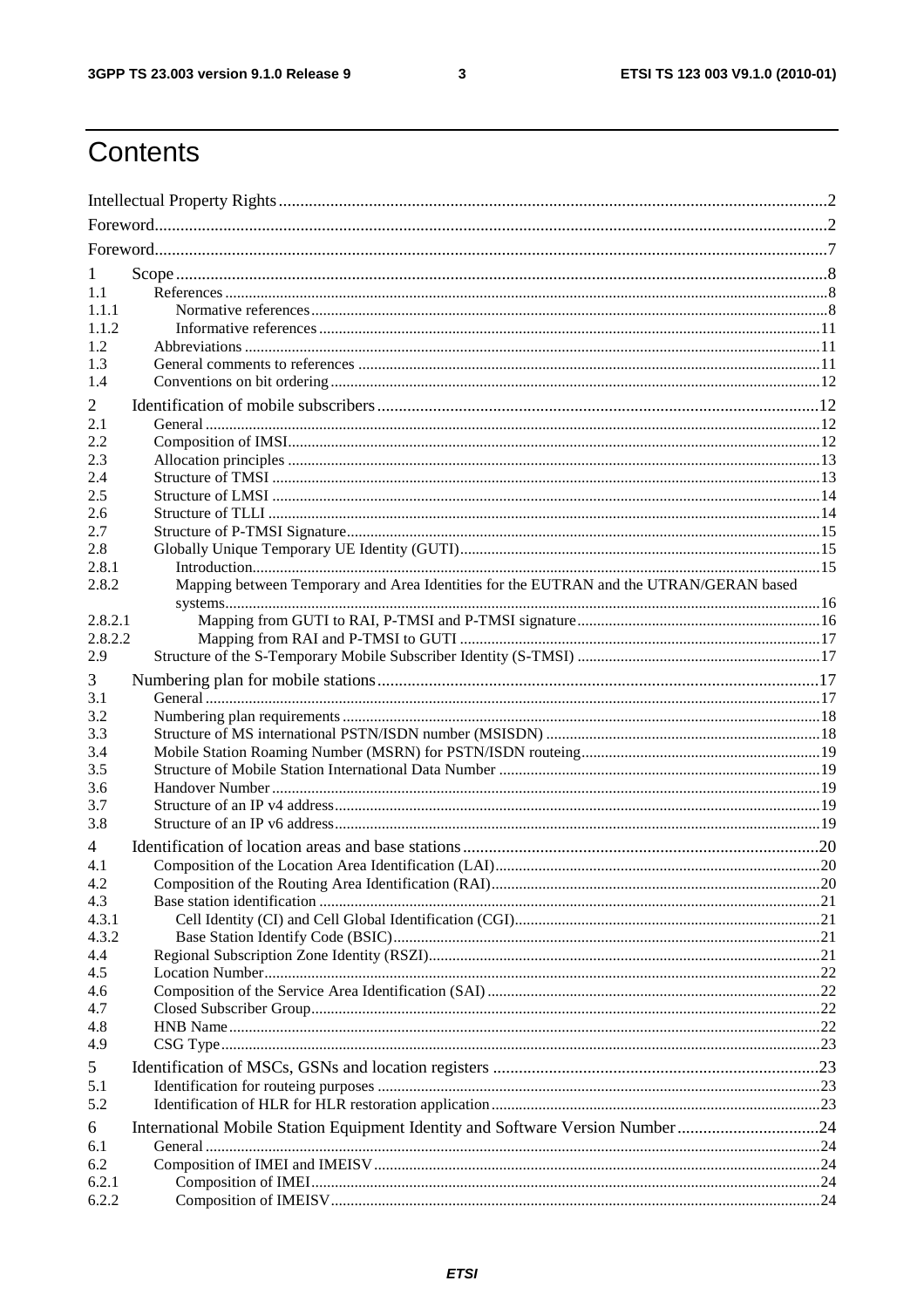| 6.3              |                                                                                             |  |
|------------------|---------------------------------------------------------------------------------------------|--|
| 7                |                                                                                             |  |
| 7.1              |                                                                                             |  |
| 7.2              |                                                                                             |  |
| 7.3              |                                                                                             |  |
| 8                |                                                                                             |  |
| 8.1              |                                                                                             |  |
| 8.2              |                                                                                             |  |
| 9                |                                                                                             |  |
| 9.0              |                                                                                             |  |
| 9.1              |                                                                                             |  |
| 9.1.1<br>9.1.2   |                                                                                             |  |
| 9.2              |                                                                                             |  |
| 9.2.1            |                                                                                             |  |
| 9.3              |                                                                                             |  |
| 10               |                                                                                             |  |
| 10.1             |                                                                                             |  |
| 10.2             |                                                                                             |  |
| 10.2.1           |                                                                                             |  |
| 10.2.2           |                                                                                             |  |
| 10.2.3<br>10.2.4 |                                                                                             |  |
| 10.3             |                                                                                             |  |
| 10.3.1           |                                                                                             |  |
| 10.3.2           |                                                                                             |  |
| 10.3.2.1         |                                                                                             |  |
| 10.3.2.2         |                                                                                             |  |
| 10.3.2.3         |                                                                                             |  |
| 10.3.3           |                                                                                             |  |
| 10.4<br>10.4.1   |                                                                                             |  |
| 10.4.2           |                                                                                             |  |
| 10.4.3           |                                                                                             |  |
| 10.5             |                                                                                             |  |
| 10.5.1           |                                                                                             |  |
| 10.5.2           |                                                                                             |  |
| 10.5.3           |                                                                                             |  |
| 11               |                                                                                             |  |
| 12               | Identification of PLMN, RNC, Service Area, CN domain and Shared Network Area 34             |  |
| 12.1             |                                                                                             |  |
| 12.2             |                                                                                             |  |
| 12.3<br>12.4     |                                                                                             |  |
| 12.5             |                                                                                             |  |
| 12.6             |                                                                                             |  |
| 13               | Numbering, addressing and identification within the IP multimedia core network subsystem 36 |  |
| 13.1             |                                                                                             |  |
| 13.2             |                                                                                             |  |
| 13.3             |                                                                                             |  |
| 13.4             |                                                                                             |  |
| 13.4A            |                                                                                             |  |
| 13.4B<br>13.5    |                                                                                             |  |
| 13.5A            |                                                                                             |  |
| 13.6             |                                                                                             |  |
| 13.7             |                                                                                             |  |
| 13.8             |                                                                                             |  |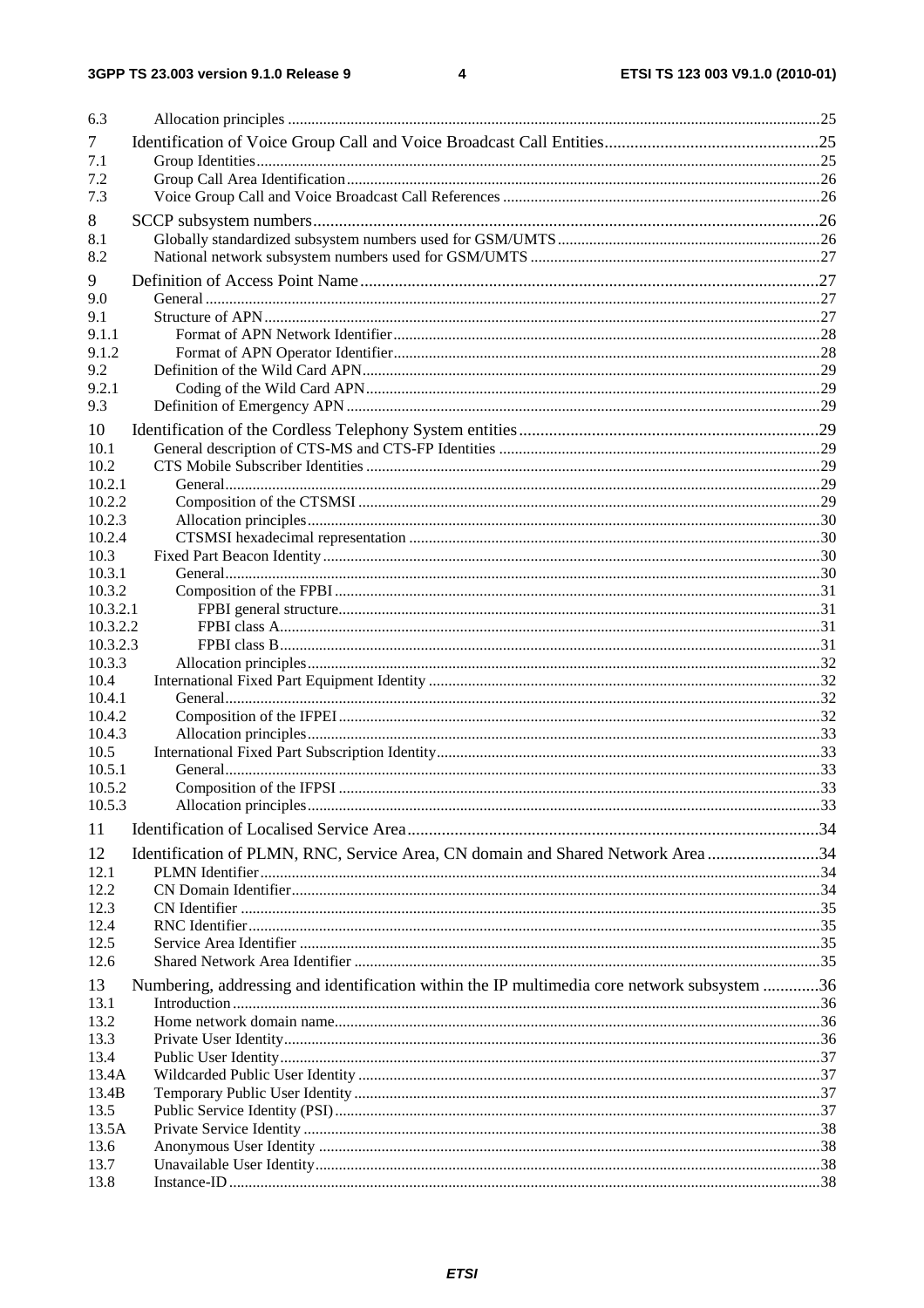| 14             | Numbering, addressing and identification for 3GPP System to WLAN Interworking39      |  |
|----------------|--------------------------------------------------------------------------------------|--|
| 14.1           |                                                                                      |  |
| 14.2           |                                                                                      |  |
| 14.3           |                                                                                      |  |
| 14.4<br>14.4A  |                                                                                      |  |
| 14.5           |                                                                                      |  |
| 14.6           |                                                                                      |  |
| 14.7           |                                                                                      |  |
| 14.7.1         |                                                                                      |  |
| 14.7.2         |                                                                                      |  |
| 14.7.3         |                                                                                      |  |
| 14.8           |                                                                                      |  |
|                |                                                                                      |  |
| 15             |                                                                                      |  |
| 15.1<br>15.2   |                                                                                      |  |
| 15.3           |                                                                                      |  |
| 15.4           |                                                                                      |  |
|                |                                                                                      |  |
| 16             |                                                                                      |  |
| 16.1           |                                                                                      |  |
| 16.2           |                                                                                      |  |
| 17             | Numbering, addressing and identification within the Generic Access Network46         |  |
| 17.1           |                                                                                      |  |
| 17.2           |                                                                                      |  |
| 17.2.1         |                                                                                      |  |
| 17.2.2         |                                                                                      |  |
| 17.2.3         |                                                                                      |  |
| 17.3           |                                                                                      |  |
| 17.3.1         |                                                                                      |  |
| 17.3.2         |                                                                                      |  |
| 17.3.3         |                                                                                      |  |
| 18             | Addressing and Identification for IMS Service Continuity and Single-Radio Voice Call |  |
|                |                                                                                      |  |
| 18.1           |                                                                                      |  |
| 18.2           |                                                                                      |  |
| 18.3           |                                                                                      |  |
| 18.4           |                                                                                      |  |
| 18.5           |                                                                                      |  |
| 18.6           |                                                                                      |  |
| 18.7           |                                                                                      |  |
|                |                                                                                      |  |
| 19<br>19.1     | Numbering, addressing and identification for the Evolved Packet Core (EPC)50         |  |
|                |                                                                                      |  |
| 19.2           |                                                                                      |  |
| 19.3<br>19.3.1 |                                                                                      |  |
| 19.3.2         |                                                                                      |  |
| 19.3.3         |                                                                                      |  |
| 19.3.4         |                                                                                      |  |
| 19.3.5         |                                                                                      |  |
| 19.3.6         |                                                                                      |  |
| 19.4           |                                                                                      |  |
| 19.4.1         |                                                                                      |  |
| 19.4.2         |                                                                                      |  |
| 19.4.2.1       |                                                                                      |  |
| 19.4.2.2       |                                                                                      |  |
| 19.4.2.2.1     |                                                                                      |  |
| 19.4.2.2.2     |                                                                                      |  |
| 19.4.2.2.3     |                                                                                      |  |
|                |                                                                                      |  |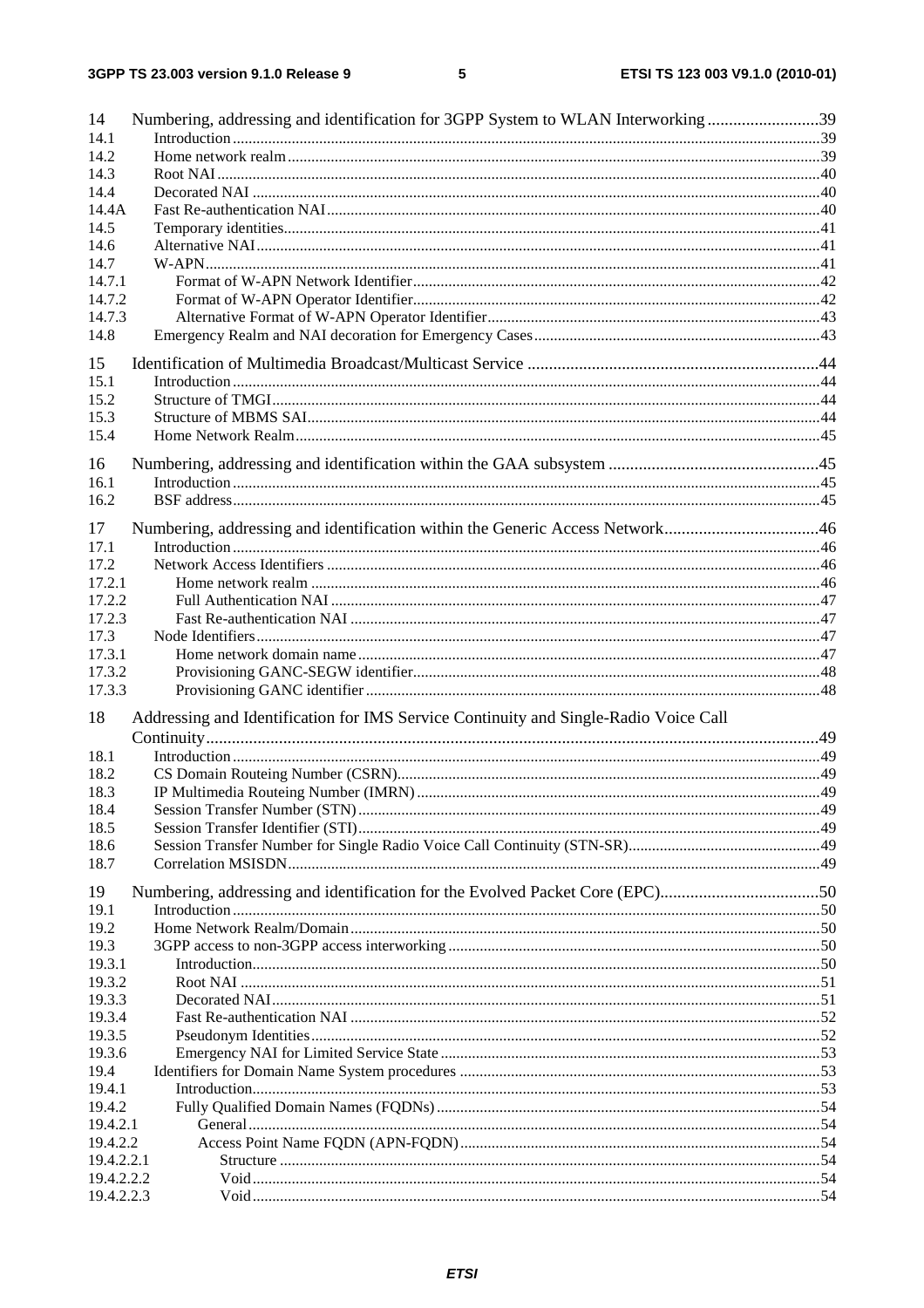3GPP TS 23.003 version 9.1.0 Release 9

| 19.4.2.2.4                    |                                                                              |     |
|-------------------------------|------------------------------------------------------------------------------|-----|
| 19.4.2.3<br>19.4.2.4          |                                                                              |     |
| 19.4.2.5                      |                                                                              |     |
| 19.4.2.6                      |                                                                              |     |
| 19.4.2.7                      |                                                                              |     |
| 19.4.2.8<br>19.4.2.9          |                                                                              |     |
| 19.4.3                        |                                                                              |     |
| 19.5                          |                                                                              |     |
| 19.6                          | E-UTRAN Cell Identity (ECI) and E-UTRAN Cell Global Identification (ECGI) 57 |     |
| 20                            |                                                                              |     |
| 20.1<br>20.2                  |                                                                              |     |
| 20.3                          |                                                                              |     |
| 20.3.1                        |                                                                              |     |
| 20.3.2                        |                                                                              |     |
| 20.3.3<br>20.3.4              |                                                                              |     |
| 20.3.5                        |                                                                              |     |
| 21                            |                                                                              |     |
| 21.1                          |                                                                              |     |
| 21.2                          |                                                                              |     |
|                               |                                                                              |     |
| 21.2.2<br>21.2.3              |                                                                              |     |
| 22                            |                                                                              |     |
| 22.1                          |                                                                              |     |
| 22.2                          |                                                                              |     |
| 22.2.1                        |                                                                              |     |
| 22.2.2                        |                                                                              |     |
| <b>Annex A (informative):</b> |                                                                              |     |
| A.1                           |                                                                              |     |
| A.2                           |                                                                              |     |
| A.3                           |                                                                              |     |
| <b>Annex B</b> (normative):   |                                                                              |     |
| B.1                           |                                                                              |     |
| B.2                           |                                                                              |     |
| B.3                           |                                                                              |     |
| <b>Annex C</b> (normative):   |                                                                              |     |
| C.1                           |                                                                              |     |
| C.2                           |                                                                              |     |
| C.3                           |                                                                              |     |
| <b>Annex D</b> (informative): | Applicability and use of the ".3gppnetwork.org" domain name69                |     |
| <b>Annex E</b> (normative):   |                                                                              |     |
| <b>Annex F</b> (informative): |                                                                              |     |
| History.                      |                                                                              | .74 |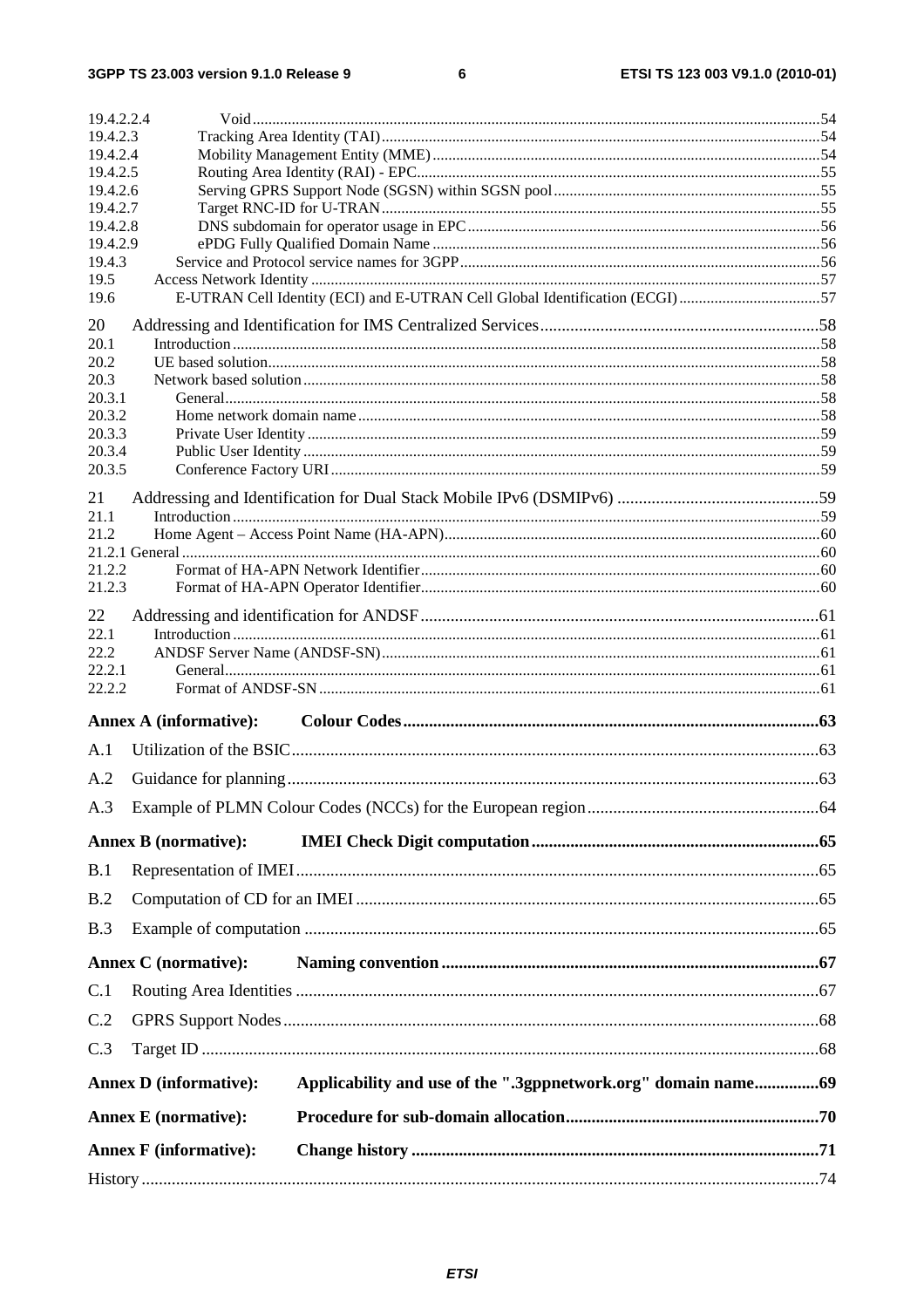# Foreword

This Technical Specification (TS) has been produced by the 3<sup>rd</sup> Generation Partnership Project (3GPP).

The present document defines the principal purpose and use of International Mobile station Equipment Identities (IMEI) within the digital cellular telecommunications system and the 3GPP system.

The contents of the present document are subject to continuing work within the TSG and may change following formal TSG approval. Should the TSG modify the contents of the present document, it will be re-released by the TSG with an identifying change of release date and an increase in version number as follows:

Version x.y.z

where:

- x the first digit:
	- 1 presented to TSG for information;
	- 2 presented to TSG for approval;
	- 3 or greater indicates TSG approved document under change control.
- y the second digit is incremented for all changes of substance, i.e. technical enhancements, corrections, updates, etc.
- z the third digit is incremented when editorial only changes have been incorporated in the document.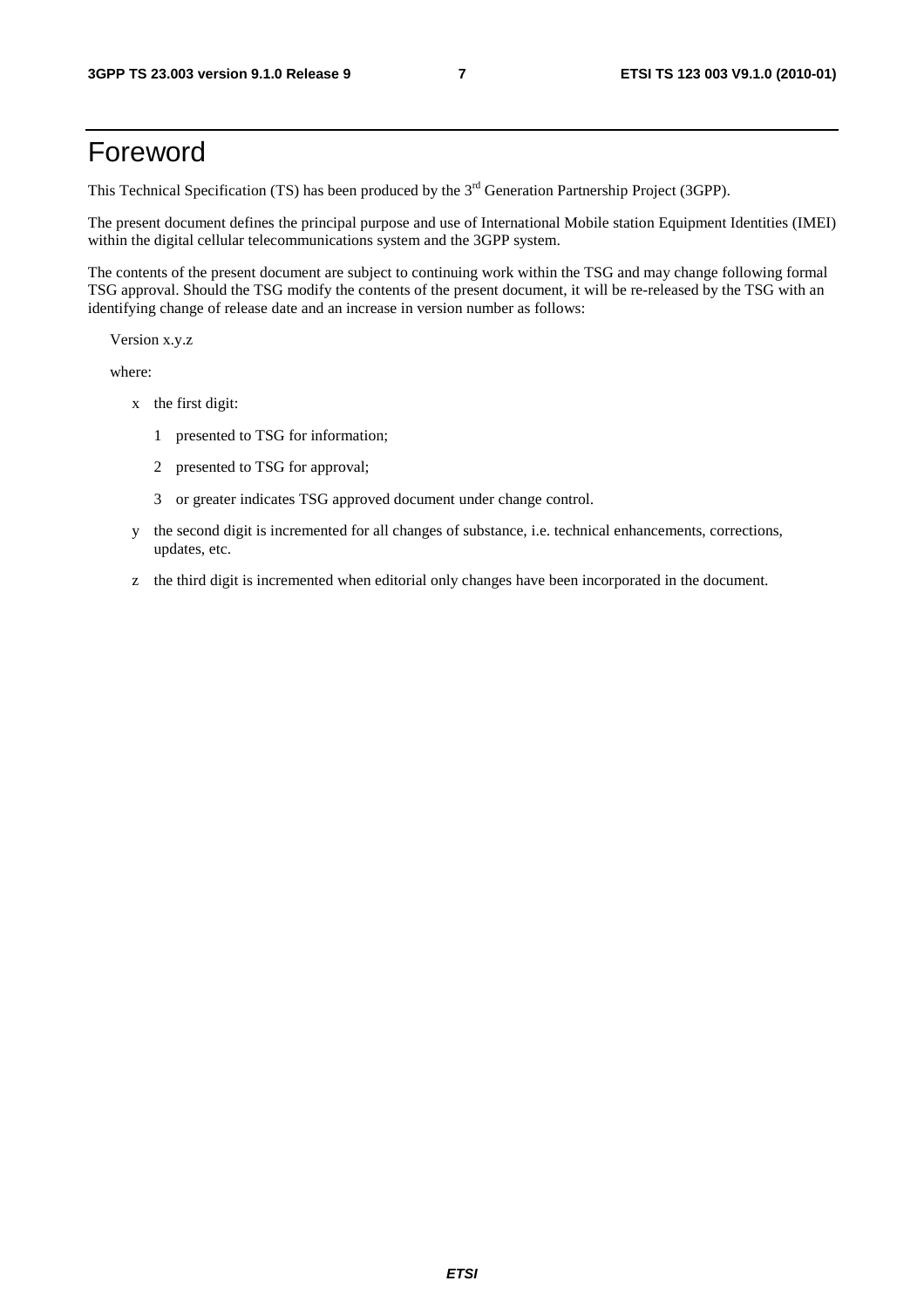### 1 Scope

The present document defines the principal purpose and use of International Mobile station Equipment Identities (IMEI) within the digital cellular telecommunications system and the 3GPP system.

The present document defines:

- a) an identification plan for mobile subscribers in the GSM system;
- b) principles of assigning telephone and ISDN numbers to MSs in the country of registration of the MS;
- c) principles of assigning Mobile Station (MS) roaming numbers to visiting MSs;
- d) an identification plan for location areas, routing areas, and base stations in the GSM system;
- e) an identification plan for MSCs, SGSNs, GGSNs, and location registers in the GSM system;
- f) principles of assigning international mobile equipment identities;
- g) principles of assigning zones for regional subscription;
- h) an identification plan for groups of subscribers to the Voice Group Call Service (VGCS) and to the Voice Broadcast Service (VBS); and identification plan for voice group calls and voice broadcast calls; an identification plan for group call areas;
- i) principles for assigning Packet Data Protocol (PDP) addresses to mobile stations;
- j) an identification plan for point-to-multipoint data transmission groups;
- k) an identification plan for CN domain, RNC and service area in the UTRAN system.
- l) an identification plan for mobile subscribers in the WLAN system.
- m) addressing and identification for IMS Service Continuity
- n) an identification plan together with principles of assignment and mapping of identities for the Evolved Packet System

### 1.1 References

#### 1.1.1 Normative references

The following documents contain provisions which, through reference in this text, constitute provisions of the present document.

- References are either specific (identified by date of publication, edition number, version number, etc.) or non-specific.
- For a specific reference, subsequent revisions do not apply.
- For a non-specific reference, the latest version applies. In the case of a reference to a 3GPP document (including a GSM document), a non-specific reference implicitly refers to the latest version of that document *in the same Release as the present document*.
- [1] 3GPP TS 21.905: "Vocabulary for 3GPP Specifications ".
- [2] 3GPP TS 23.008: "Organization of subscriber data".
- [3] 3GPP TS 23.060: "General Packet Radio Service (GPRS); Service description; Stage 2"
- [4] 3GPP TS 23.070: "Routeing of calls to/from Public Data Networks (PDN)".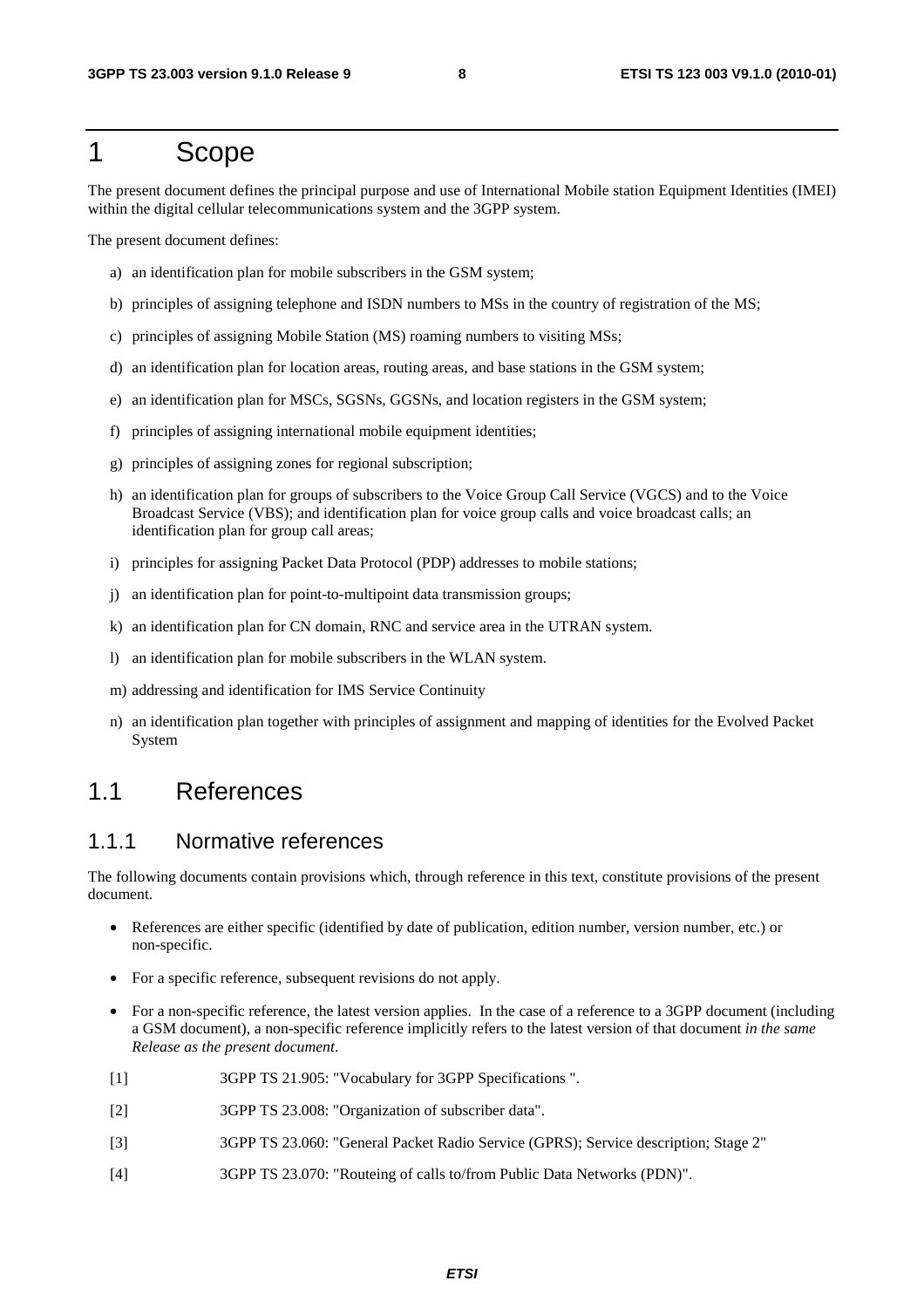| $[5]$  | 3GPP TS 24.008: "Mobile Radio Interface Layer 3 specification; Core Network Protocols; Stage<br>$3$ ".                             |
|--------|------------------------------------------------------------------------------------------------------------------------------------|
| [6]    | 3GPP TS 29.060: "GPRS Tunnelling protocol (GTP) across the Gn and Gp interface".                                                   |
| $[7]$  | 3GPP TS 43.020: "Digital cellular telecommunications system (Phase 2+); Security related<br>network functions".                    |
| [8]    | void                                                                                                                               |
| [9]    | 3GPP TS 51.011: " Specification of the Subscriber Identity Module - Mobile Equipment (SIM -<br>ME) interface".                     |
| $[10]$ | ITU-T Recommendation E.164: "The international public telecommunication numbering plan".                                           |
| $[11]$ | ITU-T Recommendation E.212: "The international identification plan for mobile terminals and<br>mobile users".                      |
| $[12]$ | ITU-T Recommendation E.213: "Telephone and ISDN numbering plan for land Mobile Stations in<br>public land mobile networks (PLMN)". |
| $[13]$ | ITU-T Recommendation X.121: "International numbering plan for public data networks".                                               |
| $[14]$ | IETF RFC 791: "Internet Protocol".                                                                                                 |
| $[15]$ | IETF RFC 2373: "IP Version 6 Addressing Architecture".                                                                             |
| $[16]$ | 3GPP TS 25.401: "UTRAN Overall Description".                                                                                       |
| $[17]$ | 3GPP TS 25.413: "UTRAN Iu Interface RANAP Signalling".                                                                             |
| $[18]$ | IETF RFC 2181: "Clarifications to the DNS Specification".                                                                          |
| $[19]$ | IETF RFC 1035: "Domain Names - Implementation and Specification".                                                                  |
| $[20]$ | IETF RFC 1123: "Requirements for Internet Hosts -- Application and Support".                                                       |
| $[21]$ | IETF RFC 2462: "IPv6 Stateless Address Autoconfiguration".                                                                         |
| $[22]$ | IETF RFC 3041: "Privacy Extensions for Stateless Address Autoconfiguration in IPv6".                                               |
| $[23]$ | 3GPP TS 23.236: "Intra Domain Connection of RAN Nodes to Multiple CN Nodes".                                                       |
| $[24]$ | 3GPP TS 23.228: "IP Multimedia (IM) Subsystem - Stage 2"                                                                           |
| $[25]$ | Void                                                                                                                               |
| $[26]$ | IETF RFC 3261: "SIP: Session Initiation Protocol"                                                                                  |
| $[27]$ | 3GPP TS 31.102: "Characteristics of the USIM Application."                                                                         |
| $[28]$ | Void                                                                                                                               |
| $[29]$ | 3GPP TS 44.118: "Radio Resource Control (RRC) Protocol, Iu Mode".                                                                  |
| $[30]$ | 3GPP TS 23.073: "Support of Localised Service Area (SoLSA); Stage 2"                                                               |
| $[31]$ | 3GPP TS 29.002: "Mobile Application Part (MAP) specification"                                                                      |
| $[32]$ | 3GPP TS 22.016: "International Mobile Equipment Identities (IMEI)"                                                                 |
| $[33]$ | Void                                                                                                                               |
| $[34]$ | Void                                                                                                                               |
| $[35]$ | 3GPP TS 45.056: "CTS-FP Radio Sub-system"                                                                                          |
| $[36]$ | 3GPP TS 42.009: "Security aspects" [currently not being raised to rel-5 - Pete H. looking into it]                                 |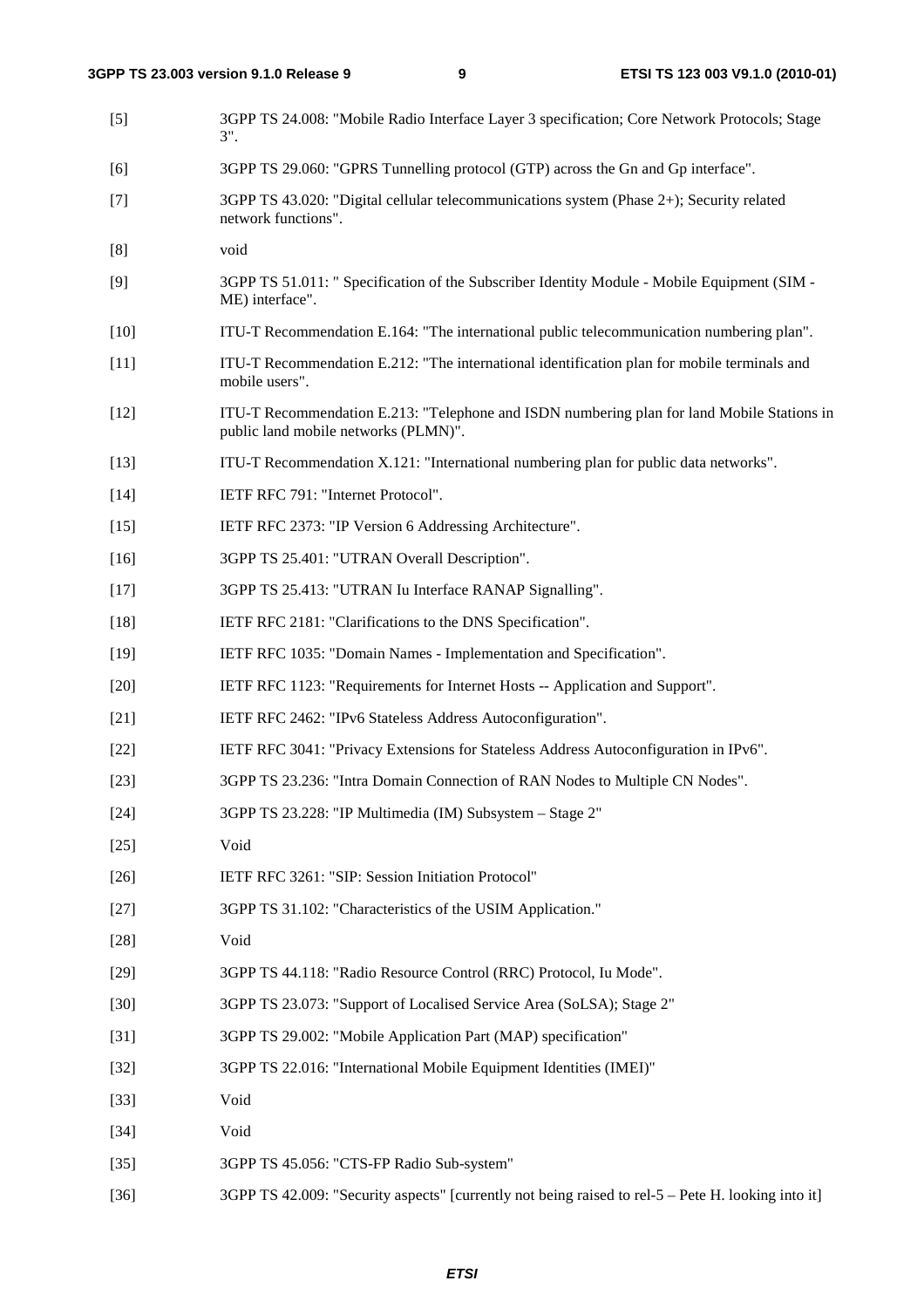| $[37]$ | 3GPP TS 25.423: "UTRAN Iur interface RNSAP signalling"                                                                          |
|--------|---------------------------------------------------------------------------------------------------------------------------------|
| $[38]$ | 3GPP TS 25.419: "UTRAN Iu-BC interface: Service Area Broadcast Protocol (SABP)"                                                 |
| $[39]$ | 3GPP TS 25.410: "UTRAN Iu Interface: General Aspects and Principles"                                                            |
| $[40]$ | ISO/IEC 7812: "Identification cards - Numbering system and registration procedure for issuer<br>identifiers"                    |
| $[41]$ | Void                                                                                                                            |
| $[42]$ | 3GPP TS 33.102 "3G security; Security architecture"                                                                             |
| $[43]$ | 3GPP TS 43.130: "Iur-g interface; Stage 2"                                                                                      |
| $[45]$ | IETF RFC 3966: "The tel URI for Telephone Numbers"                                                                              |
| $[46]$ | 3GPP TS 44.068: "Group Call Control (GCC) protocol".                                                                            |
| $[47]$ | 3GPP TS 44.069: "Broadcast Call Control (BCC) Protocol".                                                                        |
| $[48]$ | 3GPP TS 24.234: "3GPP System to WLAN Interworking; UE to Network protocols; Stage 3".                                           |
| $[49]$ | Void                                                                                                                            |
| $[50]$ | IETF RFC 4187: "EAP AKA Authentication".                                                                                        |
| $[51]$ | IETF RFC 4186: "EAP SIM Authentication".                                                                                        |
| $[52]$ | 3GPP TS 23.246: "Multimedia Broadcast/Multicast Service (MBMS); Architecture and functional<br>description"                     |
| $[53]$ | IETF RFC 4282: "The Network Access Identifier".                                                                                 |
| $[54]$ | IETF RFC 2279: "UTF-8, a transformation format of ISO 10646".                                                                   |
| $[55]$ | 3GPP TS 33.234: "Wireless Local Area Network (WLAN) interworking security".                                                     |
| $[56]$ | Void                                                                                                                            |
| $[58]$ | 3GPP TS 33.221 "Generic Authentication Architecture (GAA); Support for Subscriber<br>Certificates".                             |
| $[60]$ | IEEE 1003.1-2004, Part 1: Base Definitions                                                                                      |
| [61]   | 3GPP TS 43.318: "Generic Access to the A/Gb interface; Stage 2"                                                                 |
| $[62]$ | 3GPP TS 44.318: "Generic Access (GA) to the A/Gb interface; Mobile GA interface layer 3<br>specification"                       |
| $[63]$ | 3GPP TS 29.163: "Interworking between the IP Multimedia (IM) Core Network (CN) subsystem<br>and Circuit Switched (CS) networks" |
| $[64]$ | IETF RFC 2606: "Reserved Top Level DNS Names"                                                                                   |
| $[65]$ | Void                                                                                                                            |
| [66]   | 3GPP TS 51.011 Release 4: "Specification of the Subscriber Identity Module - Mobile Equipment<br>(SIM - ME) interface"          |
| $[67]$ | 3GPP2 X.S0013-004: "IP Multimedia Call Control Protocol based on SIP and SDP; Stage 3"                                          |
| $[68]$ | 3GPP TS 23.402: "Architecture Enhancements for non-3GPP accesses"                                                               |
| $[69]$ | 3GPP TS 33.402: "3GPP System Architecture Evolution: Security Aspects of non-3GPP accesses"                                     |
|        |                                                                                                                                 |

[70] 3GPP TS 23.292: "IP Multimedia Subsystem (IMS) Centralized Services; Stage 2"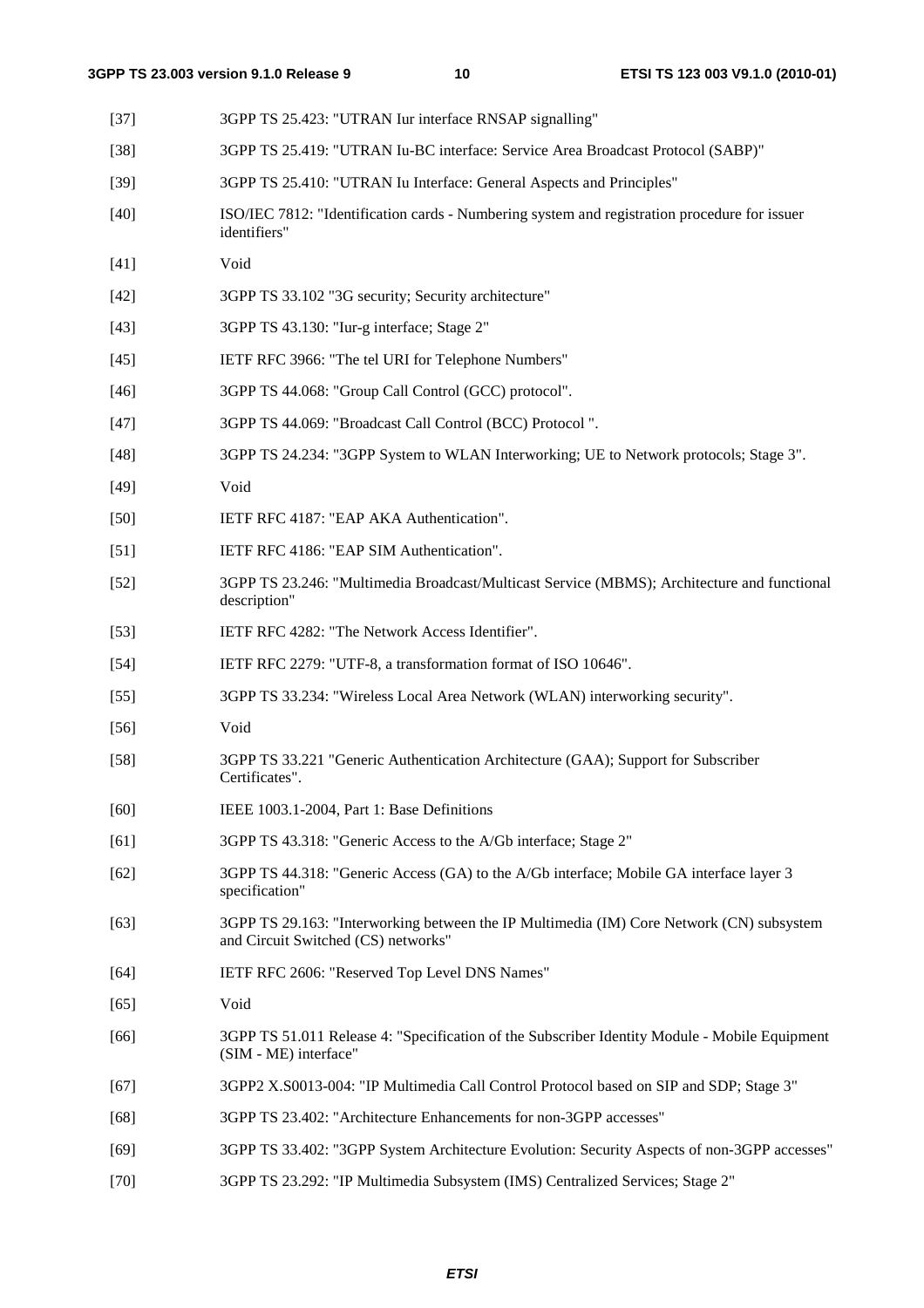- [71] 3GPP TS 23.237: "IP Multimedia Subsystem (IMS) Service Continuity"
- [72] 3GPP TS 23.401: "General Packet Radio Service (GPRS) enhancements for Evolved Universal Terrestrial Radio Access Network (E-UTRAN) access"
- [73] 3GPP TS 29.303: "Domain Name System Procedures; Stage 3"
- [74] IETF RFC 3958: "Domain-Based Application Service Location Using SRV RRs and the Dynamic Delegation Discovery Service (DDDS)"
- [75] 3GPP TS 23.401: "General Packet Radio Service (GPRS) enhancements for Evolved Universal Terrestrial Radio Access Network (E-UTRAN) access"
- [76] 3GPP TS 23.237: "Mobility between 3GPP-Wireless Local Area Network (WLAN) interworking and 3GPP systems"
- [77] 3GPP TS 24.302: "Access to the 3GPP Evolved Packet Core (EPC) via non-3GPP access networks; Stage 3"
- [78] 3GPP TS 23.273: "Evolved Packet System; 3GPP EPS AAA Interfaces"
- [79] IETF Internet-Draft, draft-montemurro-gsma-imei-urn-04 (March 2008): "A Uniform Resource Name Namespace For The GSM Association (GSMA) and the International Mobile station Equipment Identity (IMEI)".
- [80] IETF RFC 4122: "A Universally Unique IDentifier (UUID) URN Namespace".
- [81] 3GPP TS 24.229: "IP multimedia call control protocol based on Session Initiation Protocol (SIP) and Session Description Protocol (SDP); Stage 3".
- [82] IETF Internet-Draft, draft-arkko-eap-aka-kdf-10: "Improved Extensible Authentication Protocol Method for 3rd Generation Authentication and Key Agreement (EAP-AKA') ", work in Progress
- [83] 3GPP TS 22.011: "Service accessibility".
- [84] 3GPP TS 36.413: "Evolved Universal Terrestrial Radio Access Network (E-UTRAN) ; S1 Application Protocol (S1AP)".

#### 1.1.2 Informative references

- [44] "COMPLEMENT TO ITU-T RECOMMENDATION E.212 (11/98)", Annex to ITU Operational Bulletin No. 741 – 1.VI.200; This is published on the ITU-T website, whose home page is at http://www.itu.int/ITU-T/
- [57] GSMA PRD IR.34 "Inter-PLMN Backbone Guidelines"
- [59] Void

#### 1.2 Abbreviations

For the purposes of the present document, the abbreviations defined in 3GPP TS 21.905 [1] and the following apply. An abbreviation defined in the present document takes precedence over the definition of the same abbreviation, if any, in 3GPP TR 21.905 [1].

- EPS Evolved Packet System GUTI Globally Unique Temporary UE Identity **ICS IMS Centralized Services**<br> **IIIIID IIIIIID IIIIIIII**
- Universally Unique IDentifier

### 1.3 General comments to references

The identification plan for mobile subscribers defined below is that defined in ITU-T Recommendation E.212.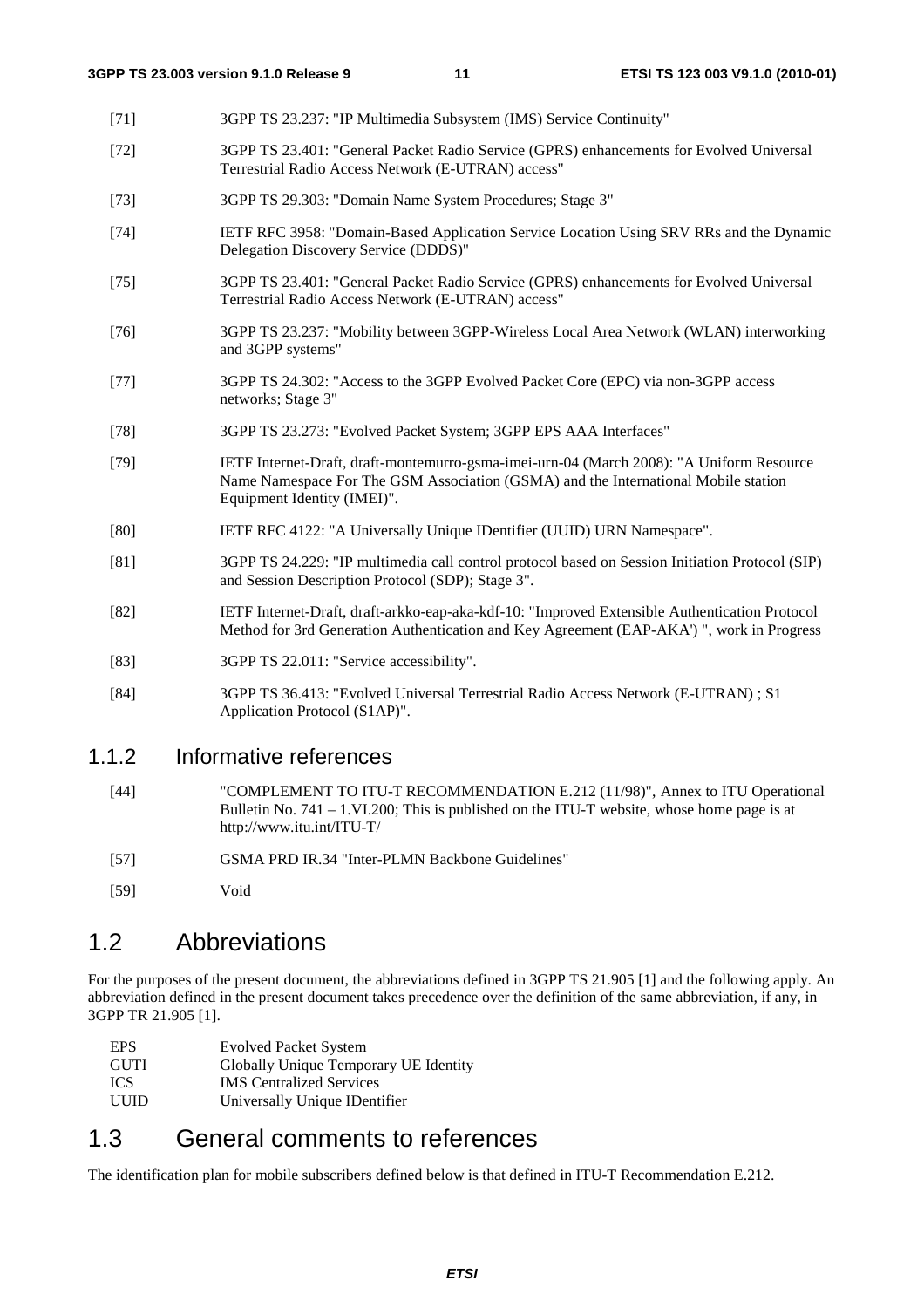The ISDN numbering plan for MSs and the allocation of mobile station roaming numbers is that defined in ITU-T Recommendation E.213. Only one of the principles for allocating ISDN numbers is proposed for PLMNs. Only the method for allocating MS roaming numbers contained in the main text of ITU-T Recommendation E.213 is recommended for use in PLMNs. If there is any difference between the present document and the ITU-T Recommendations, the former shall prevail.

For terminology, see also ITU-T Recommendations E.164 and X.121.

### 1.4 Conventions on bit ordering

The following conventions hold for the coding of the different identities appearing in the present document and in other GSM Technical Specifications if not indicated otherwise:

- the different parts of an identity are shown in the figures in order of significance;
- the most significant part of an identity is on the left part of the figure and the least significant on the right.

When an identity appears in other Technical Specifications, the following conventions hold if not indicated otherwise:

- digits are numbered by order of significance, with digit 1 being the most significant;
- bits are numbered by order of significance, with the lowest bit number corresponding to the least significant bit.

# 2 Identification of mobile subscribers

### 2.1 General

A unique International Mobile Subscriber Identity (IMSI) shall be allocated to each mobile subscriber in the GSM/UMTS/EPS system.

NOTE: This IMSI is the concept referred to by ITU-T as "International Mobile Station Identity".

In order to support the subscriber identity confidentiality service the VLRs, SGSNs and MME may allocate Temporary Mobile Subscriber Identities (TMSI) to visiting mobile subscribers. The VLR,SGSN and MME must be capable of correlating an allocated TMSI with the IMSI of the MS to which it is allocated.

An MS may be allocated three TMSIs, one for services provided through the MSC, one for services provided through the SGSN (P-TMSI for short) and one for the services provided via the MME (M-TMSI part GUTI for short).

For addressing on resources used for GPRS, a Temporary Logical Link Identity (TLLI) is used. The TLLI to use is built by the MS either on the basis of the P-TMSI (local or foreign TLLI), or directly (random TLLI).

In order to speed up the search for subscriber data in the VLR a supplementary Local Mobile Station Identity (LMSI) is defined.

The LMSI may be allocated by the VLR at location updating and is sent to the HLR together with the IMSI. The HLR makes no use of it but includes it together with the IMSI in all messages sent to the VLR concerning that MS.

### 2.2 Composition of IMSI

IMSI is composed as shown in figure 1.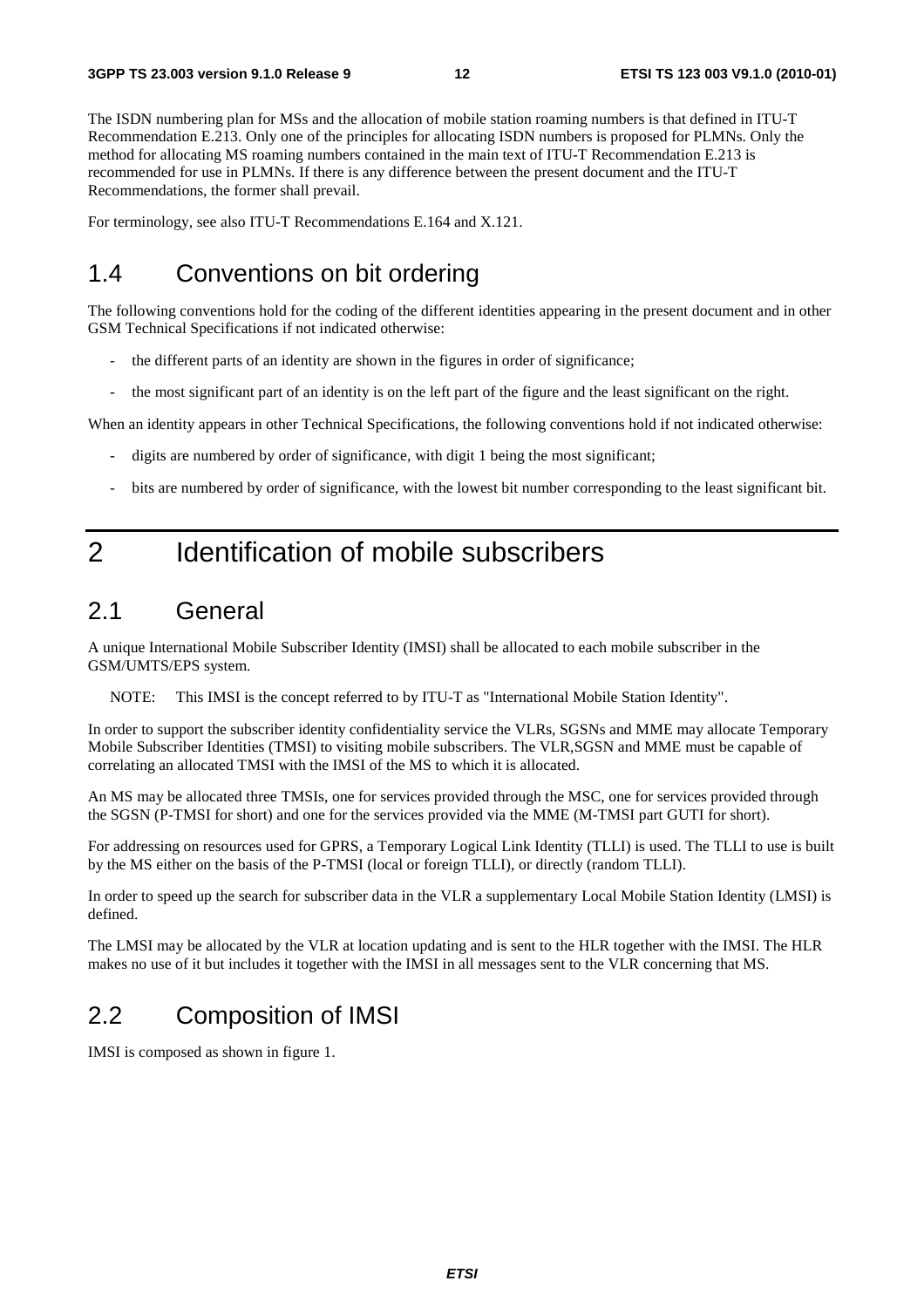

**Figure 1: Structure of IMSI** 

IMSI is composed of three parts:

- 1) Mobile Country Code (MCC) consisting of three digits. The MCC identifies uniquely the country of domicile of the mobile subscriber;
- 2) Mobile Network Code (MNC) consisting of two or three digits for GSM/UMTS applications. The MNC identifies the home PLMN of the mobile subscriber. The length of the MNC (two or three digits) depends on the value of the MCC. A mixture of two and three digit MNC codes within a single MCC area is not recommended and is outside the scope of this specification.
- 3) Mobile Subscriber Identification Number (MSIN) identifying the mobile subscriber within a PLMN.

The National Mobile Subscriber Identity (NMSI) consists of the Mobile Network Code and the Mobile Subscriber Identification Number.

#### 2.3 Allocation principles

IMSI shall consist of decimal digits (0 through 9) only.

The number of digits in IMSI shall not exceed 15.

The allocation of Mobile Country Codes (MCCs) is administered by the ITU-T. The current allocation is given in the COMPLEMENT TO ITU-T RECOMMENDATION E.212 [44].

The allocation of National Mobile Subscriber Identity (NMSI) is the responsibility of each administration.

If more than one PLMN exists in a country, the same Mobile Network Code should not be assigned to more than one PLMN.

The allocation of IMSIs should be such that not more than the digits MCC + MNC of the IMSI have to be analysed in a foreign PLMN for information transfer.

### 2.4 Structure of TMSI

Since the TMSI has only local significance (i.e. within a VLR and the area controlled by a VLR, or within an SGSN and the area controlled by an SGSN, or within an MME and the area controlled by an MME), the structure and coding of it can be chosen by agreement between operator and manufacturer in order to meet local needs.

The TMSI consists of 4 octets. It can be coded using a full hexadecimal representation.

In order to avoid double allocation of TMSIs after a restart of an allocating node, some part of the TMSI may be related to the time when it was allocated or contain a bit field which is changed when the allocating node has recovered from the restart.

In areas where both MSC-based services and SGSN-based services are provided, some discrimination is needed between the allocation of TMSIs for MSC-based services and the allocation of TMSIs for SGSN-based services. The discrimination shall be done on the 2 most significant bits, with values 00, 01, and 10 being used by the VLR, and 11 being used by the SGSN.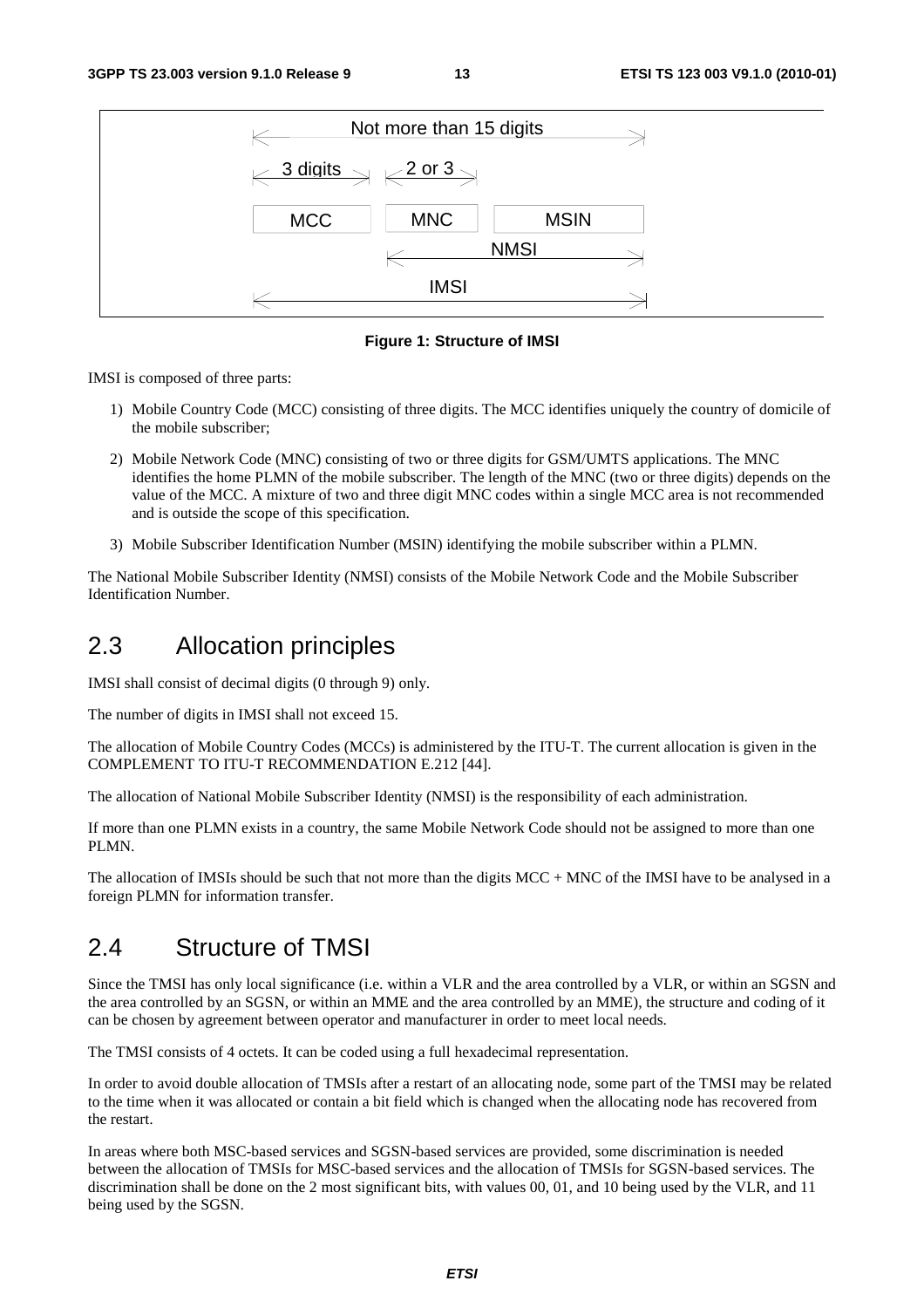If intra domain connection of RAN nodes to multiple CN nodes as described in 3GPP TS 23.236 [23] is applied in the MSC/VLR or SGSN, then the NRI shall be part of the TMSI. The NRI has a configurable length of 0 to 10 bits. A configurable length of 0 bits indicates that the NRI is not used and this feature is not applied in the MSC/VLR or SGSN. The NRI shall be coded in bits 23 to 14. An NRI shorter than 10 bits shall be encoded with the most significant bit of the NRI field in bit 23.

The TMSI shall be allocated only in ciphered form. See also 3GPP TS 43.020 [7] and 3GPP TS 33.102 [42].

The network shall not allocate a TMSI with all 32 bits equal to 1 (this is because the TMSI must be stored in the SIM, and the SIM uses 4 octets with all bits equal to 1 to indicate that no valid TMSI is available).

To allow for eventual modifications of the management of the TMSI code space management, MSs shall not check if an allocated TMSI belongs to the range allocated to the allocating node. MSs shall use an allocated TMSI according to the specifications, whatever its value.

#### 2.5 Structure of LMSI

The LMSI consists of 4 octets and may be allocated by the VLR. The VLR shall not allocate the value zero. The value zero is reserved to indicate that an LMSI parameter sent from the HLR to the VLR shall not be interpreted.

### 2.6 Structure of TLLI

A TLLI is built by the MS or by the SGSN either on the basis of the P-TMSI (local or foreign TLLI), or directly (random or auxiliary TLLI), according to the following rules.

The TLLI consists of 32 bits, numbered from 0 to 31 by order of significance, with bit 0 being the LSB.

A local TLLI is built by an MS which has a valid P-TMSI as follows:

bits 31 down to 30 are set to 1; and

bits 29 down to 0 are set equal to bits 29 to 0 of the P-TMSI.

A foreign TLLI is built by an MS which has a valid P-TMSI as follows:

bit 31 is set to 1 and bit 30 is set to 0; and

bits 29 down to 0 are set equal to bits 29 to 0 of the P-TMSI.

A random TLLI is built by an MS as follows:

bit 31 is set to 0;

bits 30 down to 27 are set to 1; and

bits 0 to 26 are chosen randomly.

An auxiliary TLLI is built by the SGSN as follows:

bit 31 is set to 0;

bits 30 down to 28 are set to 1;

bit 27 is set to 0; and

bits 0 to 26 can be assigned independently.

Other types of TLLI may be introduced in the future.

Part of the TLLI codespace is re-used in GERAN to allow for the inclusion of the GERAN Radio Network Temporary Identifier in RLC/MAC messages. The G-RNTI is defined in 3GPP TS 44.118 [29].

The structure of the TLLI is summarised in table 1.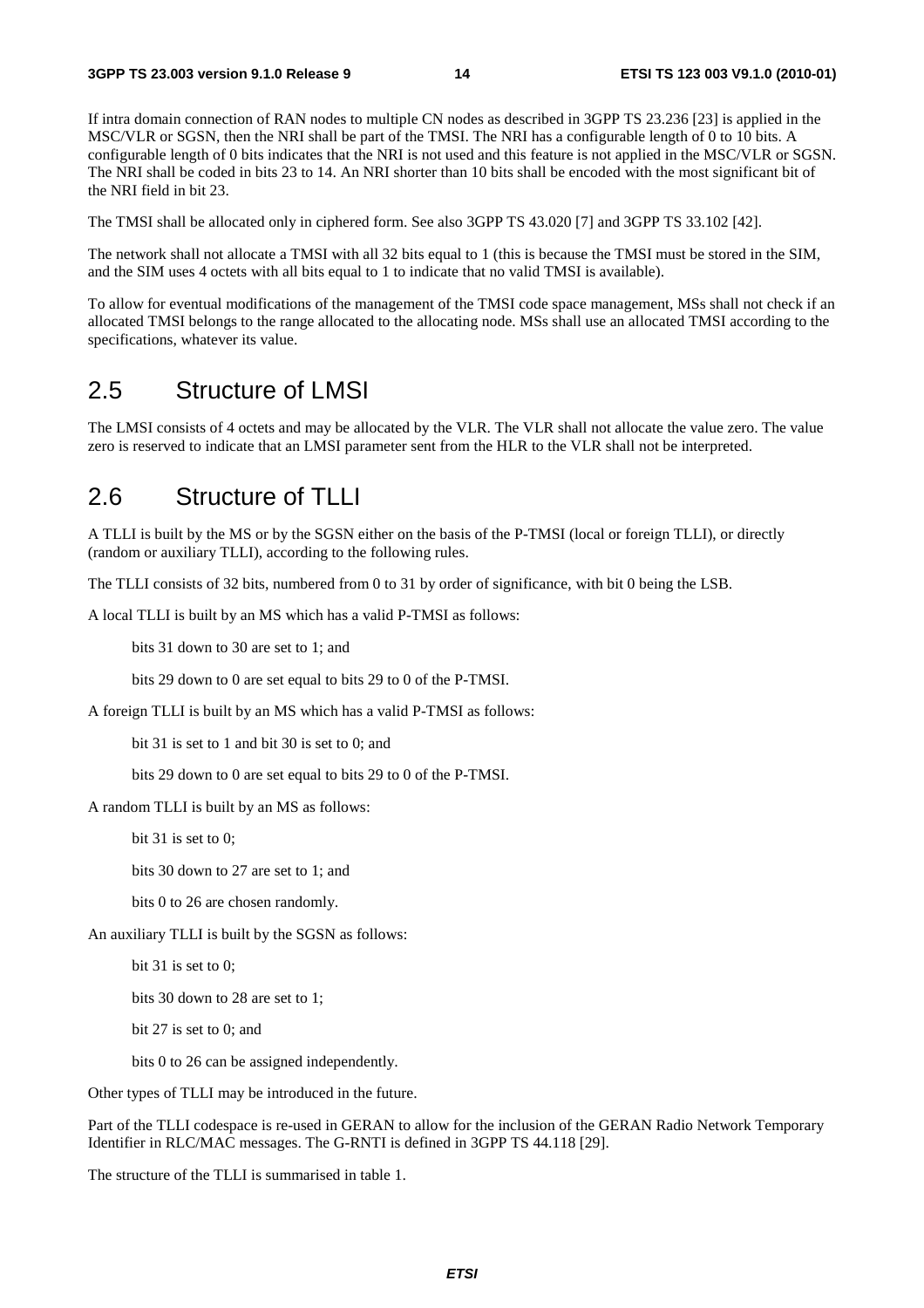| 31 | 30 | 29 | 28 | 27 | 26 to 0 | <b>Type of TLLI</b>         |
|----|----|----|----|----|---------|-----------------------------|
|    |    |    |    |    |         | <b>Local TLLI</b>           |
|    |    |    |    |    |         | Foreign TLLI                |
|    |    |    |    |    |         | Random TLLI                 |
|    |    |    |    |    | n       | <b>Auxiliary TLLI</b>       |
|    |    |    |    |    |         | Reserved                    |
|    |    |    |    |    |         | Reserved                    |
|    |    |    |    | G  | G       | Part of the assigned G-RNTI |
|    |    |    |    | D  |         | Random G-RNTI               |

**Table 1: TLLI structure** 

'T', 'R', 'A' and 'X' indicate bits which can take any value for the type of TLLI. More precisely, 'T' indicates bits derived from a P-TMSI, 'R' indicates bits chosen randomly, 'A' indicates bits chosen by the SGSN, 'G' indicates bits derived from the assigned G-RNTI and 'X' indicates bits in reserved ranges.

### 2.7 Structure of P-TMSI Signature

The P-TMSI Signature consists of 3 octets and may be allocated by the SGSN.

The network shall not allocate a P-TMSI Signature with all 24 bits equal to 1 (this is because the P-TMSI Signature must be stored in the SIM, and the SIM uses 3 octets with all bits equal to 1 to indicate that no valid P-TMSI signature is available.

# 2.8 Globally Unique Temporary UE Identity (GUTI)

#### 2.8.1 Introduction

The purpose of the GUTI is to provide an unambiguous identification of the UE that does not reveal the UE or the user's permanent identity in the Evolved Packet System (EPS). It also allows the identification of the MME and network. It can be used by the network and the UE to establish the UE's identity during signalling between them in the EPS. See 3GPP TS 23.401 [75].

The GUTI has two main components:

- one that uniquely identifies the MME which allocated the GUTI; and
- one that uniquely identifies the UE within the MME that allocated the GUTI.

Within the MME, the mobile shall be identified by the M-TMSI.

The Globally Unique MME Identifier (GUMMEI) shall be constructed from the MCC, MNC and MME Identifier (MMEI).

The MMEI shall be constructed from an MME Group ID (MMEGI) and an MME Code (MMEC).

The GUTI shall be constructed from the GUMMEI and the M-TMSI.

For paging purposes, the mobile is paged with the S-TMSI. The S-TMSI shall be constructed from the MMEC and the M-TMSI.

The operator shall need to ensure that the MMEC is unique within the MME pool area and, if overlapping pool areas are in use, unique within the area of overlapping MME pools.

The GUTI shall be used to support subscriber identity confidentiality, and, in the shortened S-TMSI form, to enable more efficient radio signalling procedures (e.g. paging and Service Request).

The format and size of the GUTI is therefore the following:

 $\langle$ GUTI $\rangle$  =  $\langle$ GUMMEI $>$ M-TMSI $>$ .

where <GUMMEI> = <MCC><MNC><MME Identifier>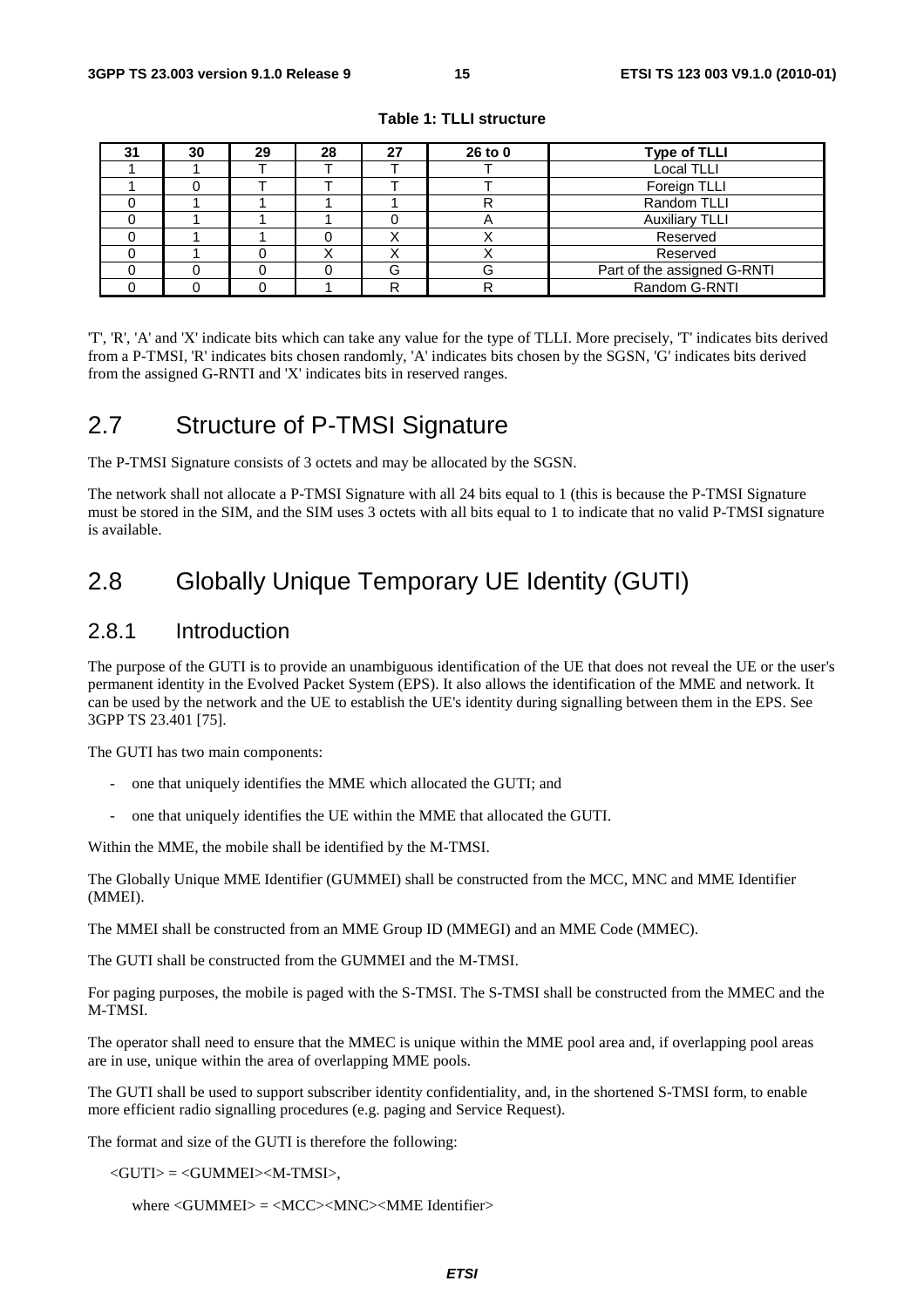and <MME Identifier> = <MME Group ID><MME Code>

MCC and MNC shall have the same field size as in earlier 3GPP systems.

M-TMSI shall be of 32 bits length.

MME Group ID shall be of 16 bits length.

MME Code shall be of 8 bits length.

#### 2.8.2 Mapping between Temporary and Area Identities for the EUTRAN and the UTRAN/GERAN based systems

This section provides information on the mapping of the temporary and location area identities, e.g. for the construction of the Routeing Area Update Request message in GERAN/UTRAN or Tracking Area Update Request message in E-UTRAN.

In GERAN and UTRAN:

<RAI> = <MCC><MNC><LAC><RAC>

<P-TMSI> includes the mapped NRI

P-TMSI shall be of 32 bits length where the two topmost bits are reserved and always set to 11. These are needed since the GERAN representation of P-TMSI, of the form TLLI, impose this restriction. Hence, for a UE which may handover to GERAN/UTRAN (based on subscription and UE capabilities), the corresponding bits in the M-TMSI are set to 11.

The NRI field is of variable length and shall be mapped into the P-TMSI starting at bit 23 and down to bit 14. The most significant bit of the NRI is located at bit 23 of the P-TMSI regardless of the configured length of the NRI. The NRI length is limited to a maximal length of 8 bits to be compatible for the mapping.

The P-TMSI and NRI are defined elsewhere in this specification.

In the case of a combined MME-SGSN node, the NRI of the SGSN part and the MME code of the MME part, refer to the same combined node. RAN configuration allows NAS messages on GERAN/UTRAN and E-UTRAN to be routed to the same combined node. The same or different values of NRI and MME code may be used for a combined node.

#### 2.8.2.1 Mapping from GUTI to RAI, P-TMSI and P-TMSI signature

The mapping of the GUTI shall be done to the combination of RAI of GERAN / UTRAN and the P-TMSI:

E-UTRAN <MCC> maps to GERAN/UTRAN <MCC>

E-UTRAN <MNC> maps to GERAN/UTRAN <MNC>

E-UTRAN <MME Group ID> maps to GERAN/UTRAN <LAC>

E-UTRAN <MME Code> maps to GERAN/UTRAN <RAC> and is also copied into the 8 most significant bits of the NRI field within the P-TMSI;

E-UTRAN <M-TMSI> maps as follows:

- 6 bits of the E-UTRAN <M-TMSI> starting at bit 29 and down to bit 24 are mapped into bit 29 and down to bit 24 of the GERAN/UTRAN <P-TMSI>;
- 16 bits of the E-UTRAN <M-TMSI> starting at bit 15 and down to bit 0 are mapped into bit 15 and down to bit 0 of the GERAN/UTRAN <P-TMSI>;
- and the remaining 8 bits of the E-UTRAN <M-TMSI> are mapped into the 8 MBS bits of the <P-TMSI signature> field.

For UTRAN, the 10-bit long NRI bits are masked out from the P-TMSI and also supplied to the RAN node as IDNNS (Intra Domain NAS Node Selector). However, the RAN configured NRI length should not exceed 8 bits.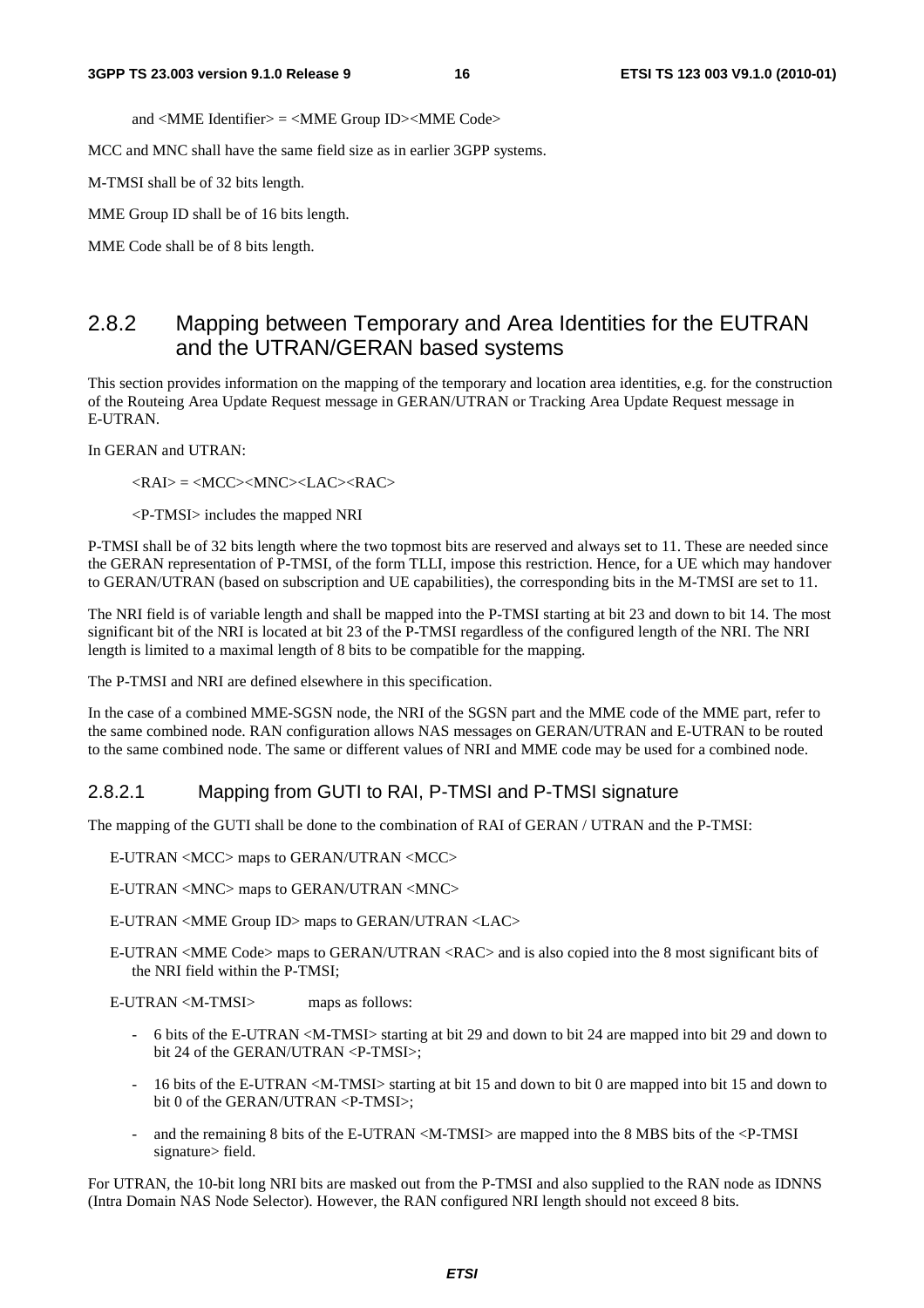#### 2.8.2.2 Mapping from RAI and P-TMSI to GUTI

The mapping of P-TMSI (TLLI) and RAI in GERAN/UTRAN to GUTI in E-UTRAN shall be performed as follows:

GERAN/UTRAN <MCC> maps to E-UTRAN <MCC>

GERAN/UTRAN <MNC> maps to E-UTRAN <MNC>

GERAN/UTRAN <LAC> maps to E-UTRAN <MME Group ID>

GERAN/UTRAN <RAC> maps into bit 23 and down to bit 16 of the M-TMSI

The 8 most significant bits of GERAN/UTRAN <NRI> map to the MME code.

GERAN/UTRAN <P-TMSI> maps as follows:

- 6 bits of the GERAN/UTRAN <P-TMSI> starting at bit 29 and down to bit 24 are mapped into bit 29 and down to bit 24 of the E-UTRAN <M-TMSI>;
- 16 bits of the GERAN/UTRAN <P-TMSI> starting at bit 15 and down to bit 0 are mapped into bit 15 and down to bit 0 of the E-UTRAN <M-TMSI>.

The values of <LAC> and <MME group id> shall be disjoint, so that they can be differentiated. The most significant bit of the <LAC> shall be set to zero; and the most significant bit of <MME group id> shall be set to one. Based on this definition, the most significant bit of the <MME group id> can be used to distinguish the node type, i.e. whether it is an MME or SGSN.

### 2.9 Structure of the S-Temporary Mobile Subscriber Identity (S-TMSI)

The S-TMSI is the shortened form of the GUTI to enable more efficient radio signalling procedures (e.g. paging and Service Request). For paging purposes, the mobile is paged with the S-TMSI. The S-TMSI shall be constructed from the MMEC and the M-TMSI:

 $<$ S-TMSI $>$  =  $<$ MMEC $>$  $<$ M-TMSI $>$ 

See subclause 2.8 for these definitions and the mapping.

# 3 Numbering plan for mobile stations

### 3.1 General

The structure of the following numbers is defined below:

- the number used by a subscriber of a fixed (or mobile) network to call a mobile station of a PLMN;
- the network addresses used for packet data communication between a mobile station and a fixed (or mobile) station;
- mobile station roaming numbers.

One or more numbers of the ISDN numbering plan shall be assigned to a mobile station to be used for all calls to that station, i.e. the assignment of at least one MSISDN to a mobile station is mandatory.

NOTE: For card operated stations the ISDN number should be assigned to the holder of the card (personal number).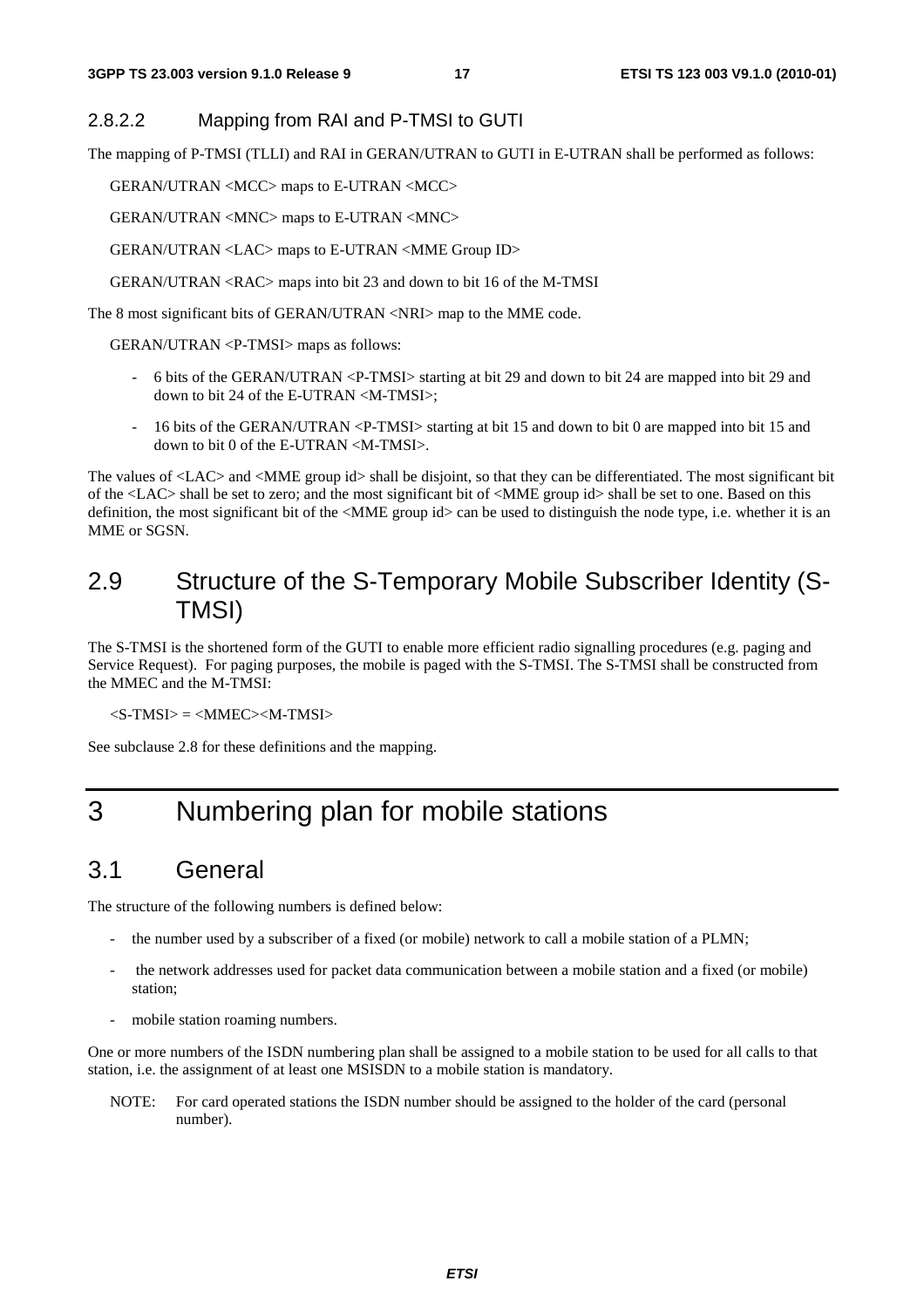### 3.2 Numbering plan requirements

In principle, it should be possible for any subscriber of the ISDN or PSTN to call any MS in a PLMN. This implies that ISDN numbers for MSs should comply with the ISDN numbering plan in the home country of the MS.

The ISDN numbers of MSs should be composed in such a way that standard ISDN/PSTN charging can be used for calls to MSs.

It should be possible for each administration to develop its own independent numbering/addressing plan for MSs.

The numbering/addressing plan should not limit the possibility for MSs to roam among PLMNs.

It should be possible to change the IMSI without changing the ISDN number allocated to an MS and vice versa.

In principle, it should be possible for any subscriber of the CSPDN/PSPDN to call any MS in a PLMN. This implies that it may be necessary for an MS to have a X.121 number.

In principle, it should be possible for any fixed or mobile terminal to communicate with a mobile terminal using an IP v4 address or IP v6 address.

### 3.3 Structure of MS international PSTN/ISDN number (MSISDN)

MS international ISDN numbers are allocated from the ITU-T Recommendation E.164 numbering plan; see also ITU-T Recommendation E.213. The structure of the MS international ISDN number will then be as shown in figure 2.



**Figure 2: Number Structure of MSISDN** 

The number consists of:

- Country Code (CC) of the country in which the MS is registered, followed by:
- National (significant) mobile number, which consists of:
	- National Destination Code (NDC) and
	- Subscriber Number (SN).

For GSM/UMTS applications, a National Destination Code is allocated to each PLMN. In some countries more than one NDC may be required for each PLMN.

The composition of the MS international ISDN number should be such that it can be used as a global title address in the Signalling Connection Control Part (SCCP) for routeing messages to the home location register of the MS. The country code (CC) and the national destination code (NDC) will provide such routeing information. If further routeing information is required, it should be contained in the first few digits of the subscriber number (SN).

A sub-address may be appended to an ISDN number for use in call setup and in supplementary service operations where an ISDN number is required (see ITU-T Recommendations E.164, clause 11.2 and X.213 annex A). The sub-address is transferred to the terminal equipment denoted by the ISDN number.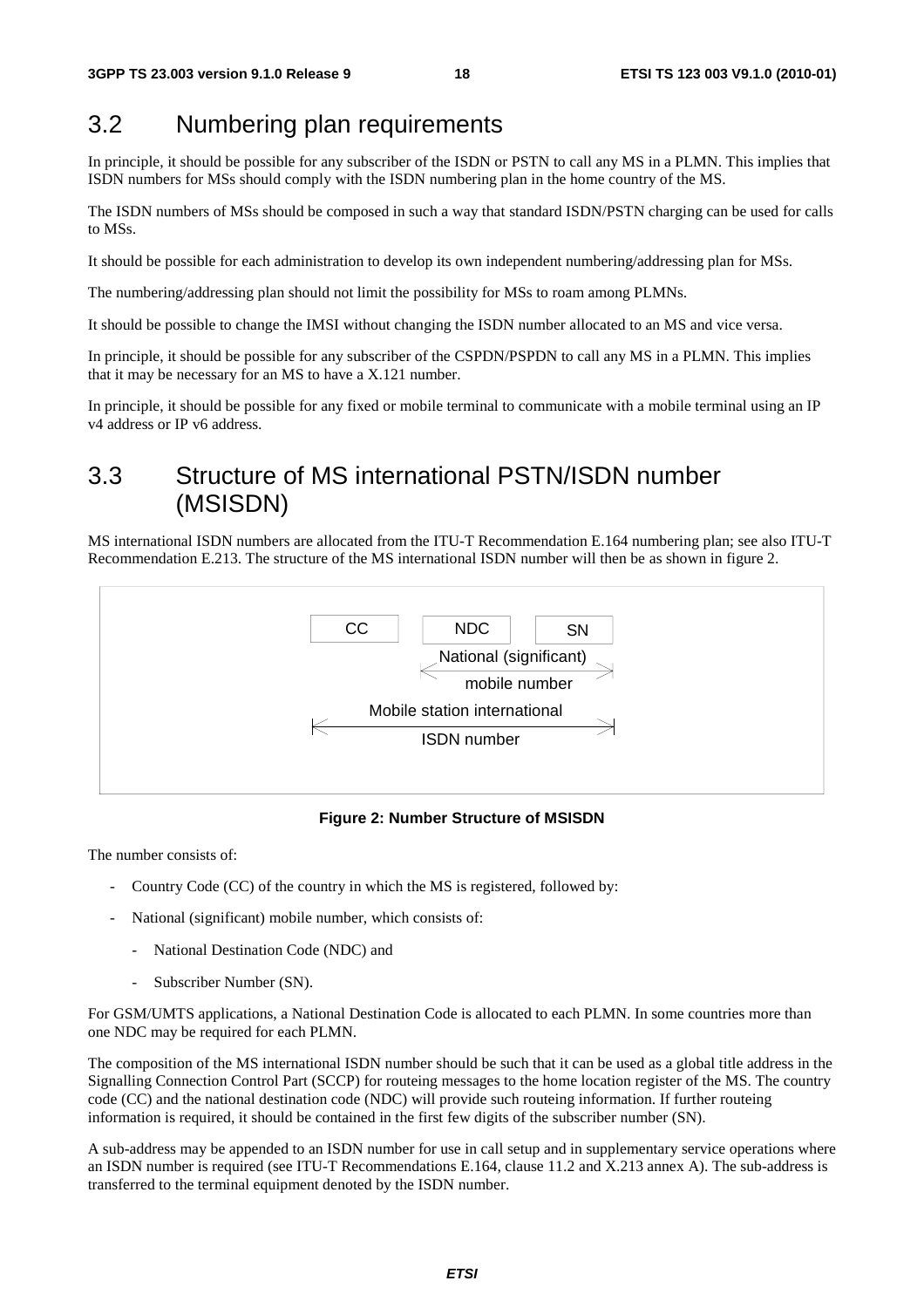The maximum length of a sub-address is 20 octets, including one octet to identify the coding scheme for the sub-address (see ITU-T Recommendation X.213, annex A). All coding schemes described in ITU-T Recommendation X.213, annex A are supported in GSM and UMTS.

### 3.4 Mobile Station Roaming Number (MSRN) for PSTN/ISDN routeing

The Mobile Station Roaming Number (MSRN) is used to route calls directed to an MS. On request from the Gateway MSC via the HLR it is temporarily allocated to an MS by the VLR with which the MS is registered; it addresses the Visited MSC collocated with the assigning VLR. More than one MSRN may be assigned simultaneously to an MS.

The MSRN is passed by the HLR to the Gateway MSC to route calls to the MS.

The Mobile Station Roaming Number for PSTN/ISDN routing shall have the same structure as international ISDN numbers in the area in which the roaming number is allocated, *i.e.*:

- the country code of the country in which the visitor location register is located;
- the national destination code of the visited PLMN or numbering area;
- a subscriber number with the appropriate structure for that numbering area.

The MSRN shall not be used for subscriber dialling. It should be noted that the MSRN can be identical to the MSISDN (clause 3.3) in certain circumstances. In order to discriminate between subscriber generated access to these numbers and re-routeing performed by the network, re-routeing or redirection indicators or other signalling means should be used, if available.

### 3.5 Structure of Mobile Station International Data Number

The structure of MS international data numbers should comply with the data numbering plan of ITU-T Recommendation X.121 as applied in the home country of the mobile subscriber. Implications for numbering interworking functions which may need to be provided by the PLMN (if the use of X.121 numbers is required) are indicated in 3GPP TS 23.070 [4].

### 3.6 Handover Number

The handover number is used for establishment of a circuit between MSCs to be used for a call being handed over. The structure of the handover number is the same as the structure of the MSRN. The handover number may be reused in the same way as the MSRN.

# 3.7 Structure of an IP v4 address

One or more IP address domains may be allocated to each PLMN. The IP v4 address structure is defined in RFC 791 [14].

An IP v4 address may be allocated to an MS either permanently or temporarily during a connection with the network.

### 3.8 Structure of an IP v6 address

One or more IP address domains could be allocated to each PLMN. The IP v6 address structure is defined in RFC 2373 [15].

An IP v6 address may be allocated to an MS either permanently or temporarily during a connection with the network

If the dynamic IPv6 stateless address autoconfiguration procedure is used, then each PDP context, or group of PDP contexts sharing the same IP address, is assigned a unique prefix as defined in 3GPP TS 23.060 [3].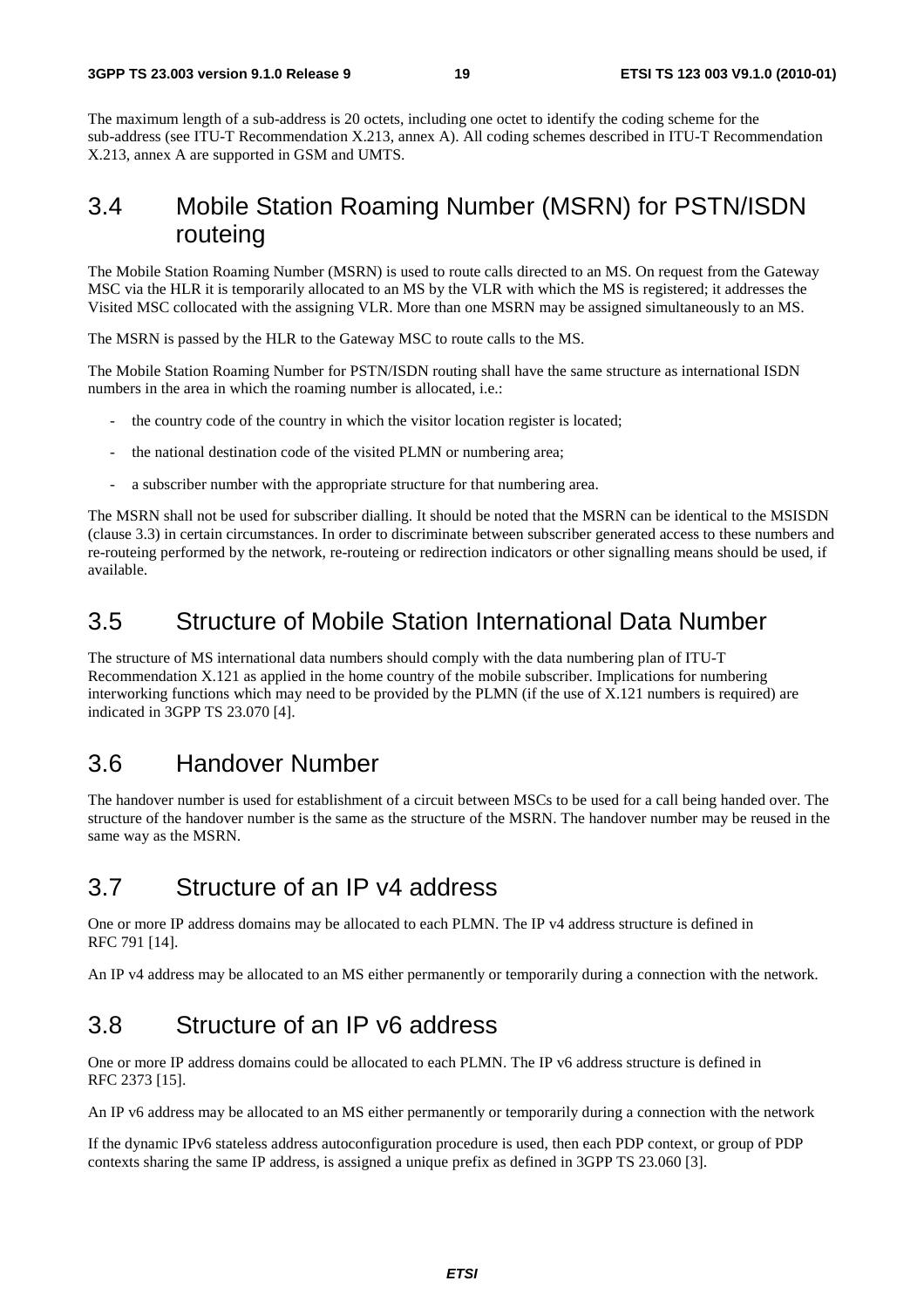As described in RFC 2462 [21] and RFC 3041 [22], the MS can change its interface identifier without the GPRS network being aware of the change.

# 4 Identification of location areas and base stations

# 4.1 Composition of the Location Area Identification (LAI)

The Location Area Identification shall be composed as shown in figure 3:



#### **Figure 3: Structure of Location Area Identification**

The LAI is composed of the following elements:

- Mobile Country Code (MCC) identifies the country in which the GSM PLMN is located. The value of the MCC is the same as the three digit MCC contained in international mobile subscriber identity (IMSI);
- Mobile Network Code (MNC) is a code identifying the GSM PLMN in that country. The MNC takes the same value as the two or three digit MNC contained in IMSI;
- Location Area Code (LAC) is a fixed length code (of 2 octets) identifying a location area within a PLMN. This part of the location area identification can be coded using a full hexadecimal representation except for the following reserved hexadecimal values:

0000, and

FFFE.

 These reserved values are used in some special cases when no valid LAI exists in the MS (see 3GPP TS 24.008 [5], 3GPP TS 31.102 [27] and 3GPP TS 51.011 [9]).

A specific GSM PLMN code ( $MCC + MNC$ ) may be broadcast for mobile stations which are not compatible with SoLSA and which do not understand the exclusive access indicator (see 3GPP TS 23.073 [30]). The reserved value of the escape PLMN code is  $MCC = 901$  and  $MNC = 08$ .

# 4.2 Composition of the Routing Area Identification (RAI)

The Routing Area Identification shall be composed as shown in figure 4:



#### **Figure 4: Structure of Routing Area Identification**

The RAI is composed of the following elements:

- A valid Location Area Identity (LAI) as defined in clause 4.1. Invalid LAI values are used in some special cases when no valid RAI exists in the mobile station (see 3GPP TS 24.008 [5], 3GPP TS 31.102 [27] and 3GPP TS 51.011 [9]).
- Routeing Area Code (RAC) which is a fixed length code (of 1 octet) identifying a routeing area within a location area.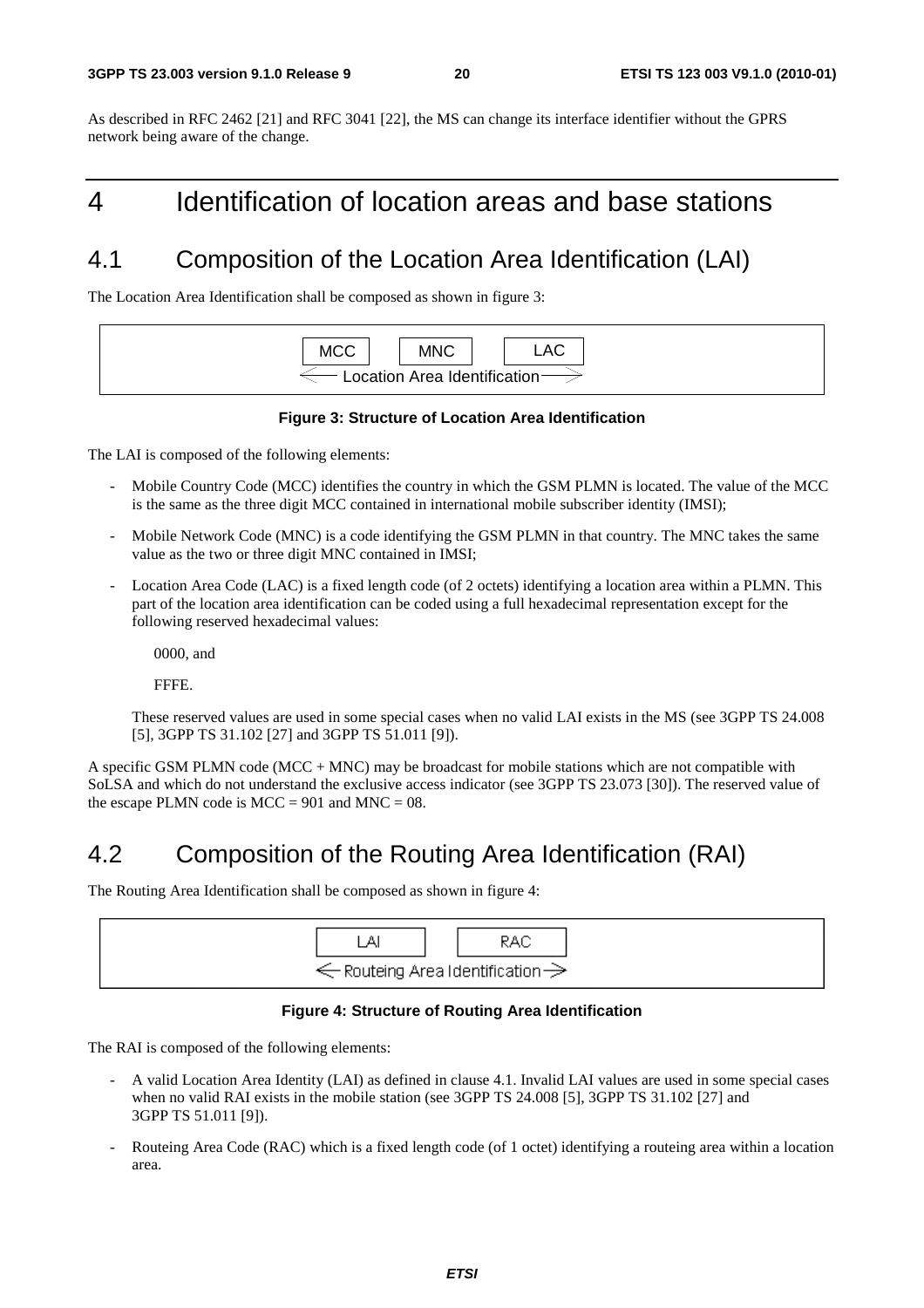### 4.3 Base station identification

### 4.3.1 Cell Identity (CI) and Cell Global Identification (CGI)

The BSS and cell within the BSS are identified within a location area or routeing area by adding a Cell Identity (CI) to the location area or routeing area identification, as shown in figure 5. The CI is of fixed length with 2 octets and it can be coded using a full hexadecimal representation.

The Cell Global Identification is the concatenation of the Location Area Identification and the Cell Identity. Cell Identity shall be unique within a location area.



**Figure 5: Structure of Cell Global Identification** 

#### 4.3.2 Base Station Identify Code (BSIC)

The base station identity code is a local colour code that allows an MS to distinguish between different neighbouring base stations. BSIC is a 6 bit code which is structured as shown in Figure 6.



**Figure 6: Structure of BSIC** 

In the definition of the NCC, care should be taken to ensure that the same NCC is not used in adjacent PLMNs which may use the same BCCH carrier frequencies in neighbouring areas. Therefore, to prevent potential deadlocks, a definition of the NCC appears in annex A. This annex will be reviewed in a co-ordinated manner when a PLMN is created.

# 4.4 Regional Subscription Zone Identity (RSZI)

A PLMN-specific regional subscription defines unambiguously for the entire PLMN the regions in which roaming is allowed. It consists of one or more regional subscription zones. The regional subscription zone is identified by a Regional Subscription Zone Identity (RSZI). A regional subscription zone identity is composed as shown in figure 7.



**Figure 7: Structure of Regional Subscription Zone Identity (RSZI)** 

The elements of the regional subscription zone identity are: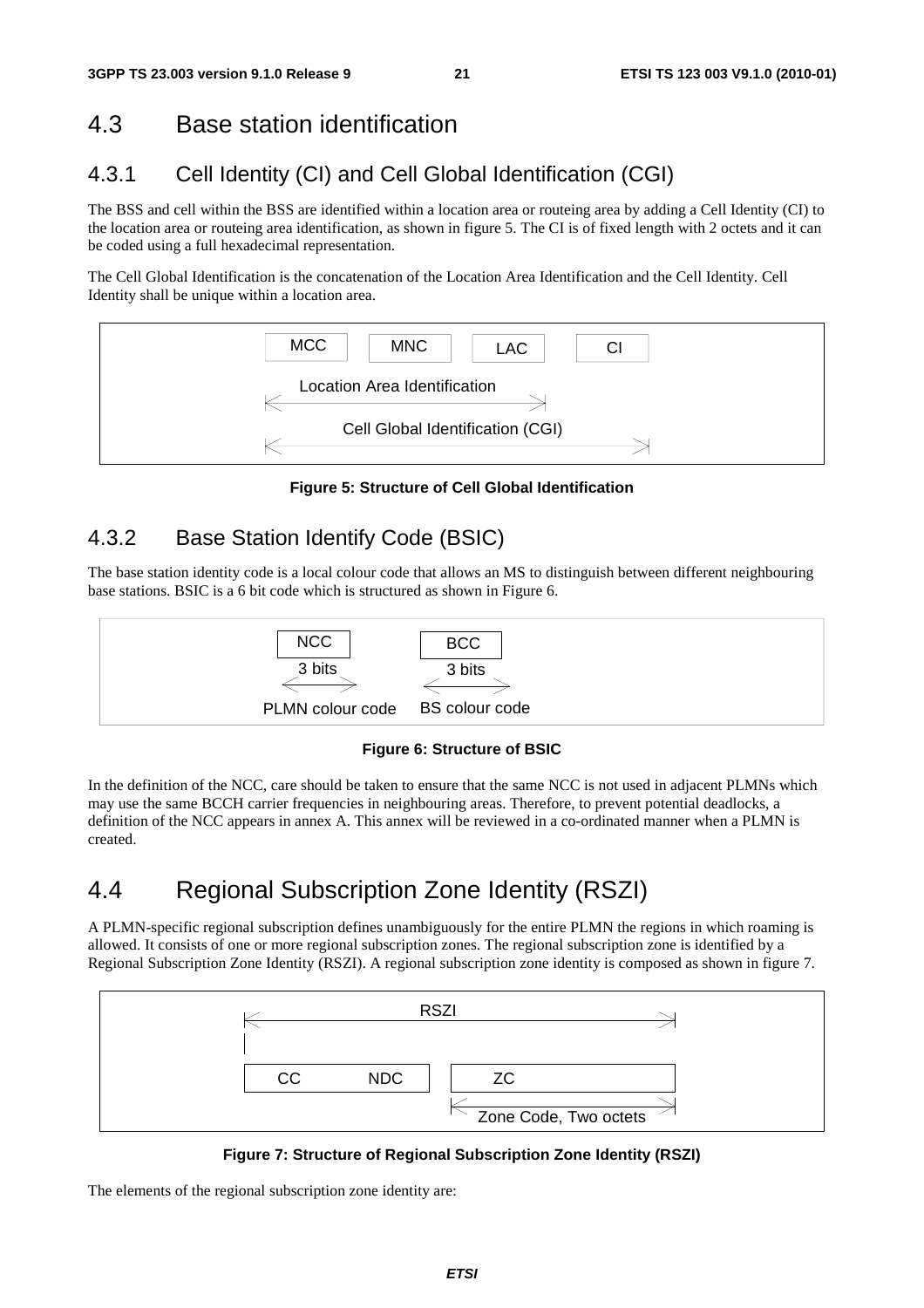- 1) the Country Code (CC) which identifies the country in which the PLMN is located;
- 2) the National Destination Code (NDC) which identifies the PLMN in that country;
- 3) the Zone Code (ZC) which identifies a regional subscription zone as a pattern of allowed and not allowed location areas uniquely within that PLMN.

CC and NDC are those of an ITU-T E.164 VLR or SGSN number (see clause 5.1) of the PLMN; they are coded with a trailing filler, if required. ZC has fixed length of two octets and is coded in full hexadecimal representation.

RSZIs, including the zone codes, are assigned by the VPLMN operator. The zone code is evaluated in the VLR or SGSN by information stored in the VLR or SGSN as a result of administrative action. If a zone code is received by a VLR or SGSN during updating by the HLR and this zone code is related to that VLR or SGSN, the VLR or SGSN shall be able to decide for all its MSC or SGSN areas and all its location areas whether they are allowed or not allowed.

For details of assignment of RSZI and of ZC as subscriber data see 3GPP TS 23.008 [2].

For selection of RSZI at location updating by comparison with the leading digits of the VLR or SGSN number and for transfer of ZC from the HLR to VLR and SGSN see 3GPP TS 29.002 [31].

### 4.5 Location Number

A location number is a number which defines a specific location within a PLMN. The location number is formatted according to ITU-T Recommendation E.164, as shown in figure 8. The Country Code (CC) and National Destination Code (NDC) fields of the location number are those which define the PLMN of which the location is part.

| $\overline{C}$ $\overline{C}$ $\overline{C}$ | <b>NDC</b> | $I$ $CD$ |
|----------------------------------------------|------------|----------|

#### **Figure 8: Location Number Structure**

The structure of the locally significant part (LSP) of the location number is a matter for agreement between the PLMN operator and the national numbering authority in the PLMN's country. It is desirable that the location number can be interpreted without the need for detailed knowledge of the internal structure of the PLMN; the LSP should therefore include the national destination code in the national numbering plan for the fixed network which defines the geographic area in which the location lies.

The set of location numbers for a PLMN shall be chosen so that a location number can be distinguished from the MSISDN of a subscriber of the PLMN. This will allow the PLMN to trap attempts by users to dial a location number.

### 4.6 Composition of the Service Area Identification (SAI)

Void (see subclause 12.5).

### 4.7 Closed Subscriber Group

A Closed Subscriber Group is a collection of cells within an E-UTRAN and UTRAN that are open to only a certain group of subscribers.

Within a PLMN, a Closed Subscriber Group is identified by a Closed Subscriber Group Identity (CSG-ID). The CSG-ID shall be fix length 27 bit value.

#### 4.8 HNB Name

HNB Name shall be a broadcast string in free text format that provides a human readable name for the Home NodeB or Home eNodeB CSG identity.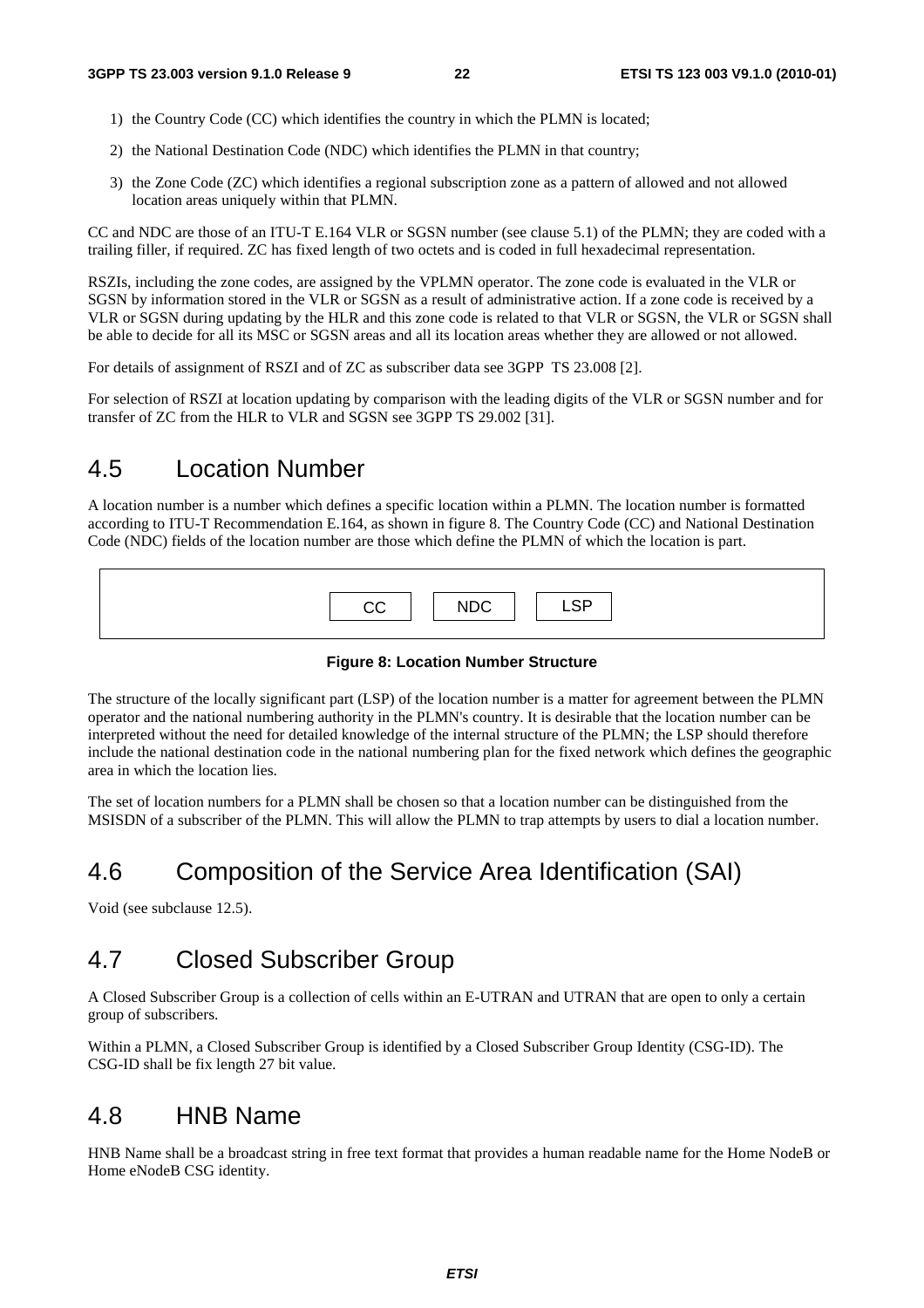HNB Name shall be coded in UTF-8 format with variable number of bytes per character. The maximum length of HNB Name shall be 48 bytes.

See 3GPP TS 22.011 [83] for details.

### 4.9 CSG Type

CSG Type shall provide the type of a CSG identity in a human readable form. It shall reside in the UE only. See 3GPP TS 22.011 [83] for details.

When the CSG Type has a text component, the CSG Type shall be coded in UTF-8 format with variable number of bytes per character . The maximum text length shall not exceed 12 characters in any language.

# 5 Identification of MSCs, GSNs and location registers

#### 5.1 Identification for routeing purposes

MSCs, GSNs and location registers are identified by international PSTN/ISDN numbers and/or Signalling Point Codes ("entity number", i.e., "HLR number", "VLR number", "MSC number", "SGSN number" and "GGSN number") in each PLMN.

Additionally SGSNs and GGSNs are identified by GSN Addresses. These are the SGSN Address and the GGSN Address.

A GSN Address shall be composed as shown in figure 9.



#### **Figure 9: Structure of GSN Address**

The GSN Address is composed of the following elements:

- 1) The Address Type, which is a fixed length code (of 2 bits) identifying the type of address that is used in the Address field.
- 2) The Address Length, which is a fixed length code (of 6 bits) identifying the length of the Address field.
- 3) The Address, which is a variable length field which contains either an IPv4 address or an IPv6 address.

Address Type 0 and Address Length 4 are used when Address is an IPv4 address.

Address Type 1 and Address Length 16 are used when Address is an IPv6 address.

The IP v4 address structure is defined in RFC 791 [14].

The IP v6 address structure is defined in RFC 2373 [15].

### 5.2 Identification of HLR for HLR restoration application

HLR may also be identified by one or several "HLR id(s)", consisting of the leading digits of the IMSI (MCC + MNC + leading digits of MSIN).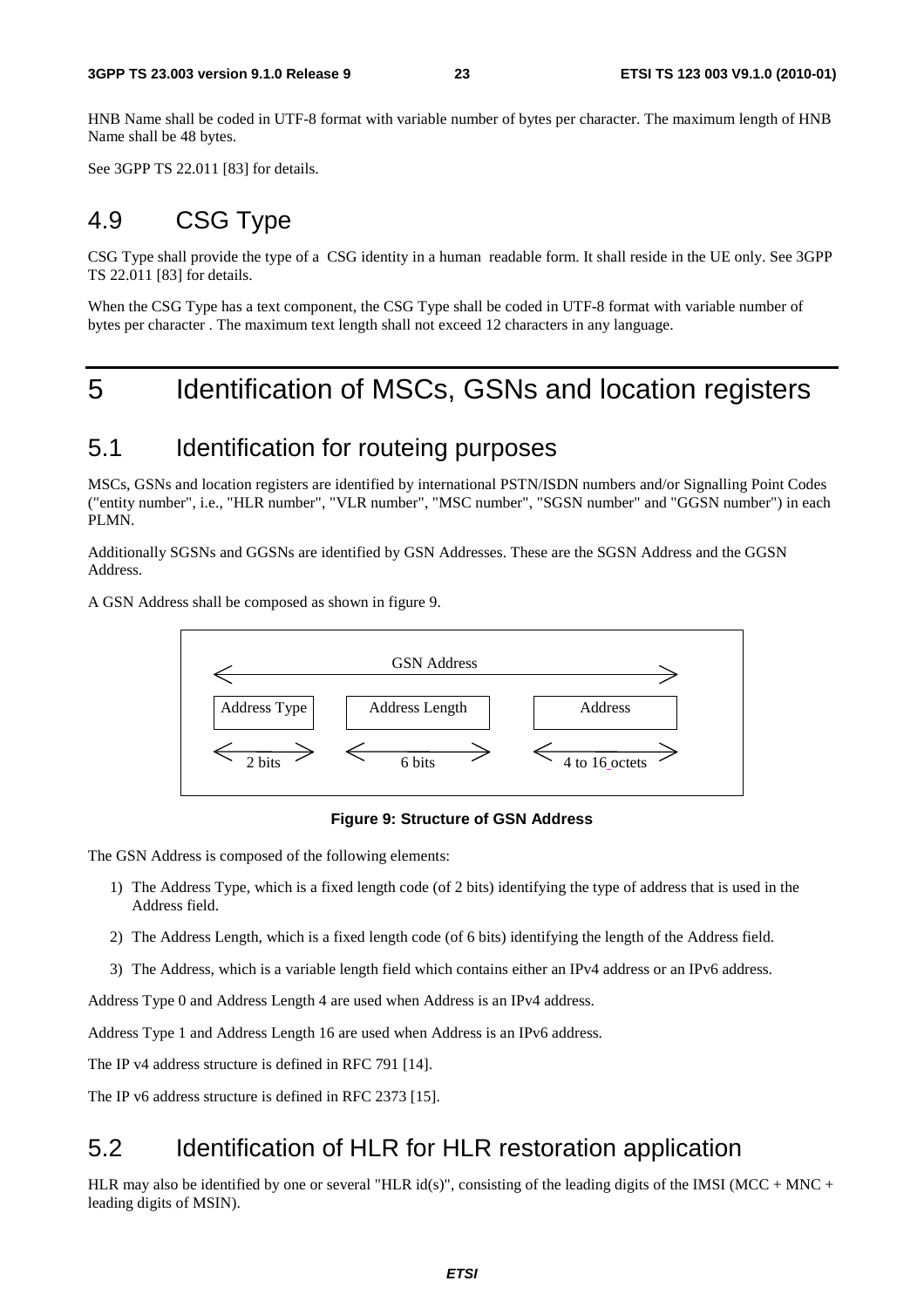# 6 International Mobile Station Equipment Identity and Software Version Number

#### 6.1 General

The structure and allocation principles of the International Mobile station Equipment Identity and Software Version number (IMEISV) and the International Mobile station Equipment Identity (IMEI) are defined below.

The Mobile Station Equipment is uniquely defined by the IMEI or the IMEISV.

### 6.2 Composition of IMEI and IMEISV

#### 6.2.1 Composition of IMEI

The International Mobile station Equipment Identity (IMEI) is composed as shown in figure 10.



#### **Figure 10: Structure of IMEI**

The IMEI is composed of the following elements (each element shall consist of decimal digits only):

- Type Allocation Code (TAC). Its length is 8 digits;
- Serial Number (SNR) is an individual serial number uniquely identifying each equipment within the TAC. Its length is 6 digits;
- Spare digit: this digit shall be zero, when transmitted by the MS.

The IMEI (14 digits) is complemented by a check digit. The check digit is not part of the digits transmitted when the IMEI is checked, as described below. The Check Digit is intended to avoid manual transmission errors, e.g. when customers register stolen MEs at the operator's customer care desk. The Check Digit is defined according to the Luhn formula, as defined in annex B.

NOTE: The Check Digit is not applied to the Software Version Number.

The security requirements of the IMEI are defined in 3GPP TS 22.016 [32].

#### 6.2.2 Composition of IMEISV

The International Mobile station Equipment Identity and Software Version Number (IMEISV) is composed as shown in figure 11.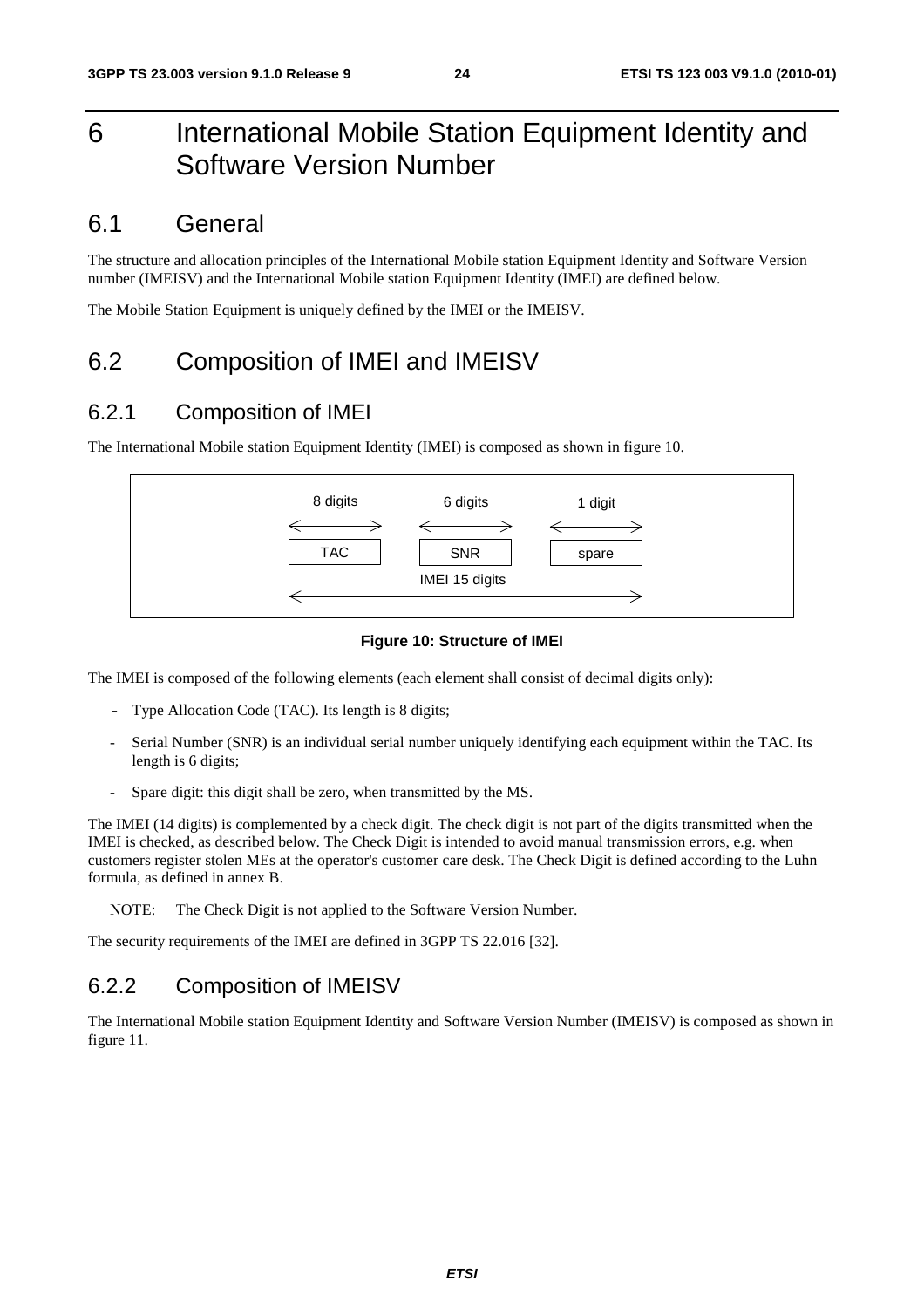

**Figure 11: Structure of IMEISV** 

The IMEISV is composed of the following elements (each element shall consist of decimal digits only):

- Type Allocation Code (TAC). Its length is 8 digits;
- Serial Number (SNR) is an individual serial number uniquely identifying each equipment within each TAC. Its length is 6 digits;
- Software Version Number (SVN) identifies the software version number of the mobile equipment. Its length is 2 digits.

Regarding updates of the IMEISV: The security requirements of 3GPP TS 22.016 [32] apply only to the TAC and SNR, but not to the SVN part of the IMEISV.

# 6.3 Allocation principles

The Type Allocation Code (TAC) is issued by a central body.

Manufacturers shall allocate individual serial numbers (SNR) in a sequential order.

For a given ME, the combination of TAC and SNR used in the IMEI shall duplicate the combination of TAC and SNR used in the IMEISV.

The Software Version Number is allocated by the manufacturer. SVN value 99 is reserved for future use.

# 7 Identification of Voice Group Call and Voice Broadcast Call Entities

# 7.1 Group Identities

Logical groups of subscribers to the Voice Group Call Service or to the Voice Broadcast Service are identified by a Group Identity (Group ID). Group IDs for VGCS are unique within a PLMN. Likewise, Group IDs for VBS are unique within a PLMN. However, no uniqueness is required between the sets of Group IDs. These sets may be intersecting or even identical, at the option of the network operator.

The Group ID is a number with a maximum value depending on the composition of the voice group call reference or voice broadcast call reference defined in section 7.3.

For definition of Group ID on the radio interface, A interface and Abis interface, see 3GPP TS 44.068 [46] and 3GPP TS 44.069 [47].

For definition of Group ID coding on MAP protocol interfaces, see 3GPP TS 29.002 [31].

VGCS or VBS shall also be provided for roaming. If this applies, certain Group IDs shall be defined as supra-PLMN Group IDs which have to be co-ordinated between the network operators and which shall be known in the networks and in the SIM.

The format of the Group ID is identical for VBS and VGCS.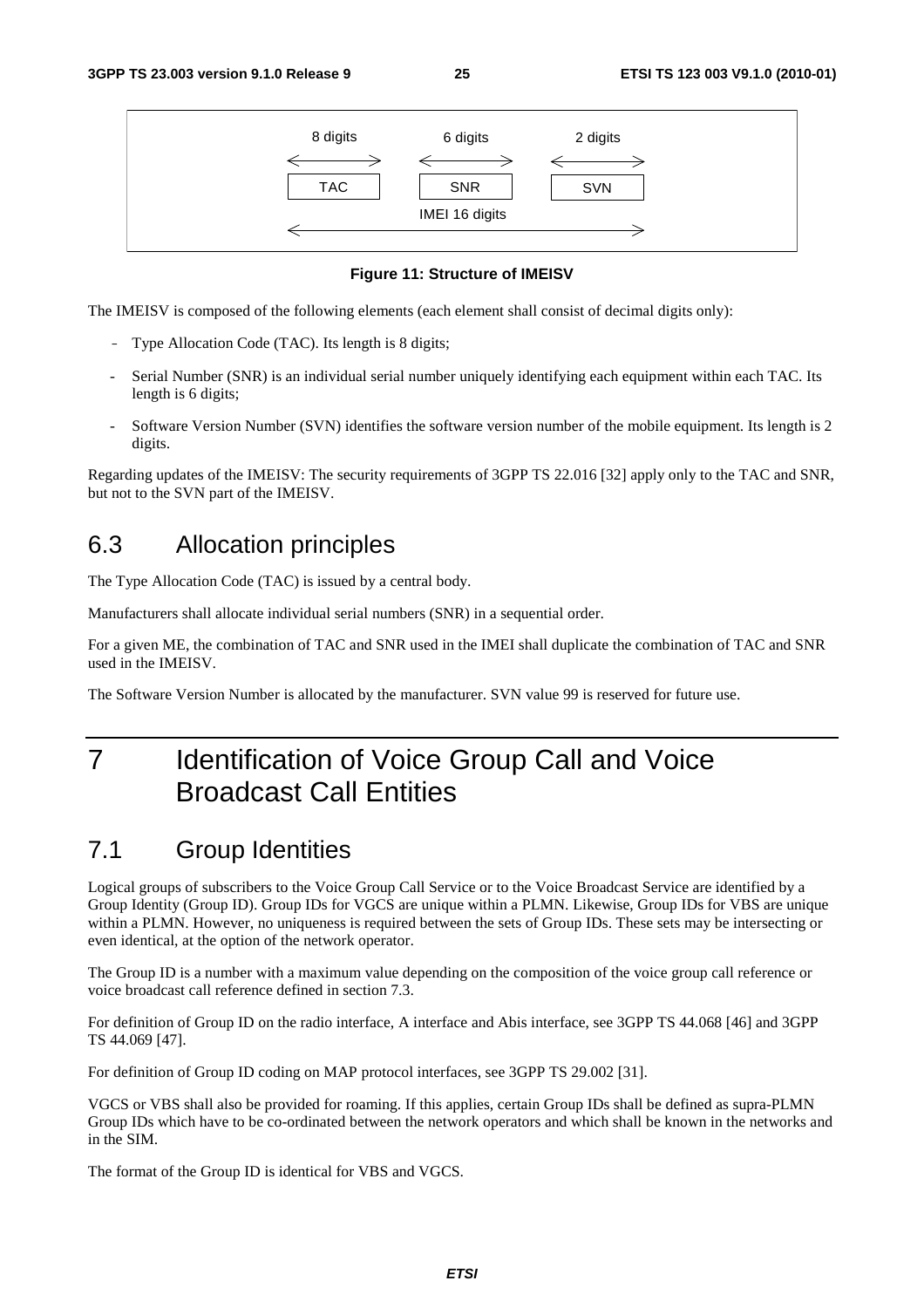# 7.2 Group Call Area Identification

Grouping of cells into specific group call areas occurs in support of both the Voice Group Call Service and the Voice Broadcast Service. These service areas are known by a "Group Call Area Identity" (Group Call Area Id). No restrictions are placed on what cells may be grouped into a given group call area.

The Group Call Area ID is a number uniquely assigned to a group call area in one network and with a maximum value depending on the composition of the voice group call reference or voice broadcast reference defined under 7.3.

The formats of the Group Call Area ID for VGCS and the Group Call Area ID for VBS are identical.

# 7.3 Voice Group Call and Voice Broadcast Call References

Specific instances of voice group calls (VGCS) and voice broadcast calls (VBS) within a given group call area are known by a "Voice Group Call Reference" or by a "Voice Broadcast Call Reference" respectively.

Each voice group call or voice broadcast call in one network is uniquely identified by its Voice Group Call Reference or Voice Broadcast Call Reference. The Voice Group Call Reference or Voice Broadcast Call Reference is composed of the Group ID and the Group Call Area ID. The composition of the group call area ID and the group ID can be specific for each network operator.

For definition of Group Call Reference (with leading zeros inserted as necessary) on the radio interface, A interface and Abis interface, see 3GPP TS 24.008 [5], 3GPP TS 44.068 [46] and 3GPP TS 44.069 [47].

For definition of Group Call Reference (also known as ASCI Call Reference, Voice Group Call Reference or Voice Broadcast Call Reference) coding on MAP protocol interfaces, see 3GPP TS 29.002 [31].

The format is given in figure 12.



**Figure 12: Voice Group Call Reference / Voice Broadcast Call Reference** 

# 8 SCCP subsystem numbers

Subsystem numbers are used to identify applications within network entities which use SCCP signalling. In GSM and UMTS, subsystem numbers may be used between PLMNs, in which case they are taken from the globally standardized range (1 - 31) or the part of the national network range (129 - 150) reserved for GSM/UMTS use between PLMNs. For use within a PLMN, they are taken from the part of the national network range (32 - 128 & 151 - 254) not reserved for GSM/UMTS use between PLMNs.

# 8.1 Globally standardized subsystem numbers used for GSM/UMTS

The following globally standardised subsystem numbers have been allocated for use by GSM/UMTS:

0000 0110 HLR (MAP);

0000 0111 VLR (MAP);

0000 1000 MSC (MAP);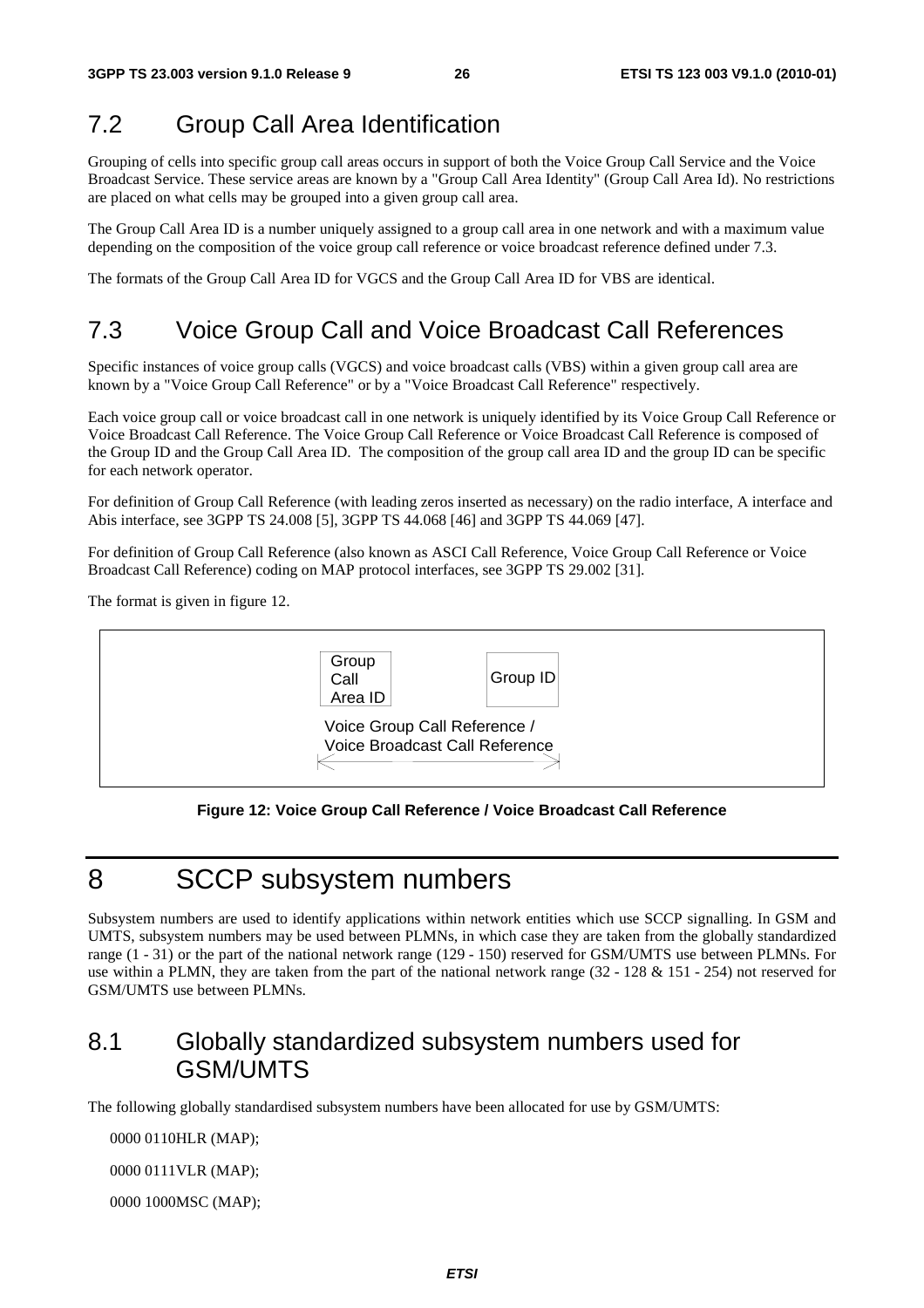0000 1001 EIR (MAP);

0000 1010 is allocated for evolution (possible Authentication Centre).

#### 8.2 National network subsystem numbers used for GSM/UMTS

The following national network subsystem numbers have been allocated for use within GSM/UMTS networks:

1111 1001 PCAP;

1111 1010BSC (BSSAP-LE);

1111 1011 MSC (BSSAP-LE);

- 1111 1100 SMLC (BSSAP-LE);
- 1111 1101 BSS O&M (A interface);
- 1111 1110BSSAP (A interface).

The following national network subsystem numbers have been allocated for use within and between GSM/UMTS networks:

1000 1110 RANAP;

1000 1111 RNSAP;

1001 0001 GMLC (MAP);

1001 0010 CAP;

1001 0011 gsmSCF (MAP) or IM-SSF (MAP) or Presence Network Agent;

1001 0100 SIWF (MAP);

1001 0101SGSN (MAP);

1001 0110 GGSN (MAP).

# 9 Definition of Access Point Name

In the GPRS backbone, an Access Point Name (APN) is a reference to a GGSN. To support inter-PLMN roaming, the internal GPRS DNS functionality is used to translate the APN into the IP address of the GGSN.

### 9.0 General

Access Point Name as used in the Domain Name System (DNS) Procedures defined in 3GPP TS 29.303 [73] is specified in subclause 19.4.2.2.

### 9.1 Structure of APN

The APN is composed of two parts as follows:

- The APN Network Identifier; this defines to which external network the GGSN is connected and optionally a requested service by the MS. This part of the APN is mandatory.
- The APN Operator Identifier; this defines in which PLMN GPRS backbone the GGSN is located. This part of the APN is optional.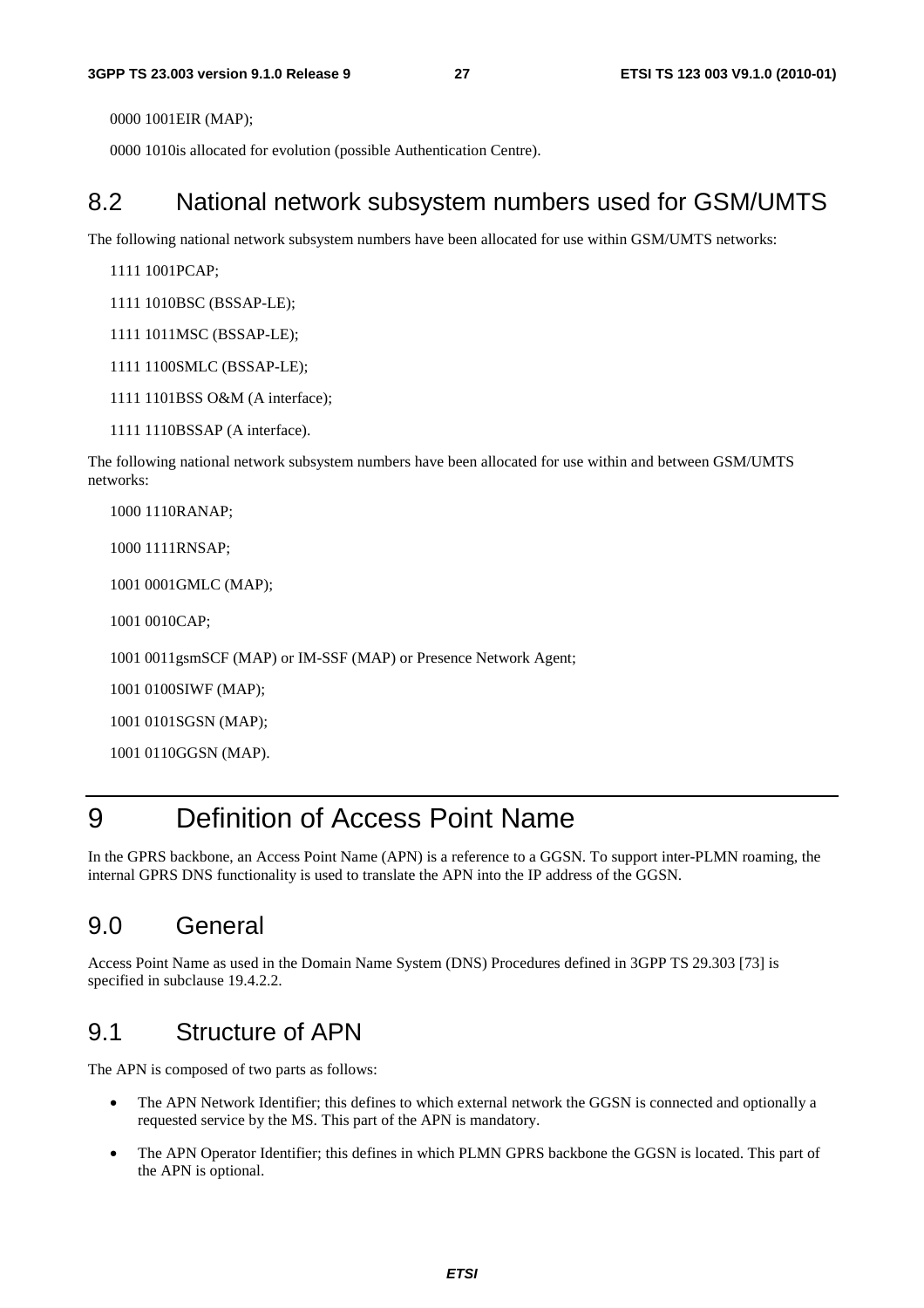The APN Operator Identifier is placed after the APN Network Identifier. An APN consisting of both the Network Identifier and Operator Identifier corresponds to a DNS name of a GGSN; the APN has, after encoding as defined in the paragraph below, a maximum length of 100 octets.

The encoding of the APN shall follow the Name Syntax defined in RFC 2181 [18], RFC 1035 [19] and RFC 1123 [20]. The APN consists of one or more labels. Each label is coded as a one octet length field followed by that number of octets coded as 8 bit ASCII characters. Following RFC 1035 [19] the labels shall consist only of the alphabetic characters (A-Z and a-z), digits (0-9) and the hyphen (-). Following RFC 1123 [20], the label shall begin and end with either an alphabetic character or a digit. The case of alphabetic characters is not significant. The APN is not terminated by a length byte of zero.

NOTE: A length byte of zero is added by the SGSN at the end of the APN before interrogating a DNS server.

For the purpose of presentation, an APN is usually displayed as a string in which the labels are separated by dots (e.g. "Label1.Label2.Label3").

#### 9.1.1 Format of APN Network Identifier

The APN Network Identifier shall contain at least one label and shall have, after encoding as defined in subclause 9.1 above, a maximum length of 63 octets. An APN Network Identifier shall not start with any of the strings "rac", "lac", "sgsn" or "rnc", and it shall not end in ".gprs". Further, it shall not take the value "\*".

In order to guarantee uniqueness of APN Network Identifiers within or between GPRS PLMN, an APN Network Identifier containing more than one label shall correspond to an Internet domain name. This name should only be allocated by the PLMN if that PLMN belongs to an organisation which has officially reserved this name in the Internet domain. Other types of APN Network Identifiers are not guaranteed to be unique within or between GPRS PLMNs.

An APN Network Identifier may be used to access a service associated with a GGSN. This may be achieved by defining:

- an APN which corresponds to a FQDN of a GGSN, and which is locally interpreted by the GGSN as a request for a specific service, or
- an APN Network Identifier consisting of 3 or more labels and starting with a Reserved Service Label, or an APN Network Identifier consisting of a Reserved Service Label alone, which indicates a GGSN by the nature of the requested service. Reserved Service Labels and the corresponding services they stand for shall be agreed between operators who have GPRS roaming agreements.

#### 9.1.2 Format of APN Operator Identifier

The APN Operator Identifier is composed of three labels. The last label (or domain) shall be "gprs". The first and second labels together shall uniquely identify the GPRS PLMN.

For each operator, there is a default APN Operator Identifier (i.e. domain name). This default APN Operator Identifier is derived from the IMSI as follows:

```
"mnc<MNC>.mcc<MCC>.gprs"
```
where:

"mnc" and "mcc" serve as invariable identifiers for the following digits.

<MNC> and <MCC> are derived from the components of the IMSI defined in subclause 2.2.

This default APN Operator Identifier is used in inter-PLMN roaming situations when attempting to translate an APN consisting only of a Network Identifier into the IP address of the GGSN in the HPLMN. The PLMN may provide DNS translations for other, more human-readable, APN Operator Identifiers in addition to the default Operator Identifier described above.

In order to guarantee inter-PLMN DNS translation, the <MNC> and <MCC> coding used in the "mnc<MNC>.mcc<MCC>.gprs" format of the APN OI shall be:

•  $\langle MNC \rangle = 3$  digits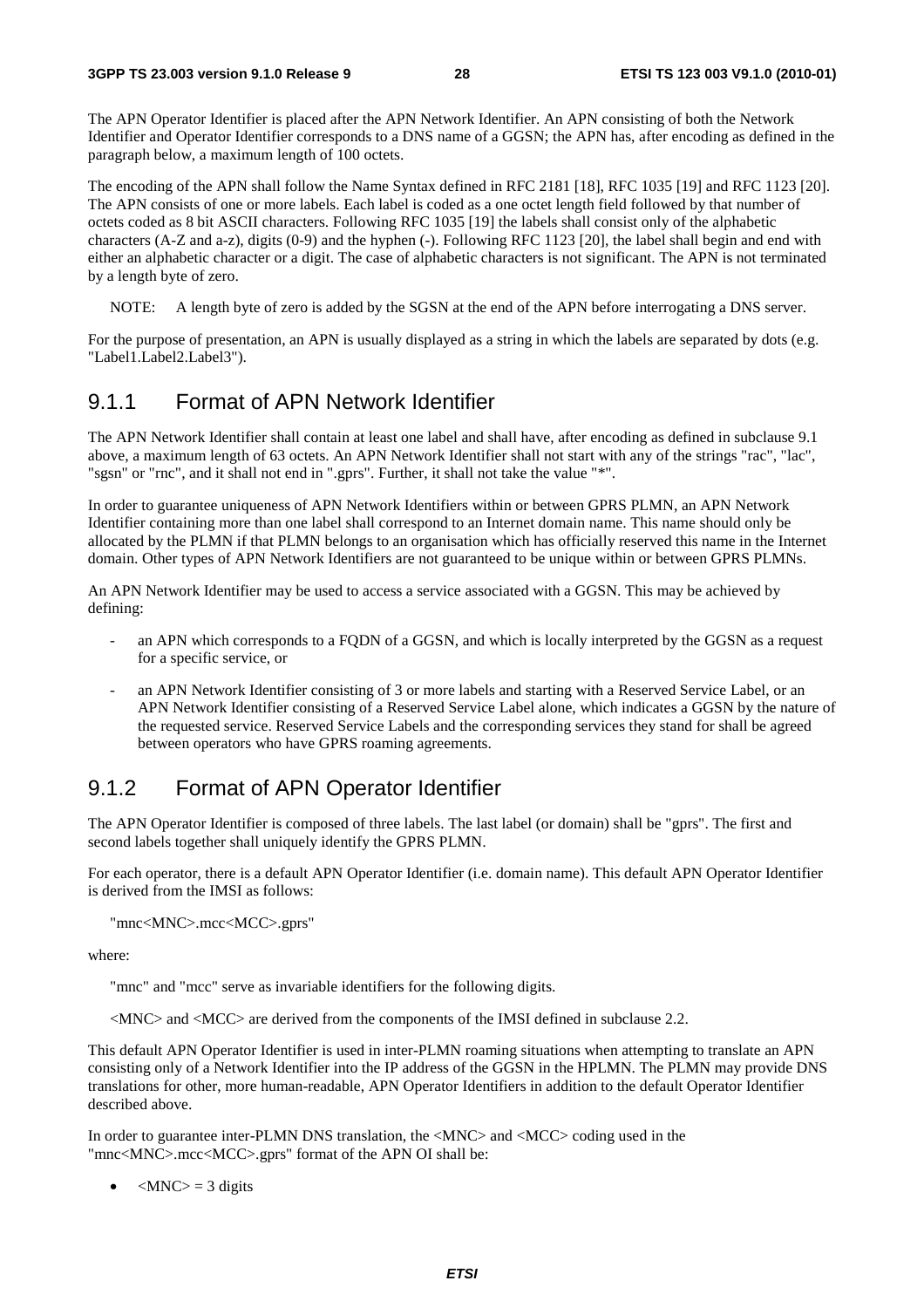- $\langle MCC \rangle = 3$  digits
- If there are only 2 significant digits in the MNC, one "0" digit is inserted at the left side to fill the 3 digits coding of MNC in the APN OI.

As an example, the APN OI for MCC 345 and MNC 12 will be coded in the DNS as "mnc012.mcc345.gprs".

### 9.2 Definition of the Wild Card APN

The APN field in the HLR may contain a wild card APN if the HPLMN operator allows the subscriber to access any network of a given PDP Type. If an SGSN has received such a wild card APN, it may either choose the APN Network Identifier received from the Mobile Station or a default APN Network Identifier for addressing the GGSN when activating a PDP context.

#### 9.2.1 Coding of the Wild Card APN

The wild card APN is coded as an APN with "\*" as its single label, (i.e. a length octet with value one, followed by the ASCII code for the asterisk).

#### 9.3 Definition of Emergency APN

The Emergency APN (Em-APN) is an APN used to derive a PDN GW selected for IMS Emergency call support. The exact encoding of the Em-APN is the responsibility of each PLMN operator as it is only valid within a given PLMN.

# 10 Identification of the Cordless Telephony System entities

### 10.1 General description of CTS-MS and CTS-FP Identities

Every CTS-FP broadcasts a local identity - the Fixed Part Beacon Identity (FPBI) - which contains an Access Rights Identity. Every CTS-MS has both an Access Rights Key and a CTS Mobile Subscriber Identity (CTSMSI). These operate as a pair. A CTS-MS is allowed to access any CTS-FP which broadcasts an FPBI which can be identified by any of the CTS-MS Access Rights Keys of that CTS-MS. The CTS-MS Access Rights Key contains the FPBI and the FPBI Length Indicator (FLI) indicating the relevant part of the FPBI used to control access.

### 10.2 CTS Mobile Subscriber Identities

#### 10.2.1 General

Each CTS-MS has one or more temporary identities which are used for paging and to request access. The structure and allocation principles of the CTS Mobile Subscriber Identities (CTSMSI) are defined below.

#### Composition of the CTSMSI



**Figure 13: Structure of CTSMSI**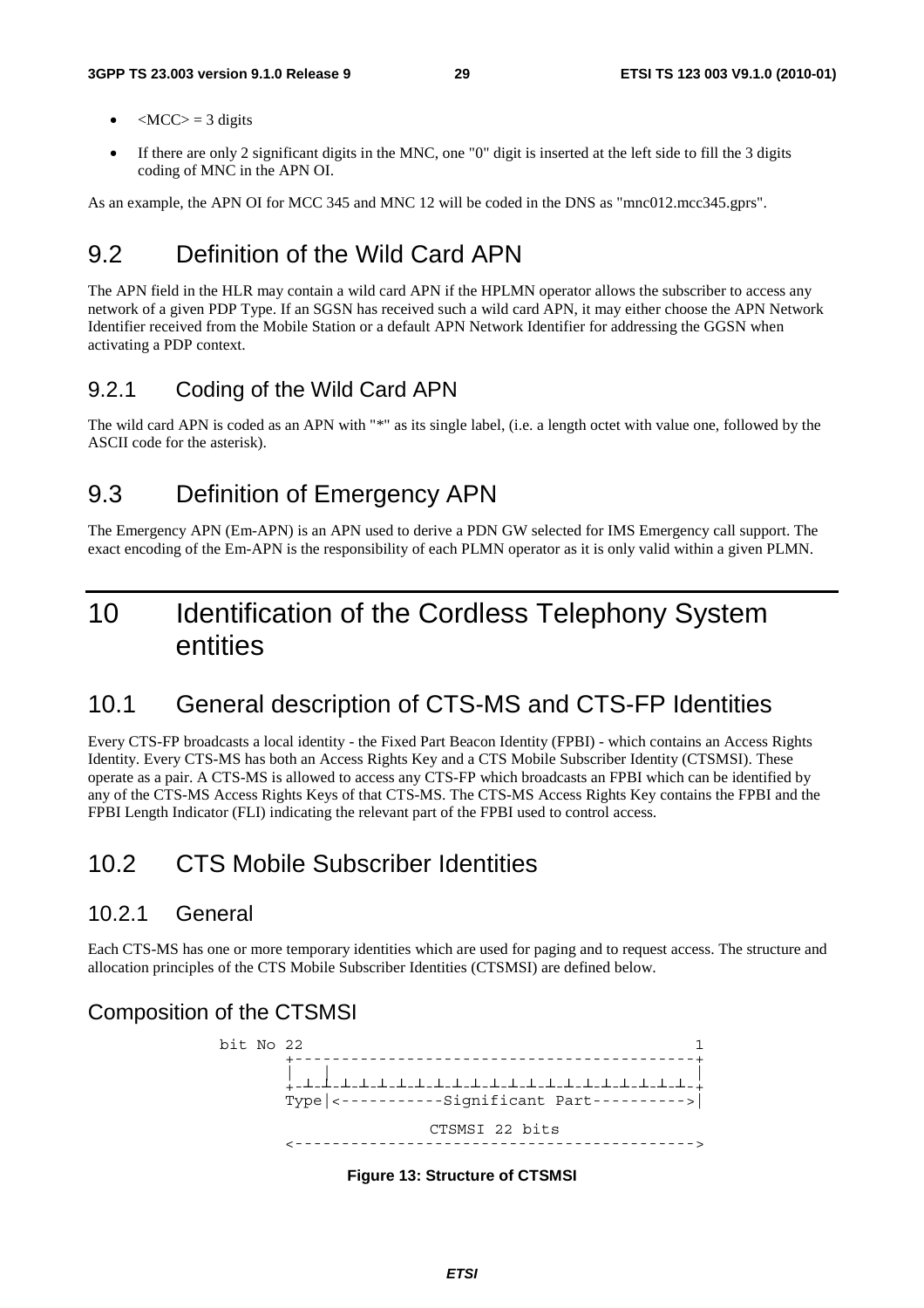The CTSMSI is composed of the following elements:

- CTSMSI Type. Its length is 2 bits;
- Significant Part. Its length is 20 bits.

The following CTSMSI Type values have been allocated for use by CTS:

- 00 Default Individual CTSMSI;
- 01 Reserved;
- 10 Assigned Individual CTSMSI;
- 11 Assigned Connectionless Group CTSMSI.

#### 10.2.3 Allocation principles

The default Individual CTSMSI contains the least significant portion of the IMSI. This is the default CTS-MS identity.

Assigned CTSMSIs are allocated by the CTS-FP during enrolment, registration and other access procedures. Significant Part of the assigned CTSMSI shall be allocated in the range 00001-FFFFE. CTS-FP shall not allocate Significant Part equal to 00000 or to FFFFF and shall not allocate Assigned CTSMSI using Reserved Type value. Such assignments shall be ignored by the CTS-MS.

Assigned CTSMSIs are allocated in ciphered mode.

NOTE: The assigned individual CTSMSI should be updated whenever it is sent in clear text on the CTS radio interface during RR connection establishment.

The value FFFFF from the set of Assigned Connectionless Group CTSMSI shall be considered in all CTS-MS as the value of the Connectionless Broadcast Identifier.

#### 10.2.4 CTSMSI hexadecimal representation

The 22 bits of CTSMSI are padded with 2 leading zeroes to give a 6 digit hexadecimal value.

EXAMPLE: binary CTSMSI value: 11 1001 0010 0000 1011 1100

hexadecimal CTSMSI value: 39 20 BC.

### 10.3 Fixed Part Beacon Identity

#### 10.3.1 General

Each CTS-FP has one Fixed Part Beacon Identity known by the enrolled CTS-MSs. The FPBI is periodically broadcast on the BCH logical channel so that the CTS-MSs are able to recognise the identity of the CTS-FP. The FPBI contains an Access Rights Identity.

Enrolled CTS-MSs shall store the FPBI to which their assigned CTSMSIs are related.

Below the structure and allocation principles of the Fixed Part Beacon Identity (FPBI) are defined.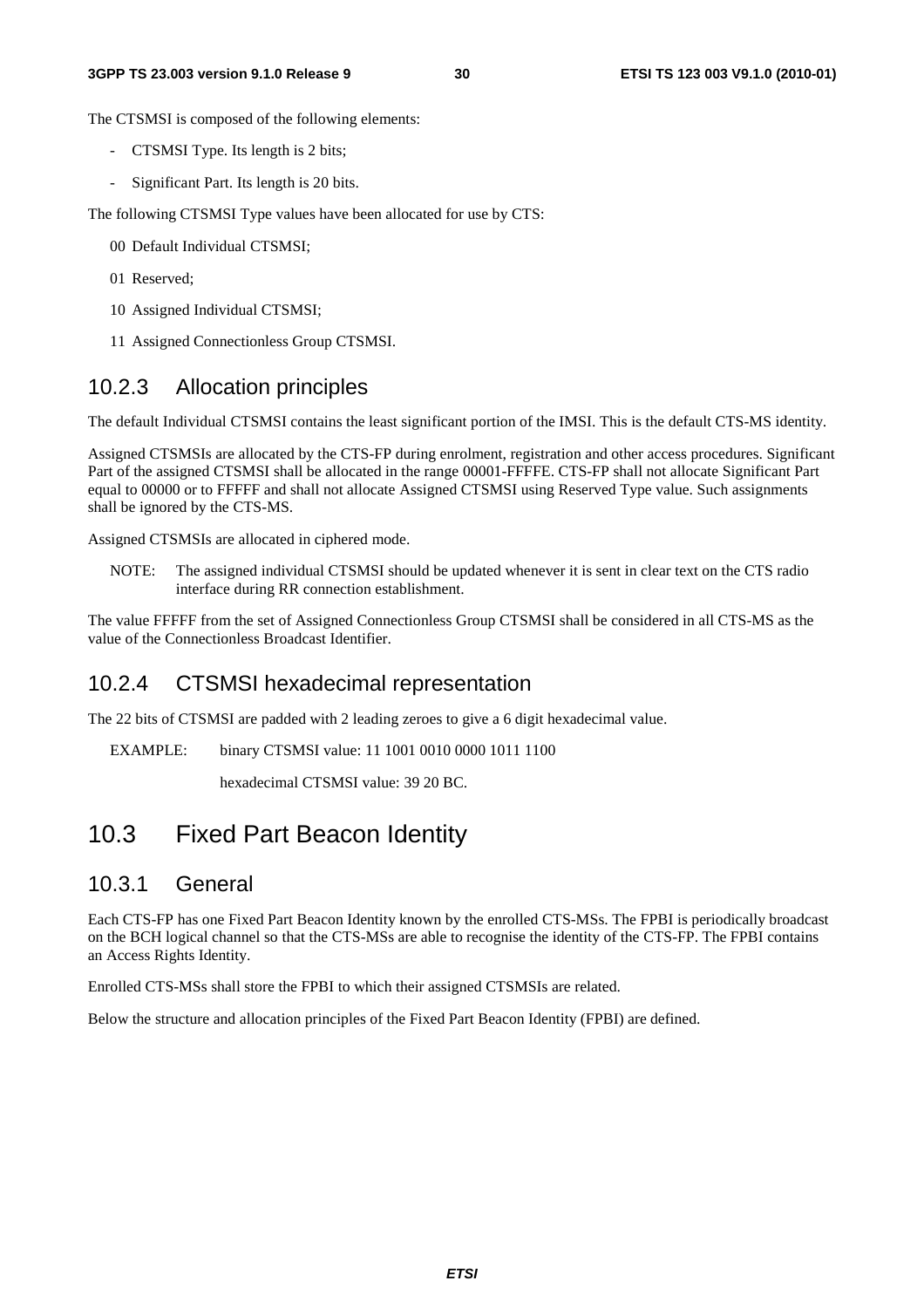#### 10.3.2 Composition of the FPBI

#### 10.3.2.1 FPBI general structure



**Figure 14: General structure of FPBI** 

The FPBI is composed of the following elements:

- FPBI Type. Its length is 2 bits;
- FPBI Significant Part. Its length is 17 bits.

NOTE: The three LSBs bits of the FPBI form the 3-bit training sequence code (TSC). See 3GPP TS 45.056 [35].

The following FPBI Type values have been allocated for use by CTS:

00 FPBI class A: residential and single-cell systems;

01 FPBI class B: multi-cell PABXs.

All other values are reserved and CTS-MSs shall treat these values as FPBI class A.

#### 10.3.2.2 FPBI class A

This class is intended to be used for small residential and private (PBX) single cell CTS-FP.

bit No  $19$   $1$  +-------------------------------------+ |0 0| | +-┴-┴-┴-┴-┴-┴-┴-┴-┴-┴-┴-┴-┴-┴-┴-┴-┴-┴-+ Type| FPN | FPBI 19 bits <------------------------------------->

#### **Figure 15: Structure of FPBI class A**

The FPBI class A is composed of the following elements:

- FPBI Class A Type. Its length is 2 bits and its value is 00;
- Fixed Part Number (FPN). Its length is 17 bits. The FPN contains the least significant bits of the Serial Number part of the IFPEI.

The FPBI Length Indicator shall be set to 19 for a class A FPBI.

#### 10.3.2.3 FPBI class B

This class is reserved for more complex private installation such as multi-cell PABXs.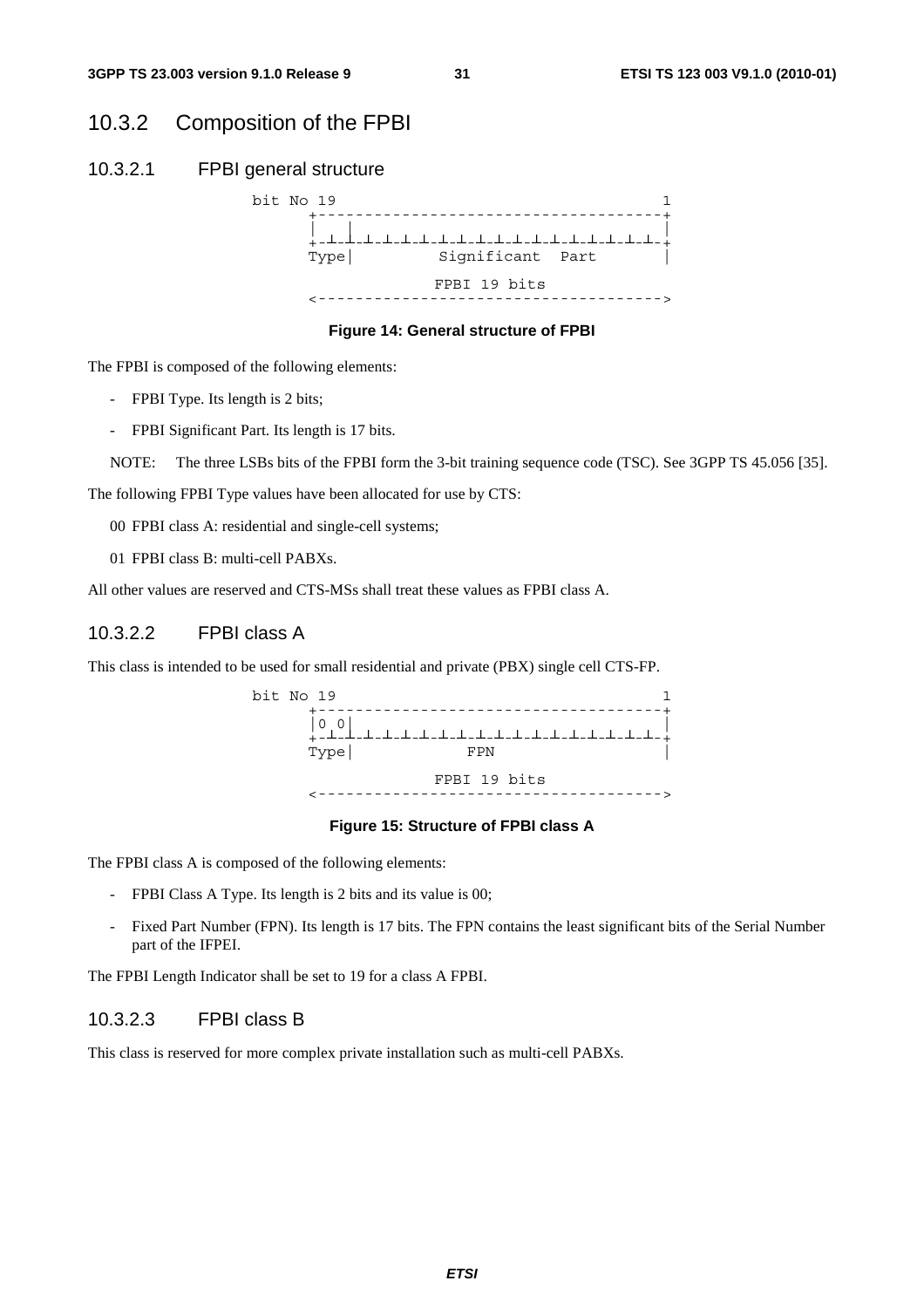

#### **Figure 16: Structure of FPBI class B**

The FPBI class B is composed of the following elements:

- FPBI Class B Type. Its length is 2 bits and its value is 01;
- CTS Network Number (CNN). Its length is defined by the manufacturer or the system installer;
- Fixed Part Number (FPN). Its length is defined by the manufacturer or the system installer;
- Radio Part Number (RPN) assigned by the CTS manufacturer or system installer. Its length is defined by the manufacturer or the system installer.
- NOTE: RPN is used to separate a maximum of  $2^{RPN \text{ length}}$  different cells from each other. This defines a cluster of cells supporting intercell handover. RPN length is submitted to a CTS-MS as a result of a successful attachment.

The FPBI Length Indicator shall be set to  $(2 + CNN$  Length) for a class B FPBI.

#### 10.3.3 Allocation principles

The FPBI shall be allocated during the CTS-FP initialisation procedure. Any change to the value of the FPBI of a given CTS-FP shall be considered as a CTS-FP re-initialisation; i.e. each enrolled CTS-MS needs to be enrolled again.

FPBI are not required to be unique (i.e. several CTS-FP can have the same FPBI in different areas). Care should be taken to limit CTS-MS registration attempts to a fixed part with the same FPBI as another fixed part.

### 10.4 International Fixed Part Equipment Identity

#### 10.4.1 General

The structure and allocation principles of the International Fixed Part Equipment Identity (IFPEI) are defined below.

#### 10.4.2 Composition of the IFPEI



#### **Figure 17: Structure of IFPEI**

The IFPEI is composed of the following elements (each element shall consist of decimal digits only):

- Type Approval Code (TAC). Its length is 6 decimal digits;
- Final Assembly Code (FAC). Its length is 2 decimal digits;
- Serial NumbeR (SNR). Its length is 6 decimal digits;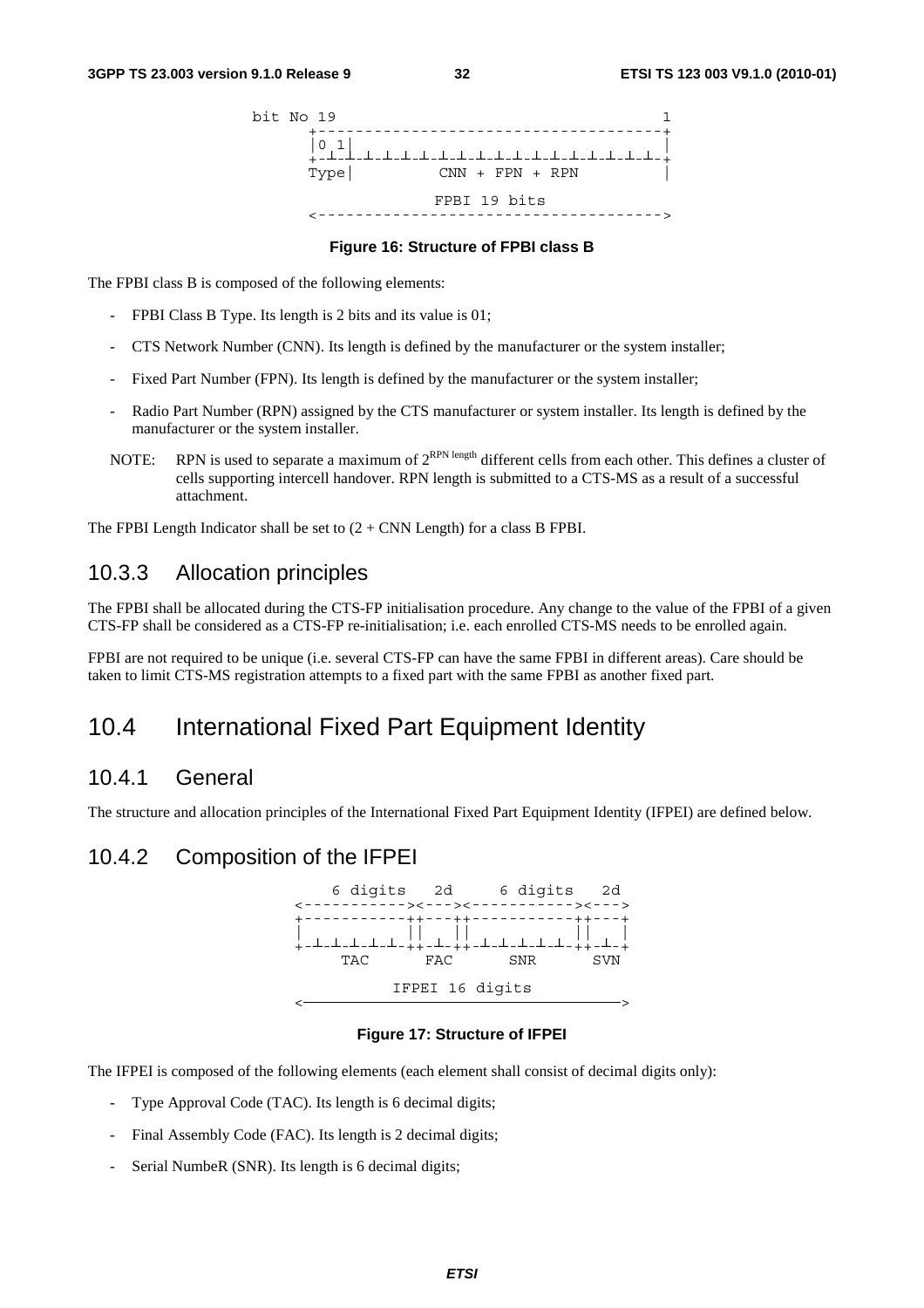#### **3GPP TS 23.003 version 9.1.0 Release 9 33 ETSI TS 123 003 V9.1.0 (2010-01)**

- Software Version Number (SVN) identifies the software version number of the fixed part equipment. Its length is 2 digits.

Regarding updates of the IFPEI: the TAC, FAC and SNR shall be physically protected against unauthorised change (see 3GPP TS 42.009 [36]); i.e. only the SVN part of the IFPEI can be modified.

#### 10.4.3 Allocation principles

The Type Approval Code (TAC) is issued by a central body.

The place of final assembly (FAC) is encoded by the manufacturer.

Manufacturers shall allocate unique serial numbers (SNR) in a sequential order.

The Software Version Number (SVN) is allocated by the manufacturer after authorisation by the type approval authority. SVN value 99 is reserved for future use.

#### 10.5 International Fixed Part Subscription Identity

#### 10.5.1 General

The structure and allocation principles of the International Fixed Part Subscription Identity (IFPSI) are defined below.

#### 10.5.2 Composition of the IFPSI



#### **Figure 18: Structure of IFPSI**

The IFPSI is composed of the following elements (each element shall consist of decimal digits only):

- Mobile Country Code (MCC) consisting of three digits. The MCC identifies the country of the CTS-FP subscriber (e.g. 208 for France);
- CTS Operator Number (CON). Its length is three digits;
- Fixed Part Identification Number (FPIN) identifying the CTS-FP subscriber.

The National Fixed Part Subscriber Identity (NFPSI) consists of the CTS Operator Number and the Fixed Part Identification Number.

#### 10.5.3 Allocation principles

IFPSI shall consist of decimal characters (0 to 9) only.

The allocation of Mobile Country Codes (MCCs) is administered by the ITU-T.

The allocation of CTS Operator Number (CON) and the structure of National Fixed Part Subscriber Identity (NFPSI) are the responsibility of each National Regulation Authority.

CTS Operators shall allocate unique Fixed Part Identification Numbers.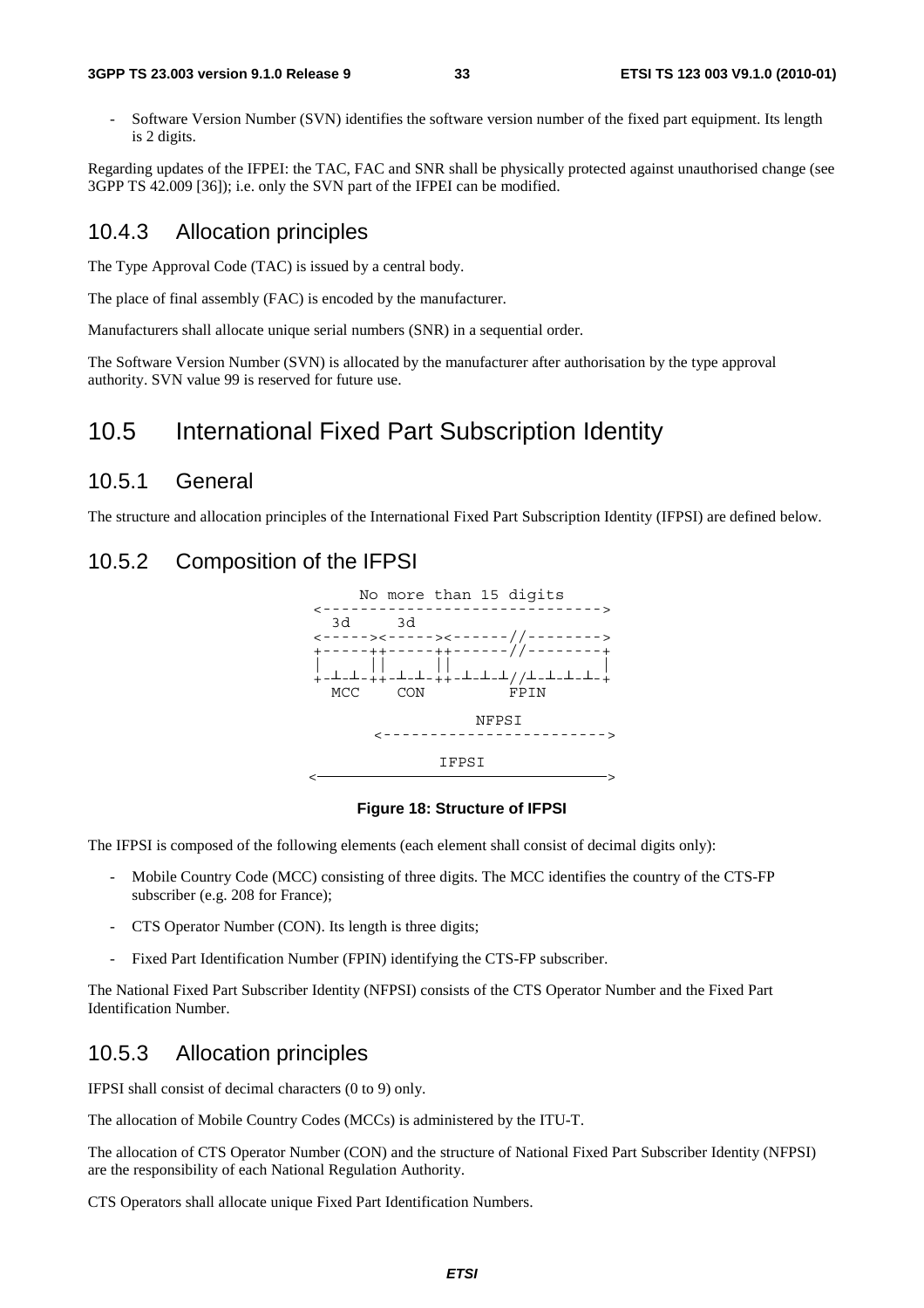# 11 **Identification of Localised Service Area**

Cells may be grouped into specific localised service areas. Each localised service area is identified by a localised service area identity (LSA ID). No restrictions are placed on what cells may be grouped into a given localised service area.

The LSA ID can either be a PLMN significant number or a universal identity. This shall be known both in the networks and in the SIM.

The LSA ID consists of 24 bits, numbered from 0 to 23, with bit 0 being the LSB. Bit 0 indicates whether the LSA is a PLMN significant number or a universal LSA. If the bit is set to 0 the LSA is a PLMN significant number; if it is set to 1 it is a universal LSA.

The LSA ID shall be composed as shown in figure 19:



**Figure 19: Structure of LSA ID** 

# 12 Identification of PLMN, RNC, Service Area, CN domain and Shared Network Area

The following clauses describe identifiers which are used by both the CN and the UTRAN across the Iu interface. For identifiers which are solely used within the UTRAN, see 3GPP TS 25.401 [16].

NOTE: in the following subclauses, the double vertical bar notation  $\parallel$  indicates the concatenation operator.

#### 12.1 PLMN Identifier

A Public Land Mobile Network is uniquely identified by its PLMN identifier. PLMN-Id consists of Mobile Country Code (MCC) and Mobile Network Code (MNC).

#### - **PLMN-Id = MCC || MNC**

The MCC and MNC are predefined within a UTRAN, and set in the RNC via O&M.

#### 12.2 CN Domain Identifier

A CN Domain Edge Node is identified within the UTRAN by its CN Domain Identifier. The CN Domain identifier is used over UTRAN interfaces to identify a particular CN Domain Edge Node for relocation purposes. The CN Domain identifier for Circuit Switching (CS) consists of the PLMN-Id and the LAC, whereas for Packet Switching (PS) it consists of the PLMN-Id, the LAC, and the RAC of the first accessed cell in the target RNS.

The two following CN Domain Identifiers are defined:

#### - **CN CS Domain-Id = PLMN-Id || LAC**

- **CN PS Domain-Id = PLMN-Id || LAC || RAC** 

The LAC and RAC are defined by the operator, and set in the RNC via O&M.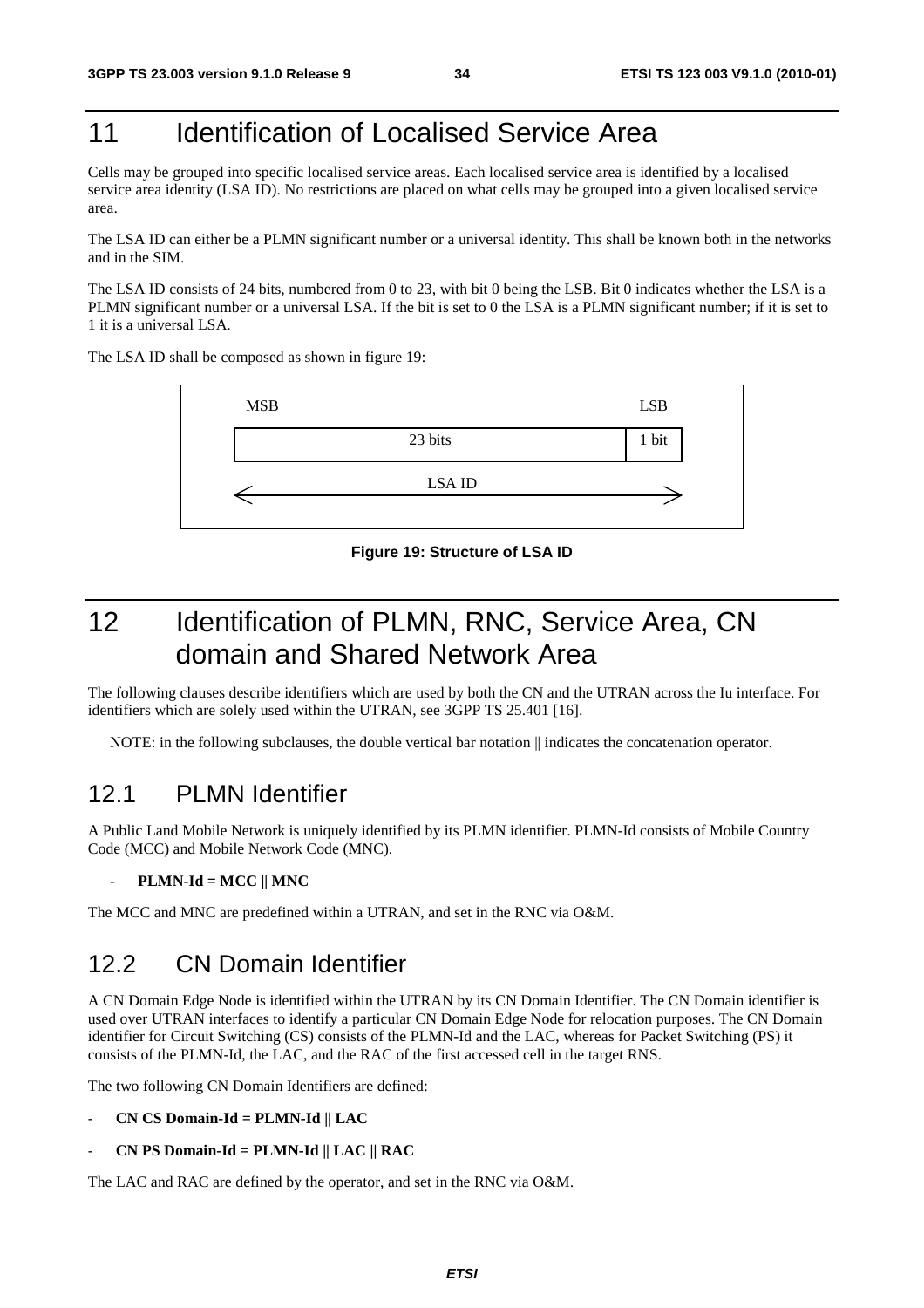For the syntax description and the use of this identifier in RANAP signalling, see 3GPP TS 25.413 [17].

### 12.3 CN Identifier

A CN node is uniquely identified within a PLMN by its CN Identifier (CN-Id). The CN-Id together with the PLMN identifier globally identifies the CN node. The CN-Id together with the PLMN-Id is used as the CN node identifier in RANAP signalling over the Iu interface.

#### **Global CN-Id = PLMN-Id || CN-Id**

The CN-Id is defined by the operator, and set in the nodes via O&M.

For the syntax description and the use of this identifier in RANAP signalling, see 3GPP TS 25.413 [17].

### 12.4 RNC Identifier

An RNC node is uniquely identified by its RNC Identifier (RNC-Id). The RNC-Id of an RNC is used in the UTRAN, in a GERAN which is operating in GERAN Iu mode and between them. A BSC which is part of a GERAN operating in Iu mode is uniquely identified by its RNC Identifier (RNC-Id). The RNC-Id of a BSC is used in a GERAN which is operating in GERAN Iu mode, in the UTRAN and between them. RNC-Id together with the PLMN identifier globally identifies the RNC. The RNC-Id on its own or the RNC-Id together with the PLMN-Id is used as the RNC identifier in the UTRAN Iub, Iur and Iu interfaces. The SRNC-Id is the RNC-Id of the SRNC. The C-RNC-Id is the RNC-Id of the controlling RNC. The D-RNC-Id is the RNC Id of the drift RNC.

#### - **Global RNC-Id = PLMN-Id || RNC-Id**

The RNC-Id is defined by the operator, and set in the RNC via O&M

For the syntax description and the use of this identifier in RANAP signalling, see 3GPP TS 25.413 [17].

For the usage of this identifier on Iur-g, see 3GPP TS 43.130 [43].

#### 12.5 Service Area Identifier

The Service Area Identifier (SAI) is used to identify an area consisting of one or more cells belonging to the same Location Area. Such an area is called a Service Area and can be used for indicating the location of a UE to the CN.

The Service Area Code (SAC) together with the PLMN-Id and the LAC constitute the Service Area Identifier.

#### - **SAI = PLMN-Id || LAC || SAC**

The SAC is defined by the operator, and set in the RNC via O&M.

For the syntax description and the use of this identifier in RANAP signalling, see 3GPP TS 25.413 [17]. 3GPP TS 25.423 [37] and 3GPP TS 25.419 [38] define the use of this identifier in RNSAP and SABP signalling.

A cell may belong to one or two Service Areas. If it belongs to two Service Areas, one is applicable in the Broadcast (BC) domain and the other is applicable in both the CS and PS domains.

The Broadcast (BC) domain requires that its Service Areas each consist of only one cell. This does not limit the use of Service Areas for other domains. Refer to 3GPP TS 25.410 [39] for a definition of the BC domain.

### 12.6 Shared Network Area Identifier

The Shared Network Area Identifier (SNA-Id) is used to identify an area consisting of one or more Location Areas. Such an area is called a Shared Network Area and can be used to grant access rights to parts of a Shared Network to a UE in connected mode (see 3GPP TS 25.401 [39]).

The Shared Network Area Identifier consists of the PLMN-Id followed by the Shared Network Area Code (SNAC).

#### - **SNA-Id = PLMN-Id || SNAC**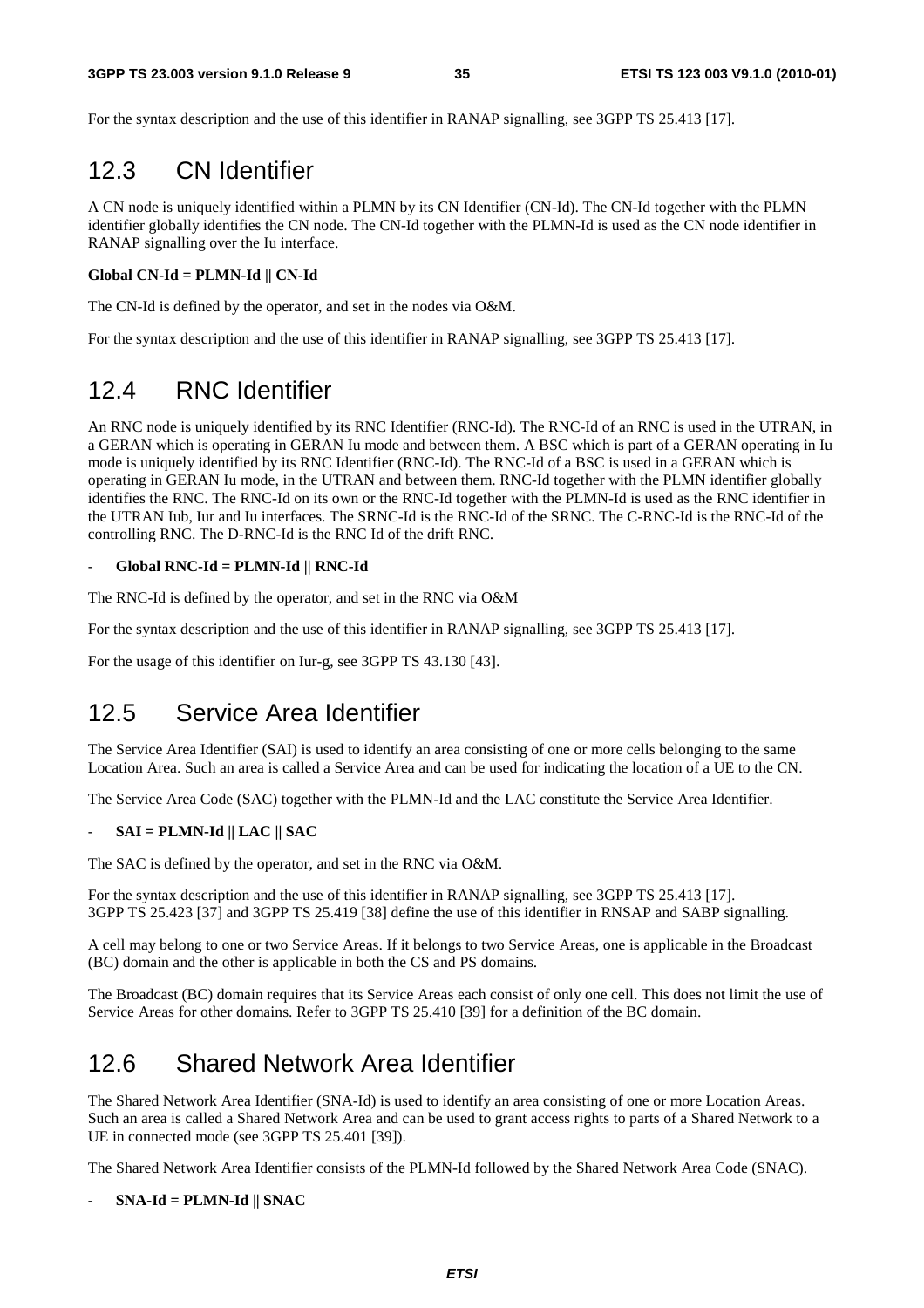The SNAC is defined by the operator.

For the syntax description and the use of this identifier in RANAP signalling, see 3GPP TS 25.413 [17].

# 13 Numbering, addressing and identification within the IP multimedia core network subsystem

### 13.1 Introduction

This clause describes the format of the parameters needed to access the IP multimedia core network subsystem. For further information on the use of the parameters see 3GPP TS 23.228 [24] and 3GPP TS 29.163 [63]. For more information on the ".3gppnetwork.org" domain name and its applicability, see Annex D of the present document. For more information on the ".invalid" top level domain see IETF RFC 2606 [64].

### 13.2 Home network domain name

The home network domain name shall be in the form of an Internet domain name, e.g. operator.com, as specified in IETF RFC 1035 [19].

For 3GPP systems, if there is no ISIM application, the UE shall derive the home network domain name from the IMSI as described in the following steps:

- 1. Take the first 5 or 6 digits, depending on whether a 2 or 3 digit MNC is used (see 3GPP TS 31.102 [27]) and separate them into MCC and MNC; if the MNC is 2 digits then a zero shall be added at the beginning.
- 2. Use the MCC and MNC derived in step 1 to create the "mnc<MNC>.mcc<MCC>.3gppnetwork.org" domain name.
- 3. Add the label "ims." to the beginning of the domain.

An example of a home network domain name is:

IMSI in use: 234150999999999;

where:

- $MCC = 234$ :
- $MNC = 15$ ; and
- MSIN = 0999999999,

which gives the home network domain name: ims.mnc015.mcc234.3gppnetwork.org.

For 3GPP2 systems, if there is no IMC present, the UE shall derive the home network domain name as described in Annex C of 3GPP2 X.S0013-004 [67].

### 13.3 Private User Identity

The private user identity shall take the form of an NAI, and shall have the form username@realm as specified in clause 2.1 of IETF RFC 4282 [53].

NOTE: It is possible for a representation of the IMSI to be contained within the NAI for the private identity.

For 3GPP systems, if there is no ISIM application, the private user identity is not known. If the private user identity is not known, the private user identity shall be derived from the IMSI.

The following steps show how to build the private user identity out of the IMSI:

1. Use the whole string of digits as the username part of the private user identity; and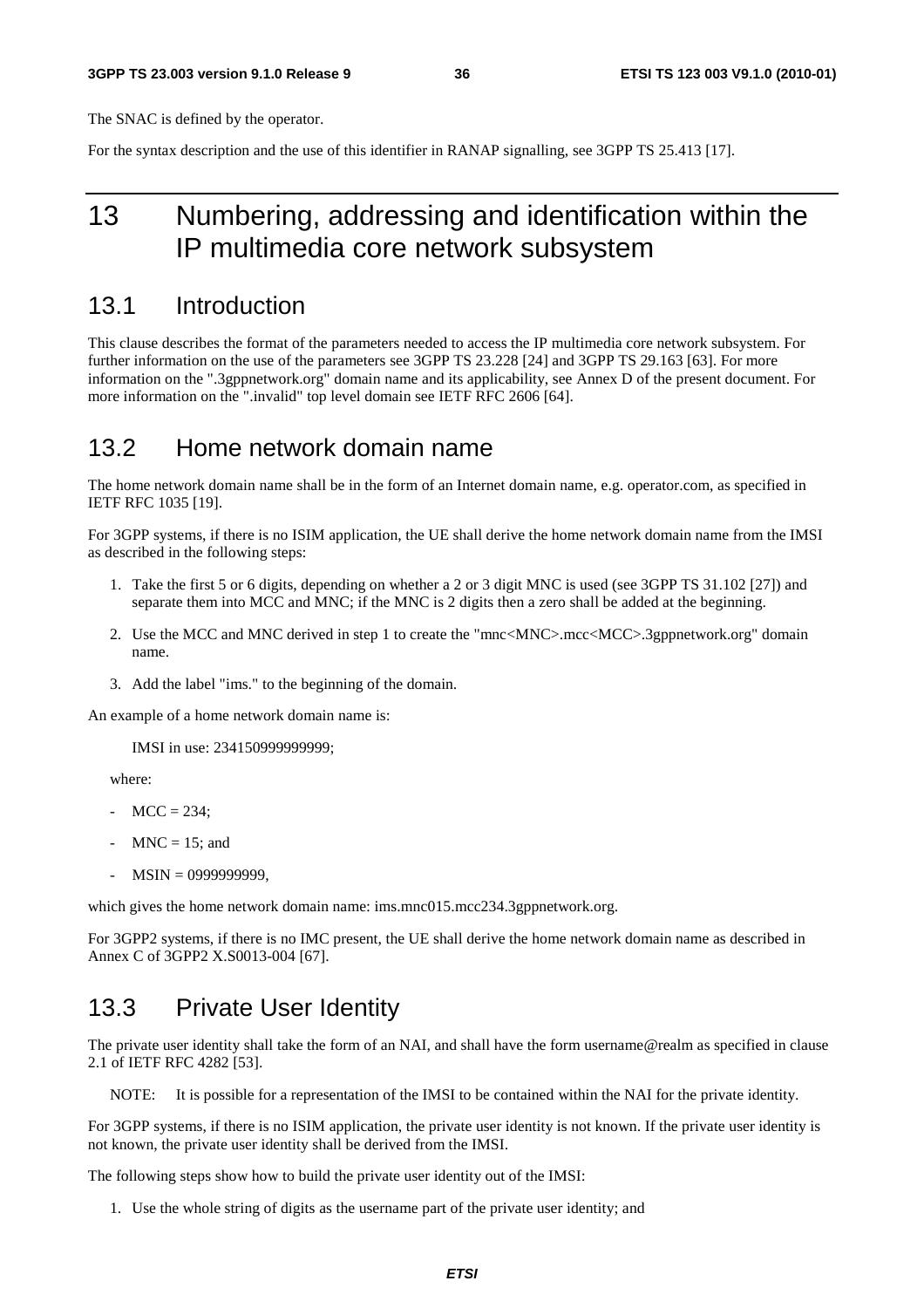2. convert the leading digits of the IMSI, i.e. MNC and MCC, into a domain name, as described in subclause 13.2.

The result will be a private user identity of the form "<IMSI>@ims.mnc<MNC>.mcc<MCC>.3gppnetwork.org". For example: If the IMSI is 2341509999999999 (MCC = 234, MNC = 15), the private user identity then takes the form "234150999999999@ims.mnc015.mcc234.3gppnetwork.org".

For 3GPP2 systems, if there is no IMC present, the UE shall derive the private user identity as described in Annex C of 3GPP2 X.S0013-004 [67].

### 13.4 Public User Identity

The Public User Identity shall take the form of either a SIP URI (see IETF RFC 3261 [26]) or a Tel URI (see IETF RFC 3966 [45]). A SIP URI for a Public User Identity shall take the canonical form "sip:username@domain". SIP URI comparisons shall be performed as defined in IETF RFC 3261 [26], section 19.1.4.

A Tel URI for a Public User Identity representing an E.164 number shall take the canonical form "tel:<Global Number>" which contains a global number without visual separators (see IETF RFC 3966[45], section 3). Tel URI comparisons shall be performed as defined in IETF RFC 3966[45], section 4.

- NOTE 1: The UE may use both local and global formats. The local to global numbering translation is performed in the originating network (see 3GPP TS 24.229 [81]).
- NOTE 2: A SIP URI represents an E.164 number only if it includes "user=phone" URI parameter. The "userinfo" part of this SIP URI shall follow the same format of the Tel URI for a Public User Identity (i.e. "<Global Number>").

### 13.4A Wildcarded Public User Identity

Public User Identities may be stored in the HSS as Wildcarded Public User Identities. A Wildcarded Public User Identity represents a collection of Public User Identities that share the same service profile and are included in the same implicit registration set. Wildcarded Public User Identities enable optimisation of the operation and maintenance of the nodes for the case in which a large amount of users are registered together and handled in the same way by the network. The format of a Wildcarded Public User Identity is the same as for the Wildcarded PSI described in subclause 13.5.

# 13.4B Temporary Public User Identity

For 3GPP systems, if there is no ISIM application to host the Public User Identity, a Temporary Public User Identity shall be derived, based on the IMSI. The Temporary Public User Identity shall be of the form as described in sub-clause 13.4 and shall consist of the string "sip:" appended with a username and domain portion equal to the IMSI derived Private User Identity, as described in sub-clause 13.2. An example using the same example IMSI from sub-clause 13.2 can be found below:

EXAMPLE: "sip:234150999999999@ims.mnc015.mcc234.3gppnetwork.org".

For 3GPP2 systems, if there is no IMC present, the UE shall derive the public user identity as described in Annex C of 3GPP2 X.S0013-004 [67].

# 13.5 Public Service Identity (PSI)

The public service identity shall take the form of either a SIP URI (see IETF RFC 3261 [26]) or a Tel URI (see IETF RFC 3966 [45]). A public service identity identifies a service, or a specific resource created for a service on an application server. The domain part is pre-defined by the IMS operators and the IMS system provides the flexibility to dynamically create the user part of the PSIs.

The PSIs are stored in the HSS either as a distinct PSI or as a wildcarded PSI. A distinct PSI contains the PSI that is used in routing , whilst a wildcarded PSI represents a collection of PSIs. Wildcarded PSIs enable optimisation of the operation and maintenance of the nodes. A wildcarded PSI consists of a delimited regular expression located either in the userinfo portion of the SIP URI or in the telephone-subscriber portion of the Tel URI. The regular expression in the wildcarded PSI shall take the form of Extended Regular Expressions (ERE) as defined in chapter 9 in IEEE 1003.1- 2004 Part 1 [60]. The delimiter shall be the exclamation mark character ("!"). If more than two exclamation mark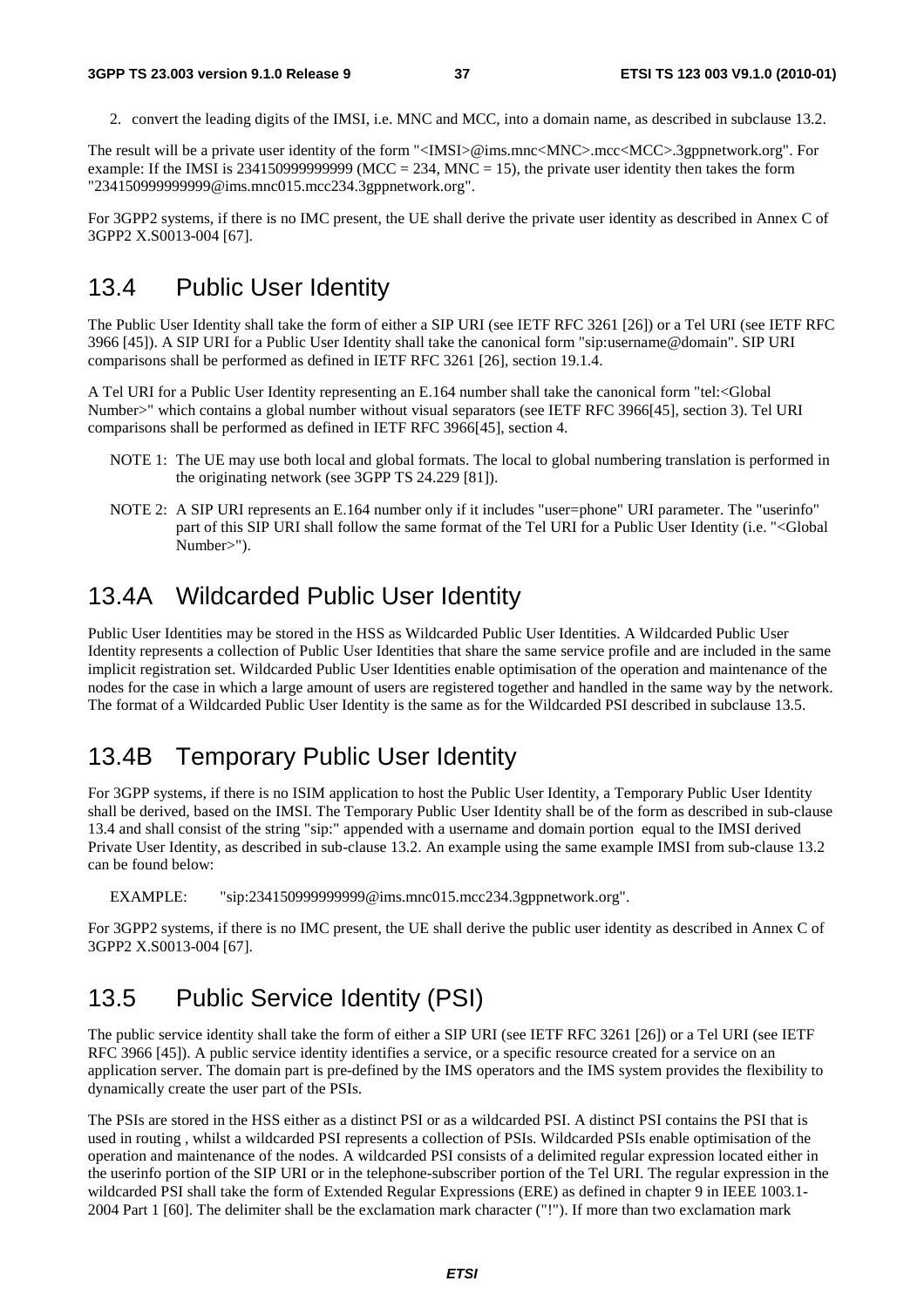characters are present in the userinfo portion or telephone-subscriber portion of a wildcarded PSI then the outside pair of exclamation mark characters is regarded as the pair of delimiters (i.e. no exclamation mark characters are allowed to be present in the fixed parts of the userinfo portion or telephone-subscriber portion).

When stored in the HSS, the wildcarded PSI shall include the delimiter character to indicate the extent of the part of the PSI that is wildcarded. It is used to separate the regular expression from the fixed part of the wildcarded PSI.

Example: The following PSI could be stored in the HSS - "sip:chatlist!.\*!@example.com".

When used on an interface, the exclamation mark characters within a PSI shall not be interpreted as delimiter..

Example: The following PSIs communicated in interface messages to the HSS will match to the wildcarded PSI of "sip:chatlist!.\*!@example.com" stored in the HSS:

sip:chatlist1@example.com

sip:chatlist2@example.com

sip:chatlist42@example.com

sip:chatlistAbC@example.com

sip:chatlist!1@example.com

Note that sip:chatlist1@example.com and sip:chatlist!1@example.com are regarded different specific PSIs, both matching the wildcarded PSI sip:chatlist!.\*!@example.com.

# 13.5A Private Service Identity

The Private Service Identity is applicable to a PSI user and is similar to a Private User Identity in the form of a Network Access Identifier (NAI), which is defined in IETF RFC 4282 [53]. The Private Service Identity is operator defined and although not operationally used for registration, authorisation and authentication in the same way as Private User Identity, it enables Public Service Identities to be associated to a Private Service Identity which is required for compatibility with the Cx procedures.

### 13.6 Anonymous User Identity

The Anonymous User Identity shall take the form of a SIP URI (see IETF RFC 3261 [26]). A SIP URI for an Anonymous User Identity shall take the form "sip:user@domain". The user part shall be the string "anonymous" and the domain part shall be the string "anonymous.invalid". The full SIP URI for Anonymous User Identity is thus:

"sip:anonymous@anonymous.invalid"

For more information on the Anonymous User Identity and when it is used, see 3GPP TS 29.163 [63].

### 13.7 Unavailable User Identity

The Unavailable User Identity shall take the form of a SIP URI (see IETF RFC 3261 [26]). A SIP URI for an Unavailable User Identity shall take the form "sip:user@domain". The user part shall be the string "unavailable" and the domain part shall be the string "unknown.invalid". The full SIP URI for Anonymous User Identity is thus:

"sip:unavailable@unknown.invalid"

For more information on the Unavailable User Identity and when it is used, see 3GPP TS 29.163 [63].

### 13.8 Instance-ID

An instance-id is a SIP Contact header parameter that uniquely identifies the SIP UA performing a registration.

When an IMEI is available, the instance-id shall take the form of a IMEI URN (see draft-montemurro-gsma-imei-urn [79]). The format of the instance-id shall take the form "urn:gsma:imei:<gsma-specifier-defined-string>" where by the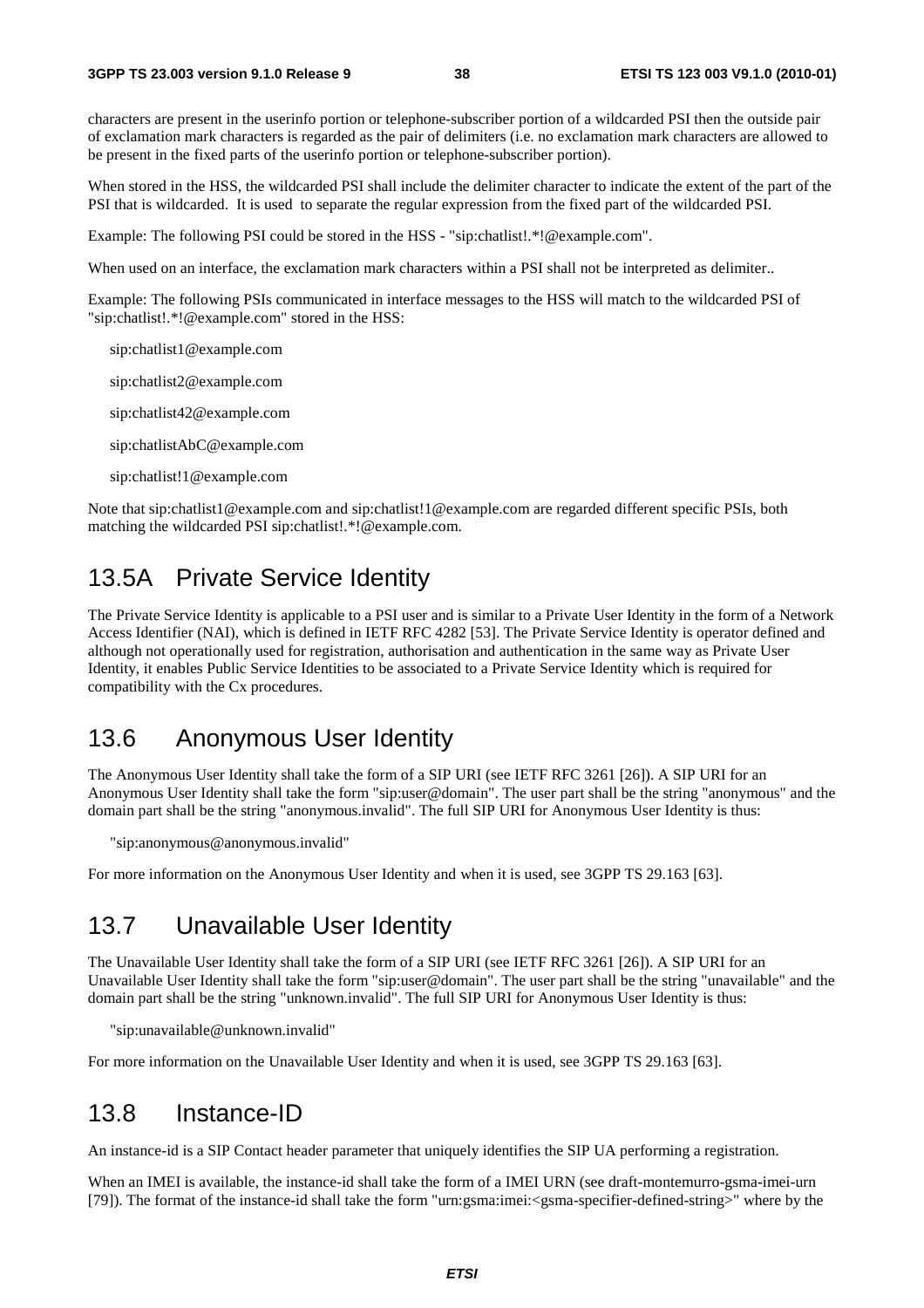the gsma-specifier-defined-string shall be the IMEI encoded as defined in draft-montemurro-gsma-imei-urn [79]. An example of such an instance-id is as follows:

EXAMPLE: urn:gsma:imei:90420156-025763-0

If no IMEI is available, the instance-id shall take the form of a string representation of a UUID as a URN as defined in IETF RFC 4122 [80]. An example of such an instance-id is as follows:

EXAMPLE: urn:uuid:f81d4fae-7dec-11d0-a765-00a0c91e6bf6

For more information on the instance-id and when it is used, see 3GPP TS 24.229 [81].

# 14 Numbering, addressing and identification for 3GPP System to WLAN Interworking

### 14.1 Introduction

This clause describes the format of the parameters needed to access the 3GPP system supporting the WLAN interworking. For further information on the use of the parameters see 3GPP TS 24.234 [48]. For more information on the ".3gppnetwork.org" domain name and its applicability, see Annex D of the present document.

### 14.2 Home network realm

The home network realm shall be in the form of an Internet domain name, e.g. operator.com, as specified in RFC 1035 [19].

When attempting to authenticate within WLAN access, the WLAN UE shall derive the home network domain name from the IMSI as described in the following steps:

- 1. take the first 5 or 6 digits, depending on whether a 2 or 3 digit MNC is used (see 3GPP TS 31.102 [27], 3GPP TS 51.011 [66]) and separate them into MCC and MNC; if the MNC is 2 digits then a zero shall be added at the beginning;
- 2. use the MCC and MNC derived in step 1 to create the "mnc<MNC>.mcc<MCC>. 3gppnetwork.org" domain name;
- 3. add the label "wlan." to the beginning of the domain name.

An example of a WLAN NAI realm is:

IMSI in use: 234150999999999;

Where:

 $MCC = 234$ ;

 $MNC = 15$ :

MSIN = 0999999999

Which gives the home network domain name: wlan.mnc015.mcc234.3gppnetwork.org.

NOTE: If it is not possible for the WLAN UE to identify whether a 2 or 3 digit MNC is used (e.g. SIM is inserted and the length of MNC in the IMSI is not available in the "Administrative data" data file), it is implementation dependent how the WLAN UE determines the length of the MNC (2 or 3 digits).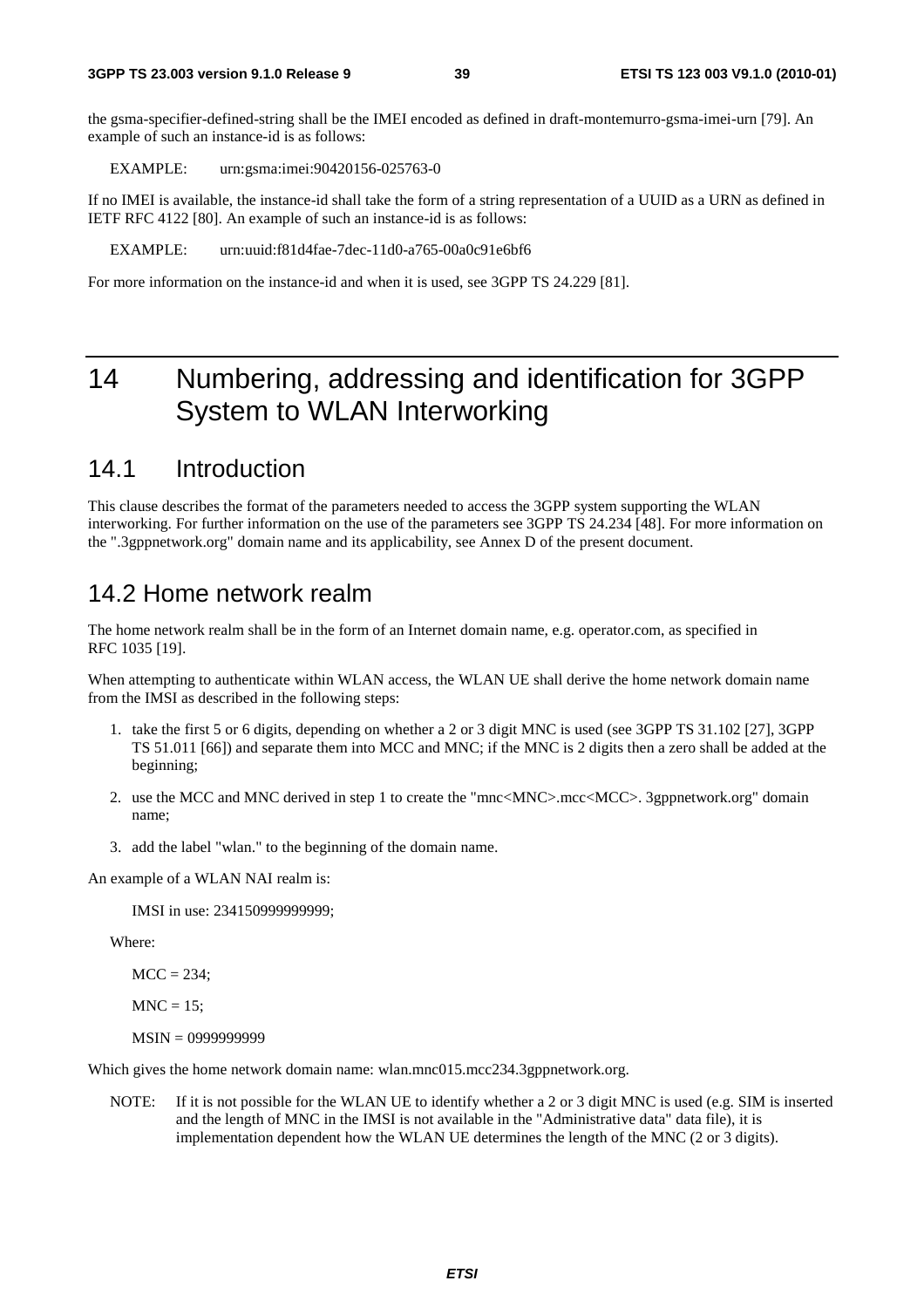### 14.3 Root NAI

The Root NAI shall take the form of a NAI, and shall have the form username@realm as specified in clause 2.1 of IETF RFC 4282 [53].

The username part format of the Root NAI shall comply with IETF RFC 4187 [50] when EAP AKA authentication is used and with IETF RFC 4186 [51], when EAP SIM authentication is used.

When the username part includes the IMSI, the Root NAI shall be built according to the following steps:

- 1. Generate an identity conforming to NAI format from IMSI as defined in EAP SIM [51] and EAP AKA [50] as appropriate;
- 2. Convert the leading digits of the IMSI, i.e. MNC and MCC, into a domain name, as described in subclause 14.2.

The result will be a root NAI of the form:

"0<IMSI>@wlan.mnc<MNC>.mcc<MCC>.3gppnetwork.org", for EAP AKA authentication and "1<IMSI>@wlan.mnc<MNC>.mcc<MCC>.3gppnetwork.org", for EAP SIM authentication

For example, for EAP AKA authentication: If the IMSI is 2341509999999999 (MCC = 234, MNC = 15), the root NAI then takes the form 0234150999999999@wlan.mnc015.mcc234.3gppnetwork.org.

### 14.4 Decorated NAI

The Decorated NAI shall take the form of a NAI and shall have the form 'homerealm!username@otherrealm' as specified in clause 2.7 of the IETF RFC 4282 [53].

The realm part of Decorated NAI consists of 'otherrealm', see the IETF draft 2486-bisRFC 4282 [53]. 'Homerealm' is the realm as specified in clause 14.2, using the HPLMN ID ('homeMCC' + 'homeMNC)'. 'Otherrealm' is the realm built using the PLMN ID (visitedMCC + visited MNC) of the PLMN selected as a result of WLAN PLMN selection (see 3GPP TS 24.234 [48]).

The username part format of the Root NAI shall comply with IETF RFC 4187 [50] when EAP AKA authentication is used and with IETF RFC 4186 [51], when EAP SIM authentication is used.

When the username part of Decorated NAI includes the IMSI, it shall be built following the same steps specified for Root NAI in clause 14.3.

The result will be a decorated NAI of the form:

"wlan.mnc<homeMNC>.mcc<homeMCC>.3gppnetwork.org !0<IMSI>@wlan.mnc<visitedMNC>.mcc<visitedMCC>.3gppnetwork.org", for EAP AKA authentication and " wlan.mnc<homeMNC>.mcc<homeMCC>.3gppnetwork.org !1<IMSI>@wlan.mnc<visitedMNC>.mcc<visitedMCC>.3gppnetwork.org ", for EAP SIM authentication

For example, for EAP AKA authentication: If the IMSI is 23415099999999999 (MCC = 234, MNC = 15) and the PLMN ID of the Selected PLMN is  $MCC = 610$ ,  $MNC = 71$  then the Decorated NAI takes the form wlan.mnc015.mcc234.3gppnetwork.org!0234150999999999@wlan.mnc071.mcc610.3gppnetwork.org.

NOTE: the 'otherrealm' specified in the present document is resolved by the WLAN AN. If the WLAN AN does not have access to the GRX, then the WLAN AN should resolve the realm by other means e.g. static look-up table, private local DNS server acting as an authoritative name server for that sub-domain.

# 14.4A Fast Re-authentication NAI

The Fast Re-authentication NAI in both EAP-SIM and EAP-AKA shall take the form of a NAI as specified in clause 2.1 of IETF RFC 4282 [53]. If the 3GPP AAA server does not return a complete NAI, the Fast Re-authentication NAI shall consist of the username part of the fast re-authentication identity as returned from the 3GPP AAA server and the same realm as used in the permanent user identity. If the 3GPP AAA server returns a complete NAI as the reauthentication identity, then this NAI shall be used. The username part of the fast re-authentication identity shall be decorated as described in 14.4 if the Selected PLMN is different from the HPLMN.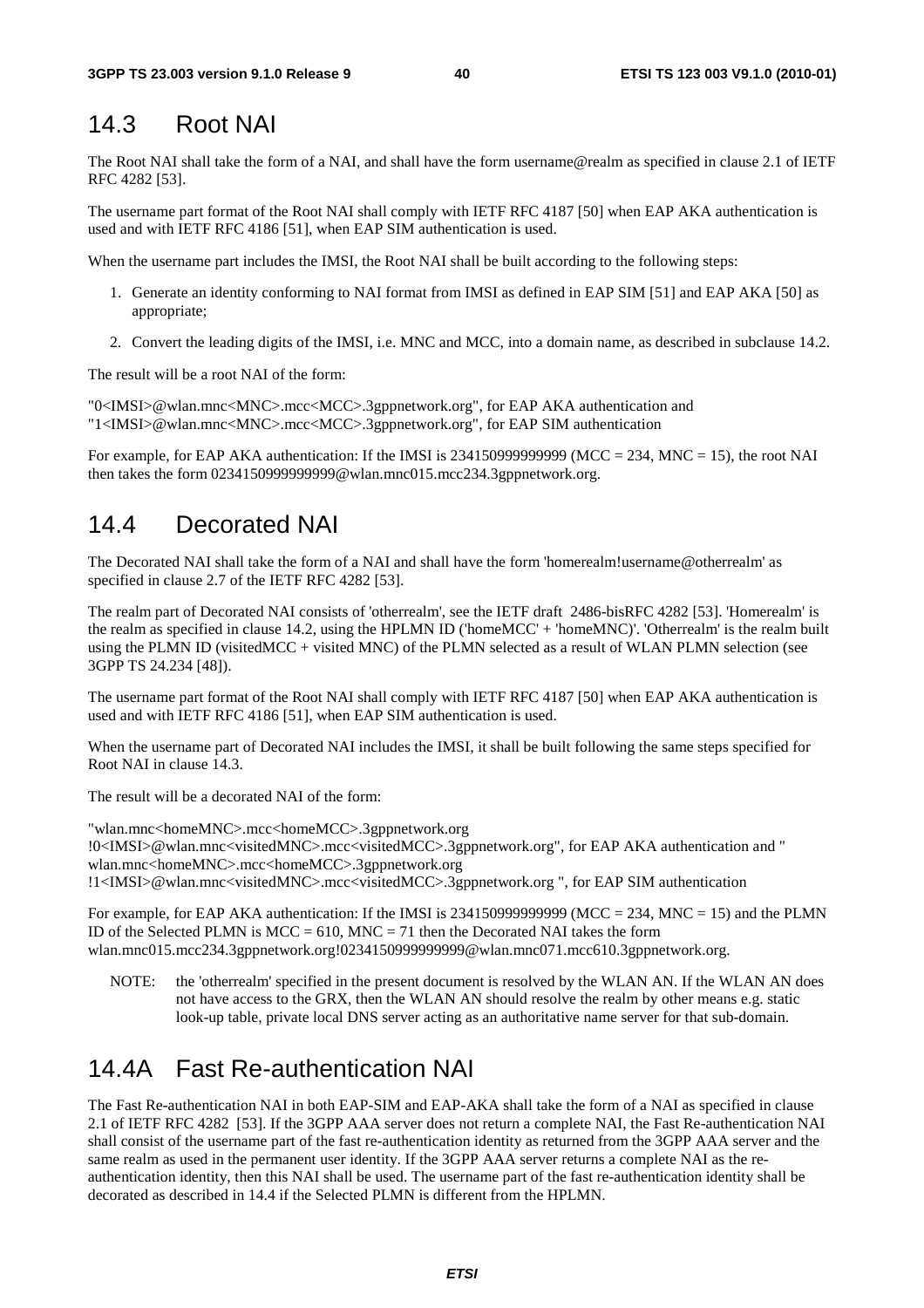NOTE: The permanent user identity is either the root or decorated NAI as defined in clauses 14.3 and 14.4.

EXAMPLE 1: If the fast re-authentication identity returned by the 3GPP AAA Server is 458405627015 and the IMSI is 2341509999999999 (MCC = 234, MNC = 15), the Fast Re-authentication NAI for the case when NAI decoration is not used takes the form: 458405627015@wlan.mnc015.mcc234.3gppnetwork.org

EXAMPLE 2: If the fast re-authentication identity returned by the 3GPP AAA Server is "458405627015@aaa1.wlan.mnc015.mcc234.3gppnetwork.org" and the IMSI is 234150999999999 (MCC = 234,  $MNC = 15$ ), the Fast Re-authentication NAI for the case when NAI decoration is not used takes the form: 458405627015@aaa1.wlan.mnc015.mcc234.3gppnetwork.org

EXAMPLE 3: If the fast re-authentication identity returned by the 3GPP AAA Server is 458405627015 and the IMSI is 23415099999999999 (MCC = 234, MNC = 15), and the PLMN ID of the Selected PLMN is MCC = 610, MNC = 71, the Fast Re-authentication NAI takes the form: wlan.mnc015.mcc234.3gppnetwork.org !458405627015@wlan.mnc071.mcc610.3gppnetwork.org

### 14.5 Temporary identities

The Temporary identities (Pseudonyms and re-authentication identities) shall take the form of a NAI username as specified in clause 2.1 of the IETF RFC 4282 [53].

Temporary identity shall be generated as specified in subclause 6.4.1 of 3GPP TS 33.234 [55]. This part of the temporary identity shall follow the UTF-8 transformation format specified in IETF RFC 2279 [54] except for the following reserved hexadecimal octet value:

FF.

When the temporary identity username is coded with FF, this reserved value is used to indicate the special case when no valid temporary identity exists in the WLAN UE (see 3GPP TS 24.234 [48]). The network shall not allocate a temporary identity with the whole username coded with the reserved hexadecimal value FF.

For EAP-AKA authentication, the username portion of the pseudonym identity shall be prepended with the single digit "2" and the username portion of the fast re-authentication identity shall be prepended with the single digit "4" as specified in sub-clause 4.1.1.7 of IETF RFC 4187 [50].

For EAP-SIM authentication, the username portion of the pseudonym identity shall be prepended with the single digit "3" and the username portion of the fast re-authentication identity shall be prepended with the single digit "5" as specified in sub-clause 4.2.1.7 of IETF RFC 4186 [51].

# 14.6 Alternative NAI

The Alternative NAI shall take the form of a NAI, i.e. 'any username@REALM' as specified of IETF RFC 4282 [53]. The Alternative NAI shall not be routable from any AAA server.

The Alternative NAI shall contain a username part which is not derived from the IMSI. The username part shall not be a null string.

The REALM part of the NAI shall be 'unreachable.3gppnetwork.org'.

The result shall be an NAI in the form of:

"<any\_non\_null\_string>@unreachable.3gppnetwork.org"

### 14.7 W-APN

The W-APN is composed of two parts as follows:

- The W-APN Network Identifier; this defines to which external network the PDG is connected.
- The W-APN Operator Identifier; this defines in which PLMN the PDG serving the W-APN is located.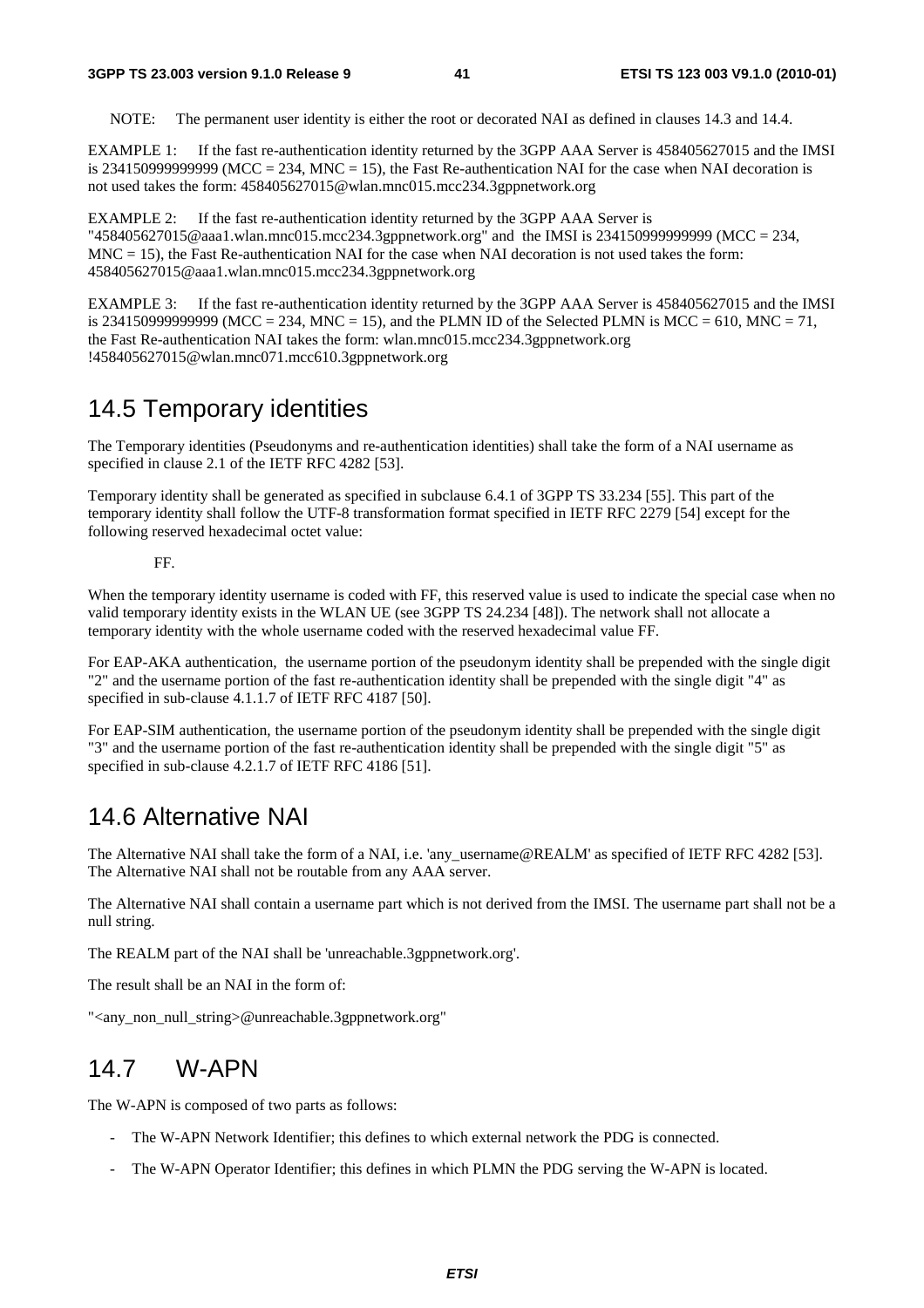The W-APN Operator Identifier is placed after the W-APN Network Identifier. The W-APN consisting of both the Network Identifier and Operator Identifier corresponds to a FQDN of a PDG; the W-APN has, after encoding as defined in the paragraph below, a maximum length of 100 octets.

The encoding of the W-APN shall follow the Name Syntax defined in IETF RFC 2181 [18], IETF RFC 1035 [19] and IETF RFC 1123 [20]. The W-APN consists of one or more labels. Each label is coded as a one octet length field followed by that number of octets coded as 8 bit ASCII characters. Following IETF RFC 1035 [19] the labels shall consist only of the alphabetic characters (A-Z and a-z), digits (0-9) and the hyphen (-). Following IETF RFC 1123 [20], the label shall begin and end with either an alphabetic character or a digit. The case of alphabetic characters is not significant. The W-APN is not terminated by a length byte of zero.

For the purpose of presentation, a W-APN is usually displayed as a string in which the labels are separated by dots (e.g. "Label1.Label2.Label3").

The W-APN for the support of IMS Emergency calls shall take the form of a common, reserved Network Identifier described in subclause 14.7.1 together with the usual W-APN Operator Identifier as described in subclause 14.7.2.

### 14.7.1 Format of W-APN Network Identifier

The W-APN Network Identifier follows the format defined for APNs in subclause 9.1.1. In addition to what has been defined in subclause 9.1.1 the W-APN Network Identifier shall not contain "w-apn." and not end in ".3gppnetwork.org".

A W-APN Network Identifier may be used to access a service associated with a PDG. This may be achieved by defining:

- a W-APN which corresponds to a FQDN of a PDG, and which is locally interpreted by the PDG as a request for a specific service, or
- a W-APN Network Identifier consisting of 3 or more labels and starting with a Reserved Service Label, or a W-APN Network Identifier consisting of a Reserved Service Label alone, which indicates a PDG by the nature of the requested service. Reserved Service Labels and the corresponding services they stand for shall be agreed between operators who have WLAN roaming agreements.

The W-APN Network Identifier for the support of IMS Emergency calls shall take the form of a common, reserved Network Identifier of the form "sos".

As an example, the W-APN for MCC 345 and MNC 12 is coded in the DNS as:

```
"sos.w-apn.mnc012.mcc345.pub.3gppnetwork.org".
```
where "sos" is the W-APN Network Identifier and " mnc012.mcc345.pub.3gppnetwork.org " is the W-APN Operator Identifier.

### 14.7.2 Format of W-APN Operator Identifier

The W-APN Operator Identifier is composed of six labels. The last three labels shall be "pub.3gppnetwork.org". The second and third labels together shall uniquely identify the PLMN. The first label distinguishes the domain name as a W-APN.

For each operator, there is a default W-APN Operator Identifier (i.e. domain name). This default W-APN Operator Identifier is derived from the IMSI as follows:

```
"w-apn.mnc<MNC>.mcc<MCC>.pub.3gppnetwork.org"
```
where:

"mnc" and "mcc" serve as invariable identifiers for the following digits.

<MNC> and <MCC> are derived from the components of the IMSI defined in subclause 2.2.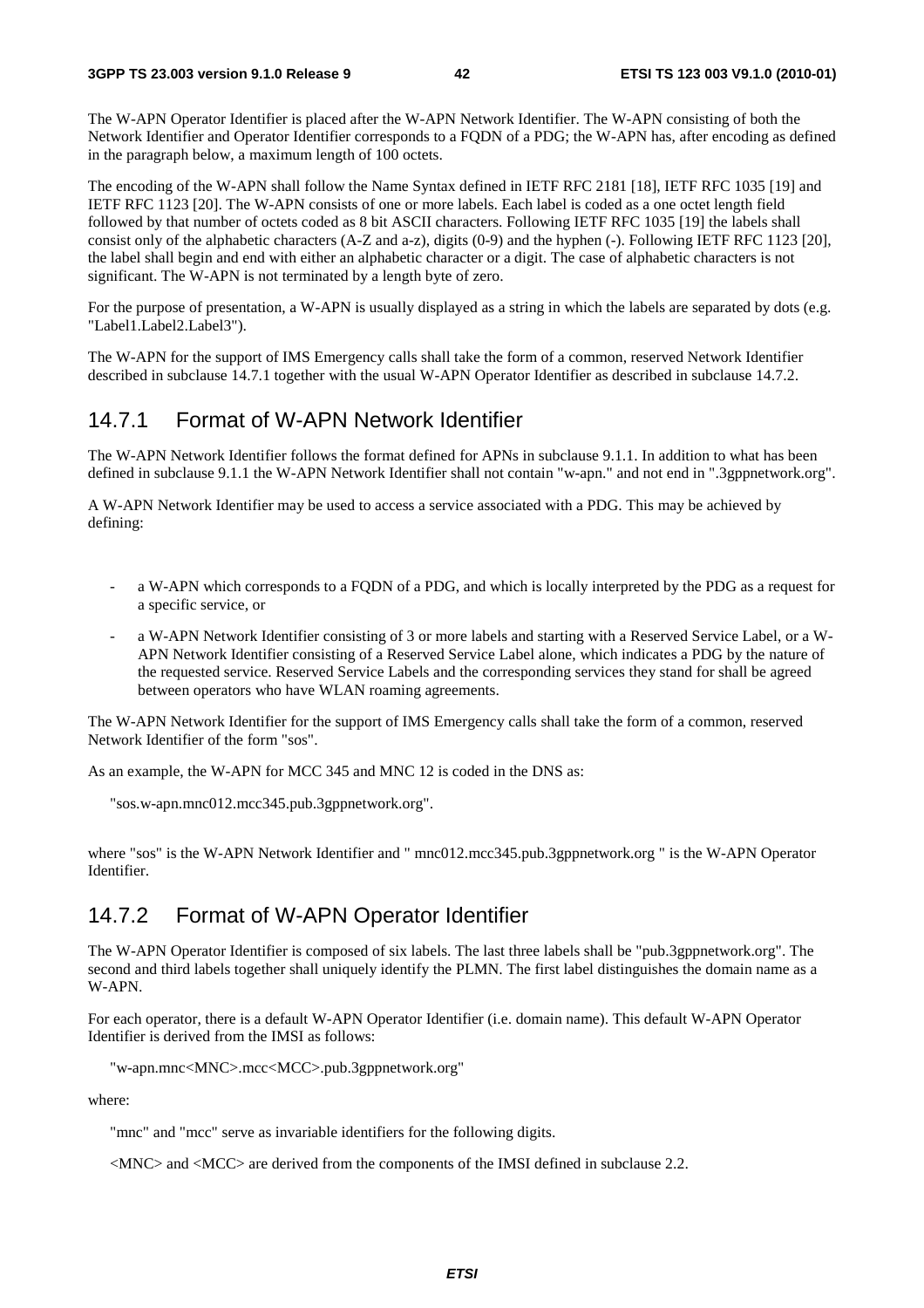Alternatively, the default W-APN Operator Identifier is derived using the MNC and MCC of the VPLMN. See 3GPP TS 24.234 [48] for more information.

The default W-APN Operator Identifier is used in both non-roaming and roaming situations when attempting to translate a W-APN consisting only of a Network Identifier into the IP address of the PDG in the HPLMN.

In order to guarantee inter-PLMN DNS translation, the <MNC> and <MCC> coding used in the "w-apn.mnc<MNC>.mcc<MCC>.pub.3gppnetwork.org" format of the W-APN OI shall be:

- $\langle MNC \rangle = 3$  digits
- $\langle MCC \rangle = 3$  digits

If there are only 2 significant digits in the MNC, one "0" digit shall be inserted at the left side to fill the 3 digits coding of MNC in the W-APN OI.

As an example, the W-APN OI for MCC 345 and MNC 12 is coded in the DNS as:

"w-apn.mnc012.mcc345.pub.3gppnetwork.org".

#### 14.7.3 Alternative Format of W-APN Operator Identifier

For situations when the PDG serving the W-APN is located in such network that is not part of the GRX (i.e. the Interoperator IP backbone), the default Operator Identifier described in sub-clause 14.7.2 is not available for use. This restriction originates from the '.3gppnetwork.org' domain, which is only available in GRX DNS for actual use. Thus an alternative format of W-APN Operator Identifier is required for this case.

The Alternative W-APN Operator Identifiers shall be constructed as follows:

"w-apn.<valid operator"s REALM>"

where:

<valid operator"s REALM> corresponds to REALM names owned by the operator hosting the PDG serving the desired W-APN.

REALM names are required to be unique, and are piggybacked on the administration of the Public Internet DNS namespace. REALM names may also belong to the operator of the VPLMN.

As an example, the W-APN OI for the Operator REALM "notareal.com" is coded in the Public Internet DNS as:

"w-apn.notareal.com".

### 14.8 Emergency Realm and NAI decoration for Emergency Cases

The emergency realm shall be of the form of a home network realm as described in clause 14.2 prefixed with the label "sos." at the beginning of the domain name.

An example of a WLAN emergency NAI realm is:

IMSI in use: 234150999999999;

Where:

 $MCC = 234$ :

 $MNC = 15$ ;

MSIN = 0999999999

Which gives the home network domain name: sos.wlan.mnc015.mcc234.3gppnetwork.org.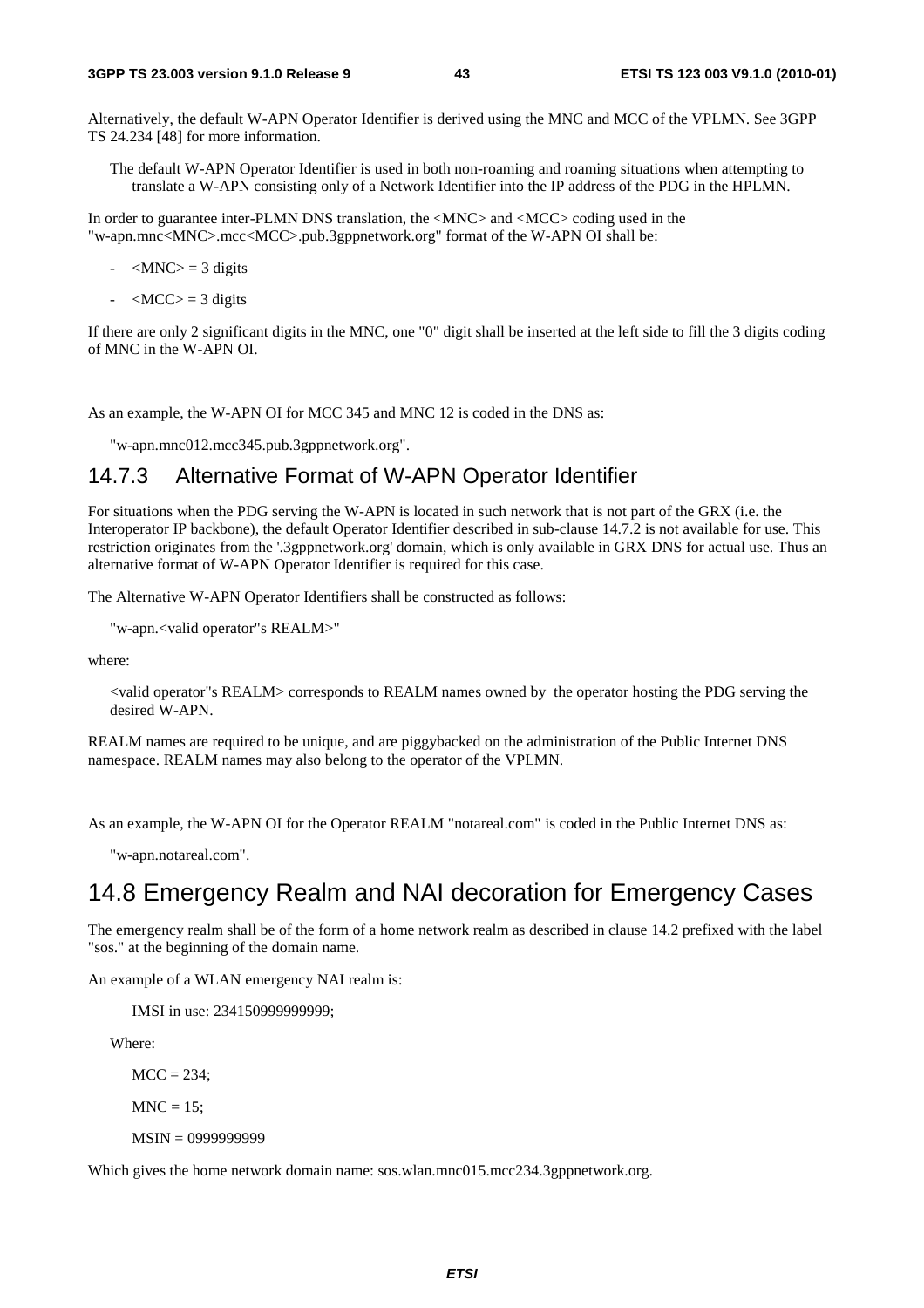The NAI for emergency cases shall be of the form as specified in subclauses 14.3 and 14.4, with the addition of the emergency realm as described above for PLMNs where the emergency realm is supported.

# 15 Identification of Multimedia Broadcast/Multicast Service

### 15.1 Introduction

This clause describes the format of the parameters needed to access the Multimedia Broadcast/Multicast service. For further information on the use of the parameters see 3GPP TS 23.246 [52].

# 15.2 Structure of TMGI

Temporary Mobile Group Identity (TMGI) is used within MBMS to uniquely identify Multicast and Broadcast bearer services.

TMGI is composed as shown in figure 15.2.1.



**Figure 15.2.1: Structure of TMGI** 

The TMGI is composed of three parts:

- 1) MBMS Service ID consisting of three octets. MBMS Service ID consists of a 6-digit fixed-length hexadecimal number between 000000 and FFFFFF. MBMS Service ID uniquely identifies an MBMS bearer service within a PLMN.
- 2) Mobile Country Code (MCC) consisting of three digits. The MCC identifies uniquely the country of domicile of the BM-SC;
- 3) Mobile Network Code (MNC) consisting of two or three digits (depending on the assignment to the PLMN by its national numbering authority). The MNC identifies the PLMN which the BM-SC belongs to. For more information on the use of the TMGI, see 3GPP TS 23.246 [52].

# 15.3 Structure of MBMS SAI

The MBMS Service Area (MBMS SA) is defined in 3GPP TS 23.246 [52]. It comprises of one or more MBMS Service Area Identities (MBMS SAIs), in any case each MBMS SA shall not include more than 256 MBMS SAIs. An MBMS SAI shall identify a group of cells within a PLMN, that is independent of the associated Location/Routing/Service Area and the physical location of the cell(s). A cell shall be able to belong to one or more MBMS SAs, and therefore is addressable by one or more MBMS SAIs.

The MBMS SAI shall be a decimal number between 0 and 65,535 (inclusive). The value 0 shall have special meaning; it denotes the whole PLMN as the MBMS Service Area and it shall indicate to a receiving RNC/BSS that all cells reachable by that RNC/BSS are part of the MBMS Service Area.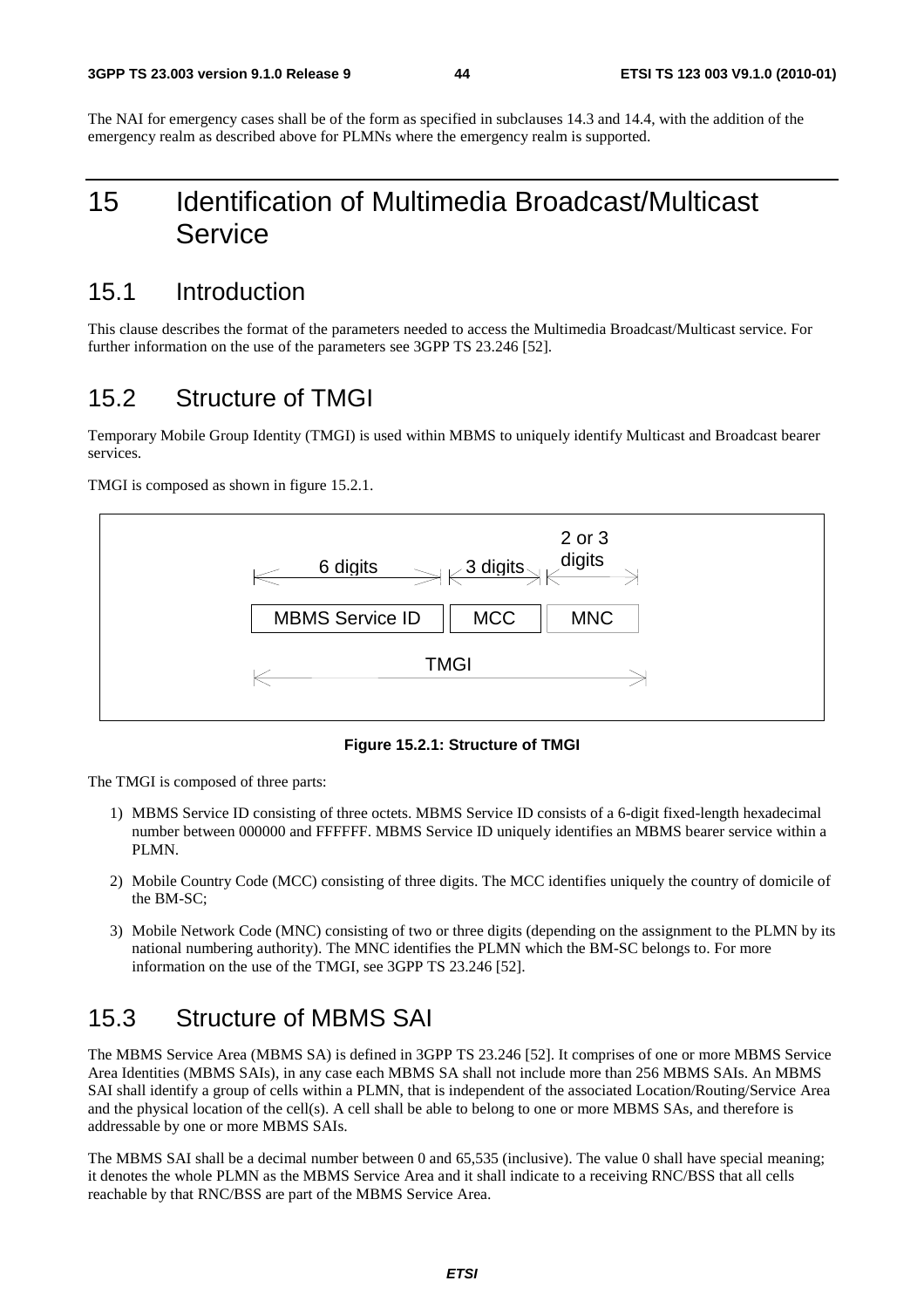With the exception of the specific MBMS Service Ares Identity with value 0, the MBMS Service Area Identity shall be unique within a PLMN and shall be defined in such a way that all the corresponding cells are MBMS capable.

### 15.4 Home Network Realm

The home network realm shall be in the form of an Internet domain name, e.g. operator.com, as specified in IETF RFC 1035 [19].

During the MBMS service activation in roaming scenario, the BM-SC in the visted network shall derive the home network domain name from the IMSI as described in the following steps:

- 1. Take the first 5 or 6 digits, depending on whether a 2 or 3 digit MNC is used (see 3GPP TS 31.102 [27], 3GPP TS 51.011 [66]) and separate them into MCC and MNC; if the MNC is 2 digits then a zero shall be added at the beginning;
- 2. Use the MCC and MNC derived in step 1 to create the "mnc<MNC>.mcc<MCC>.3gppnetwork.org" realm name;
- 3. Add the label "mbms." to the beginning of the realm name.

An example of a home realm used in the MBMS roaming case is:

IMSI in use: 234150999999999;

Where:

 $MCC = 234;$ 

 $MNC = 15$ ;

```
 MSIN = 0999999999
```
Which gives the home network realm: mbms.mnc015.mcc234.3gppnetwork.org.

# 16 Numbering, addressing and identification within the GAA subsystem

### 16.1 Introduction

This clause describes the format of the parameters needed to access the GAA system. For further information on the use of the parameters see 3GPP TS 33.221 [58]. For more information on the ".3gppnetwork.org" domain name and its applicability, see Annex D of the present document.

### 16.2 BSF address

The Bootstrapping Server Function (BSF) address is in the form of a Fully Qualified Domain Name as defined in IETF RFC 1035 [19].

For 3GPP systems, the UE shall discover the BSF address from the identity information related to the UICC application that is used during the bootstrapping procedure i.e. IMSI for USIM, or IMPI for ISIM, in the following way:

- In the case where the USIM is used in bootstrapping, the BSF address shall be derived as follows:
	- 1. take the first 5 or 6 digits, depending on whether a 2 or 3 digit MNC is used (see 3GPP TS 31.102 [27]) and separate them into MCC and MNC; if the MNC is 2 digits then a zero shall be added at the beginning;
	- 2. use the MCC and MNC derived in step 1 to create the "mnc<MNC>.mcc<MCC>.pub.3gppnetwork.org" domain name;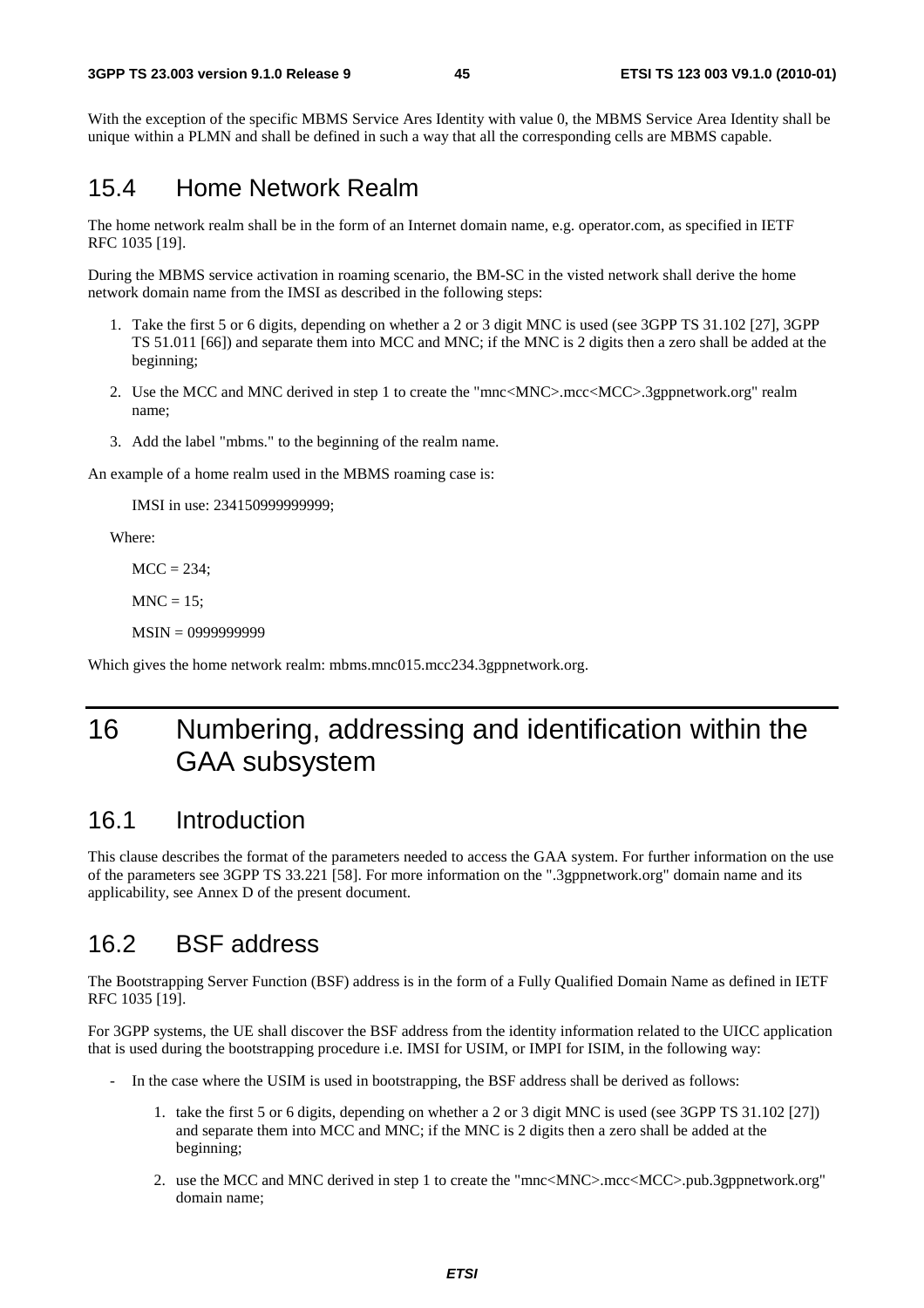- 3. add the label "bsf." to the beginning of the domain.
- Example 1: If IMSI in use is "234150999999999", where MCC=234, MNC=15, and MSIN=0999999999, the BSF address would be "bsf.mnc015.mcc234.pub.3gppnetwork.org".
- In the case where ISIM is used in bootstrapping, the BSF address shall be derived as follows:
	- 1. extract the domain name from the IMPI;
	- 2. add the label "bsf." to the beginning of the domain.
	- Example 2: If the IMPI in use is "user@operator.com", the BSF address would be "bsf.operator.com ".
- NOTE: If the domain name in the IMPI configured in the ISIM is a sub-domain of "mnc<MNC>.mcc<MCC>.3gppnetwork.org" then a BSF address derived from such an IMPI will *not* be reachable! Operators are therefore warned to avoid using this domain name and sub-domains thereof as a domain name in the IMPI if GBA/GAA is to be configured in their UEs to use the ISIM.

# 17 Numbering, addressing and identification within the Generic Access Network

### 17.1 Introduction

This clause describes the format of the parameters needed to access the Generic Access Network (GAN). For further information on the use of the parameters and GAN in general, see 3GPP TS 43.318 [61] and 3GPP TS 44.318 [62]. For more information on the ".3gppnetwork.org" domain name and its applicability, see Annex D of the present document.

### 17.2 Network Access Identifiers

#### 17.2.1 Home network realm

The home network realm shall be in the form of an Internet domain name, e.g. operator.com, as specified in IETF RFC 1035 [19].

The UE shall derive the home network realm from the IMSI as described in the following steps:

- 1. take the first 5 or 6 digits, depending on whether a 2 or 3 digit MNC is used (see 3GPP TS 31.102 [27], 3GPP TS 51.011 [66]) and separate them into MCC and MNC; if the MNC is 2 digits then a zero shall be added at the beginning;
- 2. use the MCC and MNC derived in step 1 to create the "mnc<MNC>.mcc<MCC>.3gppnetwork.org" network realm;
- 3. add the label "gan." to the beginning of the network realm.

An example of a home network realm is:

IMSI in use: 234150999999999;

Where:

 $MCC = 234$ ;

 $MNC = 15$ :

MSIN = 0999999999,

Which gives the home network realm: gan.mnc015.mcc234.3gppnetwork.org.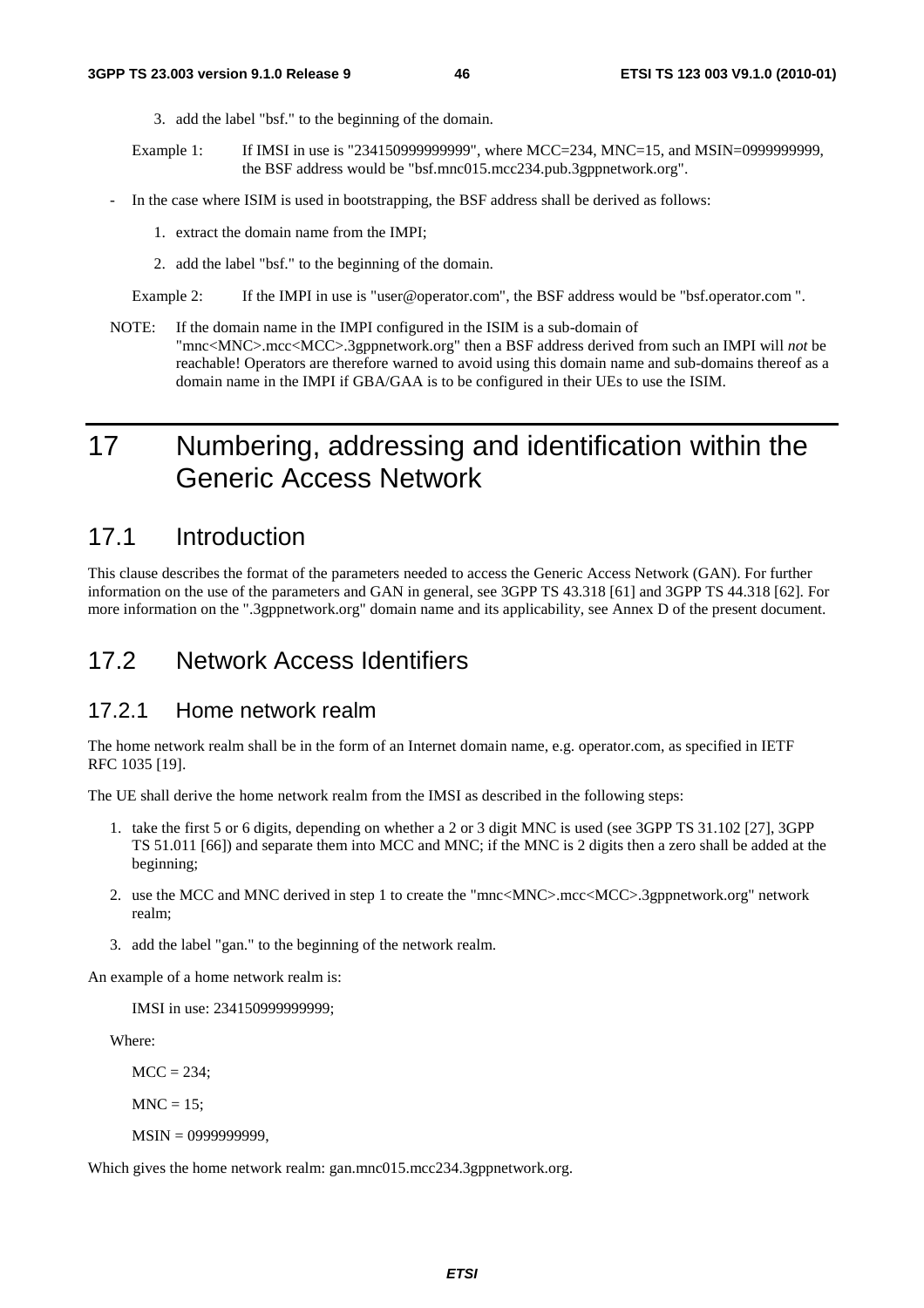NOTE: If it is not possible for the UE to identify whether a 2 or 3 digit MNC is used (e.g. SIM is inserted and the length of MNC in the IMSI is not available in the "Administrative data" data file), it is implementation dependent how the UE determines the length of the MNC (2 or 3 digits).

### 17.2.2 Full Authentication NAI

The Full Authentication NAI in both EAP-SIM and EAP-AKA shall take the form of an NAI as specified in clause 2.1 of IETF RFC 4282 [53]. The format of the Full Authentication NAI shall comply with IETF RFC 4187 [50] when EAP-AKA authentication is used and with IETF RFC 4186 [51], when EAP-SIM authentication is used. The realm used shall be a home network realm as defined in sub-clause 17.2.1.

The result will therefore be an identity of the form:

"0<IMSI>@gan.mnc<MNC>.mcc<MCC>.3gppnetwork.org", for EAP-AKA authentication and "1<IMSI>@gan.mnc<MNC>.mcc<MCC>.3gppnetwork.org", for EAP-SIM authentication

- EXAMPLE 1: For EAP AKA authentication: If the IMSI is 2341509999999999 (MCC = 234, MNC = 15), the Full Authentication NAI takes the form 0234150999999999@gan.mnc015.mcc234.3gppnetwork.org.
- EXAMPLE 2: For EAP SIM authentication: If the IMSI is 23415099999999999 (MCC = 234, MNC = 15), the Full Authentication NAI takes the form 12341509999999999@gan.mnc015.mcc234.3gppnetwork.org.

#### 17.2.3 Fast Re-authentication NAI

The Fast Re-authentication NAI in both EAP-SIM and EAP-AKA shall take the form of an NAI as specified in clause 2.1 of IETF RFC 4282 [53]. The UE shall use the re-authentication identity received during the previous EAP-SIM or EAP-AKA authentication procedure. If such an NAI contains a realm part then the UE should not modify it, otherwise it shall use a home network realm as defined in sub clause 17.2.1.

The result will therefore be an identity of the form:

">Te-authentication\_ID\_username>@<re-authentication\_ID\_realm> for both EAP-SIM and EAP-AKA authentication when a realm is present in the re-authentication identity received during the previous EAP-SIM or EAP-AKA authentication procedure and

"<re-authentication\_ID\_username>@gan.mnc<MNC>.mcc<MCC>.3gppnetwork.org", for both EAP-SIM and EAP-AKA authentication when a realm is *not* present in the re-authentication identity received during the previous EAP-SIM or EAP-AKA authentication procedure.

- EXAMPLE 1: If the re-authentication identity is "12345" and the IMSI is 2341509999999999 (MCC = 234, MNC  $= 15$ ), the Fast Re-authentication NAI takes the form 12345@gan.mnc015.mcc234.3gppnetwork.org
- EXAMPLE 2: If the re-authentication identity is "12345@aaa1.gan.mnc015.mcc234.3gppnetwork.org", the Fast Re-authentication NAI takes the form 12345@aaa1.gan.mnc015.mcc234.3gppnetwork.org

### 17.3 Node Identifiers

#### 17.3.1 Home network domain name

The home network domain name shall be in the form of an Internet domain name, e.g. operator.com, as specified in IETF RFC 1035 [19].

The UE shall derive the home network domain name from the IMSI as described in the following steps:

- 1. take the first 5 or 6 digits, depending on whether a 2 or 3 digit MNC is used (see 3GPP TS 31.102 [27], 3GPP TS 51.011 [66]) and separate them into MCC and MNC; if the MNC is 2 digits then a zero shall be added at the beginning;
- 2. use the MCC and MNC derived in step 1 to create the "mnc<MNC>.mcc<MCC>.pub.3gppnetwork.org" domain name;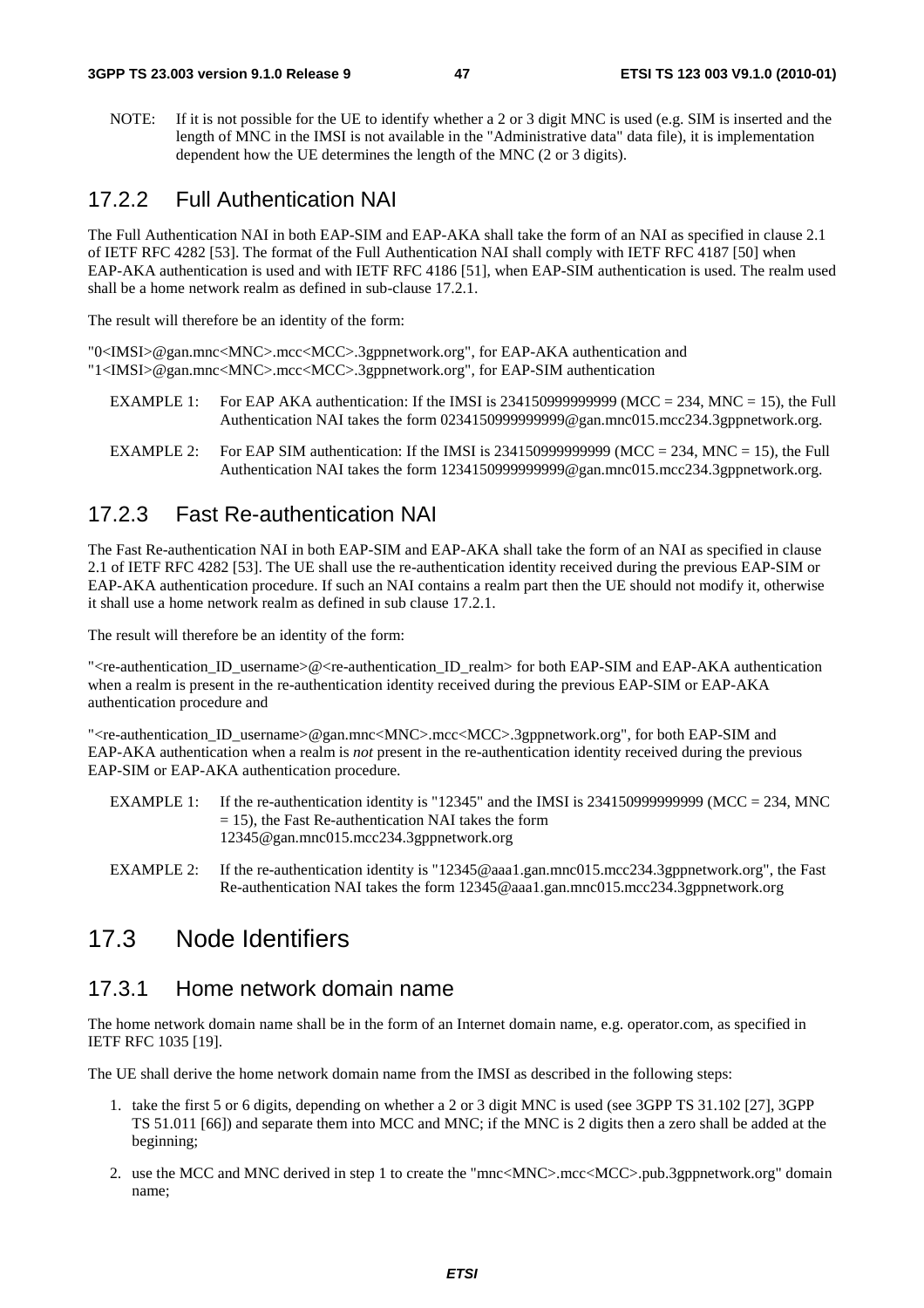3. add the label "gan." to the beginning of the domain name.

An example of a home network domain name is:

IMSI in use: 234150999999999;

Where:

 $MCC = 234$ ;

 $MNC = 15$ ;

MSIN = 0999999999,

Which gives the home network domain name: gan.mnc015.mcc234.pub.3gppnetwork.org.

NOTE: If it is not possible for the UE to identify whether a 2 or 3 digit MNC is used (e.g. SIM is inserted and the length of MNC in the IMSI is not available in the "Administrative data" data file), it is implementation dependent how the UE determines the length of the MNC (2 or 3 digits).

#### 17.3.2 Provisioning GANC-SEGW identifier

The Provisioning GANC-SEGW identifier shall take the form of a fully qualified domain name (FQDN) as specified in IETF RFC 1035 [19]. If the (U)SIM is not provisioned with the FQDN or IP address of the Provisioning GANC-SEGW, the UE derives an FQDN from the IMSI to identify the Provisioning GANC-SEGW. The UE shall derive such an FQDN as follows:

1. create a domain name as specified in 17.3.1;

2. add the label "psegw." to the beginning of the domain name.

An example of an FQDN for a Provisioning GANC-SEGW is:

IMSI in use: 234150999999999;

Where:

 $MCC = 234$ ;

 $MNC = 15$ ;

MSIN = 0999999999,

Which gives the FQDN: psegw.gan.mnc015.mcc234.pub.3gppnetwork.org.

NOTE: If it is not possible for the UE to identify whether a 2 or 3 digit MNC is used (e.g. SIM is inserted and the length of MNC in the IMSI is not available in the "Administrative data" data file), it is implementation dependent how the UE determines the length of the MNC (2 or 3 digits).

#### 17.3.3 Provisioning GANC identifier

The Provisioning GANC identifier shall take the form of a fully qualified domain name (FQDN) as specified in IETF RFC 1035 [19]. If the (U)SIM is not provisioned with the FODN or IP address of the Provisioning GANC, the UE derives an FQDN from the IMSI to identify the Provisioning GANC. The UE shall derive such an FQDN as follows:

- 1. create a domain name as specified in 17.3.1;
- 2. add the label "pganc." to the beginning of the domain name.

An example of an FQDN for a Provisioning GANC is:

IMSI in use: 234150999999999;

Where:

 $MCC = 234$ :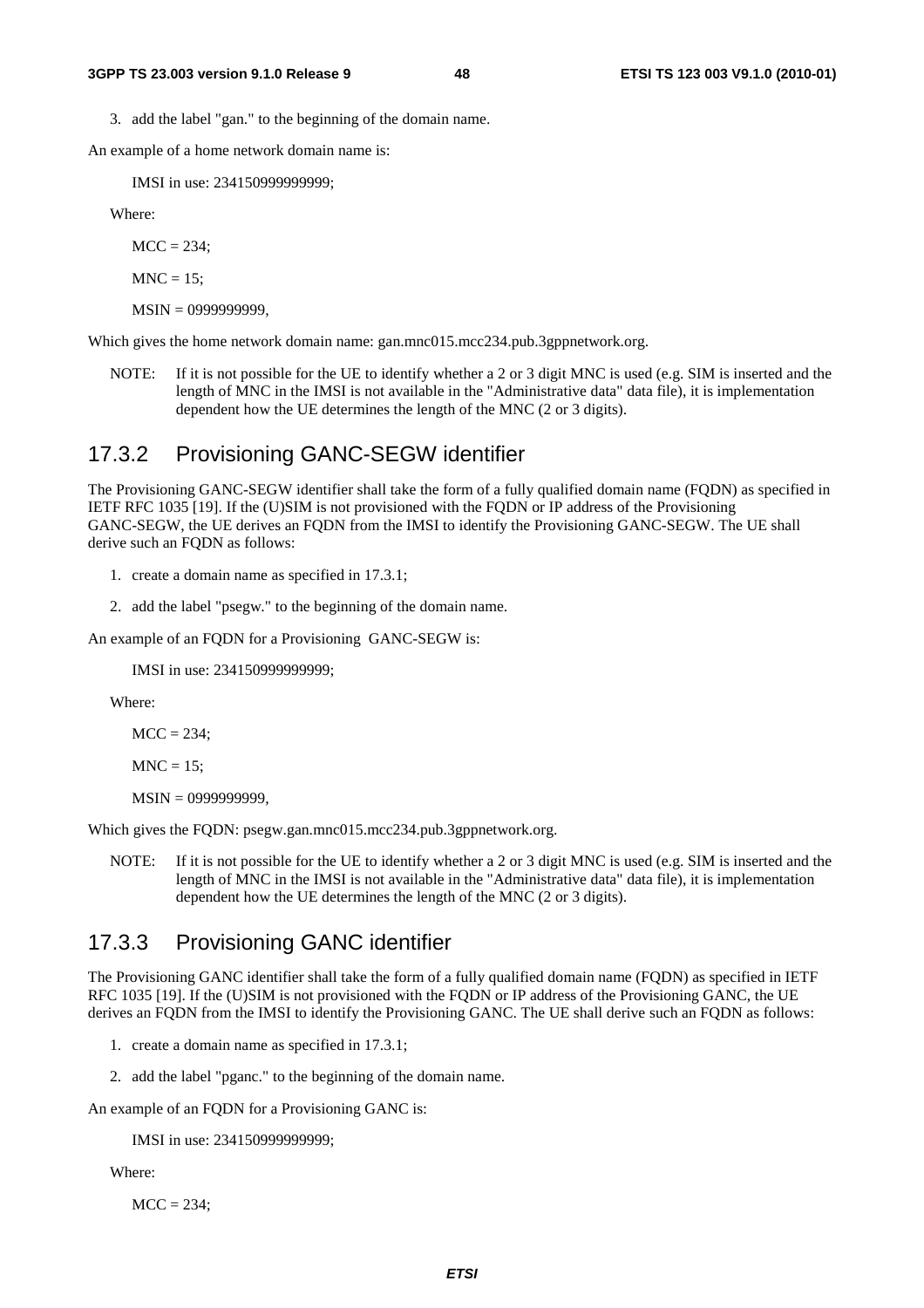$MNC = 15$ ;

MSIN = 0999999999.

Which gives the FODN: pganc.gan.mnc015.mcc234.pub.3gppnetwork.org.

NOTE: If it is not possible for the UE to identify whether a 2 or 3 digit MNC is used (e.g. SIM is inserted and the length of MNC in the IMSI is not available in the "Administrative data" data file), it is implementation dependent how the UE determines the length of the MNC (2 or 3 digits).

# 18 Addressing and Identification for IMS Service Continuity and Single-Radio Voice Call Continuity

### 18.1 Introduction

This clause describes the format of the parameters needed for the support of IMS Service Continuity. For further information on the use of the parameters see 3GPP TS 23.237 [71] and also 3GPP TS 23.292 [70].

### 18.2 CS Domain Routeing Number (CSRN)

A CS Domain Routeing Number (CSRN) is a number that is used to route a call from the IM CN subsystem to the user in the CS domain. The structure is as defined in sub-clause 3.4.

### 18.3 IP Multimedia Routeing Number (IMRN)

An IP Multimedia Routeing Number (IMRN) is a routable number that points to the IM CN subsystem. In a roaming scenario, the IMRN has the same structure as an international ISDN number (see sub-clause 3.4). The Tel URI format of the IMRN (see IETF RFC 3966 [45]) is treated as a PSI (see sub-clause 13.5) within the IM CN subsystem.

# 18.4 Session Transfer Number (STN)

A Session Transfer Number (STN) is a public telecommunication number, as defined by ITU-T Recommendation E.164 [10] and is used by the UE to request Session Transfer of the media path from PS to CS access.

# 18.5 Session Transfer Identifier (STI)

A Session Transfer Identifier (STI) is a SIP URI or SIP dialogue ID (see IETF RFC 3261 [26] for more information) and is used by the UE to request Session Transfer of a media path.

# 18.6 Session Transfer Number for Single Radio Voice Call Continuity (STN-SR)

The Session Transfer Number for Single Radio Voice Call Continuity (STN-SR) is a public telecommunication number, as defined by ITU-T Recommendation E.164 [10] and is used by the MSC Server to request session transfer of the media path from the PS domain to CS domain.

# 18.7 Correlation MSISDN

A Correlation MSISDN (C-MSISDN) is an MSISDN (see sub-clause 3.4) that is used to route a call from the IM CN subsystem to the same user in the CS domain.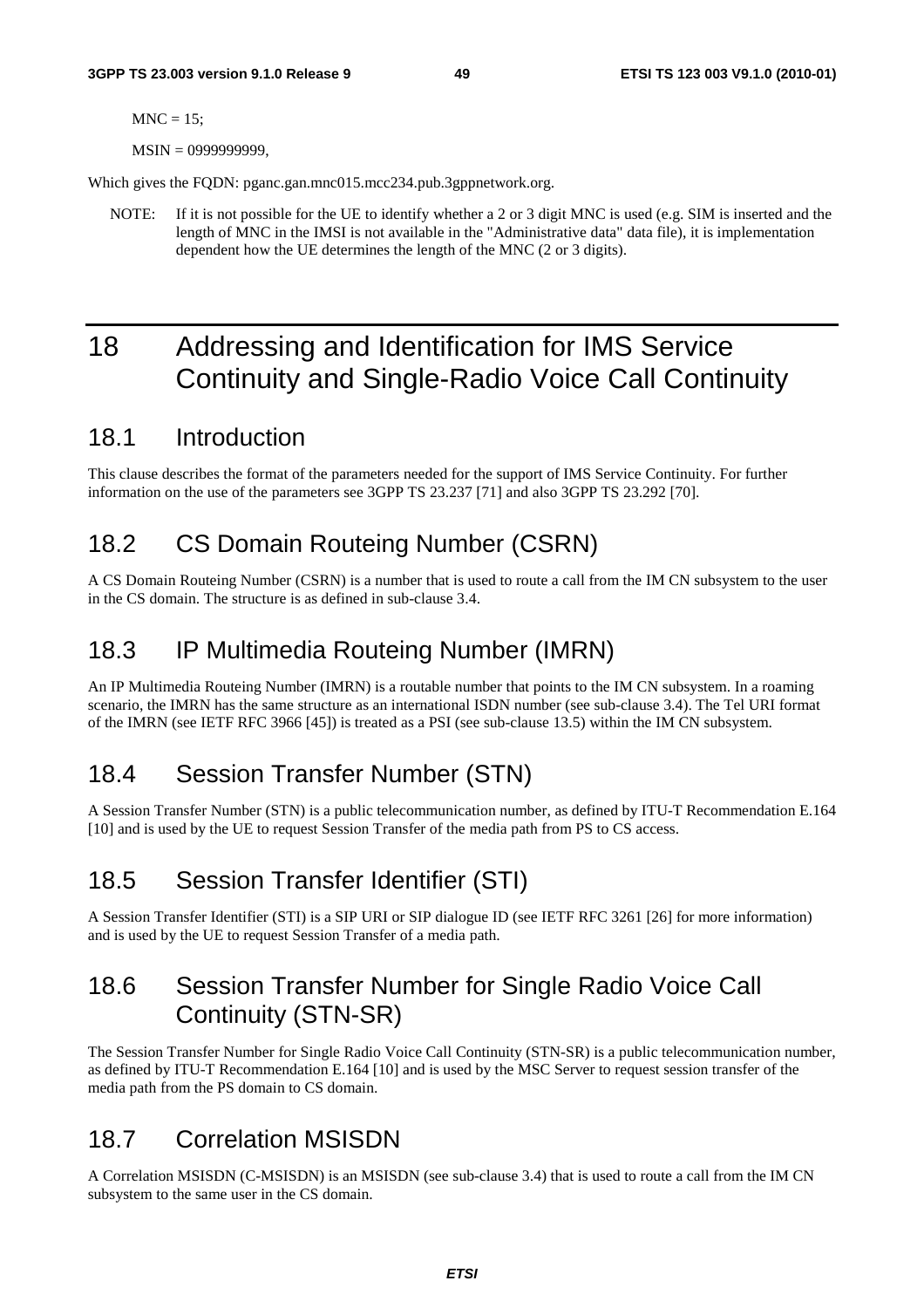# 19 Numbering, addressing and identification for the Evolved Packet Core (EPC)

### 19.1 Introduction

This clause describes the format of the parameters needed to access the Enhanced Packet Core (EPC). For further information on the use of the parameters see 3GPP TS 23.401 [72] and 3GPP TS 23.402 [68]. For more information on the ".3gppnetwork.org" domain name and its applicability, see Annex D of the present document

### 19.2 Home Network Realm/Domain

The home Network Realm/Domain shall be in the form of an Internet domain name, e.g. operator.com, as specified in IETF RFC 1035 [19].

The Home Network Realm/Domain shall be derived from the IMSI as described in the following steps:

- 1. take the first 5 or 6 digits, depending on whether a 2 or 3 digit MNC is used (see 3GPP TS 31.102 [27]) and separate them into MCC and MNC; if the MNC is 2 digits then a zero shall be added at the beginning;
- 2. use the MCC and MNC derived in step 1 to create the "mnc<MNC>.mcc<MCC>.3gppnetwork.org" domain name;
- 3. add the label "epc" to the beginning of the domain name.

An example of a Home Network Realm/Domain is:

IMSI in use: 234150999999999;

Where:

 $MCC = 234$ :

```
MNC = 15;
```
MSIN = 0999999999;

Which gives the Home Network Realm/Domain name: epc.mnc015.mcc234.3gppnetwork.org.

NOTE: If it is not possible for a UE to identify whether a 2 or 3 digit MNC is used (e.g. USIM is inserted and the length of MNC in the IMSI is not available in the "Administrative data" data file), it is implementation dependent how the UE determines the length of the MNC (2 or 3 digits).

# 19.3 3GPP access to non-3GPP access interworking

#### 19.3.1 Introduction

This subclause describes the format of the UE identification needed to access the 3GPP EPC from both 3GPP and non-3GPP accesses.

The NAI is generated respectively by:

- the S-GW at the S5/S8 reference point;
- the non-3GPP access network or client at the S2a reference point;
- the ePDG at the S2b reference point;
- the DSMIPv6 client at the S2c reference point.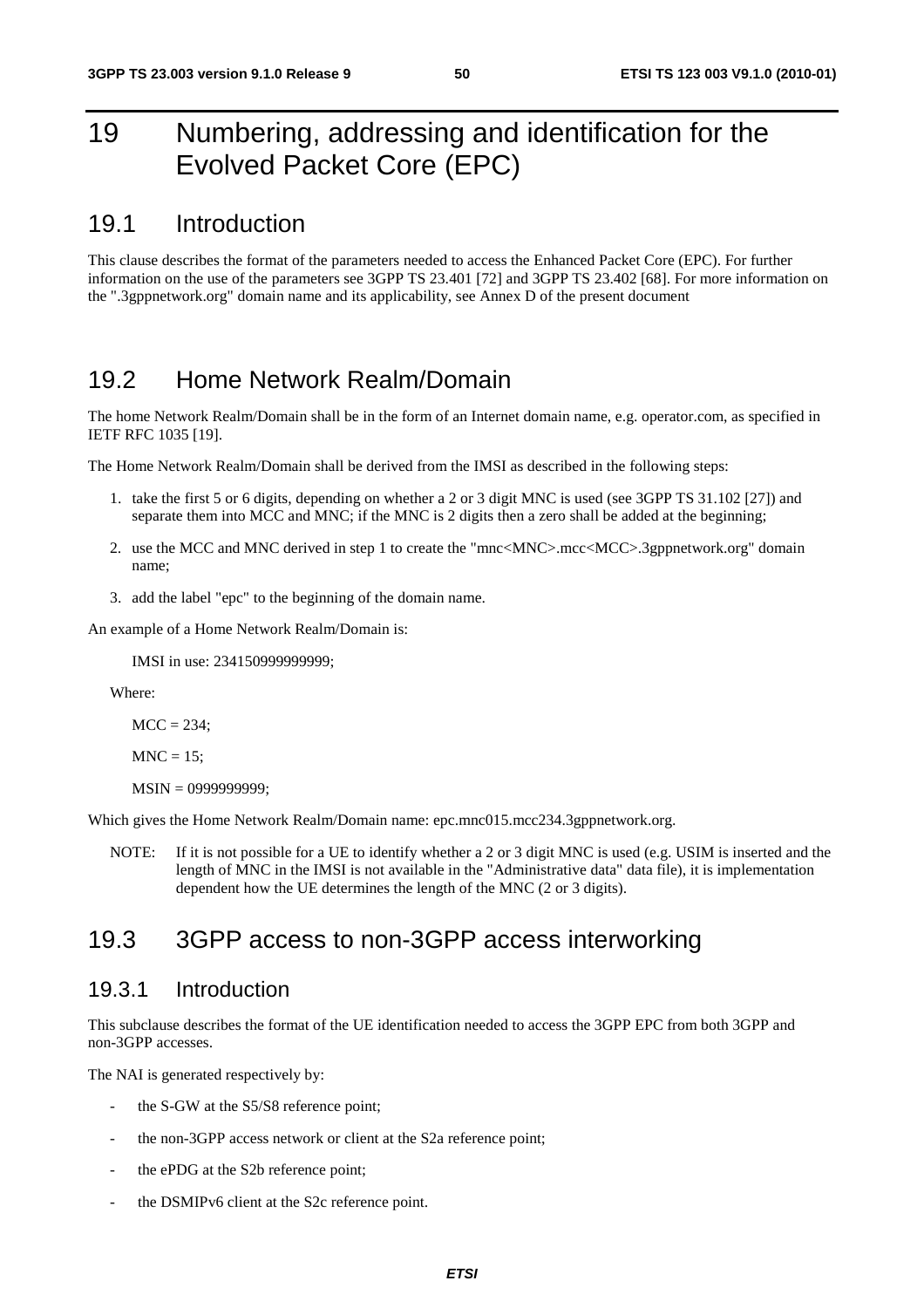The NAI shall be generated based on the IMSI or, when UE is performing emergency attach and IMSI is not available or not authenticated, on the IMEI (see subclause 19.3.6).

For further information on the use of the parameters see 3GPP TS 24.234 [48].

#### 19.3.2 Root NAI

The Root NAI shall take the form of an NAI, and shall have the form username@realm as specified in clause 2.1 of IETF RFC 4282 [53].

The format of the username part of the Root NAI shall comply with IETF RFC 4187 [50] for use with EAP AKA authentication. For EAP-AKA', see IETF Internet-Draft draft-arkko-eap-aka-kdf [82], the Root NAI shall comply with IETF RFC 4187 [50] except that the username part of the Root NAI shall be prepended with the single digit "6".

When the username part includes the IMSI, the Root NAI shall be built according to the following steps:

- 1. Generate an identity conforming to NAI format from IMSI as defined in EAP AKA [50] as appropriate;
- 2. Convert the leading digits of the IMSI, i.e. MNC and MCC, into a domain name, as described in subclause 19.2.
- 3. Prefix domain name with the label of "nai".

The result will be a root NAI of the form:

"0<IMSI>@nai.epc.mnc<MNC>.mcc<MCC>.3gppnetwork.org" for EAP AKA authentication

"6<IMSI>@nai.epc.mnc<MNC>.mcc<MCC>.3gppnetwork.org" for EAP AKA' authentication

For example, if the IMSI is 23415099999999999999 (MCC = 234, MNC = 15), the root NAI then takes the form as 0234150999999999@nai.epc.mnc015.mcc234.3gppnetwork.org for EAP AKA authentication, and takes the form as [6234150999999999@nai.epc.mnc015.mcc234.3gppnetwork.org](mailto:0234150999999999@epc.mnc015.mcc234.3gppnetwork.org) for EAP AKA" authentication.

#### 19.3.3 Decorated NAI

The Decorated NAI shall take the form of a NAI and shall have the form 'homerealm!username@otherrealm' as specified in clause 2.7 of the IETF RFC 4282 [53].

The realm part of Decorated NAI consists of 'otherrealm', see the IETF RFC 4282 [53]. 'Homerealm' is the realm as specified in subclause 19..2, using the HPLMN ID ('homeMCC' + 'homeMNC)'. 'Otherrealm' is the realm built using the PLMN ID (visitedMCC + visited MNC) of the PLMN selected as a result of the PLMN selection (see 3GPP TS 23.402 [68]).

The username part format of the Root NAI shall comply with IETF RFC 4187 [50] for use with EAP AKA. For EAP AKA', see IETF Internet-Draft draft-arkko-eap-aka-kdf [82], the Root NAI shall comply with IETF RFC 4187 [50] except that the username part of the NAI shall be prepended with single digit "6".

When the username part of Decorated NAI includes the IMSI, it shall be built following the same steps specified for Root NAI in subclause 19.3.2.

The result will be a decorated NAI of the form:

nai.epc.mnc<homeMNC>.mcc<homeMCC>.3gppnetwork.org !0<IMSI>@nai.epc.mnc<visitedMNC>.mcc<visitedMCC>.3gppnetwork.org for EAP AKA authentication

or

nai.epc.mnc<homeMNC>.mcc<homeMCC>.3gppnetwork.org !6<IMSI>@nai.epc.mnc<visitedMNC>.mcc<visitedMCC>.3gppnetwork.org for EAP AKA' authentication.

For example, if the IMSI is 2341509999999999 (MCC = 234, MNC = 15) and the PLMN ID of the Selected PLMN is  $MCC = 610$ ,  $MNC = 71$ , then the Decorated NAI takes the form either as

nai.epc.mnc015.mcc234.3gppnetwork.org!0234150999999999@nai.epc.mnc071.mcc610.3gppnetwork.org for EAP AKA authentication or

nai.epc.mnc015.mcc234.3gppnetwork.org!6234150999999999@nai.epc.mnc071.mcc610.3gppnetwork.org for EAP AKA' authentication.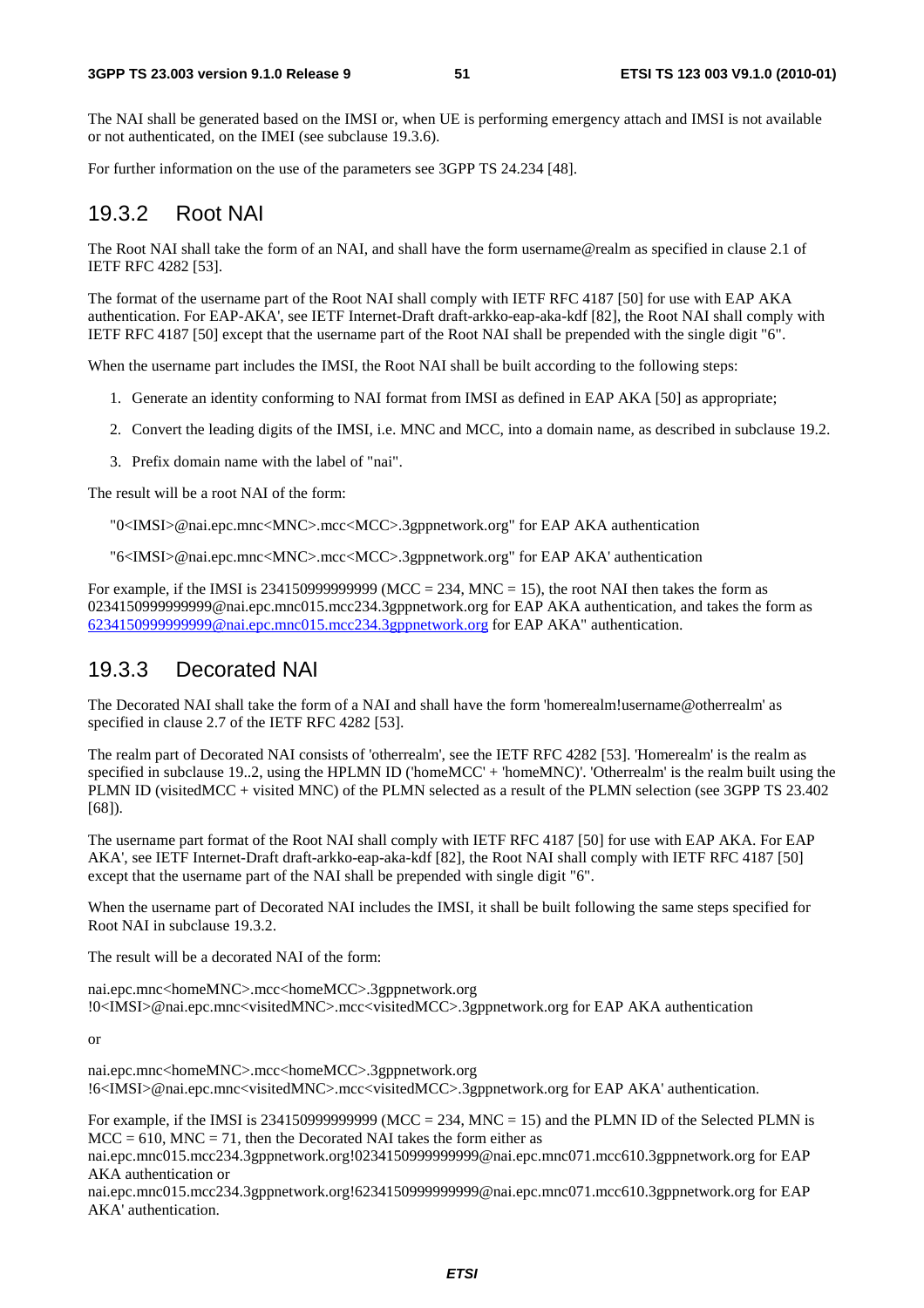### 19.3.4 Fast Re-authentication NAI

The Fast Re-authentication NAI shall take the form of a NAI as specified in clause 2.1 of IETF RFC 4282 [53]. If the 3GPP AAA server does not return a complete NAI, the Fast Re-authentication NAI shall consist of the username part of the fast re-authentication identity as returned from the 3GPP AAA server and the same realm as used in the permanent user identity. If the 3GPP AAA server returns a complete NAI as the re-authentication identity, then this NAI shall be used. The username part of the fast re-authentication identity shall be decorated as described in 19.3.3 if the Selected PLMN is different from the HPLMN.

For EAP-AKA authentication, the username portion of the fast re-authentication identity shall be prepended with the single digit "4" as specified in sub-clause 4.1.1.7 of IETF RFC 4187 [50].

For EAP AKA', see IETF Internet-Draft draft-arkko-eap-aka-kdf [82], the Fast Re-authentication NAI shall comply with IETF RFC 4187 [50] except that the username part of the NAI shall be prepended with single digit "8".

- NOTE: The permanent user identity is either the Root NAI or Decorated NAI as defined in clauses 19.3.2 and 19.3.3, respectively.
- EXAMPLE 1: If the fast re-authentication identity returned by the 3GPP AAA Server is 358405627015 and the IMSI is 234150999999999999 ( $MCC = 234$ , MNC = 15), the Fast Re-authentication NAI for the case when NAI decoration is not used takes the form: 358405627015@nai.epc.mnc015.mcc234.3gppnetwork.org
- EXAMPLE 2: If the fast re-authentication identity returned by the 3GPP AAA Server is "358405627015@aaa1.nai.epc.mnc015.mcc234.3gppnetwork.org" and the IMSI is  $234150999999999$  (MCC = 234, MNC = 15), the Fast Re-authentication NAI for the case when NAI decoration is not used takes the form: 358405627015@aaa1.nai.epc.mnc015.mcc234.3gppnetwork.org
- EXAMPLE 3: If the fast re-authentication identity returned by the 3GPP AAA Server is 358405627015 and the IMSI is 2341509999999999 (MCC = 234, MNC = 15), and the PLMN ID of the Selected PLMN is  $MCC = 610$ ,  $MNC = 71$ , the Fast Re-authentication NAI takes the form: nai.epc.mnc015.mcc234.3gppnetwork.org !358405627015@nai.epc.mnc071.mcc610.3gppnetwork.org.

### 19.3.5 Pseudonym Identities

The pseudonym shall take the form of an NAI, as specified in sub-clause 2.1 of IETF RFC 4282 [53].

The pseudonym shall be generated as specified in sub-clause 6.4.1 of 3GPP TS 33.234 [55]. This part of the pseudonym shall follow the UTF-8 transformation format specified in IETF RFC 2279 [54] except for the following reserved hexadecimal octet value:

FF

When the pseudonym username is coded with FF, this reserved value is used to indicate the special case when no valid temporary identity exists in the UE (see 3GPP TS 24.234 [48] for more information). The network shall not allocate a temporary identity with the whole username coded with the reserved hexadecimal value FF.

The username portion of the pseudonym identity shall be prepended with the single digit "2" as specified in sub-clause 4.1.1.7 of IETF RFC 4187 [50] for EAP-AKA. For EAP AKA', see IETF Internet-Draft draft-arkko-eap-aka-kdf [82], the pseudonym NAI shall comply with IETF RFC 4187 [50] except that the username part of the NAI shall be prepended with single digit "7".

- NOTE: The permanent user identity is either the Root NAI or Decorated NAI as defined in sub-clauses 19.3.2 and 19.3.3, respectively.
- EXAMPLE 1: For EAP AKA, if the pseudonym returned by the 3GPP AAA Server is 258405627015 and the IMSI is 234150999999999 (MCC = 234, MNC = 15), the pseudonym NAI for the case when NAI decoration is not used takes the form: 258405627015@nai.epc.mnc015.mcc234.3gppnetwork.org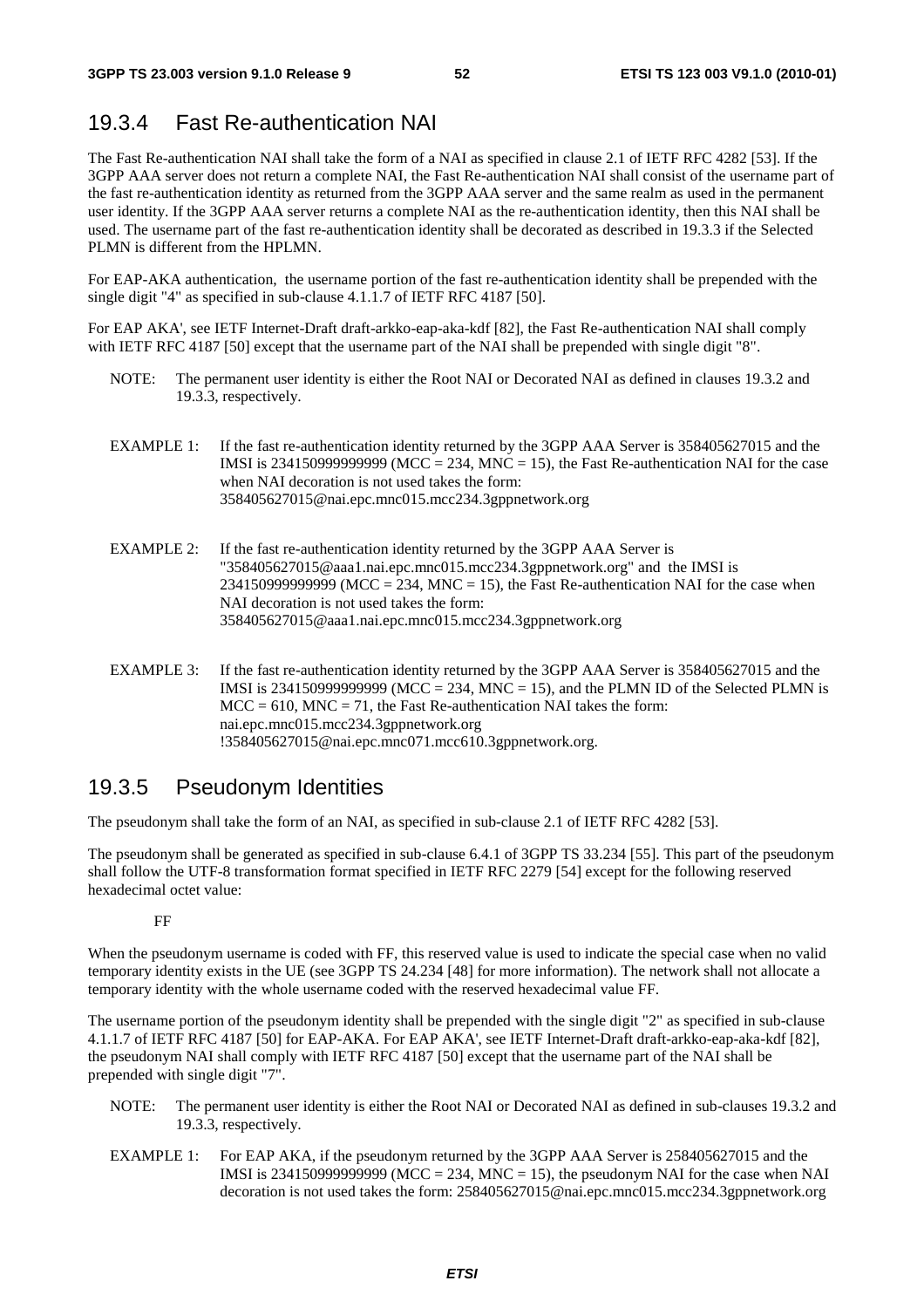- EXAMPLE 2: For EAP AKA', if the pseudonym returned by the 3GPP AAA Server is 758405627015 and the IMSI is 234150999999999 (MCC = 234, MNC = 15), the pseudonym NAI for the case when NAI decoration is not used takes the form: 758405627015@nai.epc.mnc015.mcc234.3gppnetwork.org
- EXAMPLE 3: For EAP AKA, if the pseudonym returned by the 3GPP AAA Server is 258405627015 and the IMSI is 23415099999999999 (MCC = 234, MNC = 15), and the PLMN ID of the Selected PLMN is  $MCC = 610$ ,  $MNC = 71$ , the pseudonym NAI takes the form: nai.epc.mnc015.mcc234.3gppnetwork.org! 258405627015@nai.epc.mnc071.mcc610.3gppnetwork.org
- EXAMPLE 4: For EAP AKA', if the pseudonym returned by the 3GPP AAA Server is 758405627015 and the IMSI is 2341509999999999 (MCC = 234, MNC = 15), and the PLMN ID of the Selected PLMN is  $MCC = 610$ ,  $MNC = 71$ , the pseudonym NAI takes the form: nai.epc.mnc015.mcc234.3gppnetwork.org! 758405627015@nai.epc.mnc071.mcc610.3gppnetwork.org

### 19.3.6 Emergency NAI for Limited Service State

This subclause describes the format of the UE identification needed to access the 3GPP EPC from both 3GPP and non-3GPP accesses, when UE is performing emergency attach and IMSI is not available or not authenticated. For more information, see sections 4.6.1 and 5.2 of 3GPP TS 23.402 [68].

The Emergency NAI for Limited Service State shall take the form of an NAI, and shall have the form username@realm as specified in clause 2.1 of IETF RFC 4282 [53]. The exact format shall be:

imei<IMEI>@sos.invalid

NOTE: The top level domain ".invalid" is a reserved top level domain, as specified in IETF RFC 2606 [64], and is used here due to the fact that this NAI never needs to be resolved for routing (as specified in 3GPP TS 23.402 [68]).

For example, if the IMEI is 219551288888888, the Emergency NAI for Limited Service State then takes the form of imei219551288888888@sos.invalid.

# 19.4 Identifiers for Domain Name System procedures

### 19.4.1 Introduction

This clause describes Domain Name System (DNS) related identifiers used by the procedures specified in 3GPP TS 29.303 [73].

The DNS identifiers for APNs for legacy systems (as defined in clause 9), RAIs (as defined in clause C.1, GSNs (as defined in clause C.2) and RNCs (as defined in clause C.3) in the present document use the top level domain ".gprs" and have a similar purpose and function as those described below. These clauses are still valid and DNS records based on these and the below types of identifiers are expected to coexist in an operator's network for the purpose of backwards compatibility and interworking with legacy networks.

The APN as defined in clause 9 is used also in EPC to identify the access network to be used for a specific PDN connection or PDP Context. In addition, the APN Network Identifier (APN-NI) part of the APN as defined in subclause 9.1.1 of the present document may be used to access a service associated with a PDN-GW or GGSN. This is achieved by defining an APN which in addition to being usable to select a PDN-GW or GGSN is locally interpreted by the PDN-GW or GGSN as a request for a specific service.

For DNS procedures defined in 3GPP TS 29.303 [73], an APN-FQDN derived from a given APN is used instead of the APN itself as defined in subclause 19.4.2.2. For all other purposes, including communication between EPC nodes and to the UE, the APN format defined in clause 9 is used. In order to support backwards compatibility with existing GPRS/PS roaming using the Gn/Gp interfaces, the APN as specified in clause 9 of the present document may also be used for the DNS procedures as defined in 3GPP TS 23.060 [3].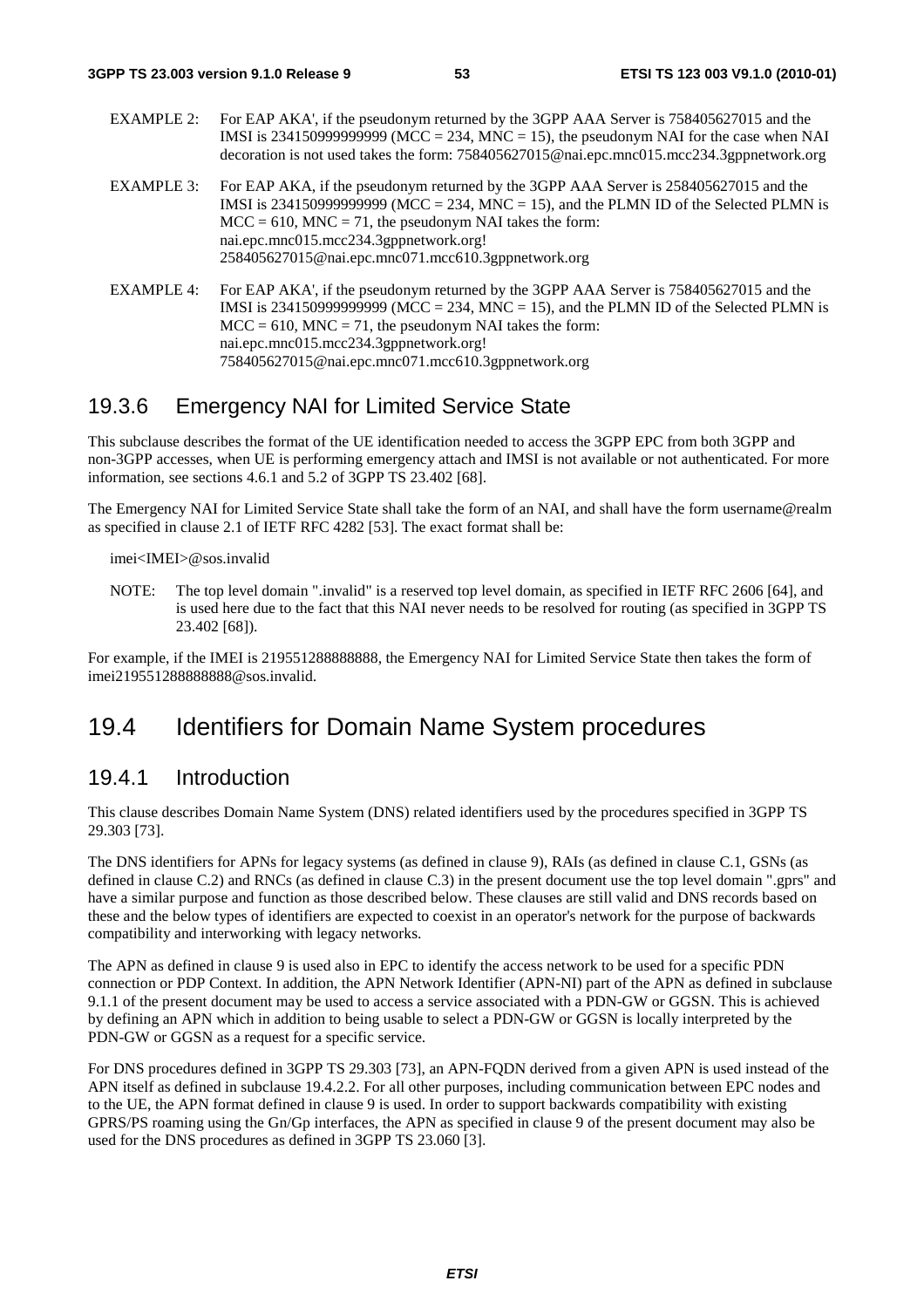# 19.4.2 Fully Qualified Domain Names (FQDNs)

### 19.4.2.1 General

The encoding of any identifier used as part of a Fully Qualifed Domain Name (FQDN) shall follow the Name Syntax defined in IETF RFC 2181 [18], IETF RFC 1035 [19] and IETF RFC 1123 [20]. An FQDN consists of one or more labels. Each label is coded as a one octet length field followed by that number of octets coded as 8 bit ASCII characters. Following IETF RFC 1035 [19] the labels shall consist only of the alphabetic characters (A-Z and a-z), digits (0-9) and the hyphen (-). Following IETF RFC 1123 [20], the label shall begin and end with either an alphabetic character or a digit. The case of alphabetic characters is not significant. Identifiers are not terminated by a length byte of zero.

NOTE: A length byte of zero is added by the querying entity at the end of the FQDN before interrogating a DNS server.

For the purpose of presentation, identifiers are usually displayed as a string in which the labels are separated by dots (e.g. "Label1.Label2.Label3").

#### 19.4.2.2 Access Point Name FQDN (APN-FQDN)

#### 19.4.2.2.1 Structure

The Access Point Name FQDN (APN-FQDN) is derived from an APN as follows. The APN consists of an APN Network Identifier (APN-NI) and an APN Operator Identifier (APN-OI), which are as defined in subclause 9.1.1 and 9.1.2 of the present document.

The APN-FQDN shall be obtained from the APN by inserting the labels "apn.epc." between the APN-NI and the default APN - OI, and by replacing the label ".gprs" at the end of the default APN-OI with the labels ".3gppnetwork.org".

EXAMPLE: For an APN of internet.mnc015.mcc234.gprs, the derived APN-FQDN is internet.apn.epc.mnc015.mcc234.3gppnetwork.org

19.4.2.2.2 Void

19.4.2.2.3 Void

19.4.2.2.4 Void

#### 19.4.2.3 Tracking Area Identity (TAI)

The Tracking Area Identity (TAI) consists of a Tracking Area Code (TAC), MNC and MCC (see 3GPP TS 23.401 [73]).

A subdomain name shall be derived from the MNC and MCC by adding the label "tac" to the beginning of the Home Network Realm/Domain (see subclause 19.2).

The TAI FQDN shall be constructed as:

tac-lb<TAC-low-byte>.tac-hb<TAC-high-byte>.tac.epc.mnc<MNC>.mcc<MCC>.3gppnetwork.org

The TAC is a 16 bit integer. <TAC-high-byte> is the hexadecimal string of the most significant byte in the TAC and  $\langle$ TAC-low-byte  $>$  is the hexadecimal string of the least significant byte. If there are less than 2 significant digits in  $\langle$ TAC-high-byte> or  $\langle$ TAC-low-byte >, "0" digit(s) shall be inserted at the left side to fill the 2 digit coding.

#### 19.4.2.4 Mobility Management Entity (MME)

A Mobility Management Entity (MME) within an operator's network is identified using a MME Group ID (MMEGI), and an MME Code (MMEC).

A subdomain name shall be derived from the MNC and MCC by adding the label "mme" to the beginning of the Home Network Realm/Domain (see subclause 19.2).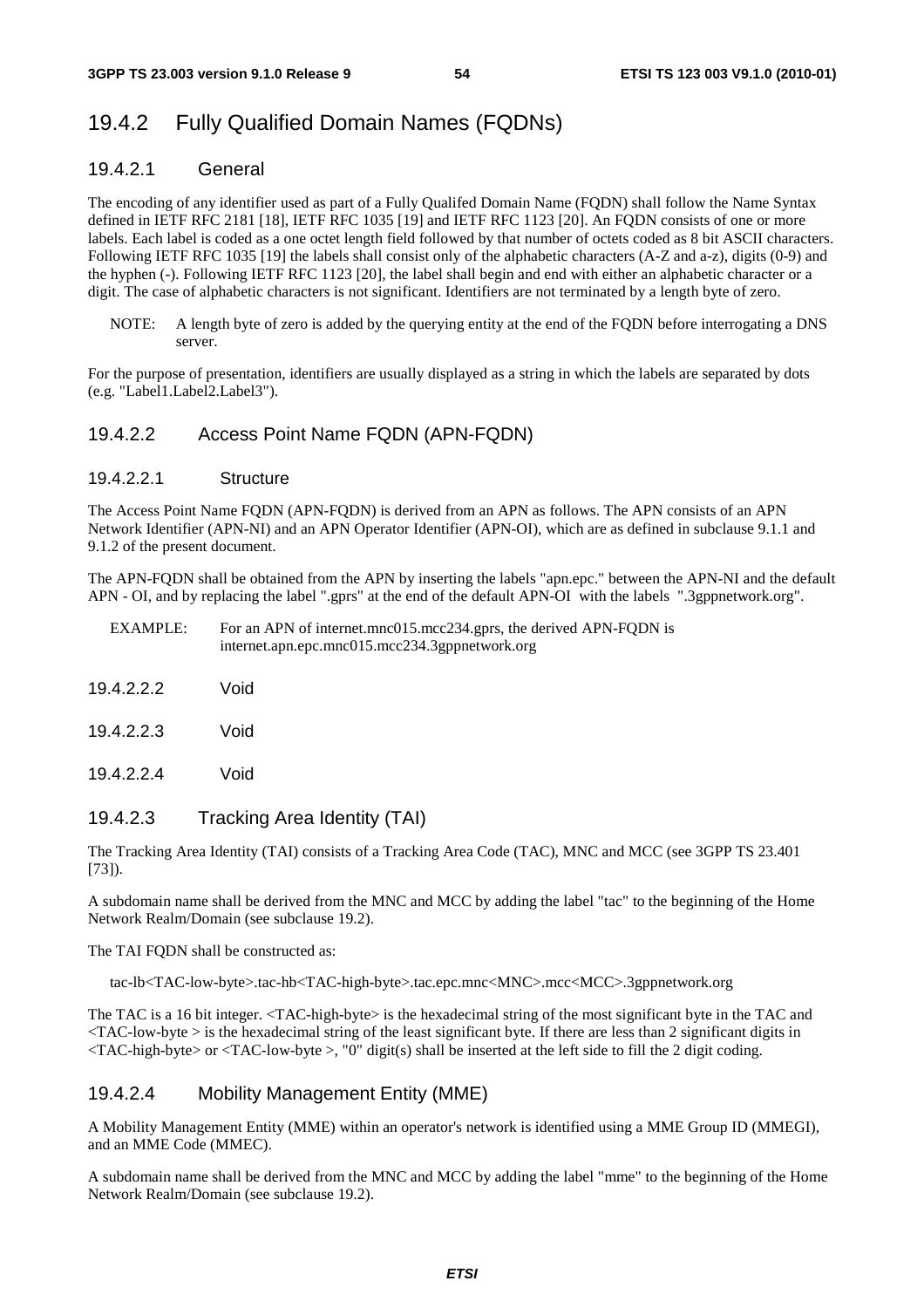The MME node FODN shall be constructed as:

mmec<MMEC>.mmegi<MMEGI>.mme.epc.mnc<MNC>.mcc<MCC>.3gppnetwork.org

Where  $\langle$ MMEC> and  $\langle$ MMEGI> are the hexadecimal strings of the MMEC and MMEGI.

An MME pool FQDN shall be constructed as:

mmegi<MMEGI>.mme.epc.mnc<MNC>.mcc<MCC>.3gppnetwork.org

#### 19.4.2.5 Routing Area Identity (RAI) - EPC

The Routing Area Identity (RAI) consists of a RAC, LAC, MNC and MCC.

A subdomain name for use by core network nodes based on RAI shall be derived from the MNC and MCC by adding the label "rac" to the beginning of the Home Network Realm/Domain (see subclause 19.2).

The RAI FQDN shall be constructed as:

rac<RAC>.lac<LAC>.rac.epc.mnc<MNC>.mcc<MCC>.3gppnetwork.org

<RAC> and <LAC> shall be Hex coded digits representing the LAC and RAC codes respectively.

If there are less than 4 significant digits in <RAC> or <LAC>, one or more "0" digit(s) is/are inserted at the left side to fill the 4 digit coding.

Note: Above subdomain is for release 8 core network nodes to allow DNS records other than A/AAAA records. The subdomain name in Annex C.2 are still used for existing A/AAAA records for pre-Release 8 nodes and are also still used for backward compatibility.

#### 19.4.2.6 Serving GPRS Support Node (SGSN) within SGSN pool

A specific SGSN within an operator's network is identified using the RAI FQDN (subclause 19.4.2.5) and the Network Resource Identifier (NRI) (see 3GPP TS 23.236 [23]). Such an identifier can be used by a target MME or SGSN node to connect to the source SGSN node.

The SGSN FODN shall be constructed as:

nri-sgsn<NRI>.rac<RAC>.lac<LAC>.rac.epc.mnc<MNC>.mcc<MCC>.3gppnetwork.org

<NRI> shall be Hex coded digits representing the NRI code of the SGSN.

If there are less than 4 significant digits in  $\langle RAC \rangle$ , one or more "0" digit(s) is/are inserted at the left side to fill the 4 digit coding. Coding for other fields is the same as in Section 19.4.2.5.

Note: Above subdomain is for release 8 core network nodes to allow DNS records other than A/AAAA records. The subdomain name in Annex C.2 are still used for existing A/AAAA records for pre-Release 8 nodes and are also still used for backward compatibility. .

#### 19.4.2.7 Target RNC-ID for U-TRAN

In the special case of a UTRAN target RNC a possible SGSN that can control that RNC can be identified by RNC-ID. This identifier can be used for SRNS relocation with a U-TRAN target RNC.

A subdomain name for use by core network nodes based on RNC-ID shall be derived from the MNC and MCC by adding the label "rnc" to the beginning of the Home Network Realm/Domain (see subclause 19.2).

The RNC FODN shall be constructed as:

rnc<RNC>.rnc.epc.mnc<MNC>.mcc<MCC>.3gppnetwork.org

<RNC> shall be Hex coded digits representing the RNC-ID code of the RNC.

If there are less than 4 significant digits in  $\langle RNC \rangle$ , one or more "0" digit(s) is/are inserted at the left side to fill the 4 digit coding.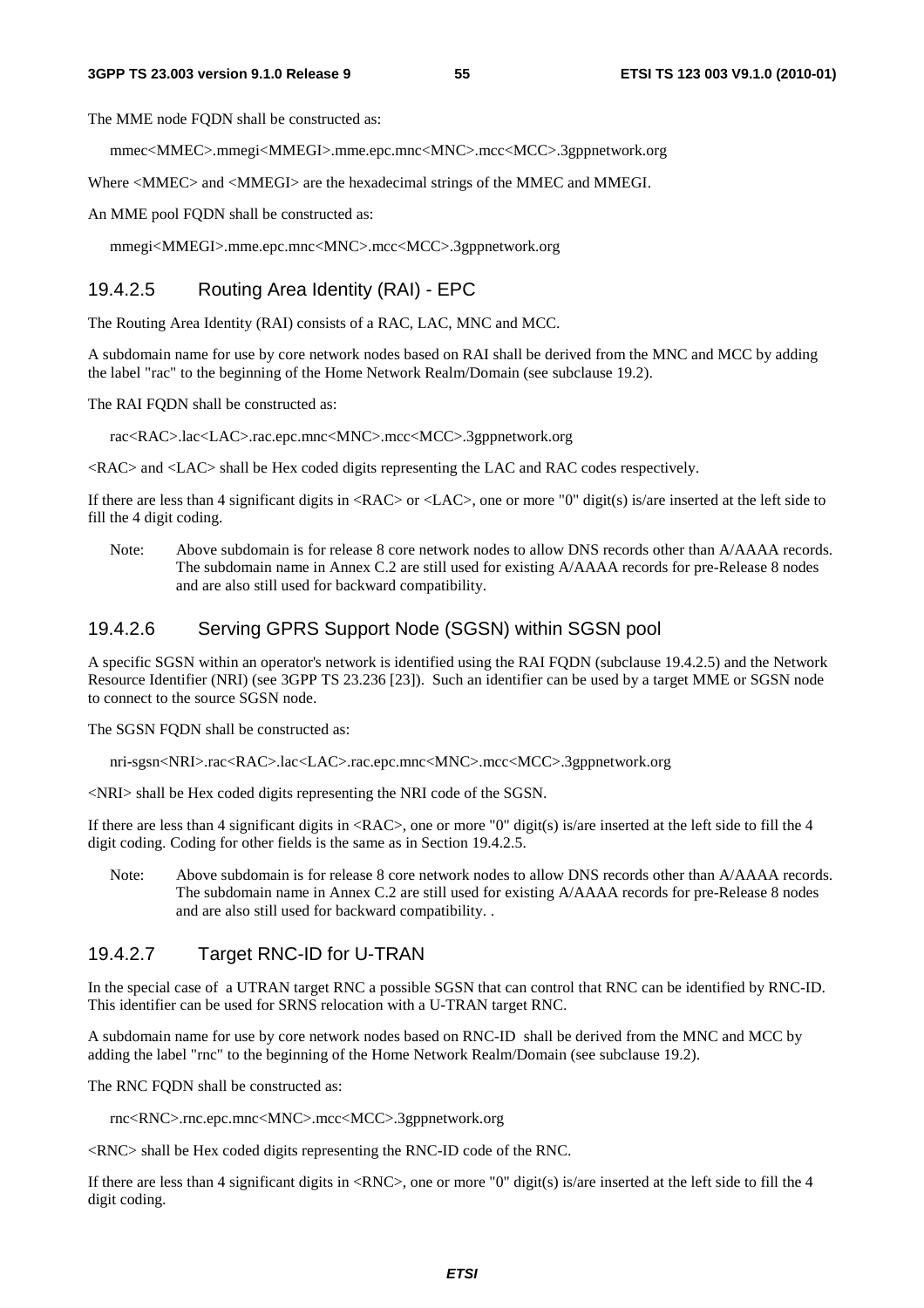NOTE: Above subdomain is for release 8 core network nodes to allow DNS records other than A/AAAA records. The subdomain name in Annex C.3 are still used for existing A/AAAA records for pre-Release 8 nodes and are still used for backward compatibility. However, RNC-ID in Annex C.3 was originally intended for the case where only one SGSN controlled an RNC-ID and gave the SGSN IP address. The usage for the above RNC FQDN is potentially broader and can target an SGSN pool.

#### 19.4.2.8 DNS subdomain for operator usage in EPC

The EPC nodes DNS subdomain (DNS zone) shall be derived from the MNC and MCC by adding the label "node" to the beginning of the Home Network Realm/Domain (see subclause 19.2) and shall be constructed as:

```
node.epc.mnc<MNC>.mcc<MCC>.3gppnetwork.org
```
This DNS subdomain is formally placed into the operator's control. 3GPP shall never take this DNS subdomain back or any zone cut/subdomain within it for any purpose. As a result the operator can safely provision any DNS records it chooses under this subdomain without concern about future 3GPP standards encroaching on the DNS names within this zone.

#### 19.4.2.9 ePDG Fully Qualified Domain Name

The ePDG Fully Qualified Domain Name (ePDG FQDN) contains an Operator Identifier that shall uniquely identify the PLMN where the ePDG is located. The ePDG FQDN is composed of seven labels. The last three labels shall be "pub.3gppnetwork.org". The third and fourth labels together shall uniquely identify the PLMN. The first two labels shall be "epdg.epc". The result of the ePDG FQDN will be:

"epdg.epc.mnc<MNC>.mcc<MCC>.pub.3gppnetwork.org"

In the roaming case, the UE may utilise the services of the VPLMN. In this case, the ePDG FQDN Operator Identifier shall be constructed as described above, but using the MNC and MCC of the VPLMN.

In order to guarantee inter-PLMN DNS translation, the  $\langle MNC \rangle$  and  $\langle MCC \rangle$  coding used in the "epdg.epc. mnc<MNC>.mcc<MCC>.pub.3gppnetwork.org" format of the ePDG FQDN Operator Identifier shall be:

- $-MNC$  = 3 digits
- $-MCC$  = 3 digits

If there are only 2 significant digits in the MNC, one "0" digit shall be inserted at the left side to fill the 3 digits coding of MNC in the ePDG FQDN.

As an example, the ePDG FODN Operator Identifier for MCC 345 and MNC 12 is coded in the DNS as:

"epdg.epc.mnc012.mcc345.pub.3gppnetwork.org".

#### 19.4.3 Service and Protocol service names for 3GPP

A list of standardized "service-parms" names is required to identify a "service" as defined in section 6.5 of IETF RFC 3958 [74].

The following table defines the names to be used in the procedures specified in 3GPP TS 29.303 [73]: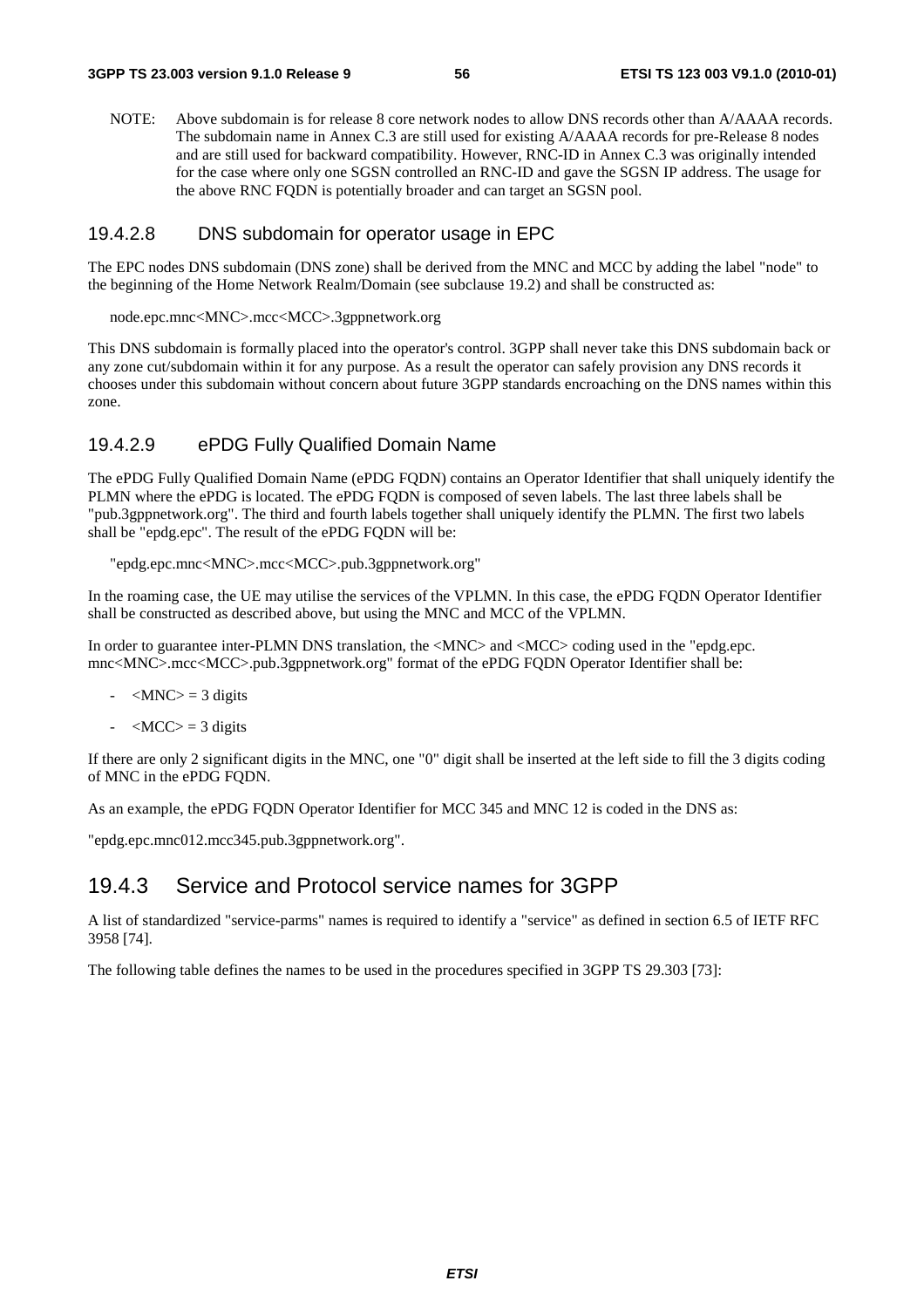| <b>Description</b>                              | IETF RFC 3958<br>section 6.5<br>'app-service'<br>name | IETF RFC 3958 section 6.5<br>'app-protocol' name                                                                                     |
|-------------------------------------------------|-------------------------------------------------------|--------------------------------------------------------------------------------------------------------------------------------------|
| PGW and interface types<br>supported by the PGW | x-3gpp-pgw                                            | $x$ -s5-gtp, $x$ -s5-pmip,<br>$x$ -s $8$ -qtp, $x$ -s $8$ -pmip,<br>x-s2a-pmip, x-s2a-mipv4, x-s2b-pmip, x-s2c-<br>dsmip, x-gn, x-gp |
| SGW and interface types<br>supported by the SGW | x-3gpp-sgw                                            | x-s5-gtp, x-s5-pmip,<br>x-s8-gtp, x-s8-pmip,<br>x-s11, x-s12, x-s4,<br>x-s1-u, x-s2a-pmip, x-s2b-pmip                                |
| GGSN                                            | x-3gpp-ggsn                                           | x-gn, x-gp                                                                                                                           |
| <b>SGSN</b>                                     | x-3gpp-sgsn                                           | $x-gn, x-gp, x-s4, x-s3, x-s16$                                                                                                      |
| MME and interface types<br>supported by the MME | x-3gpp-mme                                            | x-s10, x-s11, x-s3, x-s6a, x-s1-mme, x-gn, x-gp                                                                                      |

| Table 19.4.3.1: List of 'app-service' and 'app-protocol' names |  |  |  |
|----------------------------------------------------------------|--|--|--|
|----------------------------------------------------------------|--|--|--|

- NOTE 1: The formats follow the experimental format as specified in IETF RFC 3958 [74]. For example, to find the S8 PMIP interfaces on a PGW the Service Parameter of "3gpp-pgw:x-s8-pmip" would be used as input in the procedures defined in IETF RFC 3958 [74].
- NOTE 2: Currently 'app-service' names identify 3GPP node type and 'app-protocol' identify 3GPP interfaces, which differs from more common usage of S-NAPTR where app-protocol is used for transport protocol. Type of nodes (i.e PGW, SGW, SGSN, MME etc) and interfaces (i.e. S11, S5, S8, etc.) follow the standard names from 3GPP TS 23.401 [16] and 3GPP TS 29.060 [6] with prefix "x-" added.
- NOTE 3: x-gn denotes an intra-PLMN interface using GTPv1-C, x-gp denotes a inter-PLMN interface using GTPv1-C.
- NOTE 4: The app-service of x-3gpp-pgw with app-protocols x-gn or x-gp identifies the co-located GGSN function on a PGW. The app-service of x-3gpp-ggsn with app-protocols x-gn or x-gp identifies a GGSN function that is not co-located with a PGW.

# 19.5 Access Network Identity

A trusted non-3GPP access network used by the UE to access EPS can be identified using the Access Network Identity. The Access Network Identity is used as an input parameter in the EPS security procedures as specified in 3GPP TS 33.402 [69]. The format and signalling of the parameter between the network and the UE is specified in 3GPP TS 24.302 [77 and the format and signalling of this parameter between access network and core network is specified in 3GPP TS 29.273 [78].

The encoding of the Access Network Identity shall be specified within 3GPP, but the Access Network Identity definition for each non-3GPP access network is under the responsibility of the corresponding standardisation organisation respectively.

### 19.6 E-UTRAN Cell Identity (ECI) and E-UTRAN Cell Global Identification (ECGI)

The E-UTRAN Cell Global Identification (ECGI) shall be composed of the concatenation of the PLMN Identifier (PLMN-Id) and the E-UTRAN Cell Identity (ECI) as shown in figure 19.6.1 and shall be globally unique: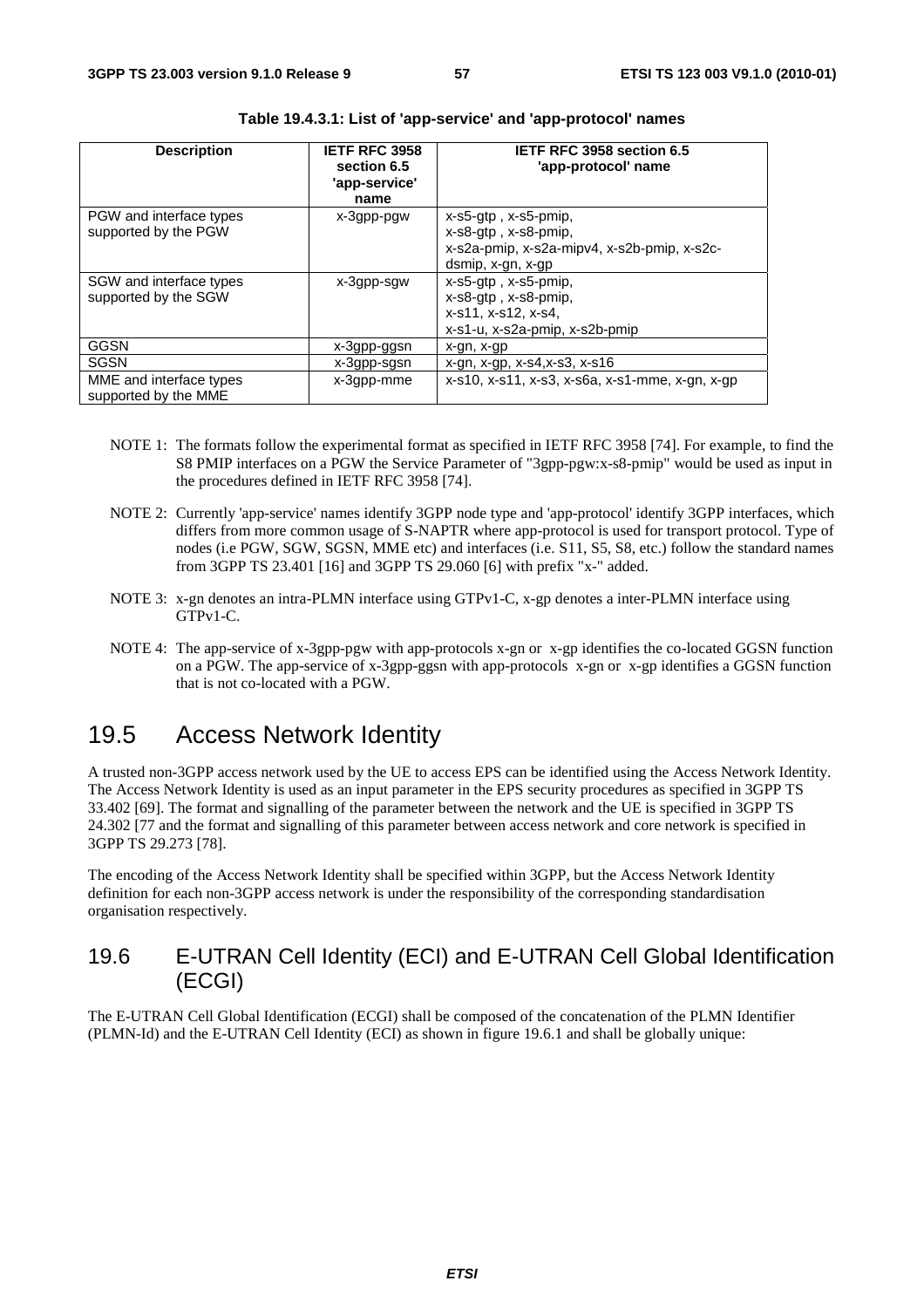

#### **Figure 19.6.1: Structure of E-UTRAN Cell Global Identification**

The ECI shall be of fixed length of 28 bits and shall be coded using full hexadecimal representation. The exact coding of the ECI is the responsibility of each PLMN operator.

For more details on ECI and ECGI, see 3GPP TS 36.413 [84].

# 20 Addressing and Identification for IMS Centralized Services

### 20.1 Introduction

This clause describes the format of the parameters needed specifically for IMS Centralized Services (ICS). For further information on the use of ICS parameters, see 3GPP TS 23.292 [70].

### 20.2 UE based solution

In this solution, the UE is provisioned with an ICS specific client that simply reuses IMS registration as defined in 3GPP TS 23.228 [24]. Therefore, ICS capable UE shall reuse the identities defined in clause 13.

### 20.3 Network based solution

#### 20.3.1 General

In this solution the MSC Server enhanced for ICS performs a special IMS registration on behalf of the UE. Thus, the MSC Server enhanced for ICS shall use a Private User Identity and Temporary Public User Identity that are different to those defined in clause 13 (see 3GPP TS 23.292 [70], sub-clause 4.6.2 for more information). Furthermore, the MSC Server enhanced for ICS derives a Conference Factory URI that is known to the home IMS. These are defined in the following sub-clauses.

#### 20.3.2 Home network domain name

The home network domain name shall be in the form of an Internet domain name, e.g. operator.com, as specified in IETF RFC 1035 [19].

The MSC Server enhanced for ICS shall derive the home network domain name from the subscriber's IMSI as described in the following steps:

- 1. Take the first 5 or 6 digits, depending on whether a 2 or 3 digit MNC is used (see 3GPP TS 31.102 [27]) and separate them into MCC and MNC; if the MNC is 2 digits then a zero shall be added at the beginning.
- 2. Use the MCC and MNC derived in step 1 to create the "mnc<MNC>.mcc<MCC>.3gppnetwork.org" domain name.
- 3. Add the label "ics." to the beginning of the domain.

An example of a home network domain name is: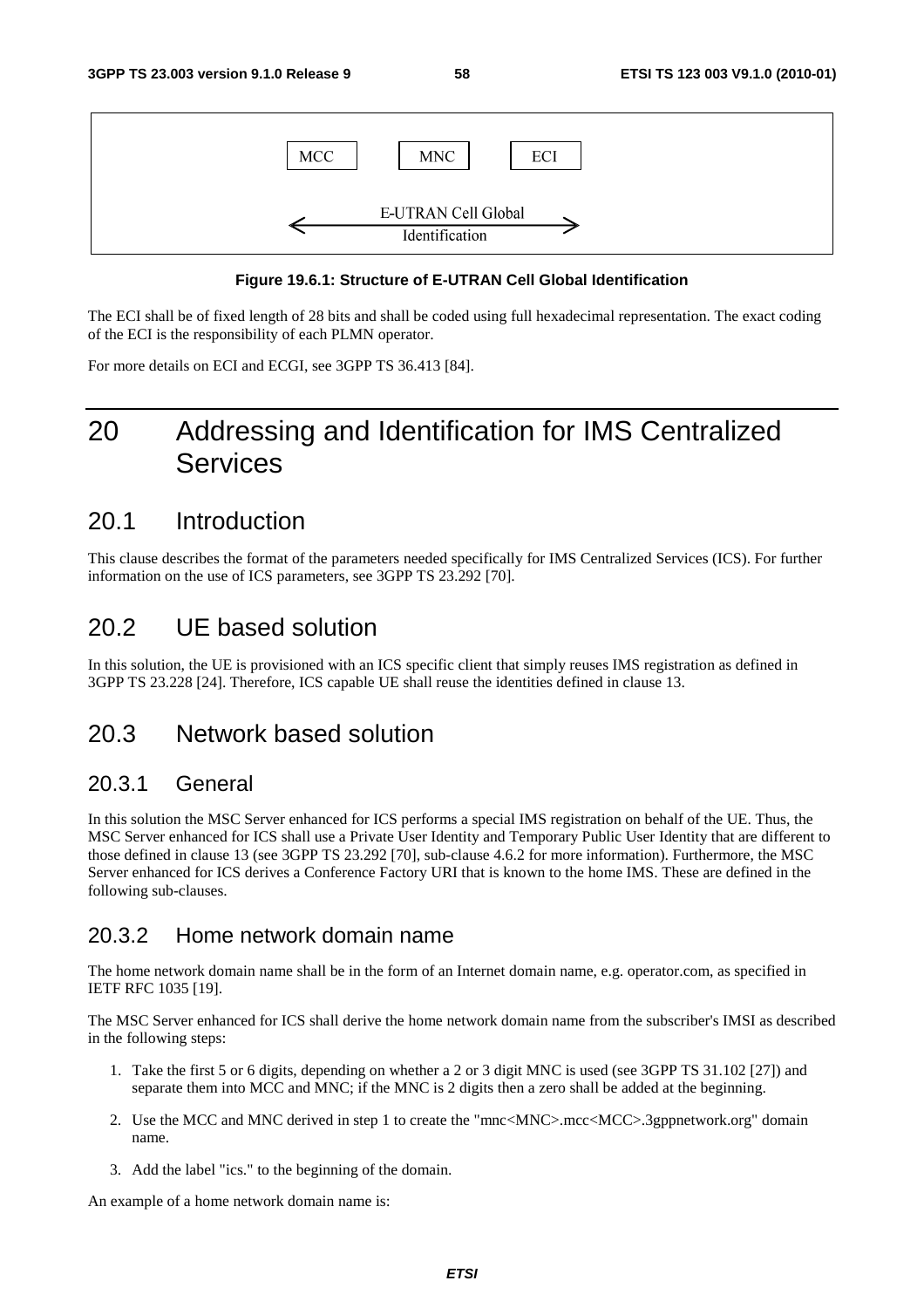IMSI in use: 234150999999999;

where:

- $MCC = 234$ :
- $MNC = 15$ ; and
- MSIN = 0999999999,

which gives the home network domain name: ics.mnc015.mcc234.3gppnetwork.org

### 20.3.3 Private User Identity

The Private User Identity shall take the form of an NAI, and shall have the form "username@realm" as specified in clause 2.1 of IETF RFC 4282 [53].

The MSC Server enhanced for ICS shall derive the Private User Identity from the subscriber's IMSI as follows:

- 1. Use the whole string of digits as the username part of the private user identity; and
- 2. convert the leading digits of the IMSI, i.e. MNC and MCC, into a domain name, as described in sub-clause 20.3.2.

The result will be a Private User Identity of the form "<IMSI>@ics.mnc<MNC>.mcc<MCC>.3gppnetwork.org". For example if the IMSI is 2341509999999999 (MCC = 234, MNC = 15), the private user identity then takes the form 234150999999999@ics.mnc015.mcc234.3gppnetwork.org

### 20.3.4 Public User Identity

The Public User Identity shall take the form of a SIP URI (see IETF RFC 3261 [26]), and shall have the form "sip:username@domain".

The MSC Server enhanced for ICS shall derive the Public User Identity from the subscriber's IMSI. The Public User Identity shall consist of the string "sip:" appended with a username and domain portion equal to the IMSI derived Private User Identity described in sub-clause 20.3.3. An example using the same example IMSI from sub-clause 20.3.3 can be found below:

EXAMPLE: "sip:234150999999999@ics.mnc015.mcc234.3gppnetwork.org".

### 20.3.5 Conference Factory URI

The Conference Factory URI shall take the form of a SIP URI (see IETF RFC 3261 [26]) with a host portion set to the home network domain name as described in subclause 20.3.2 prefixed with "conf-factory.". An example using the same example IMSI from sub-clause 20.3.2 can be found below:

EXAMPLE: "sip:conf-factory.ics.mnc015.mcc234.3gppnetwork.org".

The user portion of the SIP URI is optional and implementation specific.

# 21 Addressing and Identification for Dual Stack Mobile IPv6 (DSMIPv6)

### 21.1 Introduction

This clause describes the format of the parameters needed by the UE to use Dual Stack Mobile IPv6 (DSMIPv6 as specified in 3GPP TS 23.327 [76] and 3GPP TS 23.402 [68].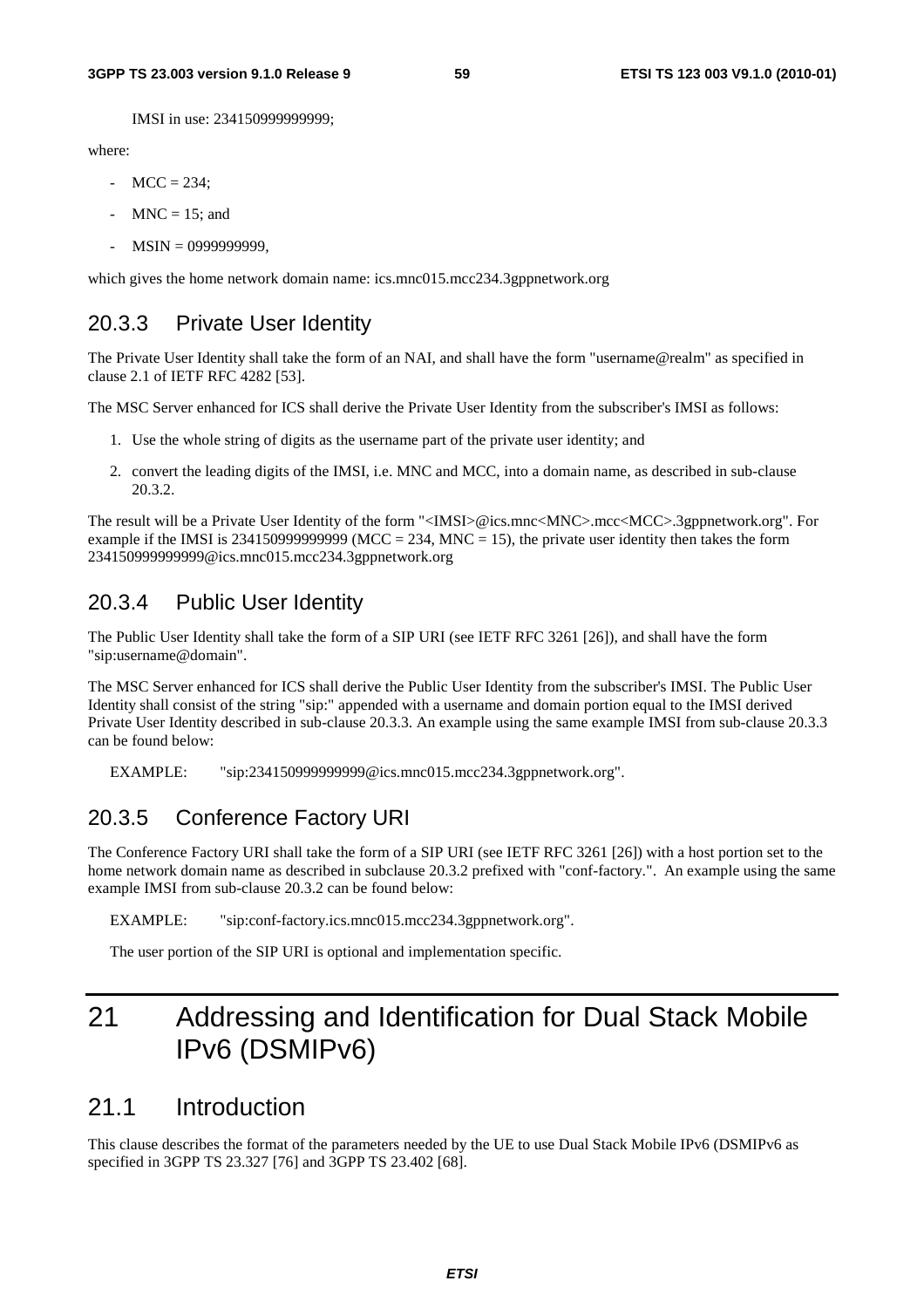# 21.2 Home Agent – Access Point Name (HA-APN)

#### 21.2.1 General

The HA-APN is composed of two parts as follows:

- The HA-APN Network Identifier; this defines to which external network the HA is connected.
- The HA-APN Operator Identifier; this defines in which PLMN the HA serving the HA-APN is located.

The HA-APN Operator Identifier is placed after the HA-APN Network Identifier. The HA-APN consisting of both the Network Identifier and Operator Identifier corresponds to a FQDN of a HA; the HA-APN has, after encoding as defined in the paragraph below, a maximum length of 100 octets.

The encoding of the HA-APN shall follow the Name Syntax defined in IETF RFC 2181 [18], IETF RFC 1035 [19] and IETF RFC 1123 [20]. The HA-APN consists of one or more labels. Each label is coded as a one octet length field followed by that number of octets coded as 8 bit ASCII characters. Following IETF RFC 1035 [19] the labels shall consist only of the alphabetic characters (A-Z and a-z), digits (0-9) and the hyphen (-). Following IETF RFC 1123 [20], the label shall begin and end with either an alphabetic character or a digit. The case of alphabetic characters is not significant. The HA-APN is not terminated by a length byte of zero.

For the purpose of presentation, a HA-APN is usually displayed as a string in which the labels are separated by dots (e.g. "Label1.Label2.Label3").

### 21.2.2 Format of HA-APN Network Identifier

The HA-APN Network Identifier follows the format defined for APNs in subclause 9.1.1. In addition to what has been defined in subclause 9.1.1 the HA-APN Network Identifier shall not contain "ha-apn." or "w-apn." and not end in ".3gppnetwork.org".

A HA-APN Network Identifier may be used to access a service associated with a HA. This may be achieved by defining:

- a HA-APN which corresponds to a FQDN of a HA, and which is locally interpreted by the HA as a request for a specific service, or
- a HA-APN Network Identifier consisting of 3 or more labels and starting with a Reserved Service Label, or a HA-APN Network Identifier consisting of a Reserved Service Label alone, which indicates a HA by the nature of the requested service. Reserved Service Labels and the corresponding services they stand for shall be agreed between operators who have roaming agreements.

As an example, the HA-APN for MCC 345 and MNC 12 is coded in the DNS as:

"internet.ha-apn.mnc012.mcc345.pub.3gppnetwork.org".

where "internet" is the HA-APN Network Identifier and "mnc012.mcc345.pub.3gppnetwork.org " is the HA-APN Operator Identifier.

### 21.2.3 Format of HA-APN Operator Identifier

The HA-APN Operator Identifier is composed of six labels. The last three labels shall be "pub.3gppnetwork.org". The second and third labels together shall uniquely identify the PLMN. The first label distinguishes the domain name as a HA-APN.

For each operator, there is a default HA-APN Operator Identifier (i.e. domain name). This default HA-APN Operator Identifier is derived from the IMSI as follows:

"ha-apn.mnc<MNC>.mcc<MCC>.pub.3gppnetwork.org"

where:

"mnc" and "mcc" serve as invariable identifiers for the following digits.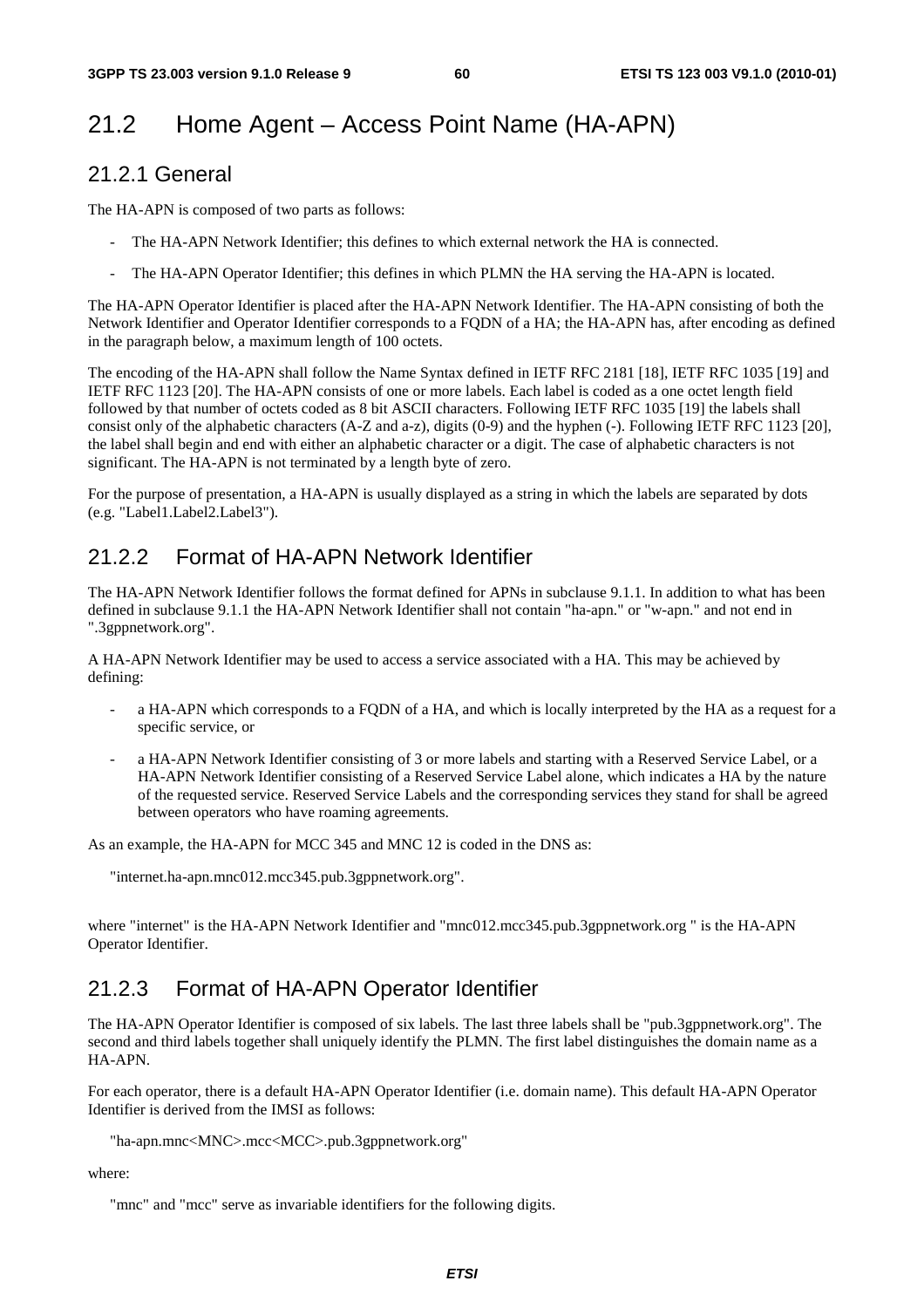<MNC> and <MCC> are derived from the components of the IMSI defined in subclause 2.2.

Alternatively, the default HA-APN Operator Identifier is derived using the MNC and MCC of the VPLMN.

In order to guarantee inter-PLMN DNS translation, the <MNC> and <MCC> coding used in the "ha-apn.mnc<MNC>.mcc<MCC>.pub.3gppnetwork.org" format of the HA-APN OI shall be:

- $-MNC$  = 3 digits
- $-MCC$  = 3 digits

If there are only 2 significant digits in the MNC, one "0" digit shall be inserted at the left side to fill the 3 digits coding of MNC in the HA-APN OI.

As an example, the HA-APN OI for MCC 345 and MNC 12 is coded in the DNS as:

"ha-apn.mnc012.mcc345.pub.3gppnetwork.org".

# 22 Addressing and identification for ANDSF

### 22.1 Introduction

This clause describes the format of the parameters needed by the UE to use Access Network Discovery and Selection Function (ANDSF) as specified in 3GPP TS 23.402 [68].

### 22.2 ANDSF Server Name (ANDSF-SN)

#### 22.2.1 General

ANDSF Server Name (ANDSF-SN) is used by UE to discover ANDSF Server in the network.

#### 22.2.2 Format of ANDSF-SN

The ANDSF-SN is composed of six labels. The last three labels shall be "pub.3gppnetwork.org". The second and third labels together shall uniquely identify the PLMN. The first label shall be "andsf".

The ANDSF-SN is derived from the IMSI or Visited PLMN Identity as follows:

```
"andsf.mnc<MNC>.mcc<MCC>.pub.3gppnetwork.org"
```
where:

"mnc" and "mcc" serve as invariable identifiers for the following digits.

- When contacting Visited ANDSF (V-ANDSF), the <MNC> and <MCC> shall be derived from the Visited PLMN Identity as defined in subclause 12.1.
- When contacting Home ANDSF (H-ANDSF), the <MNC> and <MCC> shall be derived from the components of the IMSI defined in subclause 2.2.

In order to guarantee inter-PLMN DNS translation, the <MNC> and <MCC> coding used in the "andsf.mnc<MNC>.mcc<MCC>.pub.3gppnetwork.org" format of the ANDSF-SN shall be:

- $-MNC$  = 3 digits
- $\langle MCC \rangle = 3$  digits

If there are only 2 significant digits in the MNC, one "0" digit shall be inserted at the left side to fill the 3 digits coding of MNC in the ANDSF-SN.

As an example, the ANDSF-SN OI for MCC 345 and MNC 12 is coded in the DNS as: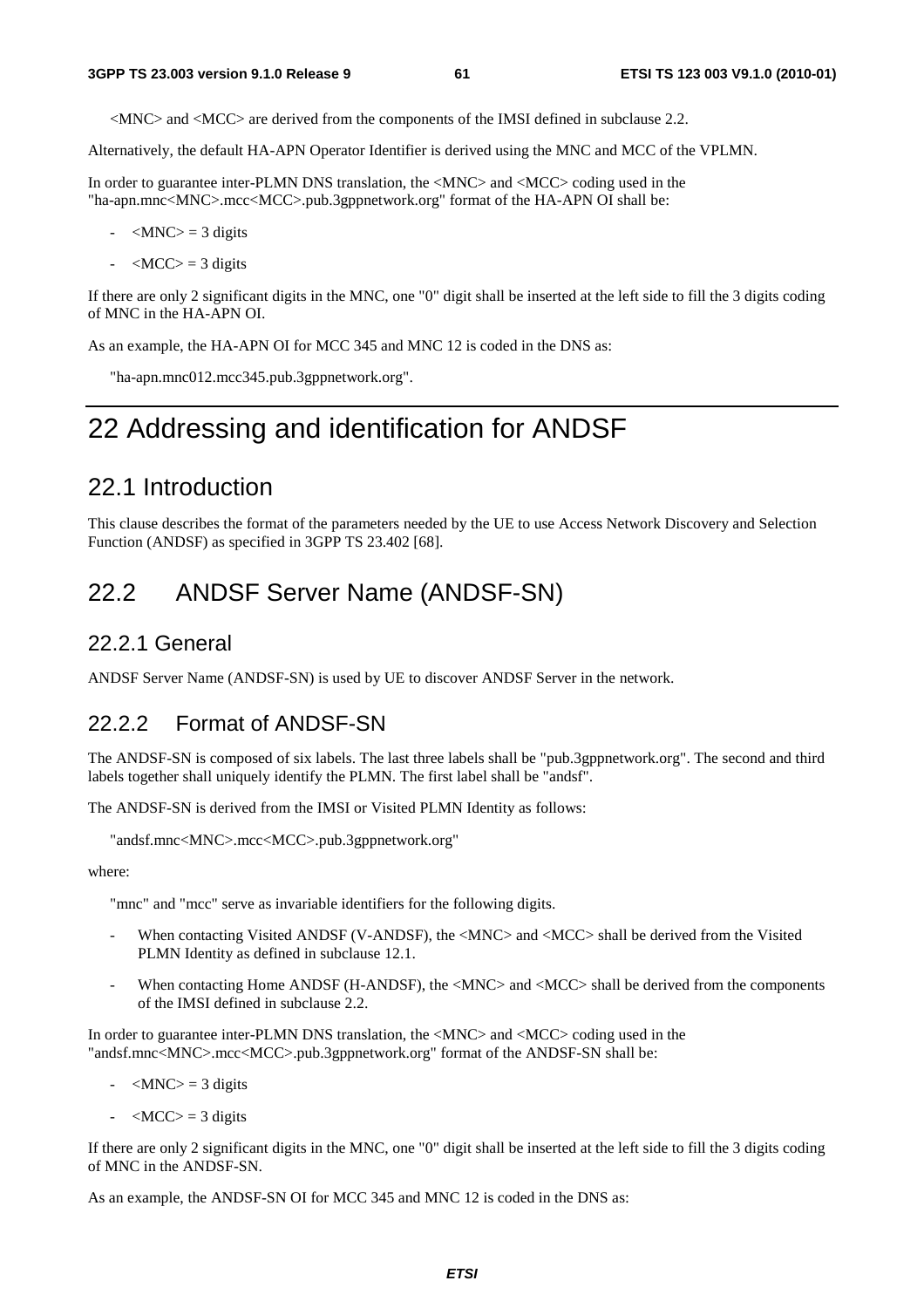"andsf.mnc012.mcc345.pub.3gppnetwork.org".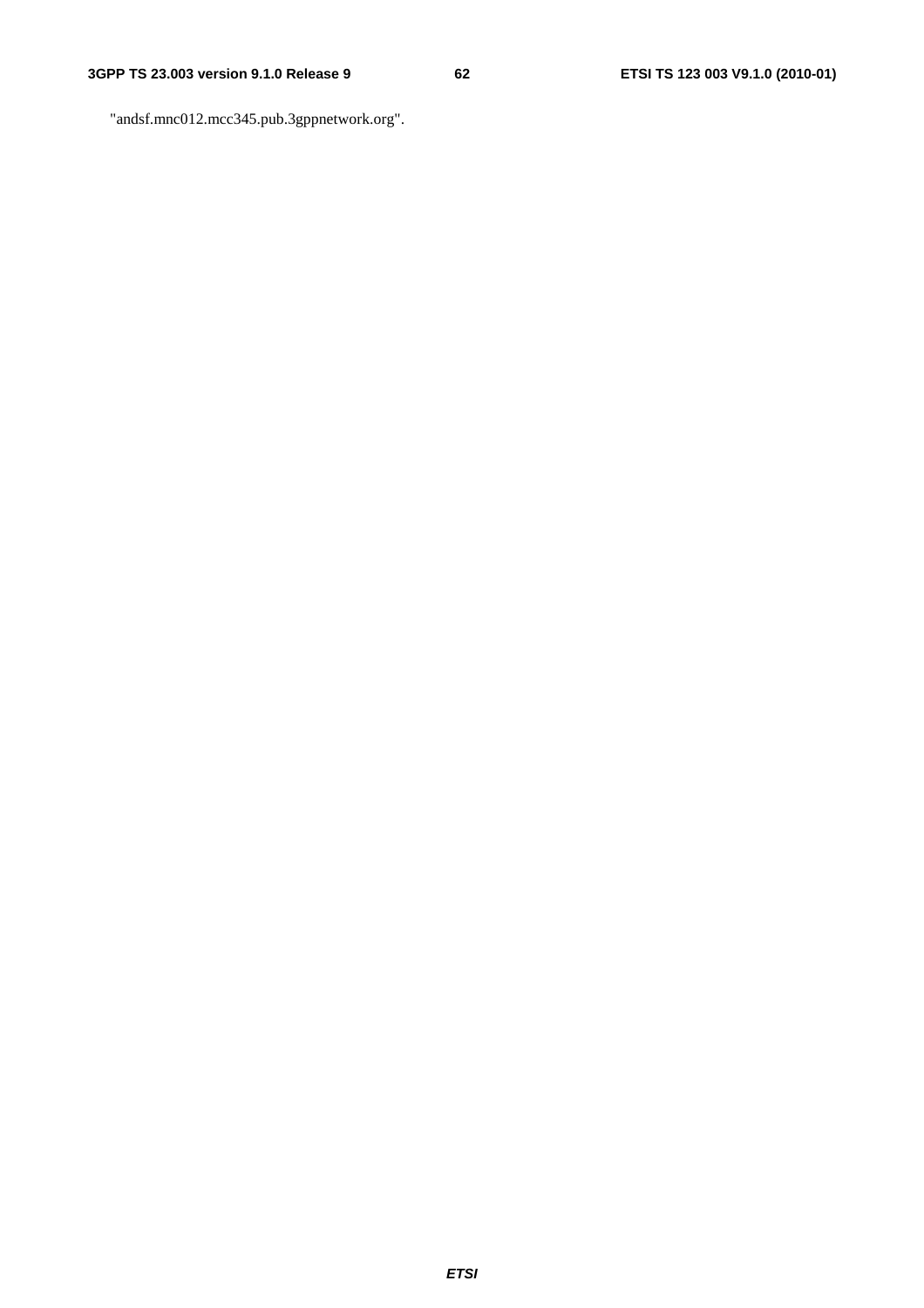# Annex A (informative): Colour Codes

# A.1 Utilization of the BSIC

A BSIC is allocated to each cell. A BSIC can take one of 64 values. In each cell the BSIC is broadcast in each burst sent on the SCH, and is then known by all MSs which synchronise with this cell. The BSIC is used by the MS for several purposes, all aiming at avoiding ambiguity or interference which can arise when an MS in a given position can receive signals from two cells *using the same BCCH frequency*.

Some of the uses of the BSIC relate to cases where the MS is attached to one of the cells. Other uses relate to cases where the MS is attached to a third cell, usually somewhere between the two cells in question.

The first category of uses includes:

- The three least significant bits of the BSIC indicate which of the 8 training sequences is used in the bursts sent on the downlink common channels of the cell. Different training sequences allow for a better transmission if there is interference. The group of the three least significant bits of the BSIC is called the BCC (Base station Colour Code).
- The BSIC is used to modify the bursts sent by the MSs on the access bursts. This aims to avoid one cell correctly decoding access bursts sent to another cell.

The second category of uses includes:

- When in connected mode, the MSs measure and report the level they receive on a number of frequencies, corresponding to the BCCH frequencies of neighbouring cells in the same network as the used cell. Along with the measurement result, the MS sends to the network the BSIC which it has received on that frequency. This enables the network to discriminate between several cells which happen to use the same BCCH frequency. Poor discrimination might result in faulty handovers.
- The content of the measurement report messages is limited to information for 6 neighbour cells. It is therefore useful to limit the reported cells to those to which handovers are accepted. For this purpose, each cell provides a list of the values of the three most significant bits of the BSICs which are allocated to the cells which are useful to consider for handovers (usually excluding cells in other PLMNs). This information enables the MS to discard information for cells with non-conformant BSICs and not to report them. The group of the three most significant bits of the BSIC is called the NCC (Network Colour Code).

It should be noted that when in idle mode, the MS identifies a cell (for cell selection purposes) according to the cell identity broadcast on the BCCH and *not* by the BSIC.

# A.2 Guidance for planning

From these uses, the following planning rule can be derived:

 *If there exist places where MSs can receive signals from two cells, whether in the same PLMN or in different PLMNs, which use the same BCCH frequency, it is highly preferable that these two cells have different BSICs.* 

Where the coverage areas of two PLMNs overlap, the rule above is respected if:

- 1) The PLMNs use different sets of BCCH frequencies (In particular, this is the case if no frequency is common to the two PLMNs. This usually holds for PLMNs in the same country), or
- 2) The PLMNS use different sets of NCCs, or
- 3) BSIC and BCCH frequency planning is co-ordinated.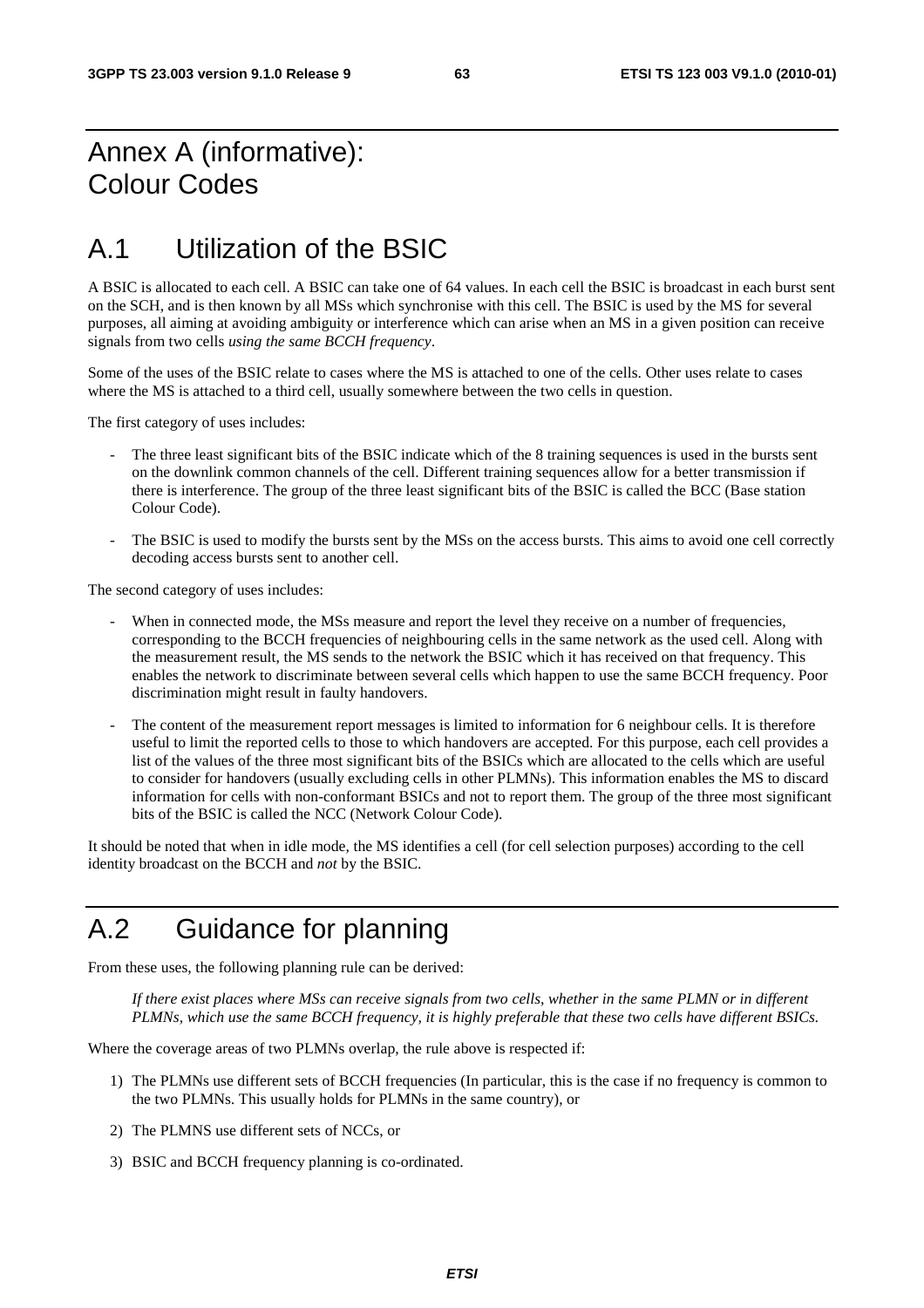Recognizing that method 3) is more cumbersome than method 2), and that method 1) is too constraining, it is suggested that overlapping PLMNs which use a common part of the spectrum agree on different NCCs to be used in any overlapping areas. As an example, a preliminary NCC allocation for countries in the European region can be found in clause A.3 of this annex.

This example can be used as a basis for bilateral agreements. However, the use of the NCCs allocated in clause A.3 is not compulsory. PLMN operators can agree on different BSIC allocation rules in border areas. The use of BSICs is not constrained in non-overlapping areas, or if ambiguities are resolved by using different sets of BCCH frequencies.

# A.3 Example of PLMN Colour Codes (NCCs) for the European region

| Austria       | 0                             |
|---------------|-------------------------------|
| Belgium       | 1                             |
| Cyprus        | 3                             |
| Denmark       | 1                             |
| Finland       | 0                             |
| France        | 0                             |
| Germany       | 3                             |
| Greece        | $\boldsymbol{0}$              |
| Iceland       | 0                             |
| Ireland       | 3                             |
| Italy         | $\overline{c}$                |
| Liechtenstein | $\frac{2}{2}$                 |
| Luxembourg    |                               |
| Malta         | 1                             |
| Monaco        | 3 (possibly $0$ (=France))    |
| Netherlands   | 0                             |
| Norway        | 3                             |
| Portugal      | 3                             |
| San Marino    | $0$ (possibly $2 (= Italy)$ ) |
| Spain         | 1                             |
| Sweden        | 2                             |
| Switzerland   | 1                             |
| Turkey        | $\overline{c}$                |
| UK            | $\overline{2}$                |
| Vatican       | 1 (possibly $2($ =Italy)      |
| Yugoslavia    | 3                             |

This allows a second operator for each country by allocating the colour codes n (in the table) and  $n + 4$ . More than 2 colour codes per country may be used provided that in border areas only the values n and/or n+4 are used.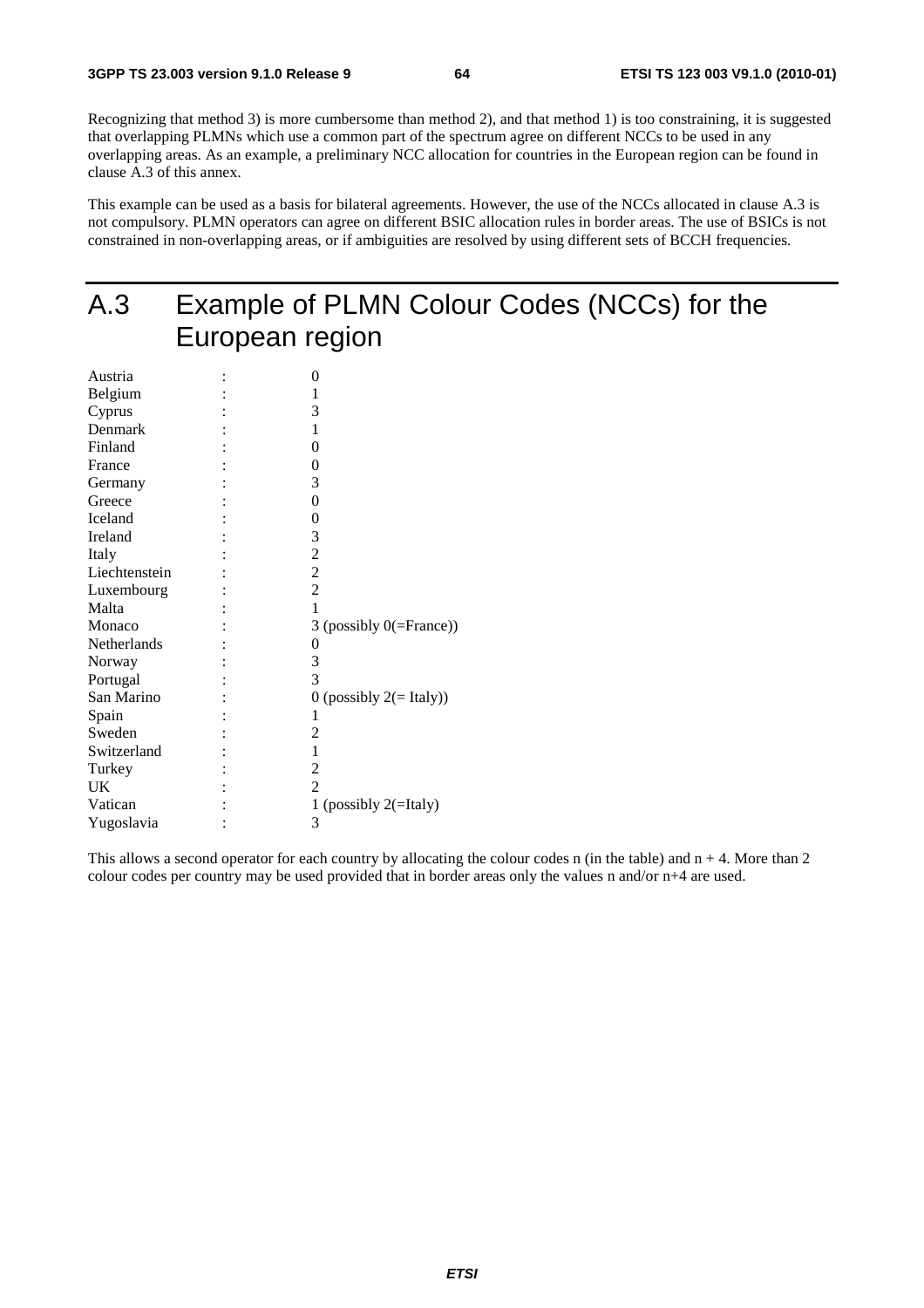# Annex B (normative): IMEI Check Digit computation

# B.1 Representation of IMEI

The International Mobile station Equipment Identity and Software Version number (IMEISV), as defined in clause 6, is a 16 digit decimal number composed of three distinct elements:

- an 8 digit Type Allocation Code (TAC);
- a 6 digit Serial Number (SNR); and
- a 2 digit Software Version Number (SVN).

The IMEISV is formed by concatenating these three elements as illustrated below:

| TAC.                                         | <b>SNR</b> | <b>SVN</b> |
|----------------------------------------------|------------|------------|
| <b>Figure A.1: Composition of the IMEISV</b> |            |            |

The IMEI is complemented by a check digit as defined in clause 3. The Luhn Check Digit (CD) is computed on the 14 most significant digits of the IMEISV, that is on the value obtained by ignoring the SVN digits.

The method for computing the Luhn check is defined in Annex B of the International Standard "Identification cards - Numbering system and registration procedure for issuer identifiers" (ISO/IEC 7812 [3]).

In order to specify precisely how the CD is computed for the IMEI, it is necessary to label the individual digits of the IMEISV, excluding the SVN. This is done as follows:

The (14 most significant) digits of the IMEISV are labelled D14, D13 ... D1, where:

- $TAC = D14$ ,  $D13$  ...  $D7$  (with D7 the least significant digit of TAC);
- $SNR = D6, D5 ... D1$  (with D1 the least significant digit of SNR).

# B.2 Computation of CD for an IMEI

Computation of CD from the IMEI proceeds as follows:

- Step 1: Double the values of the odd labelled digits D1, D3, D5 ... D13 of the IMEI.
- Step 2: Add together the individual digits of all the seven numbers obtained in Step 1, and then add this sum to the sum of all the even labelled digits D2, D4, D6 ... D14 of the IMEI.
- Step 3: If the number obtained in Step 2 ends in 0, then set CD to be 0. If the number obtained in Step 2 does not end in 0, then set CD to be that number subtracted from the next higher number which does end in 0.

# B.3 Example of computation

#### **IMEI (14 most significant digits):**

|  |  |  |  |                              |  |  |  |  | SNR |                                                                                           |  |  |
|--|--|--|--|------------------------------|--|--|--|--|-----|-------------------------------------------------------------------------------------------|--|--|
|  |  |  |  | D14 D13 D12 D11 D10 D9 D8 D7 |  |  |  |  |     | D <sub>6</sub> D <sub>5</sub> D <sub>4</sub> D <sub>3</sub> D <sub>2</sub> D <sub>1</sub> |  |  |
|  |  |  |  | $0 \t 5 \t 3 \t 1$           |  |  |  |  |     |                                                                                           |  |  |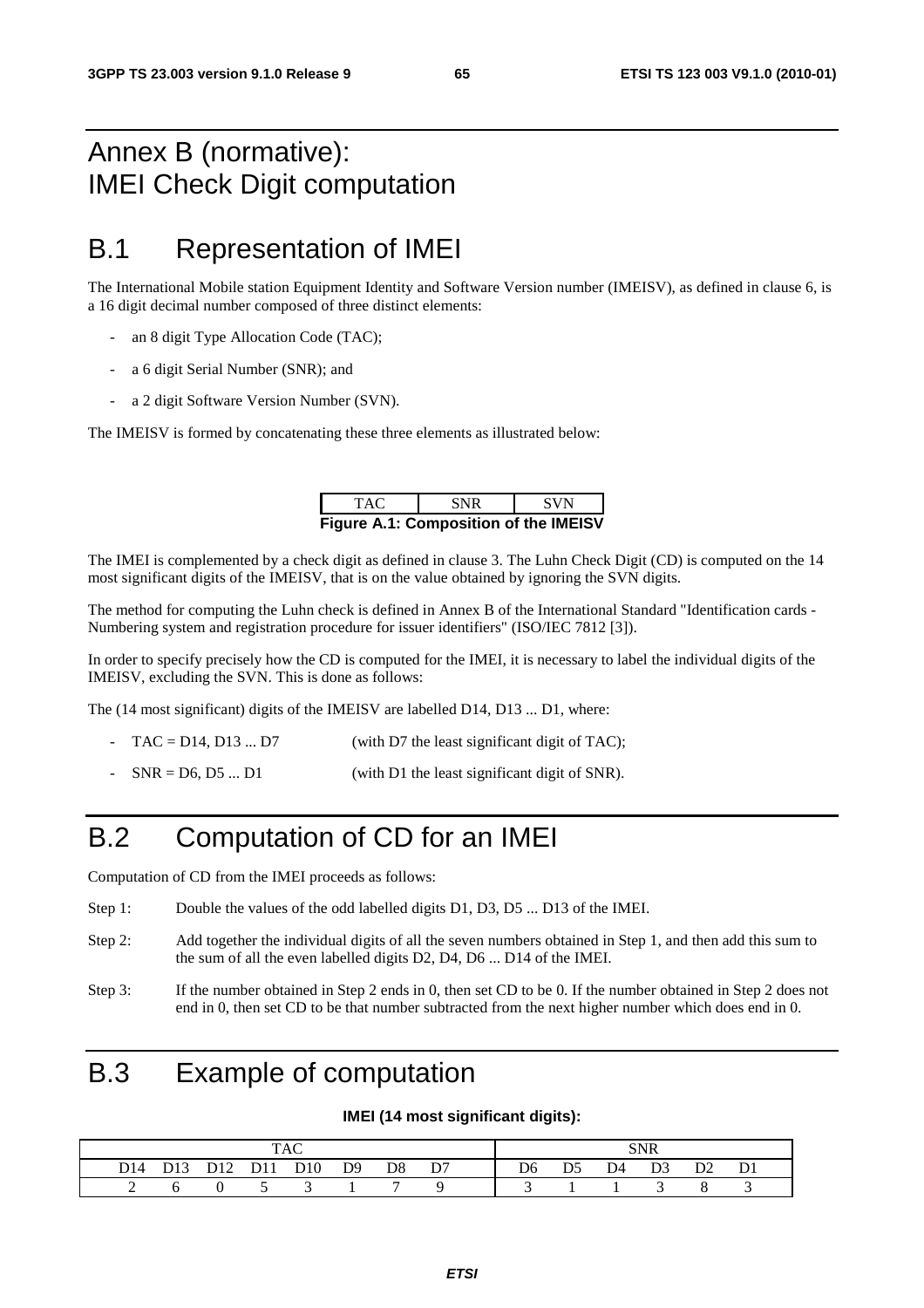|  |                         |          |                             | $\mathbf{r}$ |           |  |          |              |                          |  |
|--|-------------------------|----------|-----------------------------|--------------|-----------|--|----------|--------------|--------------------------|--|
|  | $\overline{\mathbf{A}}$ | $\Delta$ | $\mathbf{v}'$ ,<br>$\Delta$ |              | $\Lambda$ |  | $\Delta$ | $\mathbf{v}$ | $\overline{\phantom{a}}$ |  |
|  |                         | 10       |                             |              | 1 ດ<br>18 |  |          |              |                          |  |
|  |                         |          |                             |              | Step 2:   |  |          |              |                          |  |

**Step 1:** 

 $2 + 1 + 2 + 0 + 1 + 0 + 3 + 2 + 7 + 1 + 8 + 3 + 2 + 1 + 6 + 8 + 6 = 53$ 

**Step 3:** 

 $CD = 60 - 53 = 7$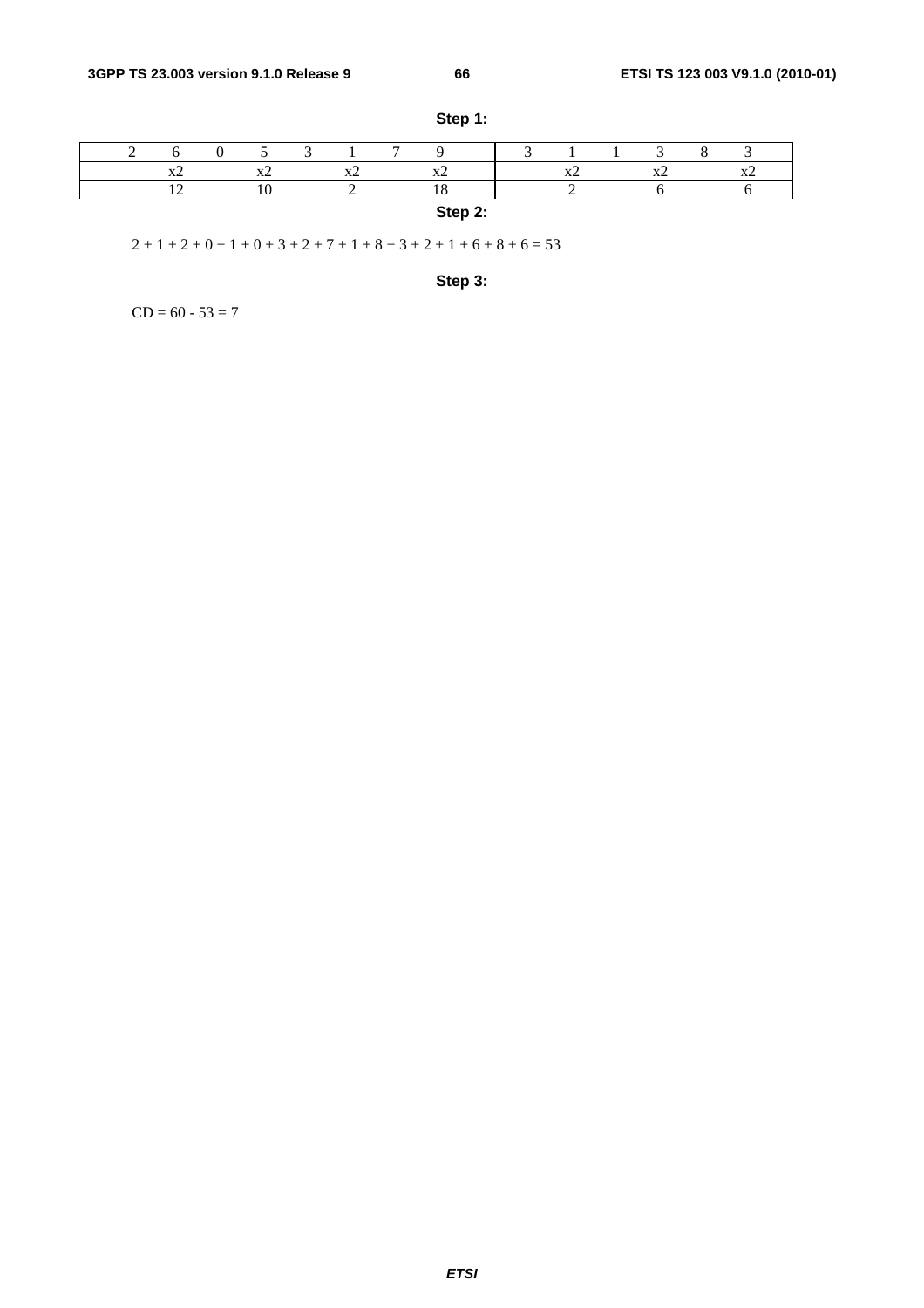# Annex C (normative): Naming convention

This normative annex defines a naming convention which will make it possible for DNS servers to translate logical names for GSNs and RAs to physical IP addresses. The use of logical names is optional, but if the option is used, it shall comply with the naming convention described in this annex. The fully qualified domain names used throughout this annex shall follow the format defined in IETF RFC 1035 [19].

# C.1 Routing Area Identities

This subclause describes a possible way to support inter-PLMN roaming.

When an MS roams between two SGSNs within the same PLMN, the new SGSN finds the address of the old SGSN from the identity of the old RA. Thus, each SGSN can determine the address of every other SGSN in the PLMN.

When an MS roams from an SGSN in one PLMN to an SGSN in another PLMN, the new SGSN may be unable to determine the address of the old SGSN. Instead, the SGSN transforms the old RA information to a logical name of the form:

racAAAA.lacBBBB.mncYYY.mccZZZ.gprs

A and B shall be Hex coded digits; Y and Z shall be encoded as single digits (in the range 0-9).

If there are less than 4 significant digits in AAAA or BBBB, one or more "0" digit(s) is/are inserted at the left side to fill the 4 digit coding. If there are only 2 significant digits in YYY, a "0" digit is inserted at the left side to fill the 3 digit coding.

As an example, the logical name for RAC 123A, LAC 234B, MCC 167 and MNC 92 will be coded in the DNS server as:

*rac123A.lac234B.mnc092.mcc167.gprs*.

The SGSN may then acquire the IP address of the old SGSN from a DNS server, using the logical address. Introducing the DNS concept in GPRS enables operators to use logical names instead of IP addresses when referring to nodes (e.g. GSNs), thus providing flexibility and transparency in addressing. Each PLMN should include at least one DNS server (which may optionally be connected via the DNS service provided by the GSM Association). Note that these DNS servers are GPRS internal entities, unknown outside the GPRS system.

The above implies that at least MCC  $\parallel$  MNC  $\parallel$  LAC  $\parallel$  RAC (= RAI) is sent as the RA parameter over the radio interface when an MS roams to another RA.

If for any reason the new SGSN fails to obtain the address of the old SGSN, the new SGSN takes the same actions as when the corresponding event occurs within one PLMN.

Another way to support seamless inter-PLMN roaming is to store the SGSN IP addresses in the HLR and request them when necessary.

If Intra Domain Connection of RAN Nodes to Multiple CN Nodes (see 3GPP TS 23.236 [23]) is applied then the Network Resource Identifier (NRI) identifies uniquely a given SGSN node out of all the SGSNs serving the same pool area.

If the new SGSN is not able to extract the NRI from the old P-TMSI, it shall retrieve the address of the default SGSN (see 3GPP TS 23.236 [23]) serving the old RA, using the logical name described earlier in this section. The default SGSN in the old RA relays the GTP signalling to the old SGSN identified by the NRI in the old P-TMSI unless the default SGSN itself is the old SGSN.

If the new SGSN is able to extract the NRI from the old P-TMSI, then it shall attempt to derive the address of the old SGSN from the NRI and the old RAI. NRI-to-SGSN assignments may be either configured (by O&M) in the new SGSN, or retrieved from a DNS server. If a DNS server is used, it shall be queried using the following logical name, derived from the old RAI and NRI information: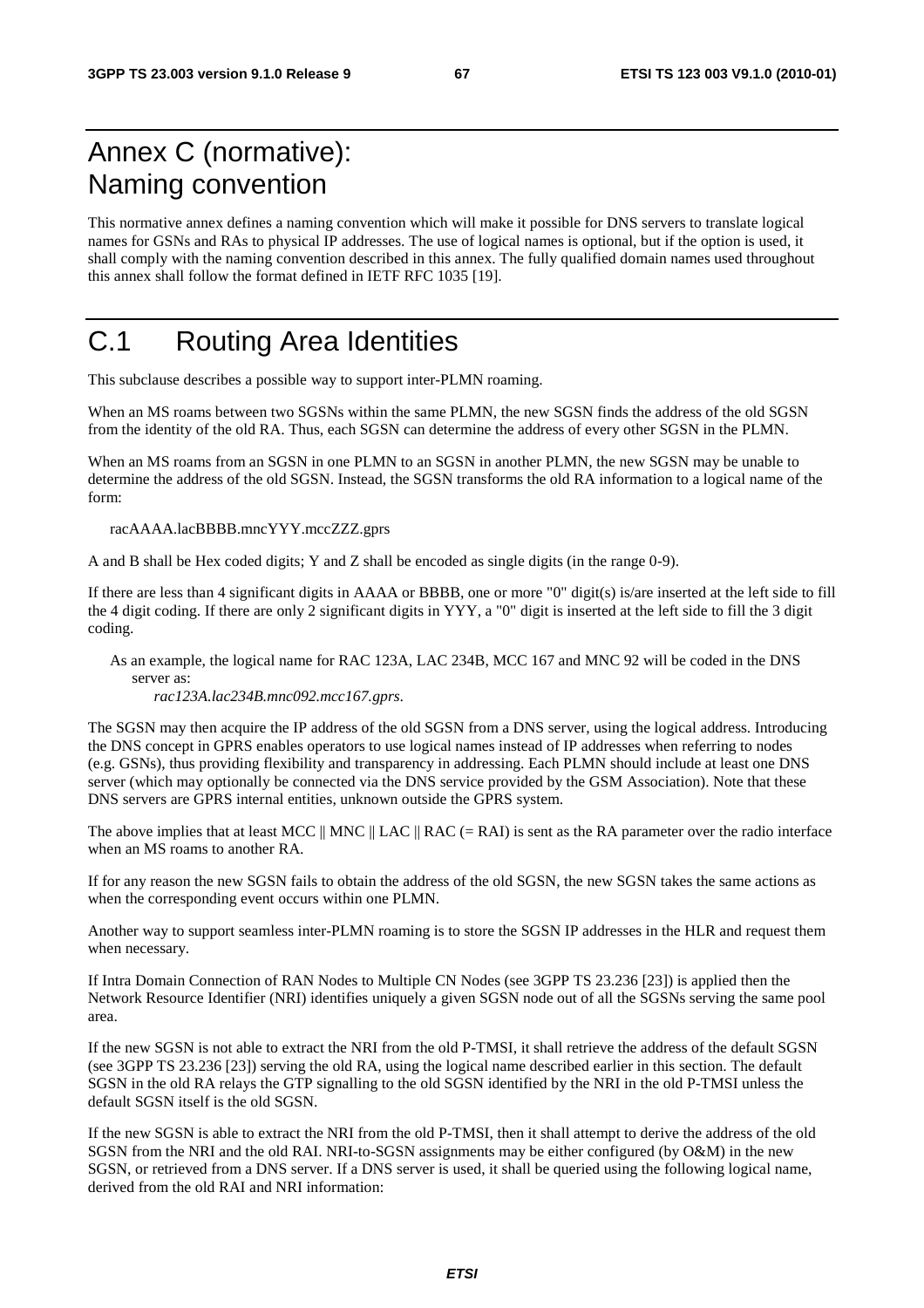nriCCCC.racDDDD.lacEEEE.mncYYY.mccZZZ.gprs

C, D and E shall be Hex coded digits, Y and Z shall be encoded as single digits (in the range 0-9). If there are less than 4 significant digits in CCCC, DDDD or EEEE, one or more "0" digit(s) is/are inserted at the left side to fill the 4 digit coding. If there are only 2 significant digits in YYY, a "0" digit is inserted at the left side to fill the 3 digits coding.

As an example, the logical name for NRI 3A, RAC 123A, LAC 234B, MCC 167 and MNC 92 will be coded in the DNS server as:

*nri003A.rac123A.lac234B.mnc092.mcc167.gprs*.

If for any reason the new SGSN fails to obtain the address of the old SGSN using this method, then as a fallback method it shall retrieve the address of the default SGSN serving the old RA.

# C.2 GPRS Support Nodes

This subclause defines a naming convention for GSNs.

It shall be possible to refer to a GSN by a logical name which shall then be translated into a physical IP address. This clause proposes a GSN naming convention which would make it possible for an internal GPRS DNS server to make the translation.

An example of how a logical name of an SGSN could appear is: *sgsnXXXX.mncYYY.mccZZZ.gprs* 

X, shall be Hex coded digits, Y andZz shall be encoded as single digits (in the range 0-9)*.* 

If there are less than 4 significant digits in XXXX one or more "0" digit(s) is/are inserted at the left side to fill the 4 digits coding. If there are only 2 significant digits in YYY, a "0" digit is inserted at the left side to fill the 3 digit coding.

As an example, the logical name for SGSN 1B34, MCC 167 and MNC 92 will be coded in the DNS server as: *sgsn1B34. mnc092.mcc167.gprs*

# C.3 Target ID

This subclause describes a possible way to support SRNS relocation.

In UMTS, when SRNS relocation is executed, a target ID which consists of MCC, MNC and RNC ID is used as routeing information to route to the target RNC via the new SGSN. An old SGSN shall resolve a new SGSN IP address by a target ID to send the Forward Relocation Request message to the new SGSN.

It shall be possible to refer to a target ID by a logical name which shall be translated into an SGSN IP address to take into account inter-PLMN handover. The old SGSN transforms the target ID information into a logical name of the form:

rncXXXX.mncYYY.mccZZZ.gprs

X shall be Hex coded digits; Y and Z shall be encoded as single digits (in the range 0-9). If there are less than 4 significant digits in XXXX, one or more "0" digit(s) is/are inserted at the left side to fill the 4 digits coding. If there are only 2 significant digits in YYY, a "0" digit is inserted at the left side to fill the 3 digit coding. Then, for example, a DNS server is used to translate the logical name to an SGSN IP address.

As an example, the logical name for RNC 1B34, MCC 167 and MNC 92 will be coded in the DNS server as: *rnc1B34.mnc092.mcc167.gprs*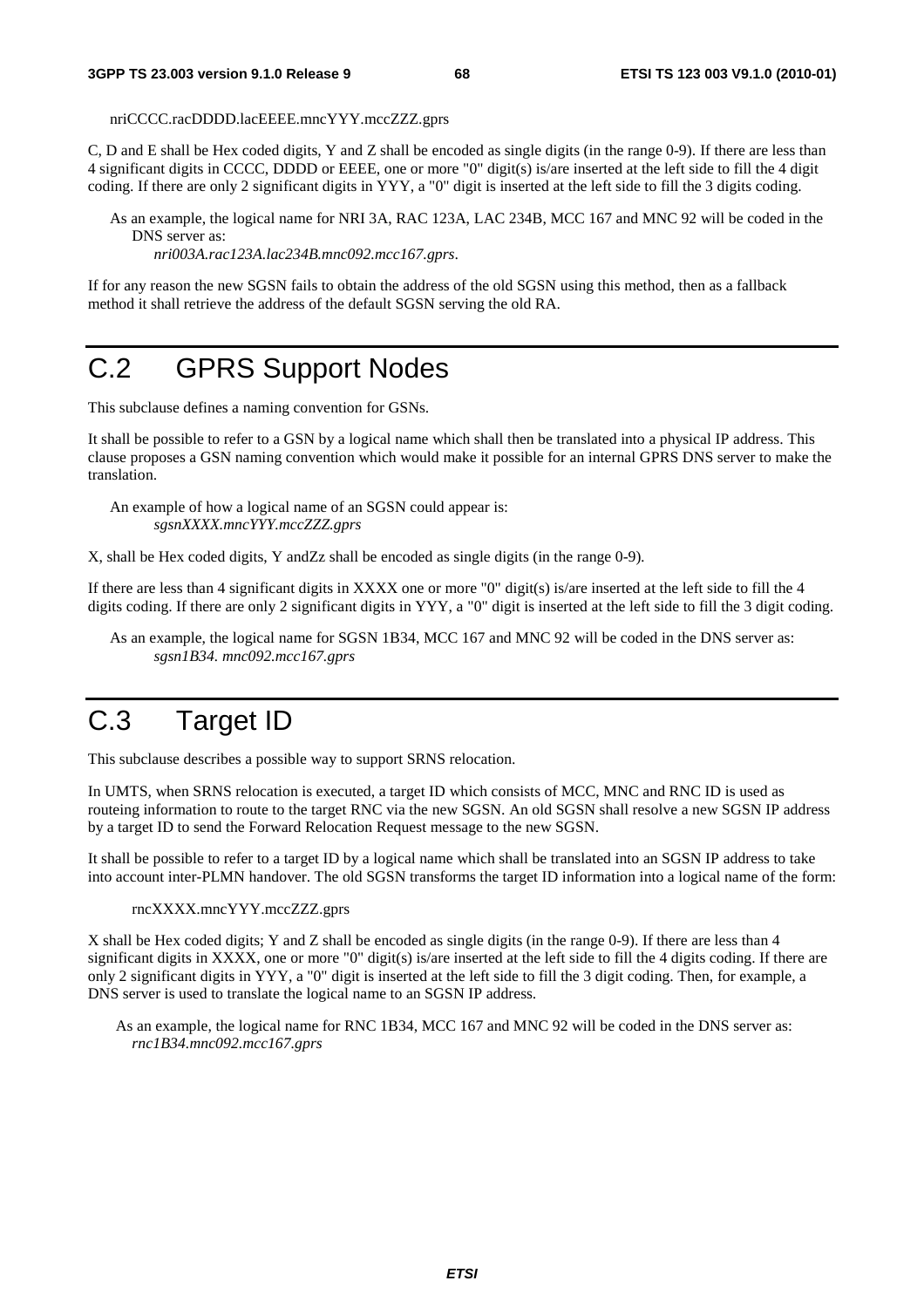# Annex D (informative): Applicability and use of the ".3gppnetwork.org" domain name

There currently exists a private IP network between operators to provide connectivity for user transparent services that utilise protocols that rely on IP. This includes (but is not necessarily limited to) such services as GPRS/PS roaming, WLAN roaming, GPRS/PS inter-PLMN handover and inter-MMSC MM delivery. This inter-PLMN IP backbone network consists of indirect connections using brokers (known as GRXs – GPRS Roaming Exchanges) and direct inter-PLMN connections (e.g. private wire); it is however *not* connected to the Internet. More details can be found in GSMA PRD IR.34 [57].

Within this inter-PLMN IP backbone network, the domain name ".gprs" was originally conceived as the only domain name to be used to enable DNS servers to translate logical names for network nodes to IP addresses (and vice versa). However, after feedback from the Internet Engineering Task Force (IETF) it was identified that use of this domain name has the following drawbacks:

- 1. Leakage of DNS requests for the ".gprs" top level domain into the public Internet is inevitable at sometime or other, especially as the number of services (and therefore number of nodes) using the inter-PLMN IP backbone increases. In the worst case scenario of faulty clients, the performance of the Internet's root DNS servers would be seriously degraded by having to process requests for a top level domain that does not exist.
- 2. It would be very difficult for network operators to detect if/when DNS requests for the ".gprs" domain were leaked to the public Internet (and therefore the security policies of the inter-PLMN IP backbone network were breached), because the Internet's root DNS servers would simply return an error message to the sender of the request only.

To address the above, the IETF recommended using a domain name that is *routable* in the pubic domain but which requests to it are not actually *serviced* in the public domain. The domain name ".3gppnetwork.org" was chosen as the new top level domain name to be used (as far as possible) within the inter-PLMN IP backbone network. Originally, only the DNS servers connected to the inter-PLMN IP backbone network were populated with the correct information needed to service requests for *all* sub-domains of this domain. However, it was later identified that some new services needed their allocated sub-domain(s) to be resolvable by the UE and not just network nodes. To address this, a new, higher-level sub-domain was created, "pub.3gppnetwork.org", to be used in all domain names that need to be resolvable by UEs (and possibly network nodes too).

Therefore, DNS requests sent to the local area networks (possibly connected to the Internet) for the "pub.3gppnetwork.org" domain name can be resolved, while requests for all other sub-domains of "3gppnetwork.org" can simply be configured to return the usual DNS error for unknown hosts (thereby avoiding potential extra load on the Internet's root DNS servers).

The GSM Association is in charge of allocating new sub-domains of the ".3gppnetwork.org" domain name. The procedure for requesting new sub-domains can be found in Annex E.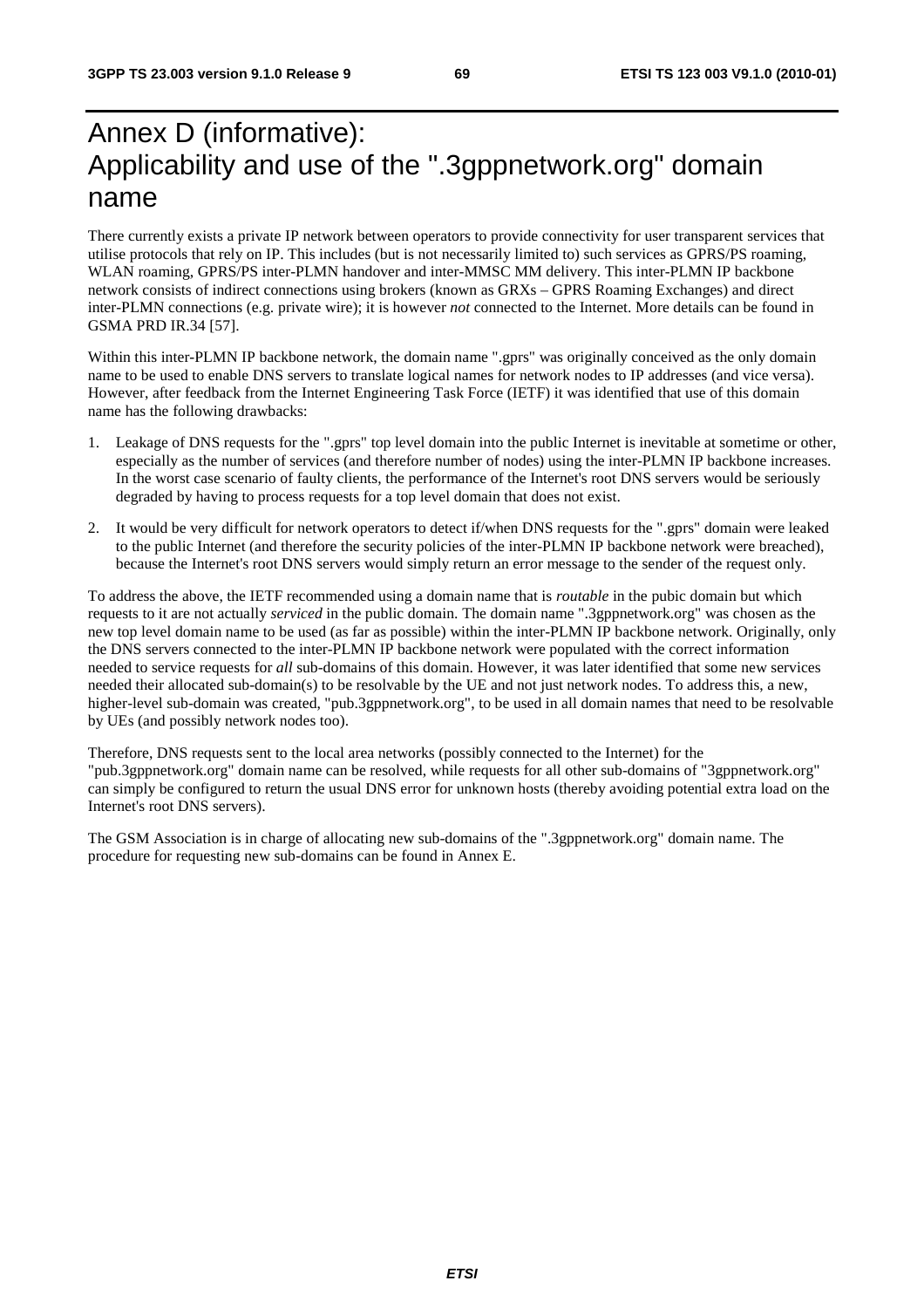# Annex E (normative): Procedure for sub-domain allocation

When a 3GPP member company identifies the need for a new sub-domain name of ".3gppnetwork.org", that 3GPP member company shall propose a CR to this specification at the earliest available meeting of the responsible working group for this TS. The CR shall propose a new sub-domain name. The new sub-domain proposed shall be formatted in one of the formats as described in the following table.

| <b>Sub-domain Format</b>                                                                            | <b>Intended Usage</b>                                                                                                                                                                                                                        |
|-----------------------------------------------------------------------------------------------------|----------------------------------------------------------------------------------------------------------------------------------------------------------------------------------------------------------------------------------------------|
| <service id="">.mnc<mnc>.mcc<mcc>.3qppnetwork.org<br/>(see notes 1 and 2)</mcc></mnc></service>     | Domain name that is to be resolvable by network nodes<br>only. This format inherently adds protection to the<br>identified node, in that attempted DNS resolutions<br>instigated directly from end user equipment will fail<br>indefinitely. |
| <service id="">.mnc<mnc>.mcc<mcc>.pub.3qppnetwork.org<br/>(see notes 1 and 2)</mcc></mnc></service> | Domain name that is to be resolvable by UEs and/or<br>network nodes. This format inherently adds global<br>resolution capability, but at the expense of<br>confidentiality of network topology.                                              |

#### **Table E.1: Sub-domain formats for the "3gppnetwork.org" domain and their respective intended usage**

- NOTE 1: "<service\_ID>" is a chosen label, conformant to DNS naming conventions (usually IETF RFC 1035 [19] and IETF RFC 1123 [20]) that clearly and succinctly describe the service and/or operation that is intended to use this sub-domain.
- NOTE 2: "<MNC>" and "<MCC>" are the MNC (padded to the left with a zero, if only a 2-digit MNC) and MCC of a PLMN.

Care should be taken when choosing which format a domain name should use. Once a format has been chosen, the responsible working group shall then check the CR and either endorse it or reject it. If the CR is endorsed, then the responsible working group shall send an LS to the GSMA IREG describing the following key points:

- the context
- the service
- intended use
- involved actors
- proposed new sub-domain name

GSMA IREG will then verify the consistence of the proposal and its usage within the domain"s structure and interworking rules (e.g. access to the GRX Root DNS servers). GSMA IREG will then endorse or reject the proposal and inform the responsible working group (in 3GPP). It is possible that GSMA IREG will also specify, changes to the newly proposed sub-domain name (e.g. due to requested sub-domain name already allocated).

It should be noted that services already defined to use the ".gprs" domain name will continue to do so and shall not use the new domain name of ".3gppnetwork.org"; this is to avoid destabilising services that are already live.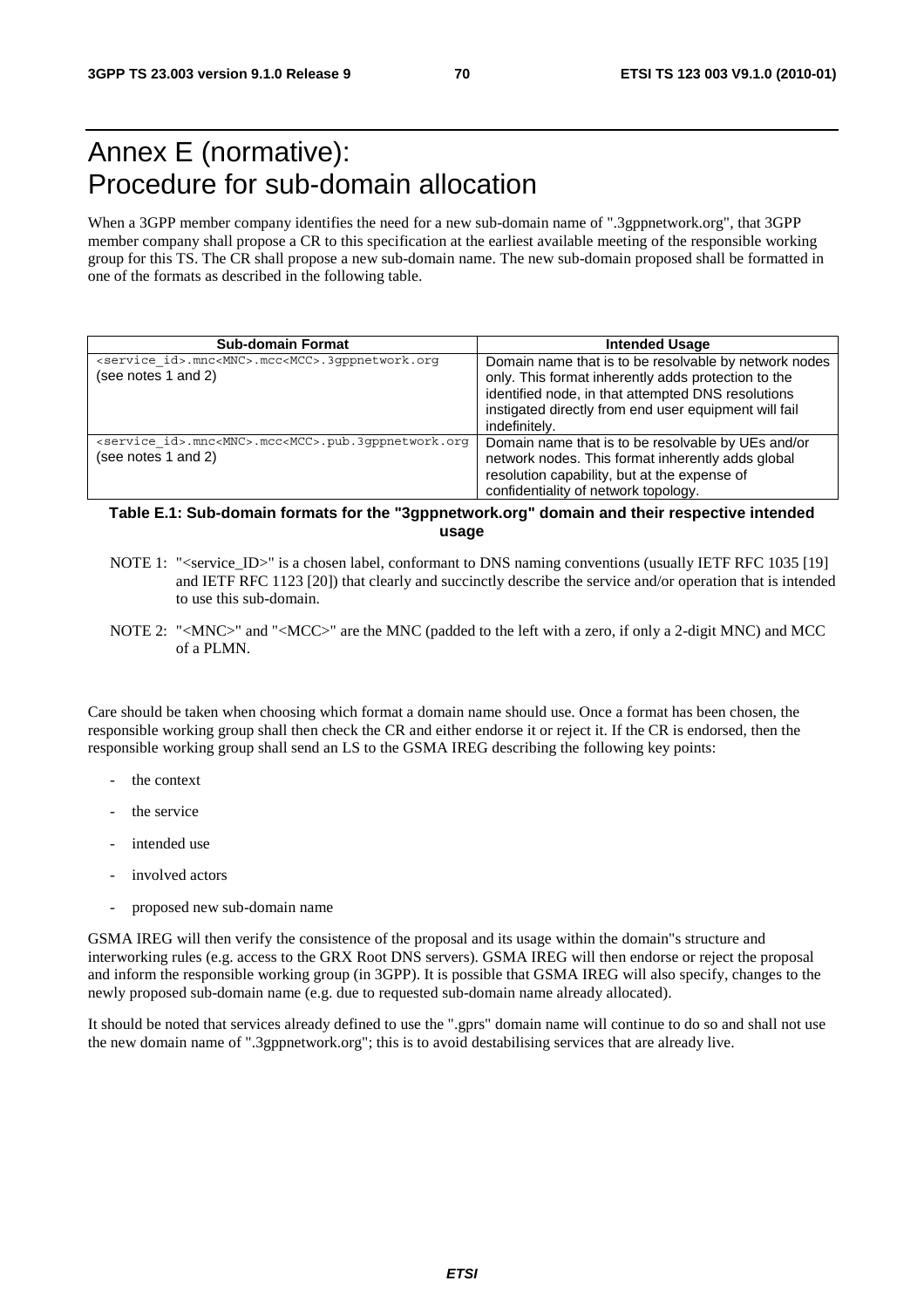# Annex F (informative): Change history

| <b>Change history</b>      |             |                    |                     |                   |                    |                                                                                             |  |  |  |  |
|----------------------------|-------------|--------------------|---------------------|-------------------|--------------------|---------------------------------------------------------------------------------------------|--|--|--|--|
| <b>TSG CN#</b>             | <b>Spec</b> | <b>Version</b>     | <b>CR</b>           | <phase></phase>   | <b>New Version</b> | Subject/Comment                                                                             |  |  |  |  |
| Apr 1999                   | GSM 03.03   | 7.0.0              |                     |                   |                    | Transferred to 3GPP CN1                                                                     |  |  |  |  |
| CN#03                      | 23.003      |                    |                     |                   | 3.0.0              | Approved at CN#03                                                                           |  |  |  |  |
| <b>CN#04</b>               | 23.003      | 3.0.0              | 001                 | <b>R99</b>        | 3.1.0              | Definition of escape PLMN code                                                              |  |  |  |  |
| <b>CN#04</b>               | 23.003      | 3.0.0              | 002r1               | R99               | 3.1.0              | SSN reallocation for CAP, gsmSCF, SIWF, GGSN,<br>SGSN,                                      |  |  |  |  |
| <b>CN#04</b>               | 23.003      | 3.0.0              | 003                 | <b>R99</b>        | 3.1.0              | Correction of VGC/VBC reference                                                             |  |  |  |  |
| <b>CN#04</b>               | 23.003      | 3.0.0              | 004                 | R99               | 3.1.0              | Harmonisation of the MNC-length; correction of CR<br>A019r1                                 |  |  |  |  |
| <b>CN#04</b>               | 23.003      | 3.0.0              | 005                 | R99               | 3.1.0              | Correction to the MNC length                                                                |  |  |  |  |
| CN#05                      | 23.003      | 3.1.3              | 007r1               | R99               | 3.2.0              | ASCII coding of <mnc> and <mcc> in APN OI</mcc></mnc>                                       |  |  |  |  |
| <b>CN#05</b>               | 23.003      | 3.1.3              | 008                 | $\overline{R99}$  | 3.2.0              | New SSN allocation for RANAP and RNSAP                                                      |  |  |  |  |
| CN#06                      | 23.003      | 3.2.1              | 011                 | <b>R99</b>        | 3.3.0              | Support of VLR and HLR Data Restoration<br>procedures with LCS                              |  |  |  |  |
| <b>CN#07</b>               | 23.003      | 3.3.0              | 014                 | <b>R99</b>        | 3.4.0              | Necessity of the function of the calculation of an<br>SGSN IP address from the target ID    |  |  |  |  |
| <b>CN#07</b>               | 23.003      | 3.3.0              | 016                 | R99               | 3.4.0              | Definition of Service Area Identification                                                   |  |  |  |  |
| <b>CN#07</b>               | 23.003      | 3.3.0              | 017r2               | R99               | 3.4.0              | Modification of clause 6.2 to enhance IMEI security                                         |  |  |  |  |
| <b>CN#07</b>               | 23.003      | 3.3.0              | 018                 | <b>R99</b>        | 3.4.0              | Coding of a deleted P-TMSI signature                                                        |  |  |  |  |
| <b>CN#07</b>               | 23.003      | 3.4.0              | 013r2               | <b>R99</b>        | 3.4.1              | Introduction of Reserved Service Labels in the APN                                          |  |  |  |  |
| <b>CN#08</b>               | 23.003      | 3.4.1              | 019                 | R99               | 3.5.0              | Missing UTRAN identifiers                                                                   |  |  |  |  |
| <b>CN#08</b>               | 23.003      | 3.4.1              | $\overline{0}$ 21r1 | R99               | 3.5.0              | Editorial Modification of clause 6.2.2.                                                     |  |  |  |  |
| <b>CN#08</b>               | 23.003      | 3.4.1              | $\overline{022}$    | R99               | 3.5.0              | <b>IMEI Formats and Encoding</b>                                                            |  |  |  |  |
| $\overline{\text{CN}}$ #09 | 23.003      | 3.5.0              | 023                 | <b>R99</b>        | 3.6.0              | Alignment of 23.003 with text from 25.401                                                   |  |  |  |  |
| CN#10                      | 23.003      | 3.6.0              | 024                 | R99               | 3.7.0              | Moving informative Annex A from 3G TS 29.060<br>and making it normative.                    |  |  |  |  |
| <b>CN#11</b>               | 23.003      | 3.7.0              | 025                 | <b>R99</b>        | 3.8.0              | Clarification to Definition of Service Area Identifier                                      |  |  |  |  |
| CN#11                      | 23.003      | 3.7.0              | 026                 | R99               | 3.8.0              | Forbidden APN network identifier labels                                                     |  |  |  |  |
| $\overline{CN#11}$         | 23.003      | 3.8.0              |                     | Rel-4             | 4.0.0              | Updated from R99 to Rel-4 after CN#11                                                       |  |  |  |  |
| CN#12                      | 23.003      | 4.0.0              | 028r1               | Rel-4             | 4.1.0              | Remove reference to TS23.022                                                                |  |  |  |  |
| <b>CN#12</b>               | 23.003      | 4.1.0              | 029r1               | Rel-5             | 5.0.0              | New Subsystem Number for the Position<br>Calculation Application Part on the lupc interface |  |  |  |  |
| CN#13                      | 23.003      | 5.0.0              | 032                 | Rel-5             | 5.1.0              | Clarification on APN labels that begin with a digit                                         |  |  |  |  |
| CN#13                      | 23.003      | 5.0.0              |                     | Rel-5             | $\overline{5.1.0}$ | Editorial clean up                                                                          |  |  |  |  |
| <b>CN#14</b>               | 23.003      | 5.1.0              | 033                 | $\overline{Rel5}$ | 5.2.0              | Rules for TMSI partitioning                                                                 |  |  |  |  |
| CN#14                      | 23.003      | $\overline{5.1.0}$ | 035                 | Rel-5             | 5.2.0              | Introduction of Global CN-ID definition                                                     |  |  |  |  |
| CN#16                      | 23.003      | 5.2.0              | 037r1               | Rel-5             | 5.3.0              | luFlex support for determining old SGSN during<br>handover/relocation                       |  |  |  |  |
| CN#16                      | 23.003      | 5.2.0              | 038                 | Rel-5             | 5.3.0              | Allocation of unique prefixes to IPv6 terminals                                             |  |  |  |  |
| CN#16                      | 23.003      | 5.2.0              | 041r2               | Rel-5             | 5.3.0              | Use of a temporary public user identity                                                     |  |  |  |  |
| CN#16                      | 23.003      | 5.2.0              | 044                 | Rel-5             | 5.3.0              | Restructuring the IMEI to combine the TAC and<br>FAC                                        |  |  |  |  |
| CN#16                      | 23.003      | 5.2.0              | 045                 | Rel-5             | 5.3.0              | Use of the TLLI codespace in GERAN Iu mode                                                  |  |  |  |  |
| <b>CN#17</b>               | 23.003      | 5.3.0              | 048r3               | Rel-5             | 5.4.0              | Clarification on the definition of DNS                                                      |  |  |  |  |
| <b>CN#17</b>               | 23.003      | 5.3.0              | 050r1               | Rel-5             | 5.4.0              | Support for Shared Network in connected mode:<br>definition of SNA                          |  |  |  |  |
| <b>CN#17</b>               | 23.003      | 5.3.0              | 053r1               | Rel-5             | 5.4.0              | Restructuring the IMEI to combine the TAC and<br>FAC in Annex B                             |  |  |  |  |
| <b>CN#17</b>               | 23.003      | 5.3.0              | 054                 | Rel-5             | 5.4.0              | SCCP sub-system Number for IM-SSF                                                           |  |  |  |  |
| <b>CN#18</b>               | 23.003      | 5.4.0              | 055r1               | Rel-5             | 5.5.0              | lur-g Introduction                                                                          |  |  |  |  |
| <b>CN#18</b>               | 23.003      | 5.4.0              | 056r2               | Rel-5             | 5.5.0              | Editorial clean-up                                                                          |  |  |  |  |
| CN#18                      | 23.003      | 5.4.0              | 057                 | Rel-5             | 5.5.0              | Correction of the private user identity's form                                              |  |  |  |  |
| CN#18                      | 23.003      | 5.4.0              | 058                 | Rel-5             | 5.5.0              | Addition of a reference to the ITU-T<br>RECOMMENDATION E.212 for Mobile Country<br>Codes    |  |  |  |  |
| <b>CN#18</b>               | 23.003      | 5.4.0              | 059                 | Rel-5             | 5.5.0              | Correction to the form of public user identity                                              |  |  |  |  |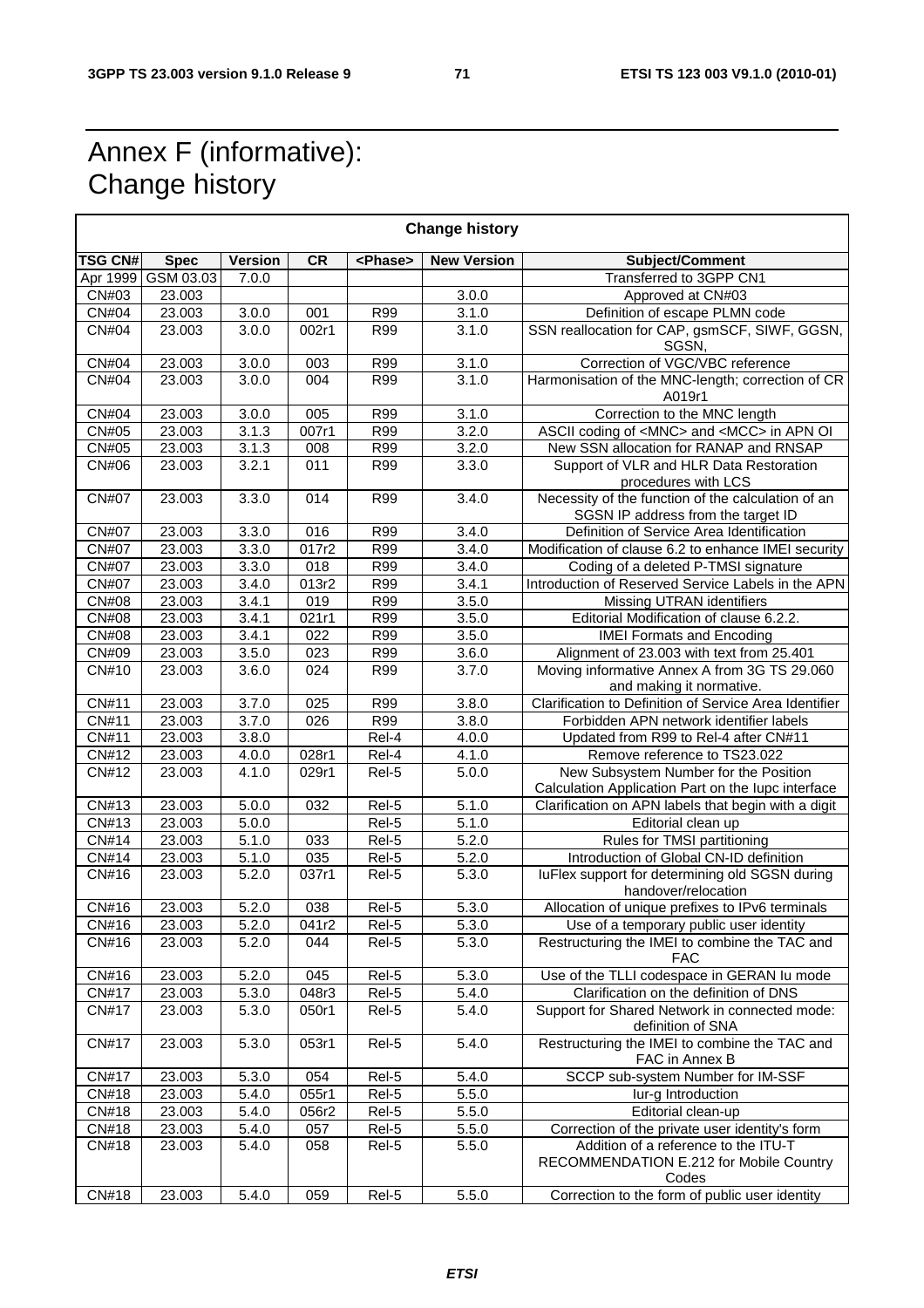$\overline{\Gamma}$ 

٦

| <b>Change history</b> |             |                |                     |                    |                    |                                                                                  |  |
|-----------------------|-------------|----------------|---------------------|--------------------|--------------------|----------------------------------------------------------------------------------|--|
| <b>TSG CN#</b>        | <b>Spec</b> | <b>Version</b> | CR                  | <phase></phase>    | <b>New Version</b> | Subject/Comment                                                                  |  |
| CN#18                 | 23.003      | 5.4.0          | 062                 | Rel-5              | 5.5.0              | Fix miss-interworking for LMSI handling (LMSI<br>definition)                     |  |
| CN#18                 | 23.003      | 5.5.0          |                     | Rel-5              | 5.5.1              | Corrupted figures 13 - 18 fixed                                                  |  |
| <b>CN#20</b>          | 23.003      | 5.5.1          | 065                 | Rel-5              | 5.6.0              | Correction to Annex C.3 - Target ID                                              |  |
| <b>CN#21</b>          | 23.003      | 5.6.0          | 072                 | Rel-5              | 5.7.0              | Correction to definition of Group-ID, Group call area                            |  |
|                       |             |                |                     |                    |                    | ID and Group Call Reference                                                      |  |
| <b>CN#21</b>          | 23.003      | 5.7.0          | 073r2               | Rel-6              | 6.0.0              | PSI definition                                                                   |  |
| <b>CN#22</b>          | 23.003      | 6.0.0          | 078                 | $\overline{Rel6}$  | 6.1.0              | On the length of the APN NI                                                      |  |
| CN#23                 | 23.003      | 6.1.0          | $\overline{081}$    | $\overline{Rel-6}$ | 6.2.0              | Changes and corrections to DNS names                                             |  |
| CN#23                 | 23.003      | 6.1.0          | 083r2               | Rel-6              | 6.2.0              | Changes to enable the GSMA root DNS<br>architecture using ".3gppnetwork.org" TLD |  |
| CN#23                 | 23.003      | 6.1.0          | 085r1               | Rel-6              | 6.2.0              | WLAN access parameters moved from TS 24.234<br>to TS 23.003                      |  |
| CN#23                 | 23.003      | 6.1.0          | 087                 | Rel-6              | 6.2.0              | Assignment of SSN for Presence Network Agent                                     |  |
| <b>CN#24</b>          | 23.003      | 6.2.0          | 086r4               | Rel-6              | 6.3.0              | Clarification of the uses of SIP URIs for Public User<br>ID                      |  |
| <b>CN#24</b>          | 23.003      | 6.2.0          | 088r1               | Rel-6              | 6.3.0              | Addition of TMGI                                                                 |  |
| <b>CN#25</b>          | 23.003      | 6.3.0          | 089                 | Rel-6              | 6.4.0              | Background of and procedures for the                                             |  |
|                       |             |                |                     |                    |                    | ".3gppnetwork.org" domain name                                                   |  |
| CN#25                 | 23.003      | 6.3.0          | 090r2               | Rel-6              | 6.4.0              | Decorated NAI format                                                             |  |
| <b>CN#25</b>          | 23.003      | 6.3.0          | 091r1               | Rel-6              | 6.4.0              | Introduction of temporary identities                                             |  |
| <b>CN#26</b>          | 23.003      | 6.4.0          | 092r2               | Rel-6              | 6.5.0              | 'otherrealm' format of Decorated NAI                                             |  |
| <b>CN#26</b>          | 23.003      | 6.4.0          | 095r1               | Rel-6              | 6.5.0              | Clarification of NRI position within (P)-TMSI                                    |  |
| <b>CN#26</b>          | 23.003      | 6.4.0          | 096r1               | Rel-6              | 6.5.0              | <b>BSF</b> address                                                               |  |
| <b>CN#27</b>          | 23.003      | 6.5.0          | 097                 | Rel-6              | 6.6.0              | Clarification of the TMGI                                                        |  |
| <b>CN#27</b>          | 23.003      | 6.5.0          | 093r3               | Rel-6              | 6.6.0              | Definition of Alternative NAI                                                    |  |
| CT#28                 | 23.003      | 6.6.0          | 0099r4              | Rel-6              | 6.7.0              | <b>W-APN Definition</b>                                                          |  |
| CT#28                 | 23.003      | 6.6.0          | 0100r5              | Rel-6              | 6.7.0              | Correction to wildcards in PSI                                                   |  |
|                       |             | 6.7.0          |                     | Rel-6              | 6.7.1              | 2005-07: Correct line break before clause 14<br>header                           |  |
| $\overline{CT#29}$    | 23.003      | 6.7.1          | 0102r2              | Rel-6              | 6.8.0              | Corrections to "3gppnetwork.org" addressing                                      |  |
| CT#29                 | 23.003      | 6.7.1          | 0103                | Rel-6              | 6.8.0              | Addition of addressing for the Generic Access<br>Network                         |  |
| CT#29                 | 23.003      | 6.7.1          | 0104r1              | Rel-6              | 6.8.0              | PSI routing                                                                      |  |
| CT#31                 | 23.003      | 6.8.0          | 0106r1              | Rel-6              | 6.9.0              | IETF references update                                                           |  |
| CT#32                 | 23.003      | 6.9.0          | 0107r1              | Rel-6              | 6.10.0             | Fast re-authentication identity clarification                                    |  |
| CT#32                 | 23.003      | 6.9.0          | 0109r1              | Rel-6              | 6.10.0             | Case insensitive naming convention                                               |  |
|                       |             |                | 0111r1              |                    |                    | Correction to the W-APN definition                                               |  |
| CT#32                 | 23.003      | 6.10.0         | 0112r1              | Rel-7              | 7.0.0              | Definition of Anonymous URI in IMS                                               |  |
| CT#33                 | 23.003      | 7.0.0          | 0117r1              | Rel-7              | 7.1.0              | Re-authentication identity definition correction                                 |  |
|                       |             |                | 0115r3              |                    |                    | Definition of MBMS SAI                                                           |  |
| CT#34                 | 23.003      | 7.1.0          | 0118                | Rel-7              | 7.2.0              | Voice Call Continuity Identification and Addressing                              |  |
|                       |             |                | 0119r2              |                    |                    | Unavailable User Identity                                                        |  |
|                       |             |                | 0120                |                    |                    | Emergency Realm for I-WLAN network<br>advertisment                               |  |
|                       |             |                | 0121                |                    |                    | Definition of emergency W-APN                                                    |  |
|                       |             |                | 0122r2              |                    |                    | Format of emergency public identity                                              |  |
| CT#35                 | 23.003      | 7.2.0          | 0128r2              | Rel-7              | 7.3.0              | Definition of Private Service identity                                           |  |
|                       |             |                | 0126r2              |                    |                    | Definition of emergency APN for IMS em-calls                                     |  |
|                       |             |                | 0129r2              |                    |                    | Clarification to TMGI definition                                                 |  |
| CT#36                 | 23.003      | 7.3.0          | 0131r2              | Rel-7              | 7.4.0              | Correction of derivation of identifiers, by the UE,<br>using the IMSI            |  |
| CT#37                 | 23.003      | 7.4.0          | $\overline{0134}r1$ | Rel-7              | 7.5.0              | Home realm construction for MBMS roaming                                         |  |
|                       |             |                | 0135r2              |                    |                    | PSI clarification                                                                |  |
|                       |             |                | 0136                |                    |                    | Remove emergency APN                                                             |  |
| CT#38                 | 23.003      | 7.5.0          | 0138                | Rel-7              | 7.6.0              | Correction to text describing W-APN format                                       |  |
| CT#39                 | 23.003      | 7.6.0          | 0141r1              | Rel-7              | 7.7.0              | Structure of TMGI                                                                |  |
| CT#39                 | 23.003      | 7.7.0          | 0140                | Rel-8              | 8.0.0              | Wildcarded Public User Identities format                                         |  |
| CT#40                 | 23.003      | 8.0.0          | 0142r2              | Rel-8              | 8.1.0              | IMS public and private identity derivation in 3GPP2                              |  |
|                       |             |                | 0144                |                    |                    | Minor corrections to the IMS section                                             |  |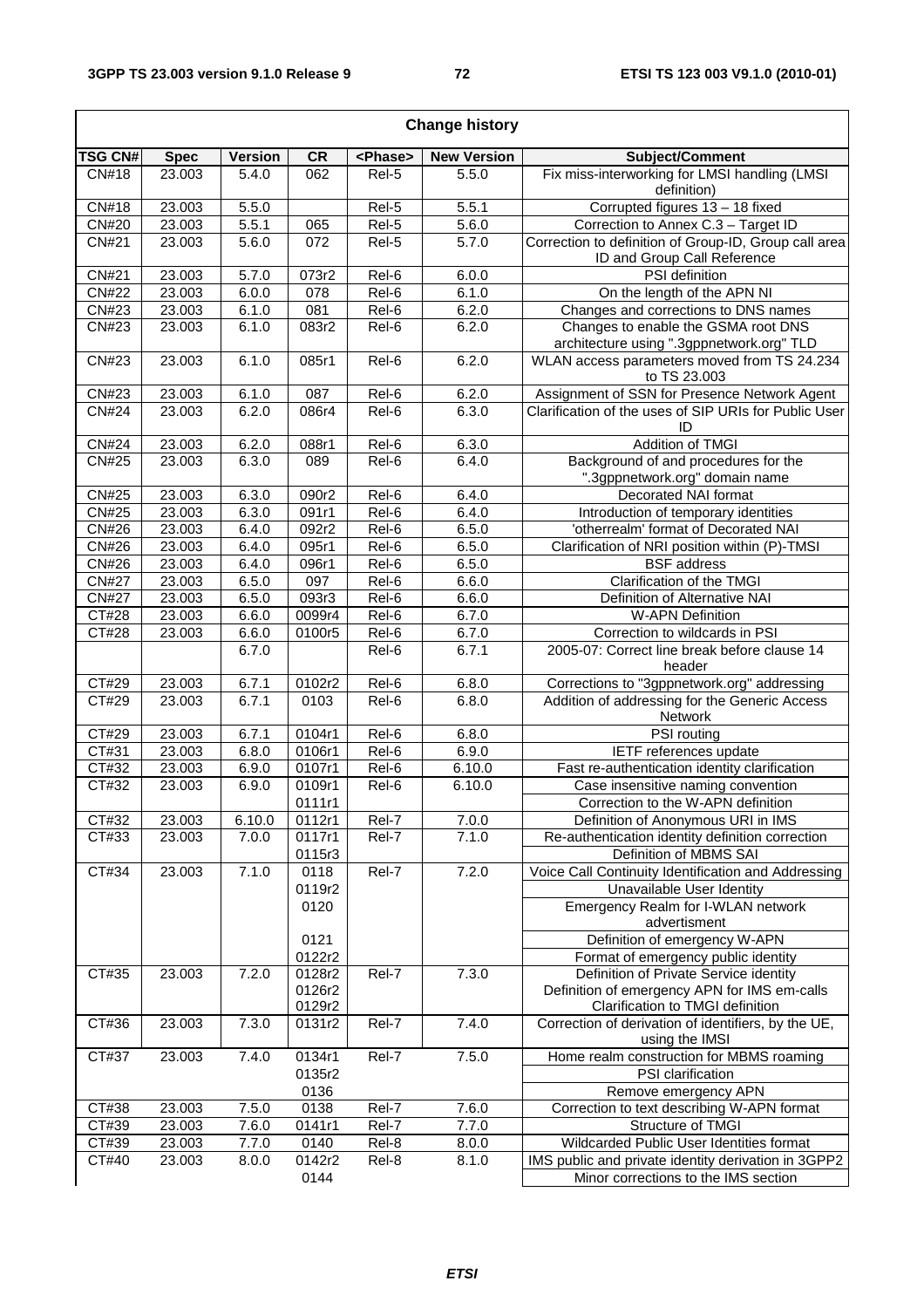1

 $\mathsf I$ 

| <b>Change history</b> |             |                |           |                 |                    |                                                                        |  |  |
|-----------------------|-------------|----------------|-----------|-----------------|--------------------|------------------------------------------------------------------------|--|--|
| <b>TSG CN#</b>        | <b>Spec</b> | <b>Version</b> | <b>CR</b> | <phase></phase> | <b>New Version</b> | Subject/Comment                                                        |  |  |
|                       |             |                | 0146r2    |                 |                    | NAI for 3GPP access to Non-3GPP Access<br>Interworking                 |  |  |
|                       |             |                | 0143r2    |                 |                    | Addition of IMS Centralized Services related                           |  |  |
|                       |             |                |           |                 |                    | identities                                                             |  |  |
| CT#41                 | 23.003      | 8.1.0          | 0150      | Rel-8           | 8.2.0              | <b>Emergency Public User Identity Removal</b>                          |  |  |
|                       |             |                | 0152r3    |                 |                    | Introduction of IMC in support of common IMS                           |  |  |
|                       |             |                | 0153r1    |                 |                    | Introduction of STN-SR                                                 |  |  |
|                       |             |                | 0154r1    |                 |                    | Addition and correction of DNS related identifiers<br>for EPC          |  |  |
|                       |             |                | 0155r1    |                 |                    | Definition of Globally Unique Temporary UE Identity                    |  |  |
|                       |             |                | 0156      |                 |                    | Reference correction                                                   |  |  |
|                       |             |                | 0158r1    |                 |                    | Addition of Conference Factory URI for IMS                             |  |  |
|                       |             |                |           |                 |                    | <b>Centralized Services</b>                                            |  |  |
|                       |             |                | 0159r1    |                 |                    | Naming for HA discovery HA-APN                                         |  |  |
|                       |             |                | 0160r2    |                 |                    | Definition and format of access network identifier                     |  |  |
| CT#42                 | 23.003      | 8.2.0          | 0161      |                 | 8.3.0              | <b>SGSN related FQDNs</b>                                              |  |  |
|                       |             |                | 0162      |                 |                    | New "nodes" subdomain for EPC                                          |  |  |
|                       |             |                | 0165      |                 |                    | Clarify the mapping between M-TMSI and P-TMSI                          |  |  |
|                       |             |                | 0166      |                 |                    | Revising the GUTI Definition                                           |  |  |
|                       |             |                | 0163r4    |                 |                    | <b>Closed Subscriber Group</b>                                         |  |  |
|                       |             |                | 0167r1    |                 |                    | Adding the S-TMSI Definition                                           |  |  |
|                       |             |                | 0168r1    |                 |                    | Definition of instance Id                                              |  |  |
|                       |             |                | 0169      |                 |                    | STN-SR in SGSN                                                         |  |  |
| CT#43                 | 23.003      | 8.3.0          | 0170      | Rel-8           | 8.4.0              | Correction to NAI format                                               |  |  |
|                       |             |                | 0172      |                 |                    | Missing service identifiers for DNS procedures                         |  |  |
|                       |             |                | 0174      |                 |                    | Correction of the GUTI format                                          |  |  |
|                       |             |                | 0176r1    |                 |                    | Correction of the GUTI P-TMSI mapping                                  |  |  |
|                       |             |                | 0177      |                 |                    | Corrections to Service Continuity addressing                           |  |  |
|                       |             |                | 0178r1    |                 |                    | Support of EAP-AKA"                                                    |  |  |
|                       |             |                | 0179r2    |                 |                    | Naming for ANDSF discovery                                             |  |  |
|                       |             |                | 0180r1    |                 |                    | ePDG naming                                                            |  |  |
|                       |             |                | 0181r2    |                 |                    | Clarification about canonical form of IMS Public                       |  |  |
|                       |             |                |           |                 |                    | User Identity when format is TEL URL                                   |  |  |
|                       |             |                | 0182      |                 |                    | Temporary Identity Tag Values for Fast Re-                             |  |  |
|                       |             |                |           |                 |                    | authentication Ids                                                     |  |  |
|                       |             |                | 0187r2    |                 |                    | DNS-APN-OI                                                             |  |  |
| CT#44                 | 23.003      | 8.4.0          | 0189r1    | Rel-8           | 8.5.0              | <b>HNB Name Definition</b>                                             |  |  |
|                       |             |                | 0190r1    |                 |                    | Clarification on TAI FQDN                                              |  |  |
|                       |             |                | 0191      |                 |                    | Service Parameters for S2c                                             |  |  |
|                       |             |                | 0193r2    |                 |                    | Reference update for draft-montemurro-gsma-imei-<br>urn                |  |  |
| CT#45                 | 23.003      | 8.5.0          | 0194r1    | Rel-8           | 8.6.0              | Public User Identity definition in TS 23.003                           |  |  |
|                       |             |                | 0197r1    |                 |                    | Inclusion of CSG Type                                                  |  |  |
| CT#45                 | 23.003      | 8.6.0          | 0199r1    | Rel-9           | 9.0.0              | <b>IMEI Based NAI definitions for emergency services</b>               |  |  |
| CT#46                 | 23.003      | 9.0.0          | 0200r1    | Rel-9           | 9.1.0              | IMEI based NAI                                                         |  |  |
|                       |             |                | 0205r4    |                 |                    | <b>IMEI Based NAI</b>                                                  |  |  |
|                       |             |                | 0210r1    |                 |                    | Reintroducing Emergency APN definition for IMS<br>based Emergency Call |  |  |
|                       |             |                | 0212r1    |                 |                    | Clarification for the format of ANDSF-SN in                            |  |  |
|                       |             |                |           |                 |                    | roaming scenario                                                       |  |  |
|                       |             |                | 0215      |                 |                    | <b>Tracking Area Code</b>                                              |  |  |
|                       |             |                | 0217      |                 |                    | E-UTRAN Cell Global Identification definition                          |  |  |